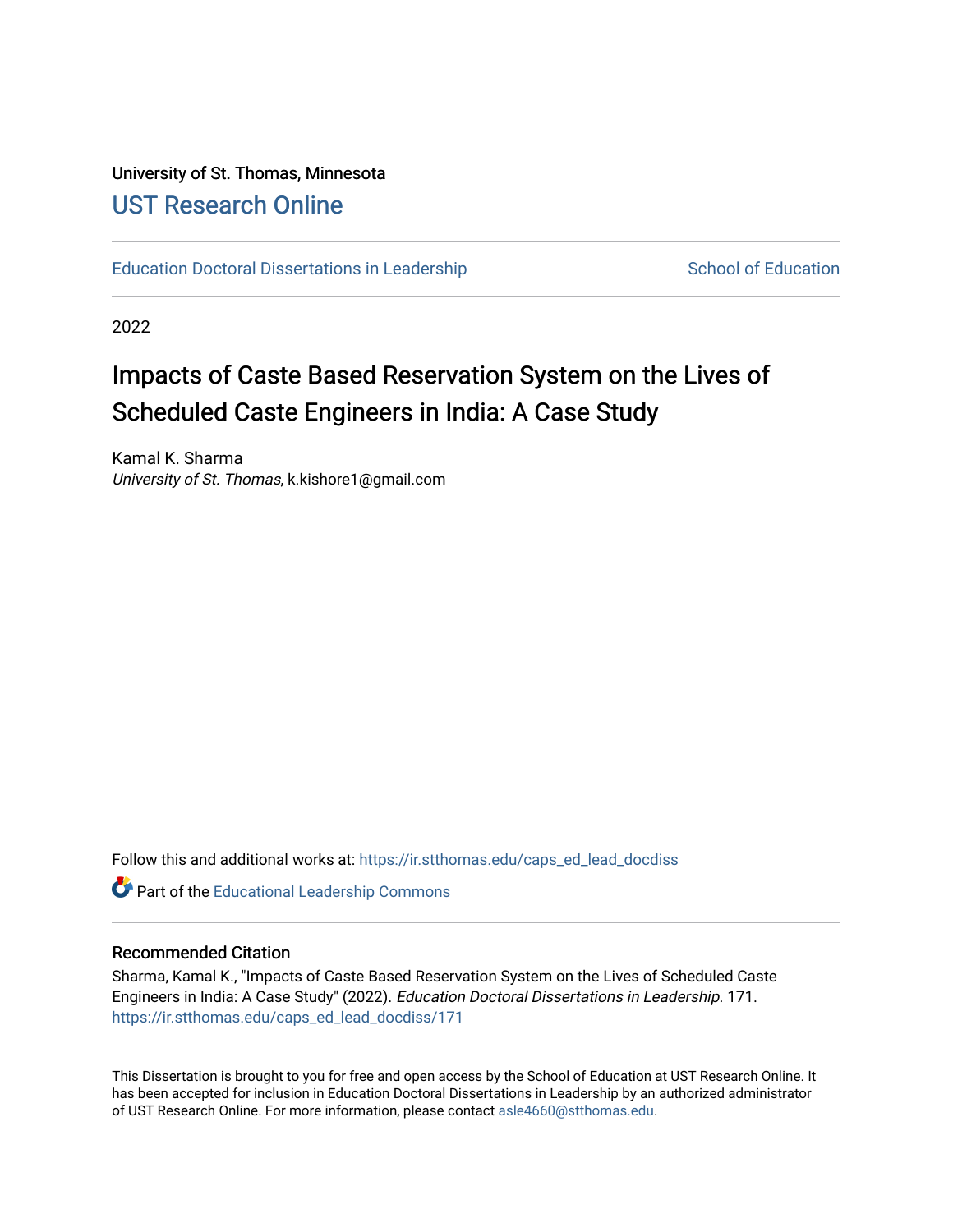# IMPACTS OF CASTE BASED RESERVATION SYSTEM ON THE LIVES OF SCHEDULED CASTE ENGINEERS IN INDIA: A CASE STUDY

by

Kamal K Sharma

# A DISSERTATION SUBMITTED TO THE EDUCATION FACULTY OF THE SCHOOL OF EDUCATION UNIVERSITY OF ST. THOMAS MINNEAPOLIS, MINNESOTA

## IN PARTIAL FULFILLMENT OF THE REQUIREMENTS

## FOR THE DEGREE OF

## DOCTOR OF EDUCATION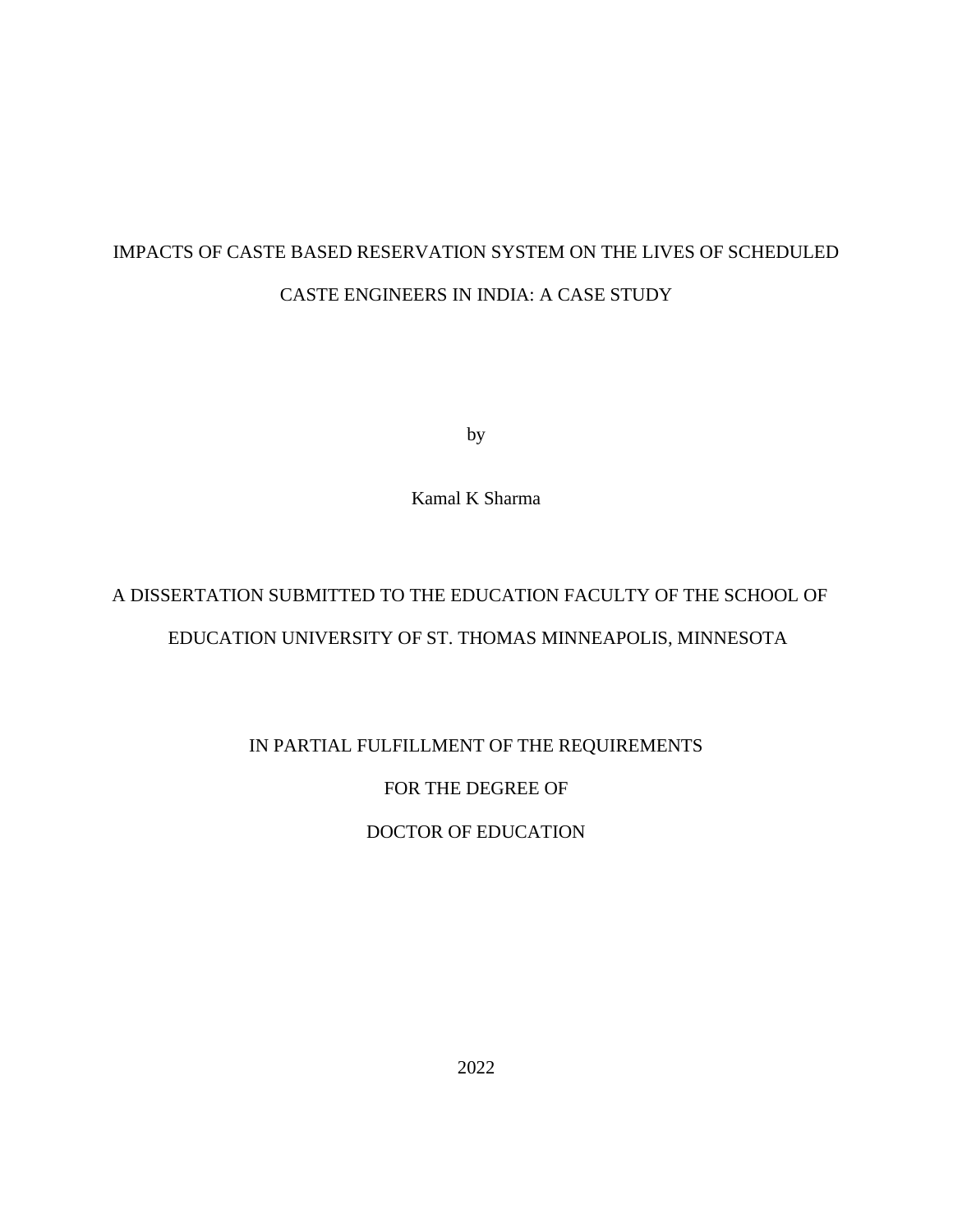### UNIVERSITY OF ST. THOMAS, MINNESOTA

Impacts of Caste-Based Reservation System on the Lives of Scheduled Caste Engineers in India: A Case Study

We certify that we have read this dissertation and approved it as adequate in scope and quality. We have found that it is complete and satisfactory in all respects, and that any and all revisions required by the final examining committee have been made.

Dissertation Committee

Ran

Dr. Jean-Pierre Bongila, Committee Chair

Sausfold

Dr. Sarah Noonan, Committee Member

Condore Close

Dr.Chientzu Candace Chou, Committee Member

April 27, 2022

Final Approval Date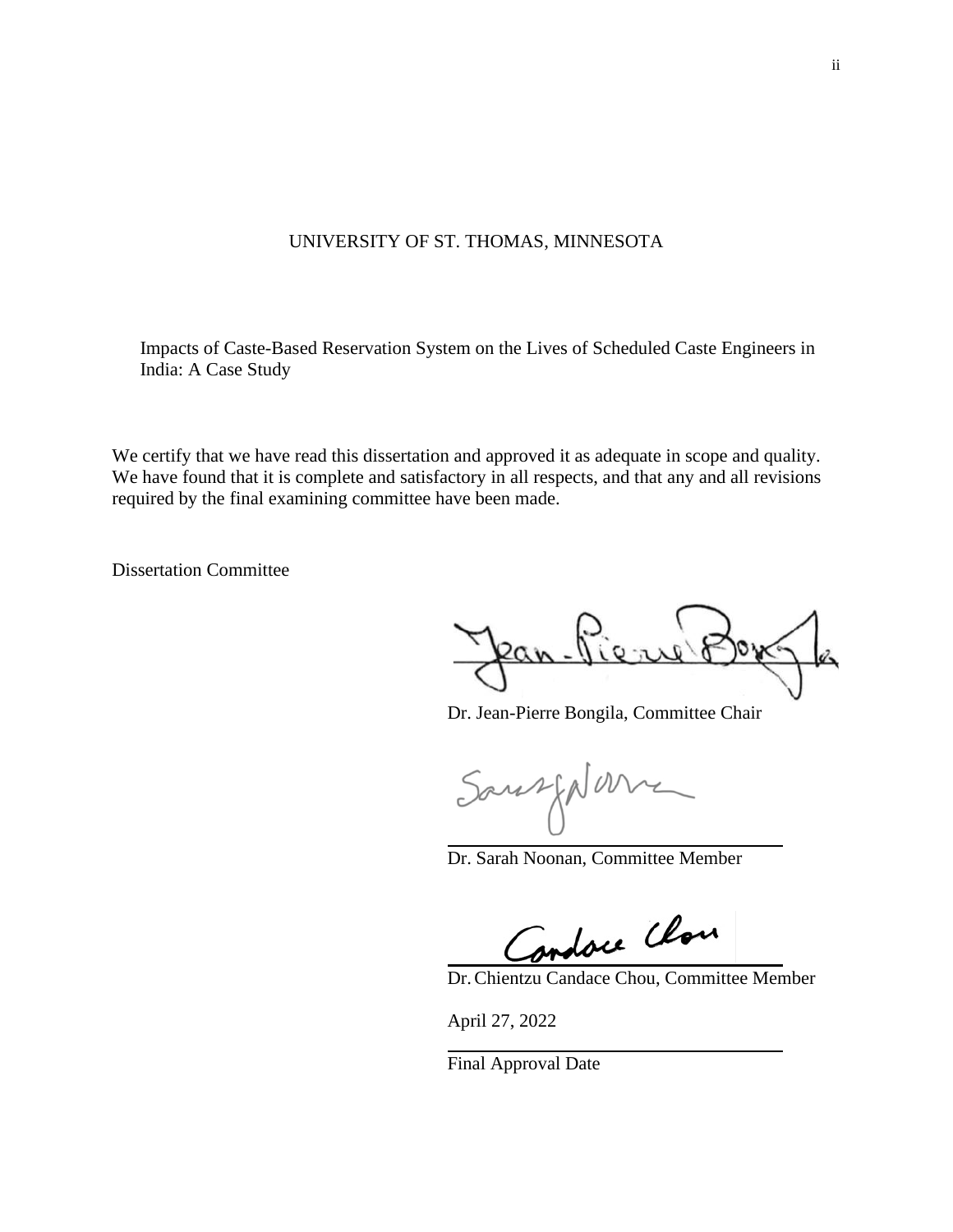#### ABSTRACT

This case study in the qualitative inquiry investigated the social and economic conditions of scheduled caste engineers in India who utilized affirmative action known as caste-based reservation program, to complete their Bachelor of Engineering studies and proceeded onto an engineering career. I selected seven scheduled caste engineers (five males and two females) as participants in this study. Data collection methods consisted of in-depth interviews, documents, and personal reflexivity journals. Data analysis generated two major themes. The first theme summarized the participants' socio-economic conditions before they received affirmative action while the second theme portrayed their lives afterward. The study revealed the existence of discrimination, overall poverty, social stigma, and lack of economic and social opportunities before affirmative action. Their economic conditions improved after affirmative action, although their social situation—marred with stigma and discrimination—either remained unchanged or worsened. Social identity theory (Tajfel & Turner, 1979), and critical race theory (Delgado  $\&$ Stefancic, 2012) explained that the formation of social groups (lower versus upper castes) and the ordinariness of racism (normalization of the caste system) could lead to the participants' unchanged social conditions. One major recommendation is for the government of India to continue affirmative action benefits to the scheduled castes with more focus on improving their social conditions. Future studies could investigate the impacts of caste-based reservation system on other professions such as teaching, medicine, and management.

*Keywords:* scheduled caste, upper caste, affirmative action, engineers, caste-based reservation system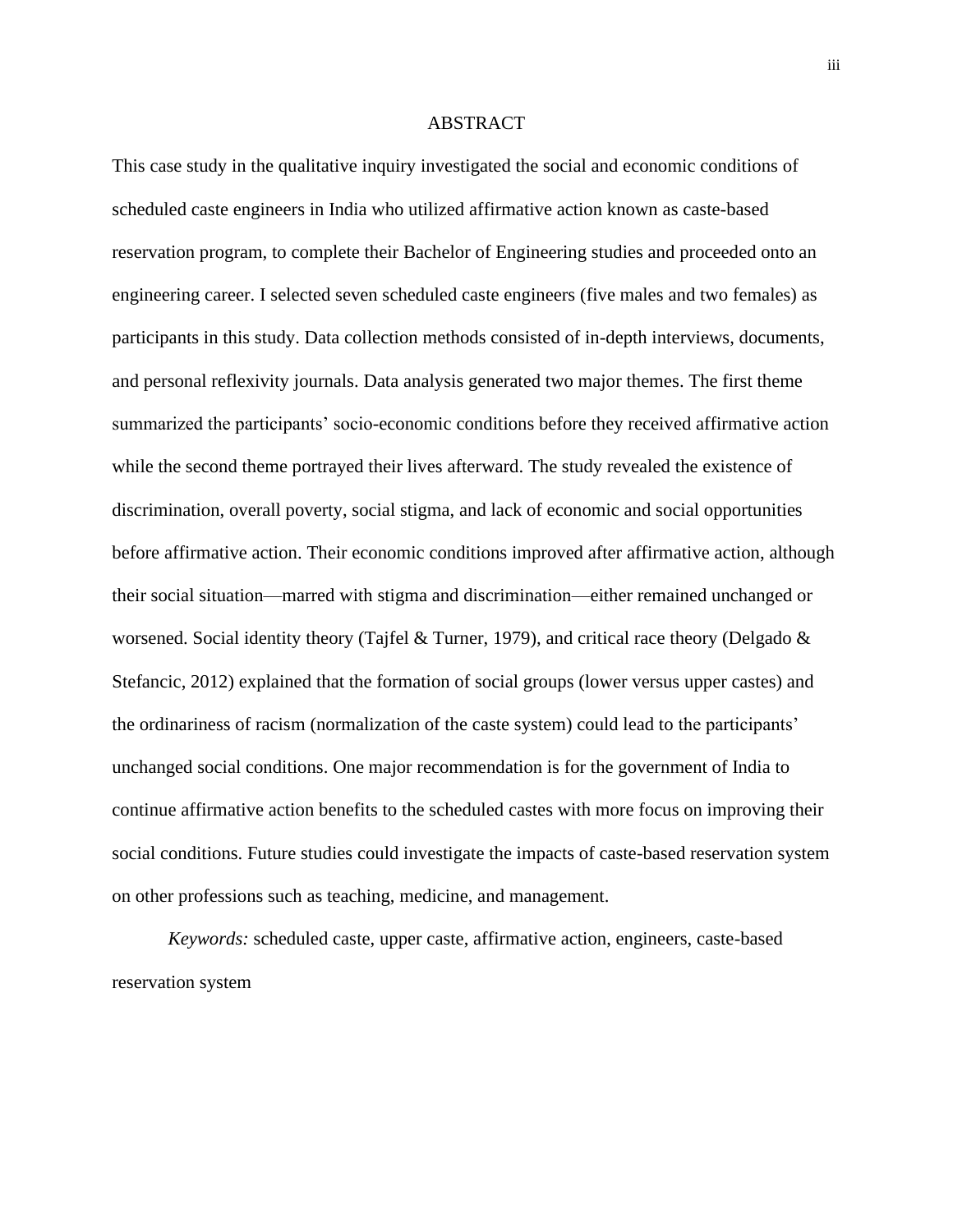#### ACKNOWLEDGMENTS

In this final phase of my doctoral studies, I want to take the opportunity to thank some of the people who made a difference in my intense journey toward learning about social justice leadership. Deciding to join the doctorate program in leadership was the most challenging decision of my life. Before I started the program as an engineer, I always missed opportunities to look at the social aspects of life and was confused about making sense of the complex world around me. Whenever I witnessed a social issue concerning racism, I used to question what I could do about it since I always felt helpless as a spectator. My ideas and thinking took a turn when I met Dr. Randy Nelson, who is behind my motivation to first begin the journey of doctoral studies. I am grateful to him for uniquely inspiring and encouraging me to further my studies in the field of leadership. This was an exceptional, inspirational, and transforming experience that I would not have had if not for him.

I thank Dr. Jean-Pierre Bongila, my dissertation chair, for his knowledgeable advice and guidance as I worked on my dissertation. His support at every step of my research gave me a lot of confidence and he always made sure to motivate and encourage me to complete my thesis. I would also like to thank Dr. Sarah Noonan, who guided me throughout the program. I also want to thank Dr. Chientzu Candace Chou for her expert advice as a committee member.

I also cannot forget to thank some of my friends who made a difference in my life. They continually motivated me and engaged in some of the most profound conversations on racism I have ever had. First, thanks to Stacey Johnson, who always inspired me with her knowledge and understanding of racism and always provided me with a great perspective on social justice topics. I can remember numerous discussions on microaggressions and how we both made sense of the society around us. Second, Michelle Kramer understood my feelings on social justice, and

iv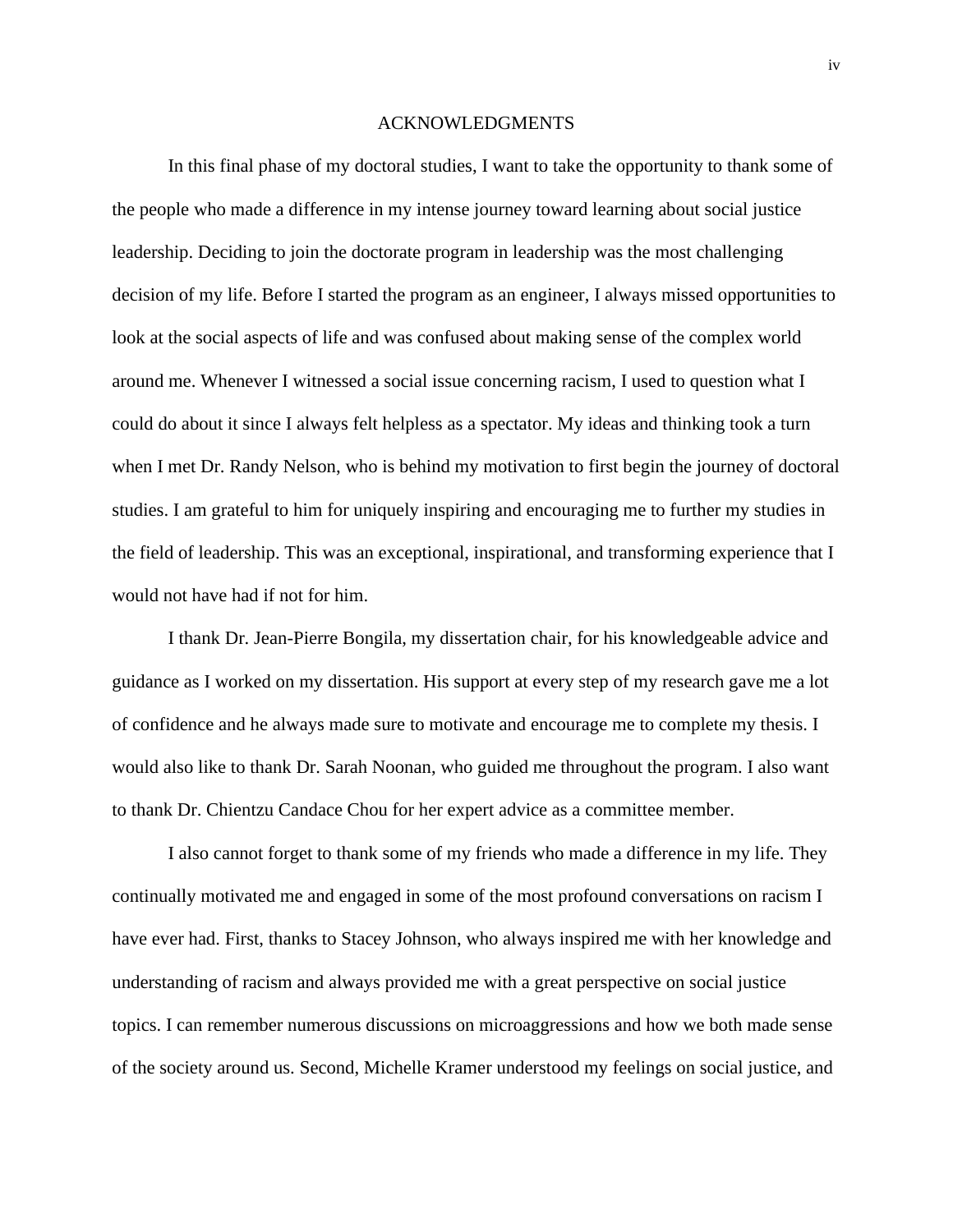engaged in numerous discussions with me about these topics. I learned a lot from her. Michelle and Stacey, "Thank You."

I also want to thank my wife and kids, who do not even know that they supported me throughout these years since they did not get time to spend with me when I was writing my assignments and busy with my dissertation. Thanks for your support always.

My thankfulness would not be complete if I forgot to mention the seven engineers who served as participants in my study. I greatly appreciate them for readily accepting to work with me and kindly offering their precious time and invaluable knowledge for my research. A special thank you to two participants who acted as gatekeepers to my research study and led me to the other interested participants. You both inspired me to choose my dissertation topic, and I am indebted to you both forever. I will always need your support to complete the mission of generating awareness about racism and social justice, which will start after my doctorate.

Apart from the people mentioned above, I want to thank God for defining this path for me and giving me the strength to embark on a journey toward social justice. Second, I want to dedicate my degree to my parents, who always wanted me to get the highest education possible and made sure I had everything I needed to get here from childhood. Finally, I want to remember my dearest friend "Sandeep," who is not with me today and left for his heavenly abode last year due to the pandemic. I remember him every day, as he was near to my heart always. I also want to express my gratitude to Sandeep's family, who understood my emotions and allowed me to walk along with them through the most challenging time after this loss.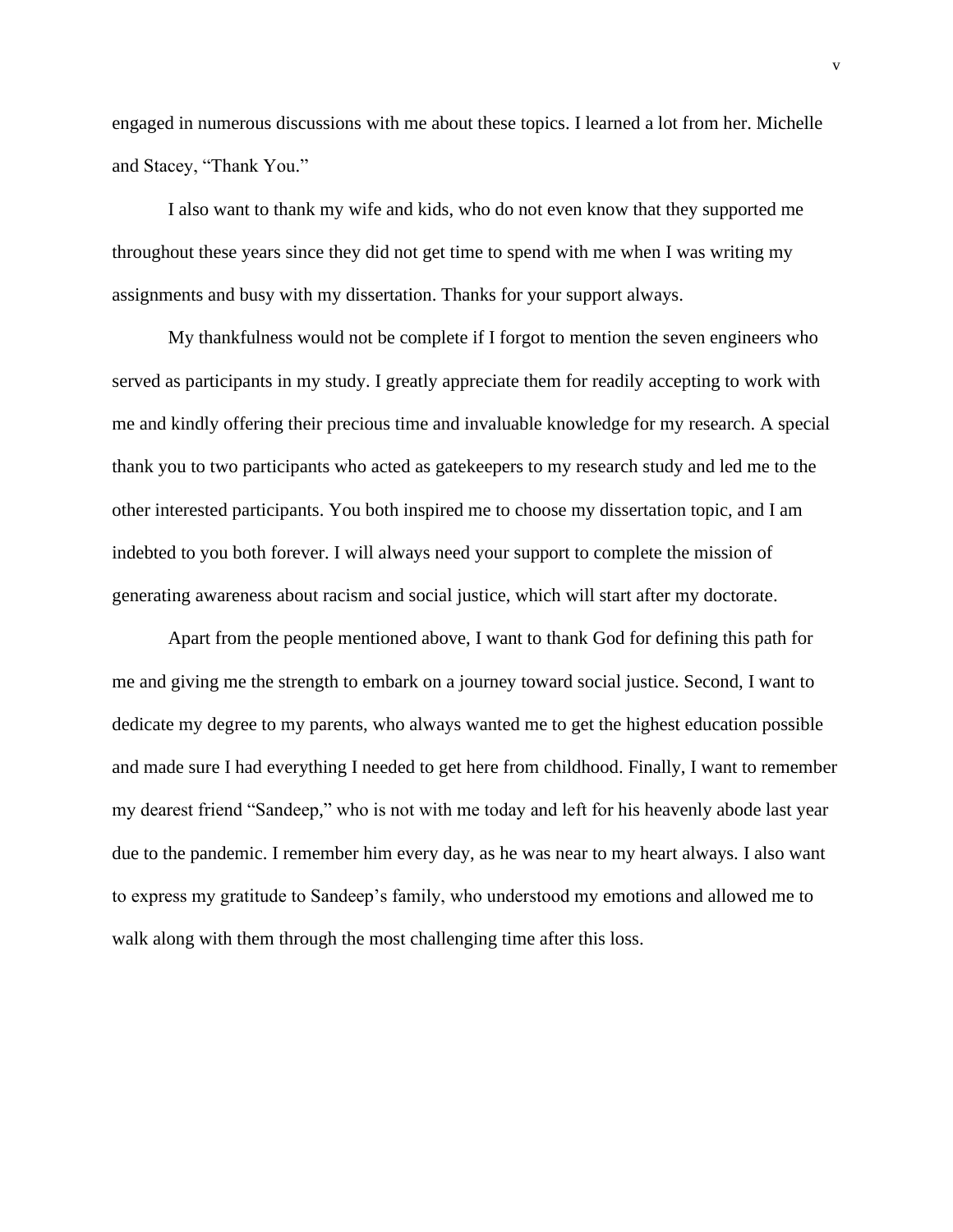| Kalelkar Commission (1955) and Mandal Commission (1978-1989) 19 |  |
|-----------------------------------------------------------------|--|
|                                                                 |  |
|                                                                 |  |
|                                                                 |  |
|                                                                 |  |
|                                                                 |  |
|                                                                 |  |
|                                                                 |  |
|                                                                 |  |
|                                                                 |  |
|                                                                 |  |
|                                                                 |  |
|                                                                 |  |
|                                                                 |  |
|                                                                 |  |
|                                                                 |  |

# TABLE OF CONTENTS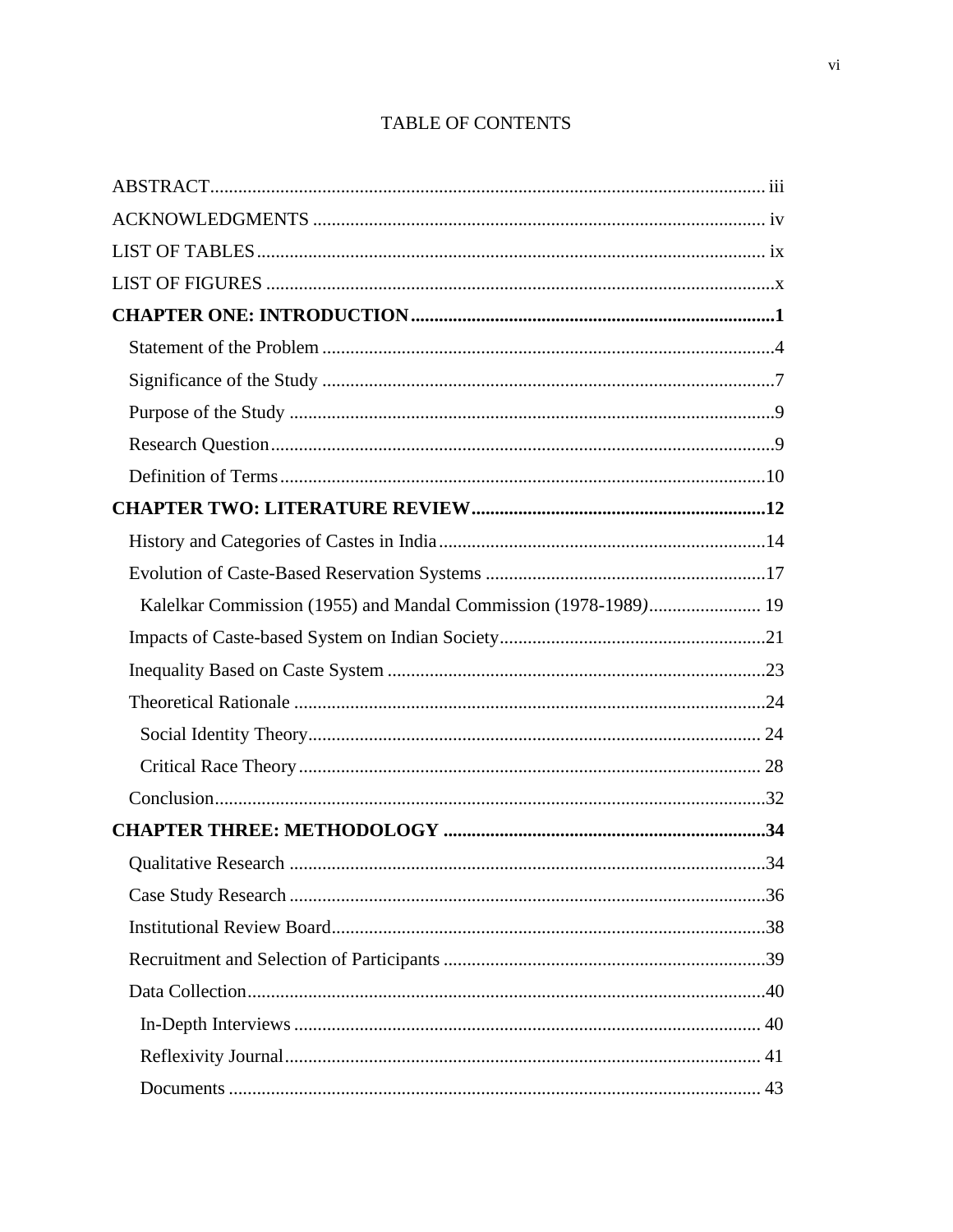| <b>CHAPTER FOUR: SOCIO-CULTURAL AND ECONOMIC CONDITION OF THE</b>  |  |
|--------------------------------------------------------------------|--|
| <b>SCHEDULED CASTE ENGINEERS BEFORE UTILIZATION OF AFFIRMATIVE</b> |  |
|                                                                    |  |
|                                                                    |  |
|                                                                    |  |
|                                                                    |  |
|                                                                    |  |
|                                                                    |  |
|                                                                    |  |
|                                                                    |  |
| <b>CHAPTER FIVE: SOCIO-CULTURAL AND ECONOMIC CONDITION OF</b>      |  |
| <b>SCHEDULED CASTE ENGINEERS AFTER UTILIZATION OF AFFIRMATIVE</b>  |  |
|                                                                    |  |
|                                                                    |  |
|                                                                    |  |
|                                                                    |  |
|                                                                    |  |
|                                                                    |  |
|                                                                    |  |
|                                                                    |  |
|                                                                    |  |
|                                                                    |  |
|                                                                    |  |
|                                                                    |  |
|                                                                    |  |
|                                                                    |  |
|                                                                    |  |
|                                                                    |  |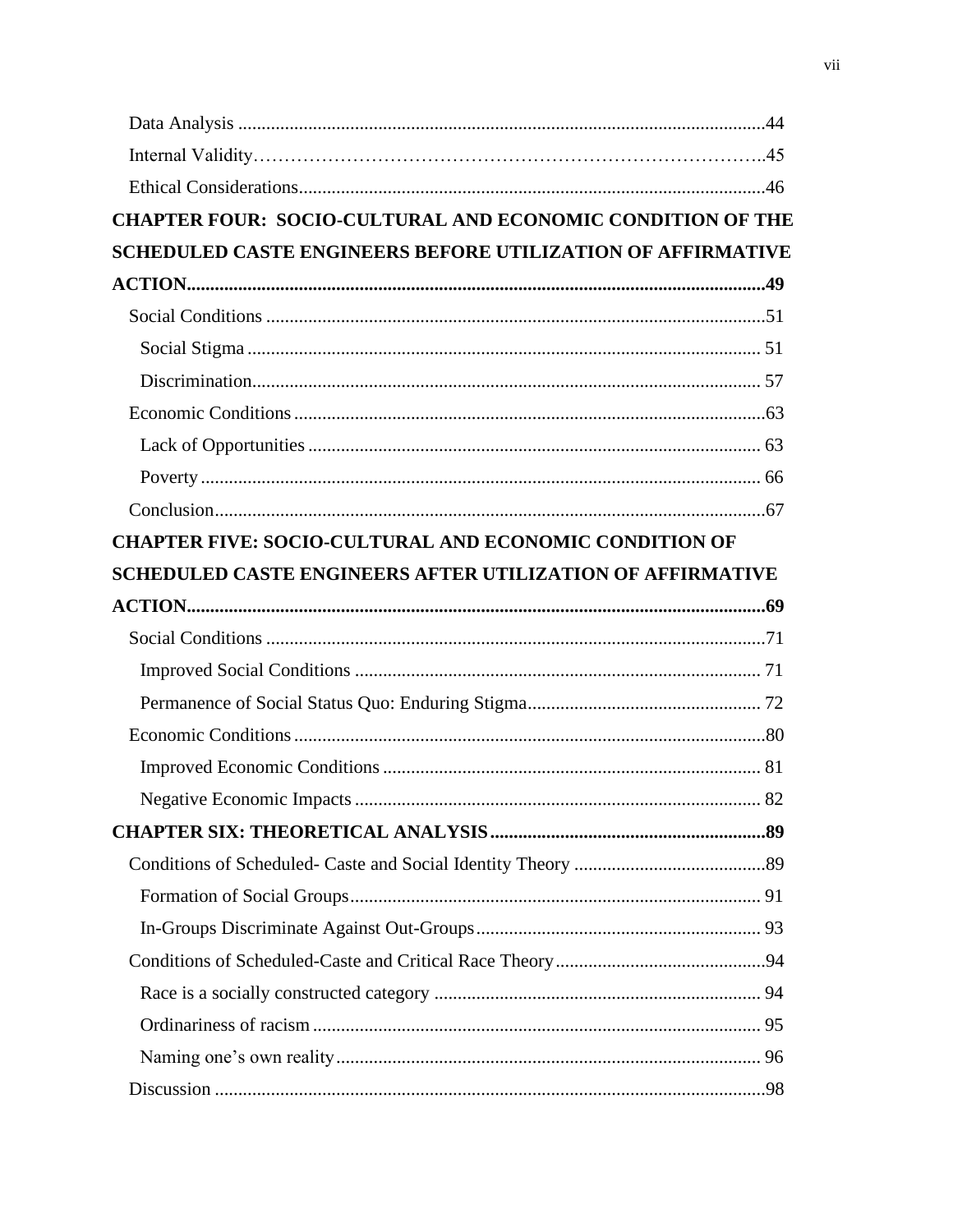|--|

# CHAPTER SEVEN:STUDY SUMMARY, IMPLICATIONS, RECOMMENDATIONS,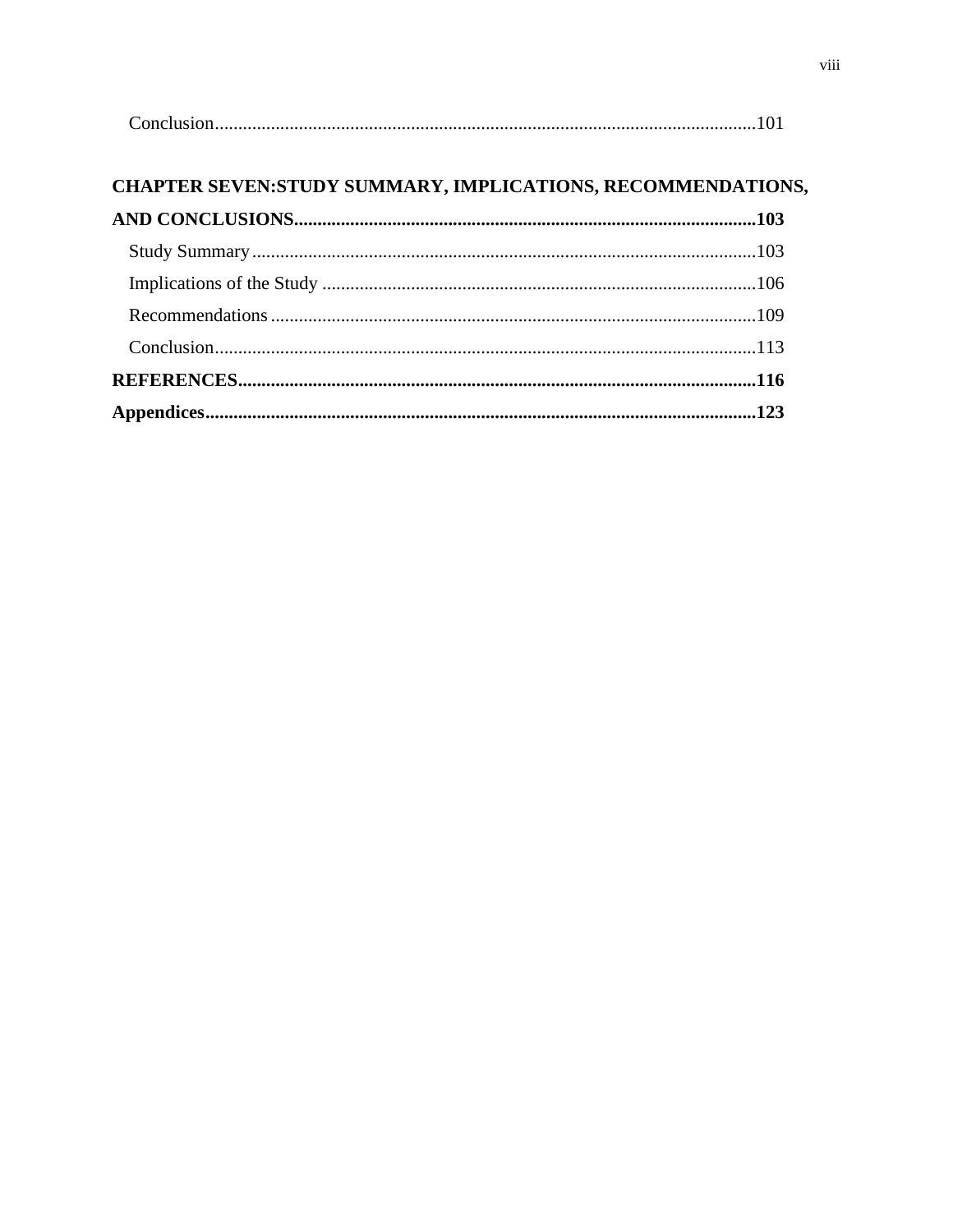## LIST OF TABLES

|--|--|--|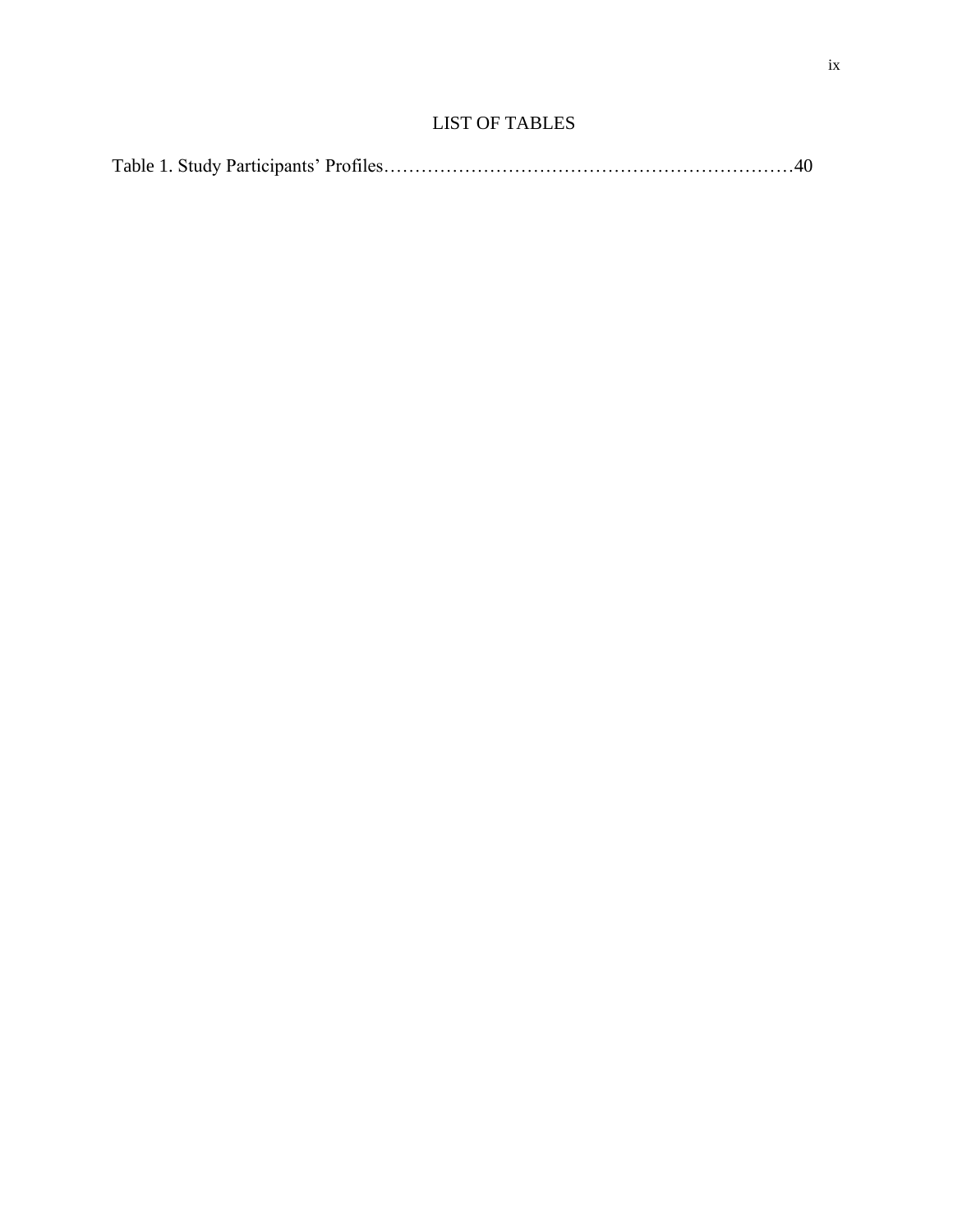## LIST OF FIGURES

| Figure 1. Social and Economic Conditions of Scheduled Caste Engineers Pre-Affirmative |
|---------------------------------------------------------------------------------------|
|                                                                                       |
| Figure 2. Social and Economic Conditions of Schedule Caste Engineers Post-Affirmative |
|                                                                                       |
| Figure 3. Socio-Cultural Evolution of the Lives of Scheduled Caste Engineers87        |
|                                                                                       |
|                                                                                       |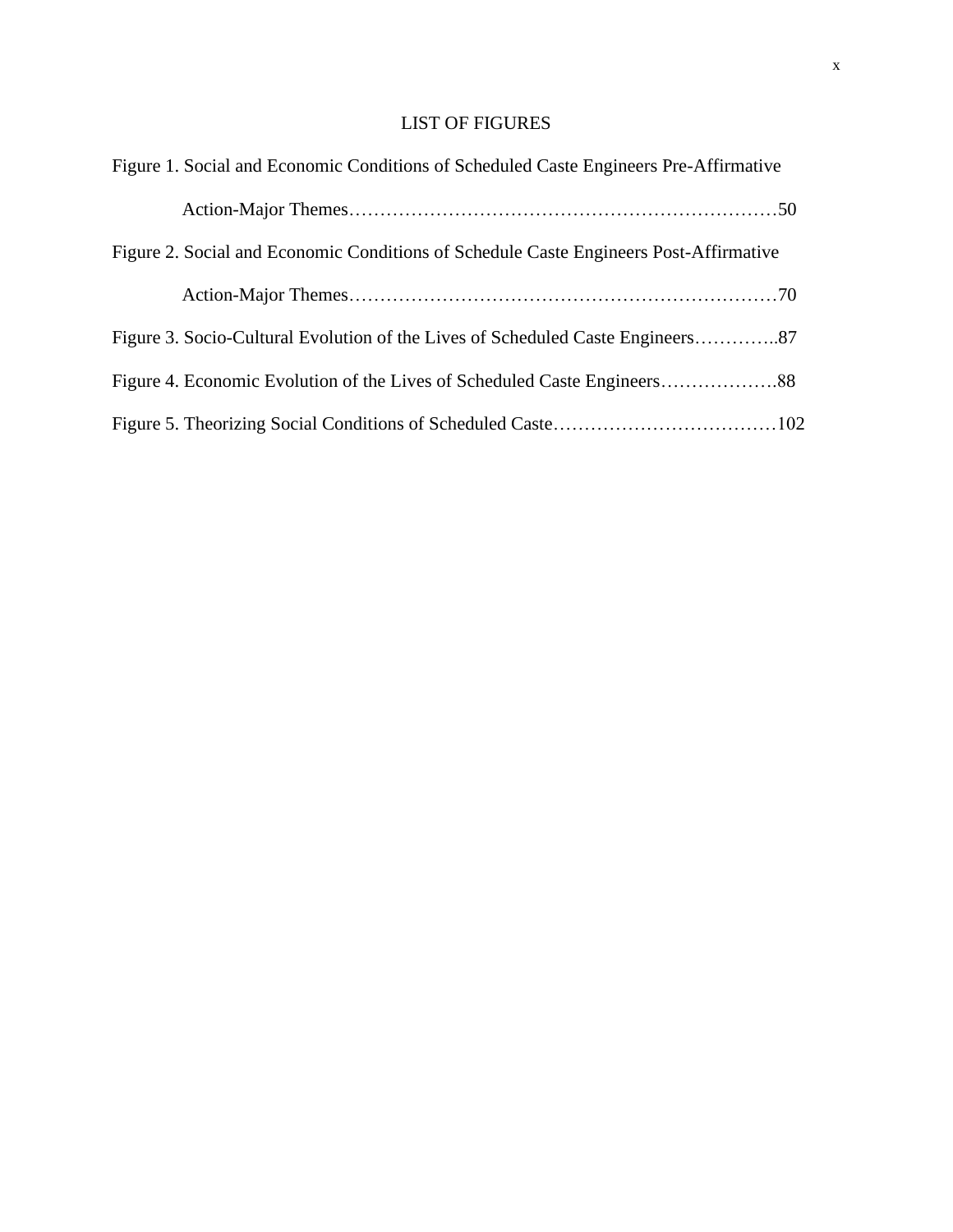#### **CHAPTER ONE: INTRODUCTION**

The purpose of this study was to investigate the impacts of the Indian caste-based reservation programs (in other words, affirmative action) on the personal, social, and economic life of scheduled caste engineers who benefitted from it. Several personal and social experiences led me to undertake this study. First, I learned about a young lower caste doctorate student in India who died by suicide in 2016 after becoming the victim of oppression and discrimination. In his suicide note, he wrote something that forced me to think about my positionality and biases against lower castes. His suicide note said the following: "Please give us poison at the time of admission itself instead of humiliating us like this" (Farooq, 2016). Comparing my own privileged experience to that of this doctoral student has caused me to ruminate about how I unknowingly perpetuated the system of inequality. Living in the relative comfort that I did, I never questioned what life was like for underrepresented individuals.

I am a Brahmin, meaning I belong to an upper caste. I can say that like white people who experience privilege in the U.S., I lived the life of a privileged person in India. My last name is well known in India and shows I am upper caste, and I always knew that it would work to my advantage. Even though I never tried to analyze society through that set of eyes, I feel somewhere inside I knew implicitly that I was upper caste, meaning there would be less discrimination against me in society. I also knew that I had access to more opportunities as the social order would place me in higher ranking than my lower caste peers.

I studied my bachelor's degree in a government engineering college in India. All engineering colleges have reservations for lower castes and my college also had the same reservation. Students from different castes used to join our college from all states from India. From the first year on, everyone was aware of each other's reserved quota. I had friends from 1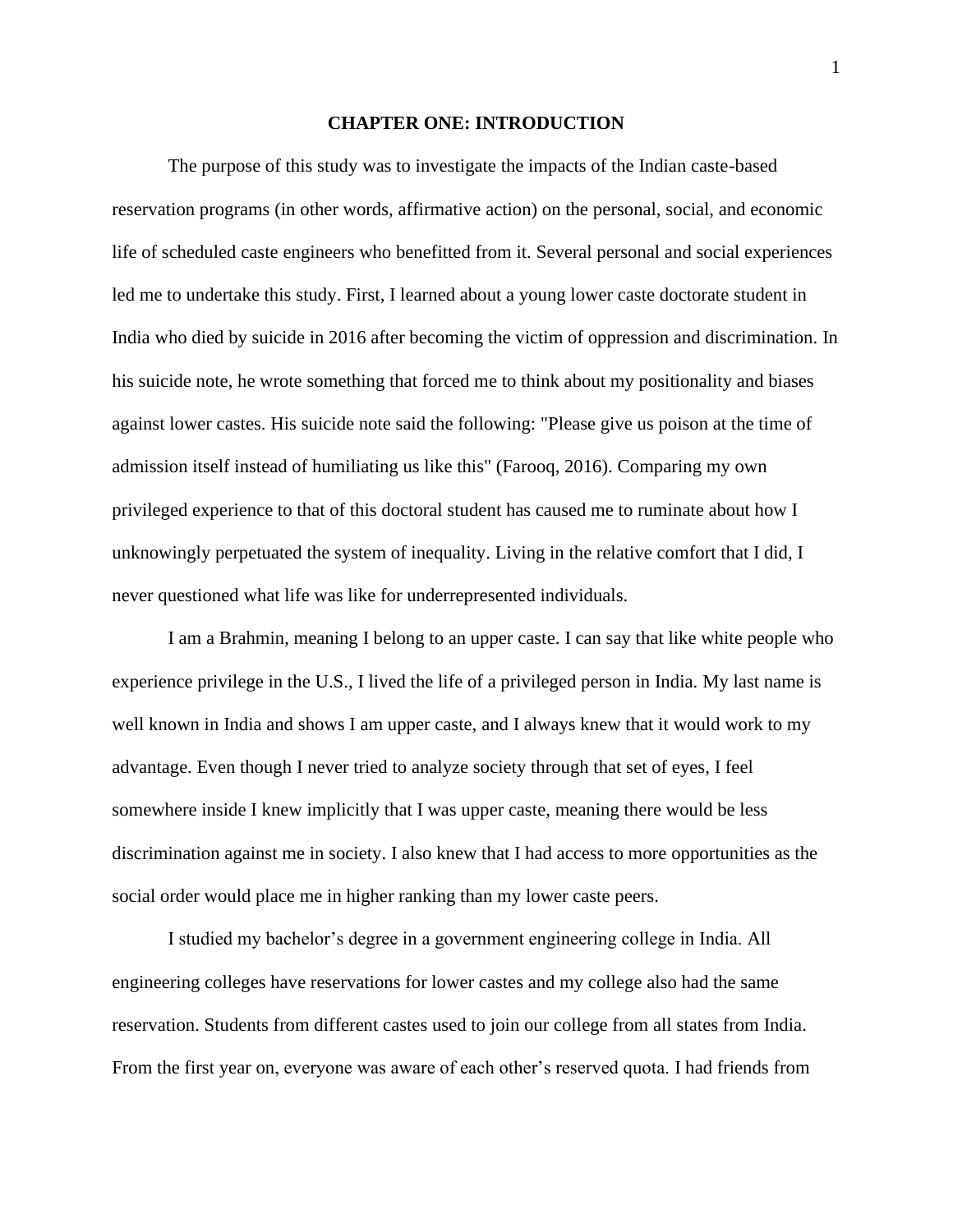lower castes and understood the discrimination that they used to face because of the way they had got admission in the college and the way they use to feel inferior or discounted. My familiarity with the field of engineering and contacts with fellow engineers is the driving force behind studying this population of interest.

The main issue that I faced into my adulthood was that I never understood what privilege meant and I became defensive in some discussions. My initial reaction to anyone who said to me "Oh, you are fine as you are an upper caste" was "so what? We all are equal, and I don't believe in the caste system." I also used to feel angry inside learning from others that I was privileged because it made me question whether my accomplishments were really my own. People used to say that "I am lucky that I was born as an upper caste" but I struggled to understand the meaning of privilege and difference. It was not that I lacked resources to understand the meaning of privilege, it was simply that I did not want to face the reality that people who belonged to my group had always discriminated against the lower castes. I did not realize that I needed to acknowledge my privilege to understand the discrimination faced by my lower caste friends.

I have come to resonate with Adams et al. (2010), who states that "No matter what privileged group you belong to, if you want to understand the problem of privilege and difference, the first stumbling block is usually the idea of privilege itself" (p. 16). Adams et al. (2010) expounded, "When people hear that they belong to a privileged group or benefit from something like 'white privilege' or 'male privilege,' they don't get it, or they feel angry and defensive about what they do get" (p. 16).

The second reason that motivated my undertaking of this study was the story of a high school classmate of mine who is lower caste. He once shared with me that he and his family face discrimination on a daily basis. Once his last name is identified (which links him to a lower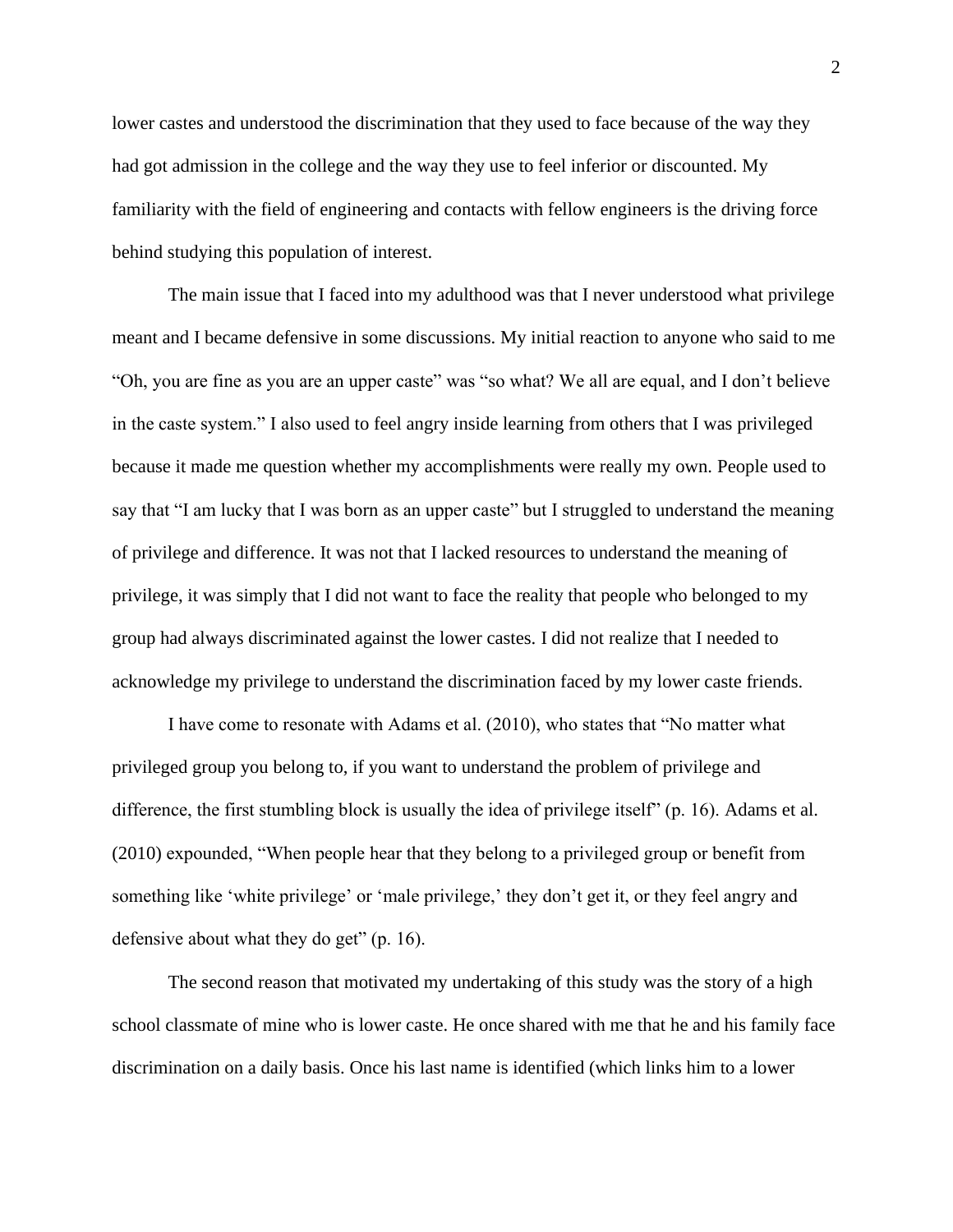caste), people try to create distance with him and his family. He shared with me an incident where he was looking for a nanny for his two kids, as he and his wife both were working professionals and desperately needed help. He was refused by all nannies in his area; the reason given to him was that he was a lower caste and thus nannies refused to work at his home. He shared that this is just one of the incidents that his family has faced. He explained that although he is an engineer and earns an income that is at par with any upper caste engineer, society still looks at him like he is not part of it. He discussed how he feels invisible and that his opinions do not matter as no one is ready to listen to him. Even if he tries to give opinions, they are ignored.

The third major reason that motivated my resolve to study the conditions of the schedule caste engineers was a position I had taken as at my high school. I vividly remember, on a bright sunny day in 1991, being on a podium in front of all students in my high school talking about injustice done to "upper castes" by the government of India in a high-school debate competition. I showed my anger by speaking loudly and emotionally against the government policies, and finally concluded my debate by proposing a merit-based system in all educational institutions and jobs to achieve equality in Indian society. At the time, I believed that the reservation system gave lower castes an unearned advantage and was unable to acknowledge the systemic oppression that necessitated affirmative action.

Today, I am neither proud of my past position on this issue nor of my lack of understanding regarding the discrimination faced by lower castes. I wish for another chance in my life to re-write that high school debate in favor of lower castes and address their plight and grievances. This is one of the reasons I decided to focus my final dissertation on affirmative action and the reservation system. I hope to learn how participation in the reservation system, and subsequent employment opportunities, changed the lives (if at all) of participants in my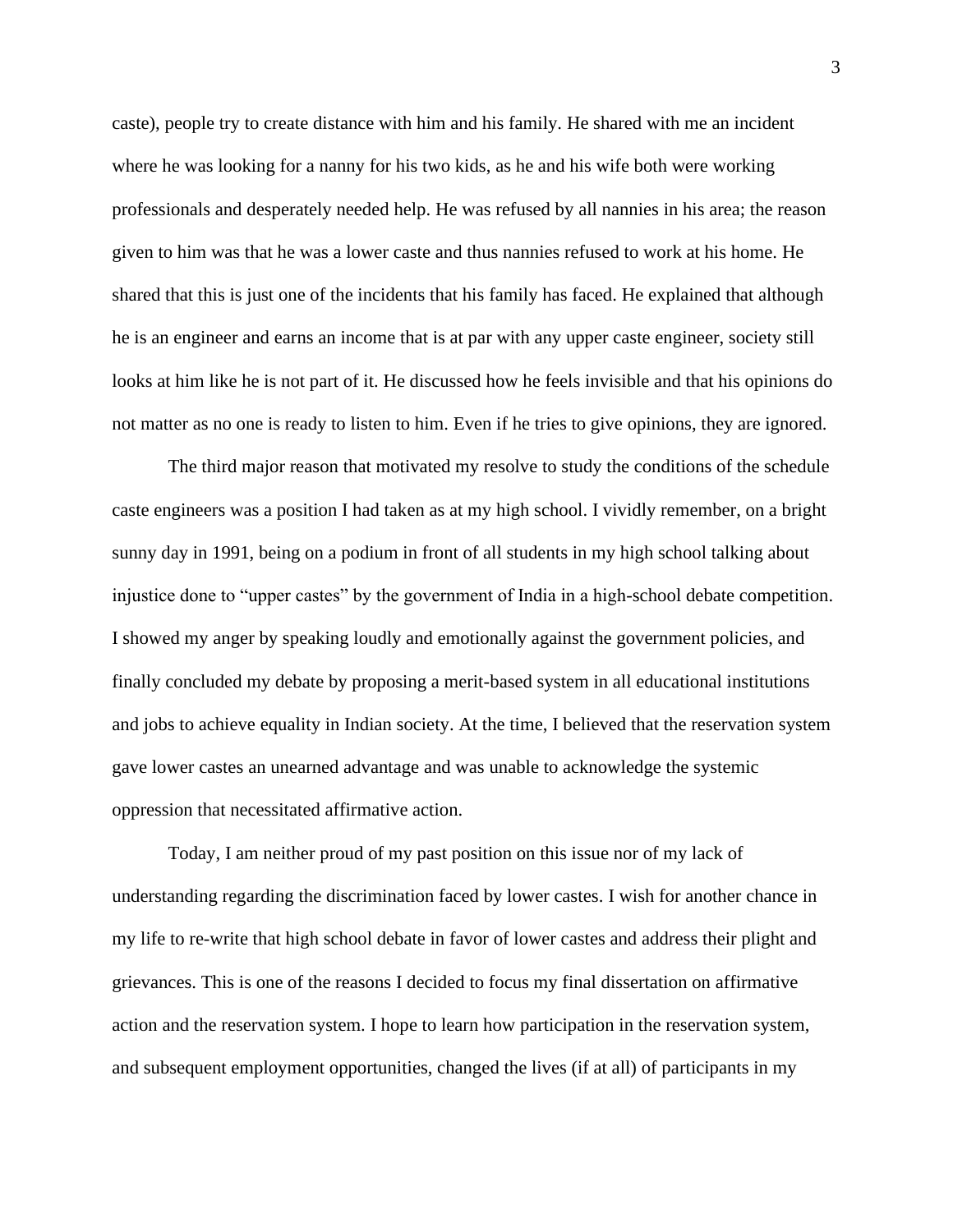study. I now recognize that my bias as someone who was born into and raised as an upper caste member is something that I need to be constantly aware of as I conduct my research. There may be power dynamics at play that I have not previously recognized, as an upper caste interviewer speaking with lower caste interviewees. With all these factors in mind, I hope my research could generate some value in the lives of lower castes in India, by way of amplifying their voices.

As I explore my past, identity, caste, privilege and how all of them are related within the context of society, I can say that it is challenging to openly discuss the biases I have internalized. One of the most impactful statements that I have read comes from Cornel West (2008 as cited in Adams et al., 2010) who said,

It takes courage to interrogate yourself. It takes courage to look at the mirror and see past your reflection to who you really are when you take off the mask, when you're not performing the same old routines and social roles, it takes courage to ask –how did I become so well adjusted to injustice? (p. 587)

After I read the above quote, I decided to take my own mask off for a while and explore if I have the courage to discuss how I have felt about the caste system in India from my childhood to now.

#### **Statement of the Problem**

My study concerns the impacts of an affirmative action program known as the castebased "reservation system" in India (Joshi, 2014, p. 197). The Constitution of India reserved a certain percentage of seats in educational institutions and jobs for persons who belong to the historically underprivileged and oppressed classes known as "lower castes" or "depressed classes." The depressed classes are also known as "scheduled castes" and "scheduled tribes" (Government of India Act, 1935, p. 217). According to the United Nations in India, "Scheduled Castes (SCs) and Scheduled Tribes (STs) are among the most disadvantaged socioeconomic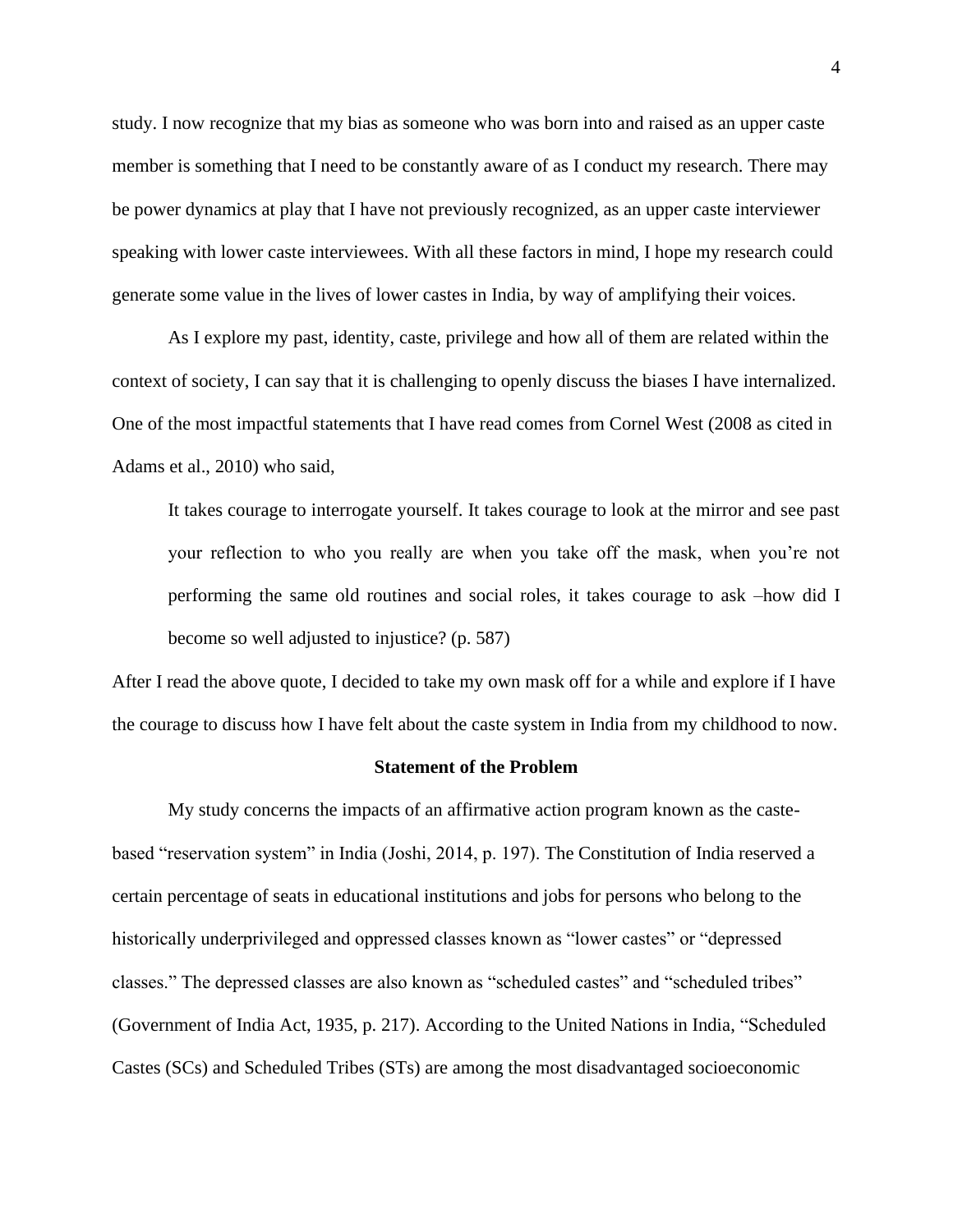groups in India" (Scheduled Castes and Scheduled Tribes, n.d., p. 1). The caste system in India began based on the occupation of a person. When the caste system started, the lower castes were not allowed to perform any upper caste jobs, initiating socioeconomic disparity between castes. Deshpande (2008) stated that this ancient form of social stratification is around 2500 years old. Now, lower castes are not prohibited from any career; however, the systemic discrimination based on caste still presents barrier to them entering higher education institutions necessary for upper caste jobs.

The reservation for admissions in higher education institutions is as follows: scheduled castes = 15%; scheduled tribes = 7.5%; other lower castes (also known as "Other Backward Classes," or OBCs, in India) = 27% (Laskar, 2010). This reserved quota of seats is designed to make sure that SCs and STs are well represented in schools and colleges. The Constitution of India in Article 15(4) stated "All citizens shall have equal opportunities of receiving education. Noting herein contained shall preclude the State from providing special facilities for educationally backward sections (not "communities") of the population" (Government of India, 2016). It also maintains that "The State shall promote with special care the educational and economic interests of the weaker sections of society (in particular, of the Scheduled Castes and aboriginal tribes), and shall protect them from social 'injustice' and all forms of exploitation." The article further states that "nothing in Article 15(4) will prevent the nation from helping SCs and STs for their betterment [betterment' up to the level enjoyed by the average member of other communities]" (p. 214).

To achieve the objectives of Article 15(4), graduate programs relax the admissions requirements for standardized entrance tests in order to fill the number of seats reserved for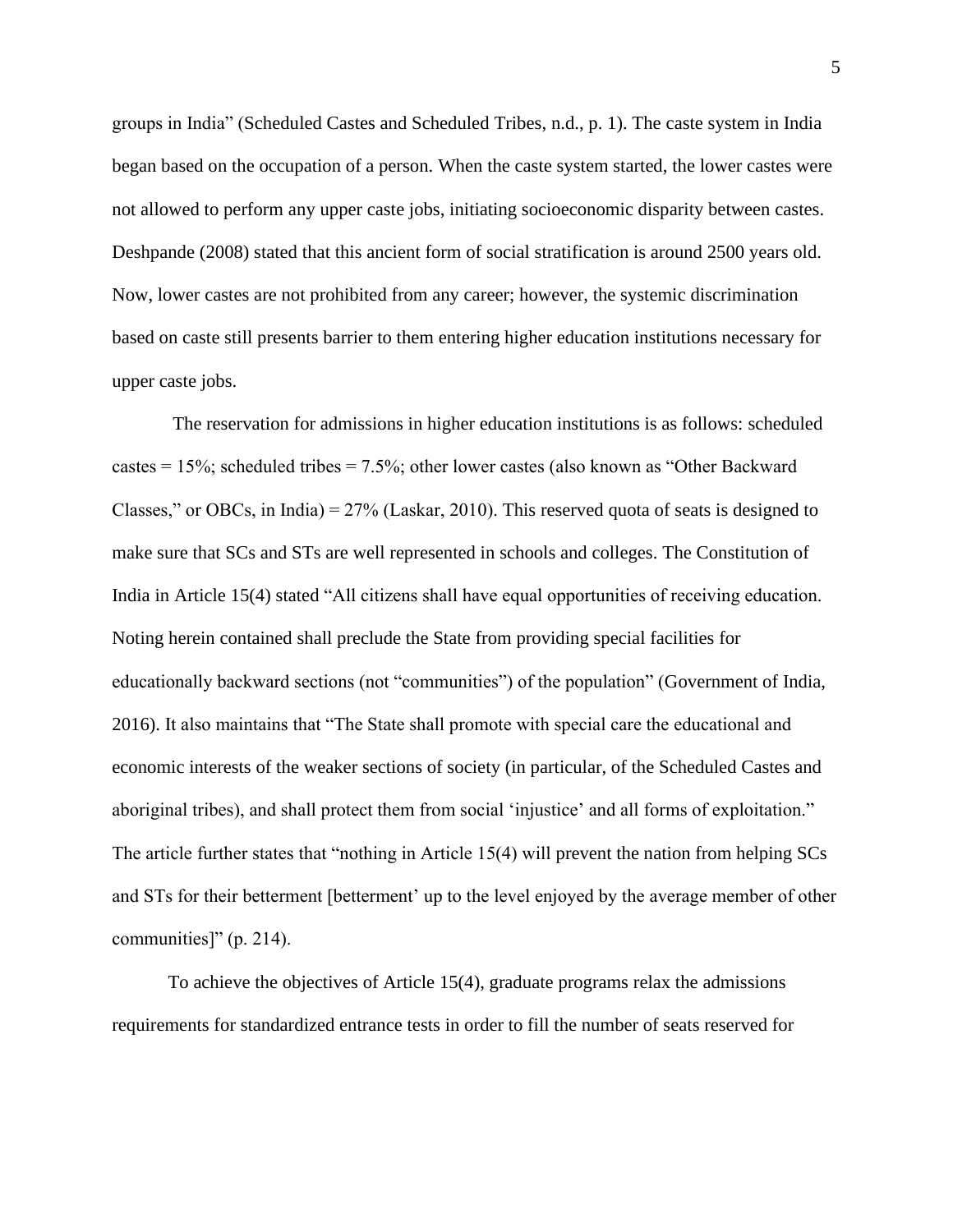lower castes. According to a 2015 All India Survey of Higher Education report from the Ministry of Human Resources Development,

Gross Enrolment Ratio (GER) in higher education in India is 24.5%, which is calculated for 18-23 years of age group. GER for male population is 25.4% and for females, it is 23.5%. For Scheduled Castes, it is 19.9% and for

Scheduled Tribes, it is 14.2% as compared to the national GER of 24.5%. (p. 4) In spite of the apparent benefits the lower castes receive from the Indian government by way of affirmative action, allowing lower castes to enter higher educational institutions and join upper caste jobs, discrimination seems to be ongoing part of their lives. For example, the 2015-2016 annual report from the National Commission of SCs and STs (Government of India, 2016) also acknowledged that:

Besides cases of caste-based atrocities the Commission has been in receipt of a number of complaints of discrimination and harassment against the SC students in the educational institutes from school level to higher studies.

On the one hand, affirmative action appears to benefit the lower caste students by allowing them to achieve academic goals. On the other hand, the same policy does nothing to help curtail the discrimination the lower caste beneficiaries face after their enrollment in a university. One would question the real consequences of affirmative action on the academic, professional, and social life of the lower caste students.

I have chosen to investigate the life experience of engineers from lower castes that have utilized affirmative action for their education and subsequent careers. It appeared that a study needed to examine how discrimination was part of their day-to-day life of the scheduled castes and communities. More importantly, it was paramount to investigate ways to give a voice to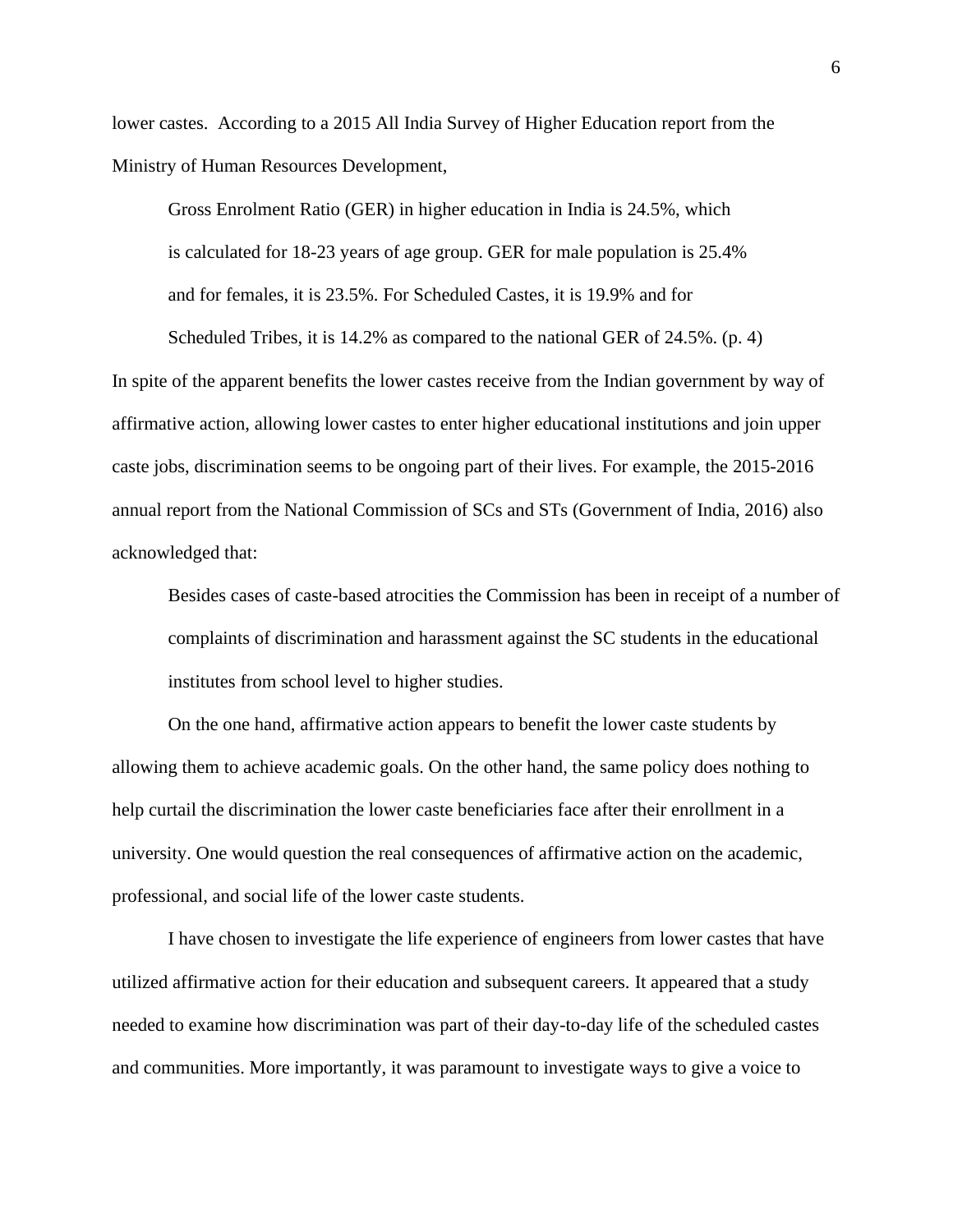some scheduled castes such as engineers in their quest for equality and justice. The whole idea of enacting an affirmative action program was to bring these communities at par with upper castes: "the only way to level the playing field for those who are by an accident of birth marked as 'lesser beings'" (Butalia, 2006).

#### **Significance of the Study**

My study of the impacts of affirmative action in India explored the main objectives of the caste-based reservation system which according to the Government of India (2016) is as follows:

The main objective of the reservation system is to increase the opportunities for enhanced social and educational status of the underprivileged communities and, thus, enable them to take their rightful place in the mainstream of Indian society. The reservation system exists to provide opportunities for the member of the SC/STs to increase their representation in every field of life. (p. 214)

Literature showed a handful of studies on how the above stated purposes of Indian affirmative action might have changed the lives of those lower caste beneficiaries, particularly engineering students. However, most of them are quantitative studies in nature and focused on the "economics" part of the socio-economic status of lower caste individuals. Some of those studies in this field included Boorah et al. (2007), Deshpande (2008), Joshi (2014), Bagde et al. (2016), and Girard (2018). The missing element in all these studies was the "social" part of the socio-economic status, the lived experience of scheduled caste engineers and how they created meaning out of that experience upon receiving affirmative action benefits. Closer to my research study is doctoral research by Prakash (2008); although this study focuses on effects of affirmative action in India, it used quantitative research methodology.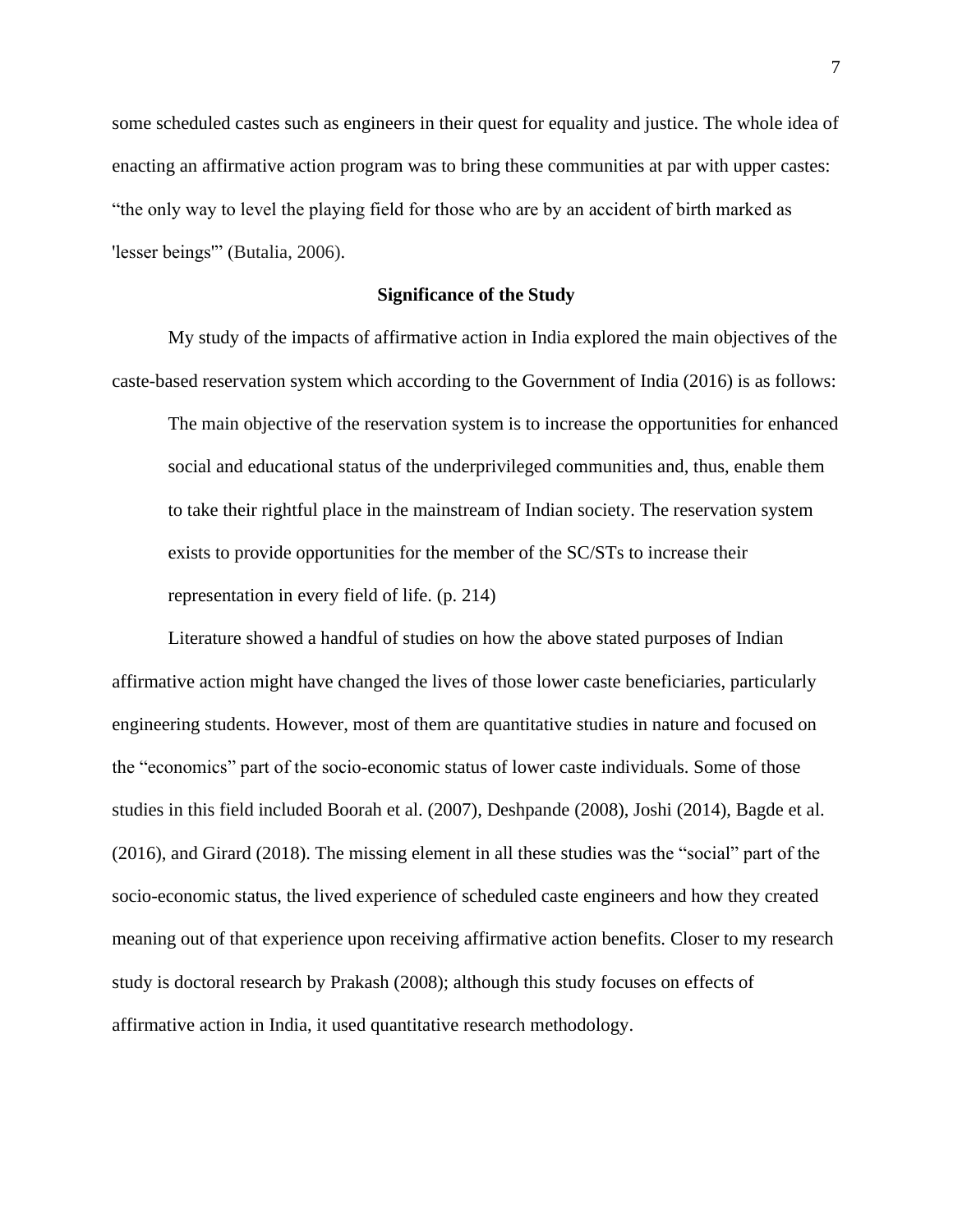To my knowledge, none of the studies on this topic have captured narratives of engineers on how they feel today after having spent a generation (30+ years) accessing affirmative action at each milestone of selection for college and career alike. My approach was also different because I did it as a case study that was bounded in nature and had a flavor of ethnography, which means that participants belonged to a culture sharing group – those who belonged to scheduled caste and considered themselves as a cultural group sharing similar beliefs, values, and ways of being in the world.

Specifically, my study comprised two factors that make it a unique contribution to the literature: it is qualitative in nature, and it intended to analyze the impact of affirmative action of engineering students who benefitted from it. This study is likely to contribute to filling the literature gap on how affirmative action in India may have altered the professional and social life of lower caste engineers who benefitted from it. In particular, this study captured narratives of engineers who had seen a generation of life experience following utilization of the reservation system for their education and career.

More importantly this study captured the ongoing struggle of scheduled caste engineers to become visible in our society by learning about the experiences of those attempting to change an assigned caste. Through this study, the voices of the oppressed members of a lower caste, particularly the engineers, offered an important step toward understanding if and how affirmative action policies affect participating members from the lower castes. I hoped to learn whether the reservation system serves as the most helpful or efficient form of social justice based on the perspectives and experiences of individuals who participated in the reservation system. The answer to my research question may aid transformative efforts by social change agents to better the lives of the scheduled castes.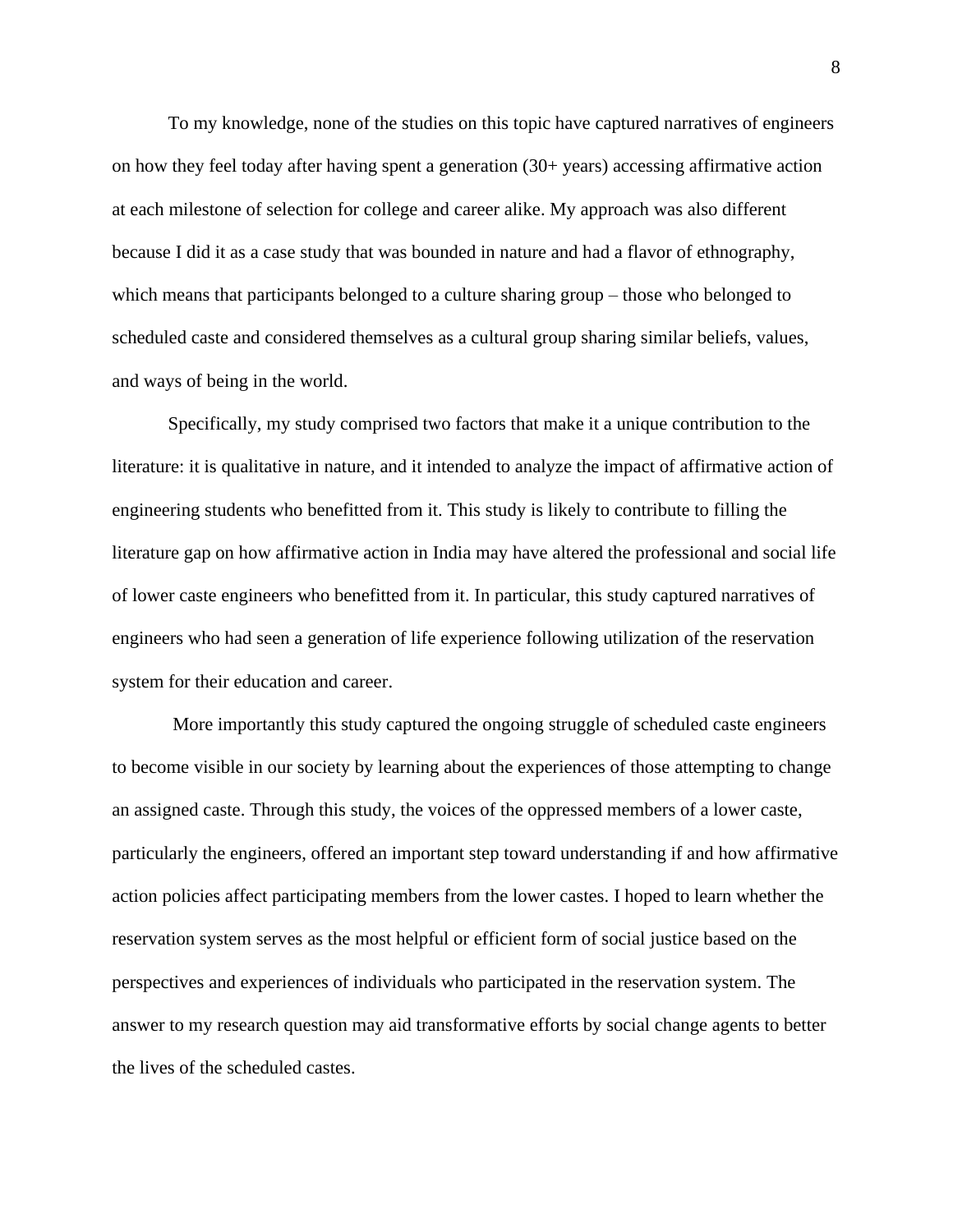#### **Purpose of the Study**

The purpose of this study was to investigate the impacts of the Indian reservation programs (in other words, affirmative action) on the personal and social life of scheduled caste engineers who benefitted from it. It also intended to examine the level of discrimination those scheduled caste engineers have faced prior to and after the award of the reservation programs. Similarly, the study aimed to capture the changes the participants have experienced in their personal, professional, and social status due to their access to the affirmative program in India. More specifically, I planned to learn from the recipients of affirmative action how this policy program impacted their occupational status, their working conditions, and the changes it created in their families and in the caste system as a whole. My goals involved learning about the experiences of engineers and how they interpreted their caste status after the change in their education and profession.

#### **Research Question**

I adopted the following research question to guide my case study: How do lower caste engineers in India who participated in an affirmative action program describe the impacts of this program on their professional and personal lives?

The following are sub questions that support my study:

- 1. What changes have participants experienced in their social status as people of lower caste?
- 2. How do participants construct the meaning of their caste today?
- 3. How have caste system and social stratification based on caste impacted participants' life?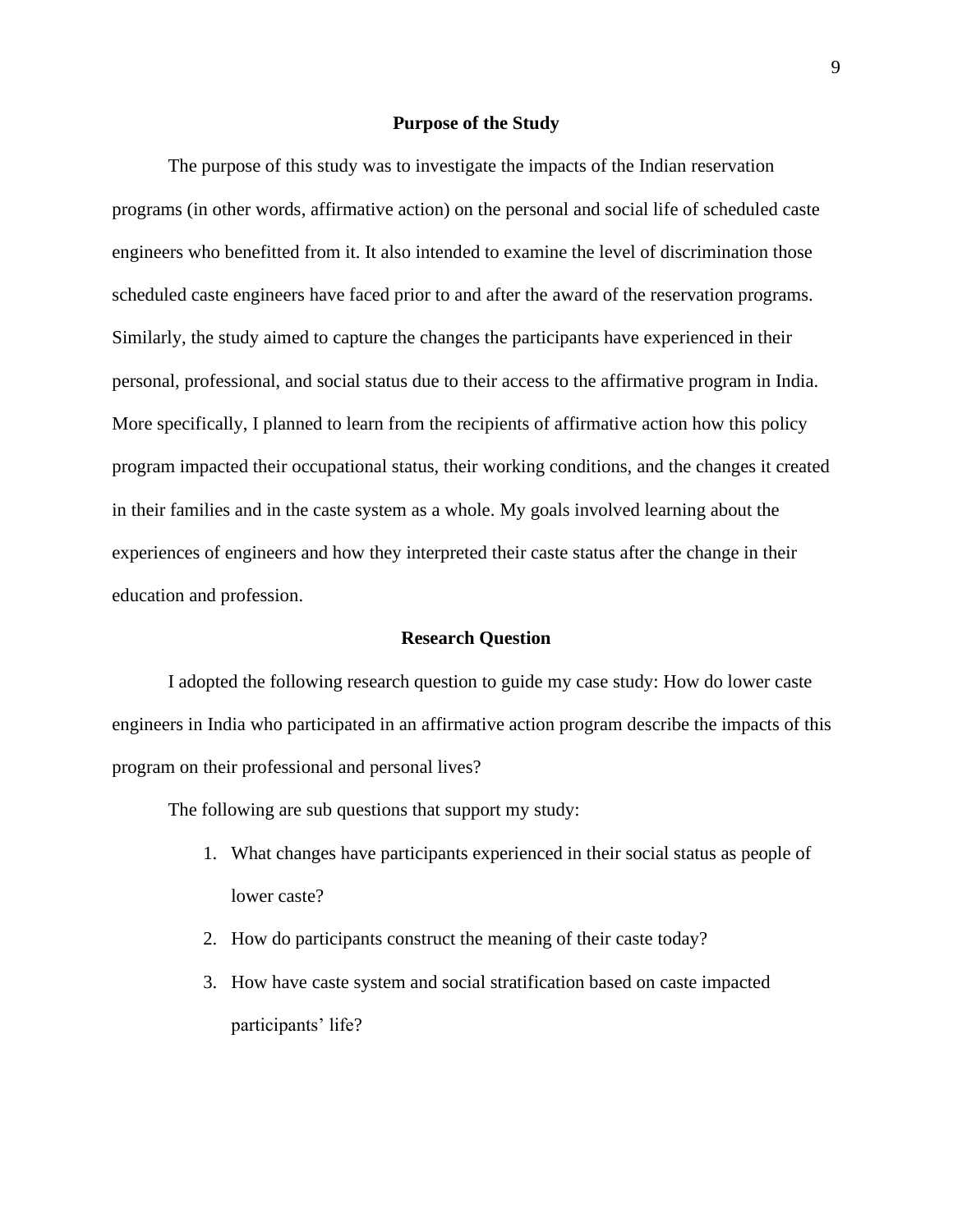The goal of my case study was to generate awareness about the impacts of the caste-based reservation system on the lives of lower caste engineers and discuss how these programs changed their social interactions over a period of a generation.

#### **Definition of Terms**

I adopted the following terms and terminologies for use in this study.

*Affirmative Action:* "an active effort to improve the employment or educational opportunities of members of minority groups and women" (Merriam-Webster.com, 2018).

*Scheduled Caste (SC):* "'The scheduled castes' means such castes, races or tribes or parts of or groups within castes, races or tribes, being castes, races, tribes, parts or groups which appear to His Majesty in Council to correspond to the classes of persons formerly known as 'the depressed classes', as His Majesty in Council may specify" (Government of India Act, 1935, p. 217). There are over 1,000 castes in India (List of Scheduled Castes, 2016).

The Constitution (Scheduled Castes) Order, 1950 states that "no person professing a religion different from Hindu or Sikh, or Buddhist religion can be deemed to be a member of a Scheduled Caste" (Department of Public Enterprises, n.d. p. 6).

#### *India's Affirmative action program:*

"India's affirmative action programme [sic]— launched in 1950, making it the world's oldest was originally intended to benefit Scheduled Castes, which include Dalits, or untouchables, who had been oppressed for centuries under the caste system and accounted for about 16 percent of the population, and Scheduled Tribes, the historically neglected tribal groups that accounted for about 8 percent of the population" (Human Development Report, 2016, p. 119).

*Upper Caste or High Caste:* "The caste system consists of four distinct occupational groups: the Brahmins (priests and teachers), the Ksyatriyas (rulers and soldiers), the Vaishyas (merchants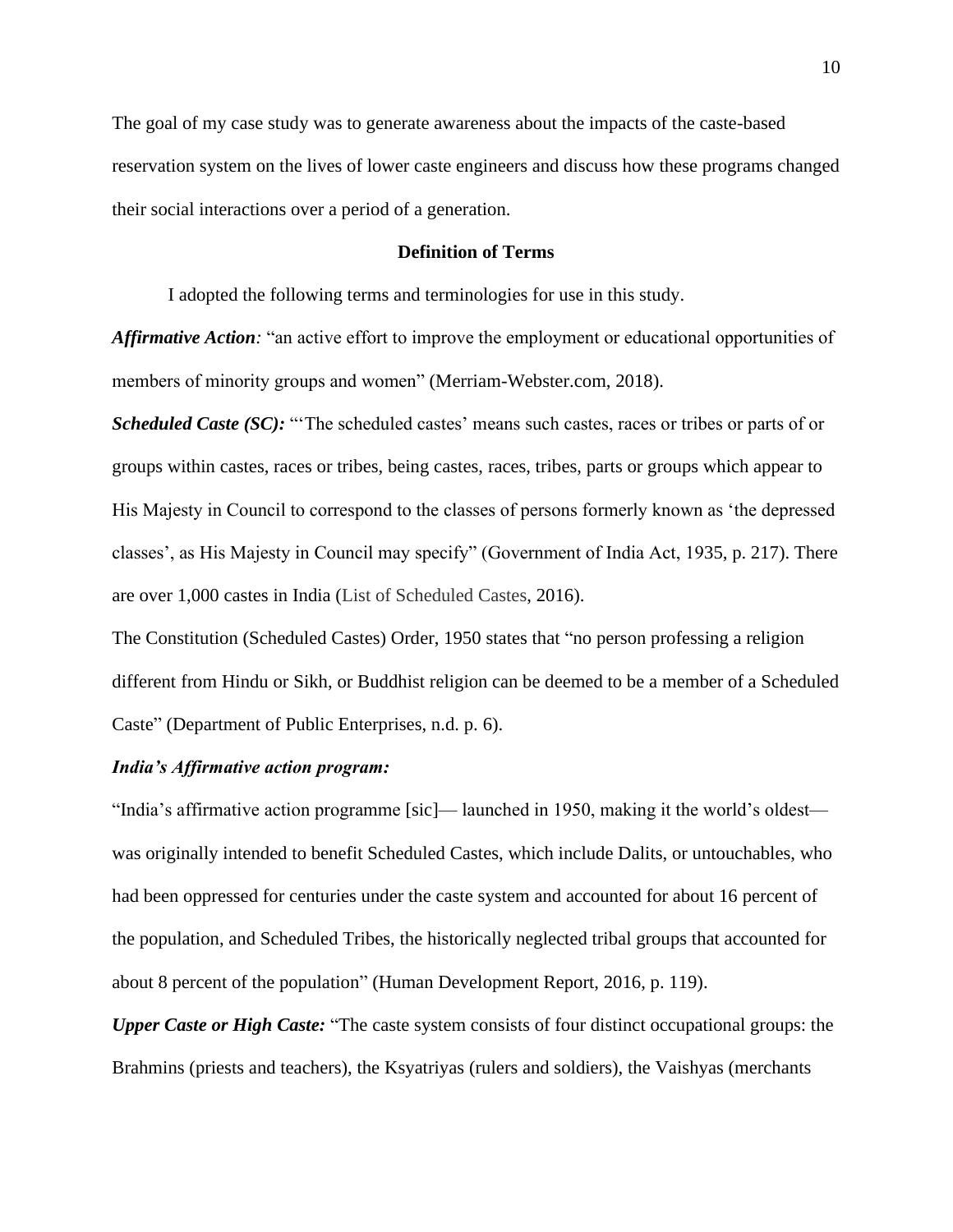and traders), and the Shudras (laborers and artisans). The first three classes are referred to as "high caste" and control the power and function of the Indian society" (Joshi, 2014, p. 200).

*Upper Castes or High Castes*: Referred to as "upper caste" or "high caste" individuals in this case study.

**Brahmin**: According to the ancient caste system in India, "Brahmins comprised priests and teachers also categorized a high caste or upper caste" (Joshi, 2014, p. 200).

*Ksyatriyas:* According to the ancient caste system in India, "Ksyatriyas comprised rulers and soldiers also categorized as a high caste or upper caste" (Joshi, 2014, p. 200).

*Vaishyas*: According to the ancient caste system in India, "Vaishyas comprised merchants and traders also categorized as a high caste or upper caste" (Joshi, 2014, p. 200).

*Shudras:* According to the ancient caste system in India, "Shudras comprised laborers and artisans, also categorized as a lower caste" (Joshi, 2014, p. 200).

*Dalits:* "Also referred to as the "untouchables" because they are considered to fall outside of the four recognized castes listed above" (Joshi, 2014, p. 200).

*PSU:* "Public sector undertakings are government owned corporations with at least 51% ownership, making them subject to following affirmative action programs" (Public Sector Undertakings in India, n.d., para 1)**.**

*OBC***:** "Other backward classes' that are not scheduled castes or scheduled tribes but still qualify for affirmative actions" (Government of India, 2016, p. 214).

*Oppression:* The systematic discrimination against lower castes in India.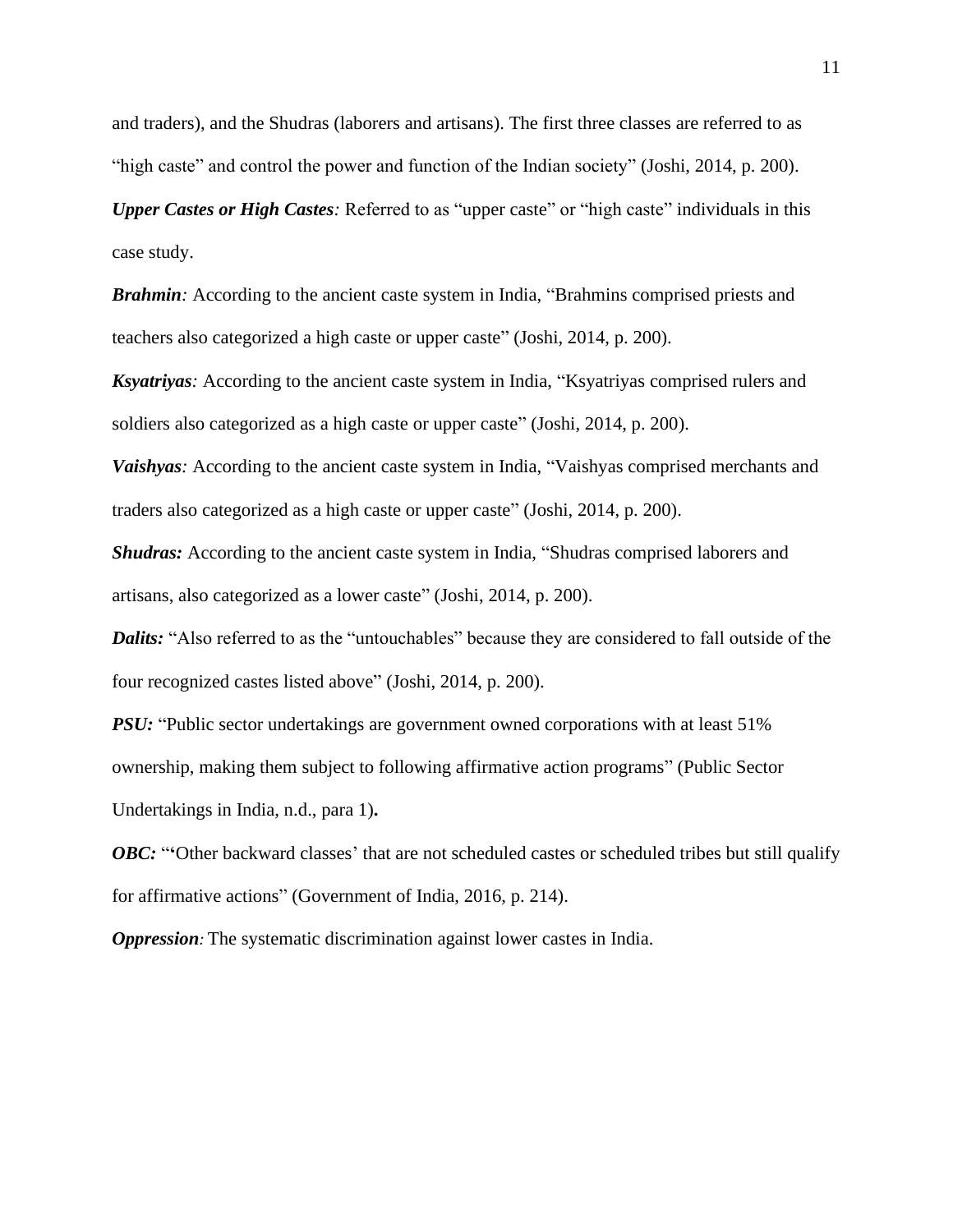#### **CHAPTER TWO: LITERATURE REVIEW**

My study involved the experiences of scheduled caste engineers that had utilized the caste-based reservation system or affirmative action. I conducted a review of the literature to understand the history of the reservation system in India, its application, its relation to social inequality and exclusion of scheduled castes as well as to determine whether other scholars have researched the impacts on lower castes of the affirmative action.

According to the Human Development Report (2016), affirmative action is defined as "positive discrimination for distributive justice," and "has been important in redressing historical and persistent group disparities and group discrimination and in reiterating that every human being has equal rights" (p. 118). In practice, affirmative action is enacted to provide equal opportunities to all people, no matter their race, socioeconomic status, and religion. The concept Lyndon B. Johnson used the following analogy to illustrate the concept behind this policy:

Imagine a hundred-yard dash in which one of the two runners has his legs shackled together. He has progressed 10 yards, while the unshackled runner has gone 50 yards. How do they rectify the situation? Do they merely remove the shackles and allow the race to proceed? They could say that "equal opportunity" now prevailed. But one of the runners would still be 40 yards ahead of the other. Would it not be the better part of justice to allow the previously shackled runner to make up the 40-yard gap; or to start the race all over again? (Gutmann & Thompson, 1990, p. 209).

Affirmative action programs have helped upgrade the socioeconomic status of historically underrepresented groups and have become public policy in many countries. For example, Adams (1997) stated that in the U.S., affirmative action is "designed to compensate for past discrimination ... it addresses specifically the effects of racism against African Americans"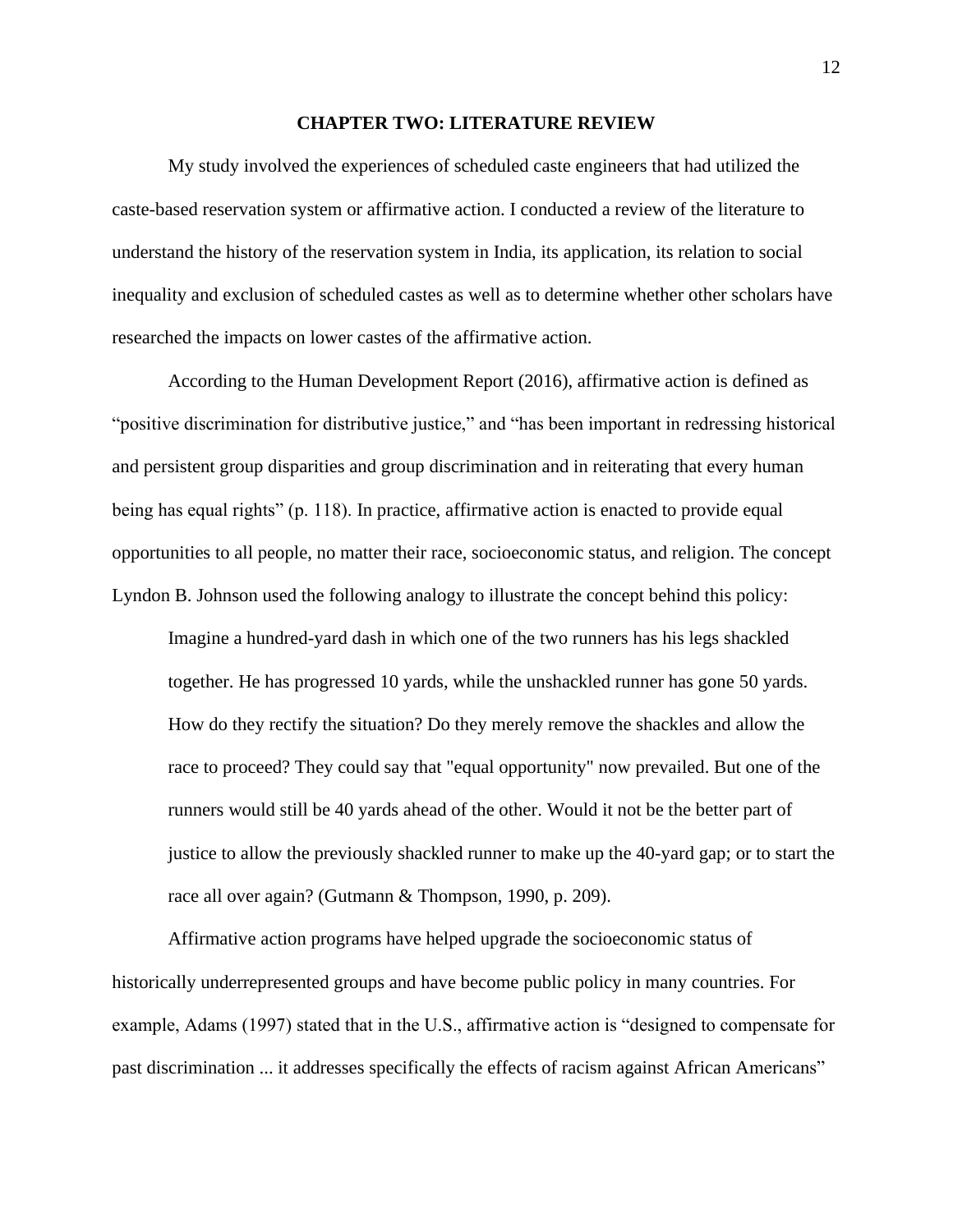(p. 244). President Johnson's analogy stated above can be interpreted as "African Americans" as the shackled runners vs. "white Americans" as the unshackled runners in the U.S. In India, the same analogy can be applied to "upper castes" and "scheduled castes or lower castes."

To review literature based on my research question, I adopted the following search terms: *caste*, *caste system*, *caste-based reservation system, scheduled castes, scheduled tribes, Dalits, equality, minority rights, affirmative action, social justice, democracy, discrimination, stigma, prejudice,* etc. Using these terms, I selected literature from various databases accessible via the UST Library, including JSTOR, Ebscohost, Academic Search Premier, and reviewed around 40 articles.

I reviewed studies focusing on the origin of affirmative action in India, the caste system itself, and the continuing forms of discrimination in Indian society. I also read articles opposing the caste-based reservation system. My review included websites related to the cause of "lower castes," including India's National Commission on Scheduled Castes. The Commission gathers data and produces annual reports to show progress as well as discrimination and atrocities committed against scheduled castes.

I organized the result of the review of the literature in the following themes: (a) history and categories of castes in India; (b) the evolution of the caste-based reservation systems; (c) the impacts of the caste-based system on people and society (especially scheduled castes); (d) social inequality in India based on caste identity. The literature revealed major themes of social injustice, discrimination based on caste identity, crimes, social exclusion, and segregation embedded in Indian society. I further develop each theme in the next sections.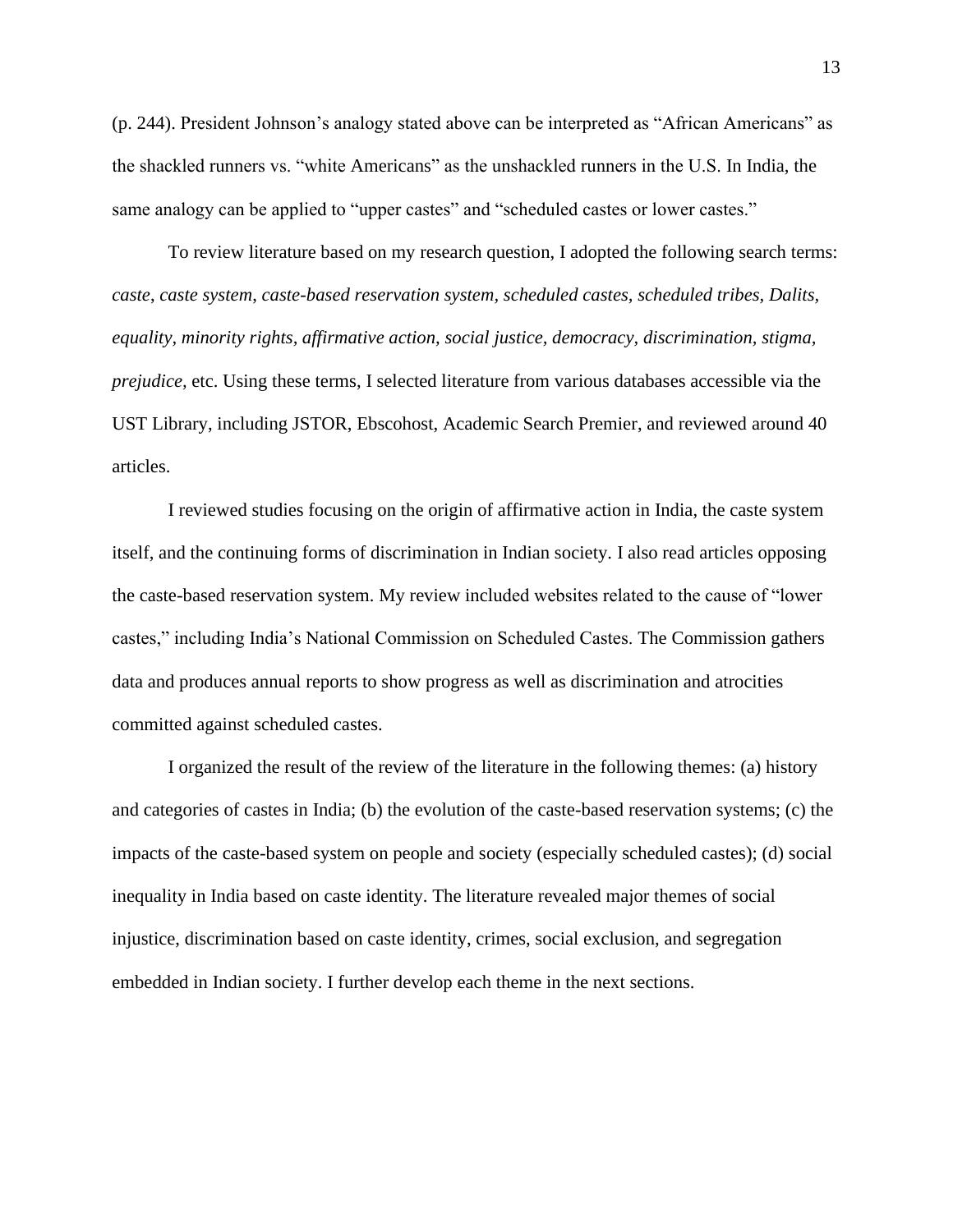#### **History and Categories of Castes in India**

Indian society has based its caste system upon the occupation of a person. This ancient form of social stratification has existed for approximately 2500 years (Deshpande, 2008). According to Joshi (2014):

The caste system consists of four distinct occupational groups: the Brahmins (priests and teachers), the Ksyatriyas (rulers and soldiers), the Vaishyas (merchants and traders), and the Shudras (laborers and artisans). The first three classes are referred to as "high caste" and control the power and function of the Indian society. On the next "tier" are the Shudras, their purpose is to serve the needs of the other three castes, essentially acting as servants. Below the Shudras are the Dalits, who are also referred to as the "untouchables" because they are considered to fall outside of the four recognized castes listed above. (p. 200)

The Shudras and Dalits are considered lower castes and are underrepresented groups in India due to the historical nature of the work they perform as servants. The impacts of the caste system are somewhat analogous to the institution of slavery in the U.S., in that African-American citizens are still affected by the fact that their ancestors were enslaved (DeGruy, 2018).

Shudras and Dalits are categorized as scheduled castes (SC) and scheduled tribes (ST) as per the Constitution of India (Government of India Act, 1935). The definition of SC and ST as per the Government of India is:

The scheduled castes' means such castes, races or tribes or parts of or groups within castes, races or tribes, being castes, races, tribes, parts or groups which appear to His Majesty in Council to correspond to the classes of persons formerly known as 'the

14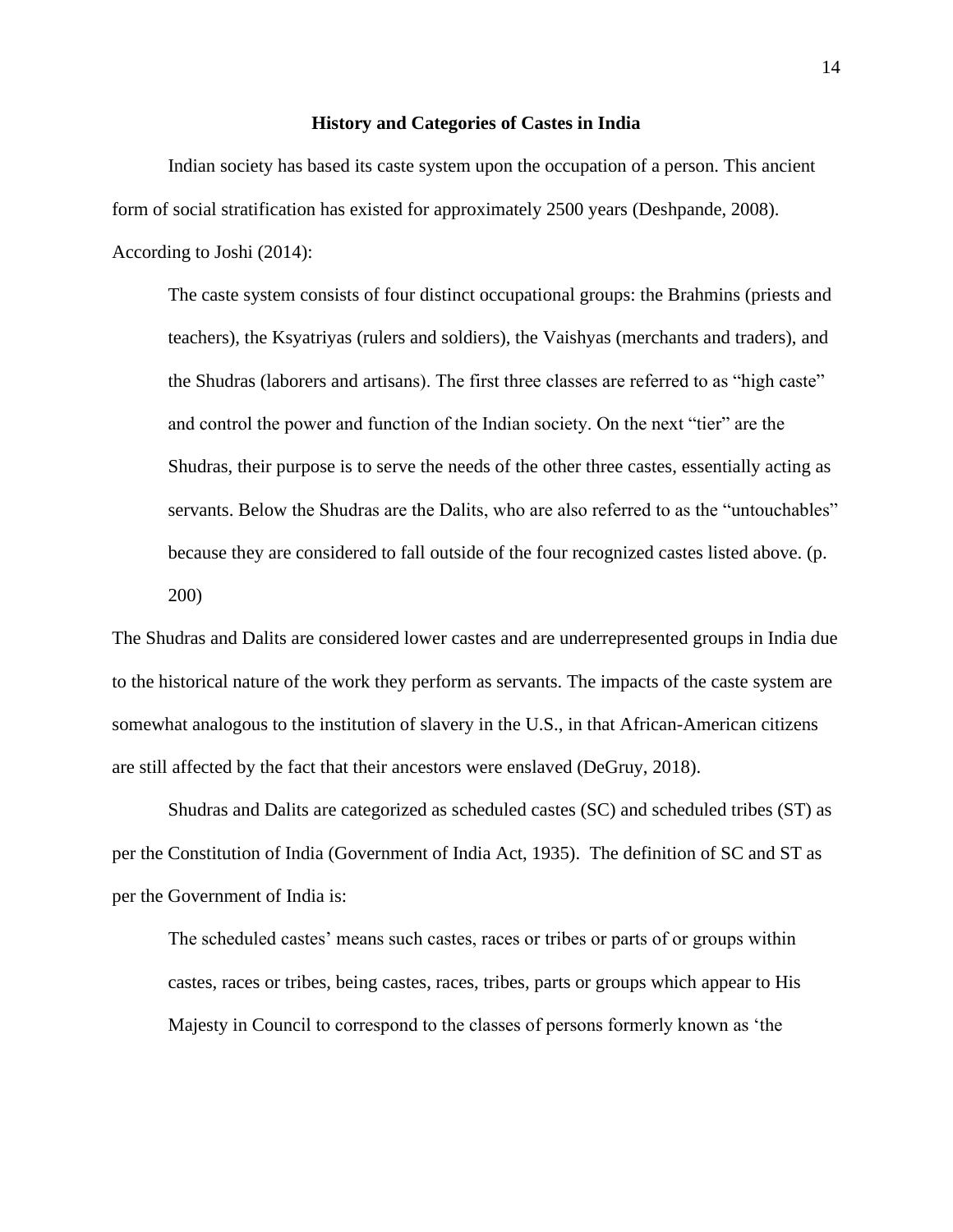depressed classes', as His Majesty in Council may specify. (Government of India Act, 1935, p. 217)

Population statistics from the 2001 Census (Office of the Registrar General & Census Commissioner, 2001) found the total scheduled castes population is 16.2% of India's total population and scheduled tribe population is 8.2% of India's total population.

My study concerned lower caste engineers (SCs and STs); in other words, those who are Shudras and Dalits and considered servant class. As per Joshi (2014)'s explanation on occupation and its relation to the caste system, engineering is supposed to be an upper caste profession. The affirmative action program in India, which is also known as caste-based reservation system, makes it possible for SCs and STs to join upper caste professions like engineering.

Affirmative action seeks to address the wrongs experienced by historically underrepresented groups (Affirmative Action, n.d.). The existence of affirmative action policies in countries ranging from the United States to South Africa to Nepal and India illustrates the prevalence of these practices across the world. In India, the lower caste groups have been discriminated against for thousands of years (Deshpande, 2008). The reservation system, otherwise known as affirmative action, was enacted in response to these historical wrongs (Joshi, 2014). The reservation system defines quota percentages for each of the lower castes to gain admissions to higher education institutions as well as job employment.

According to (All India Survey of Higher Education, 2015), the program wise enrollment data shows the actual enrollment of SCs in a Bachelor of Engineering program (B.E.) is 212,084. The actual enrollment of STs in B.E. programs is 43,519, and actual enrollment of OBCs in B.E. programs is 809,352. From the numbers of enrollment as seen in this report, the lower caste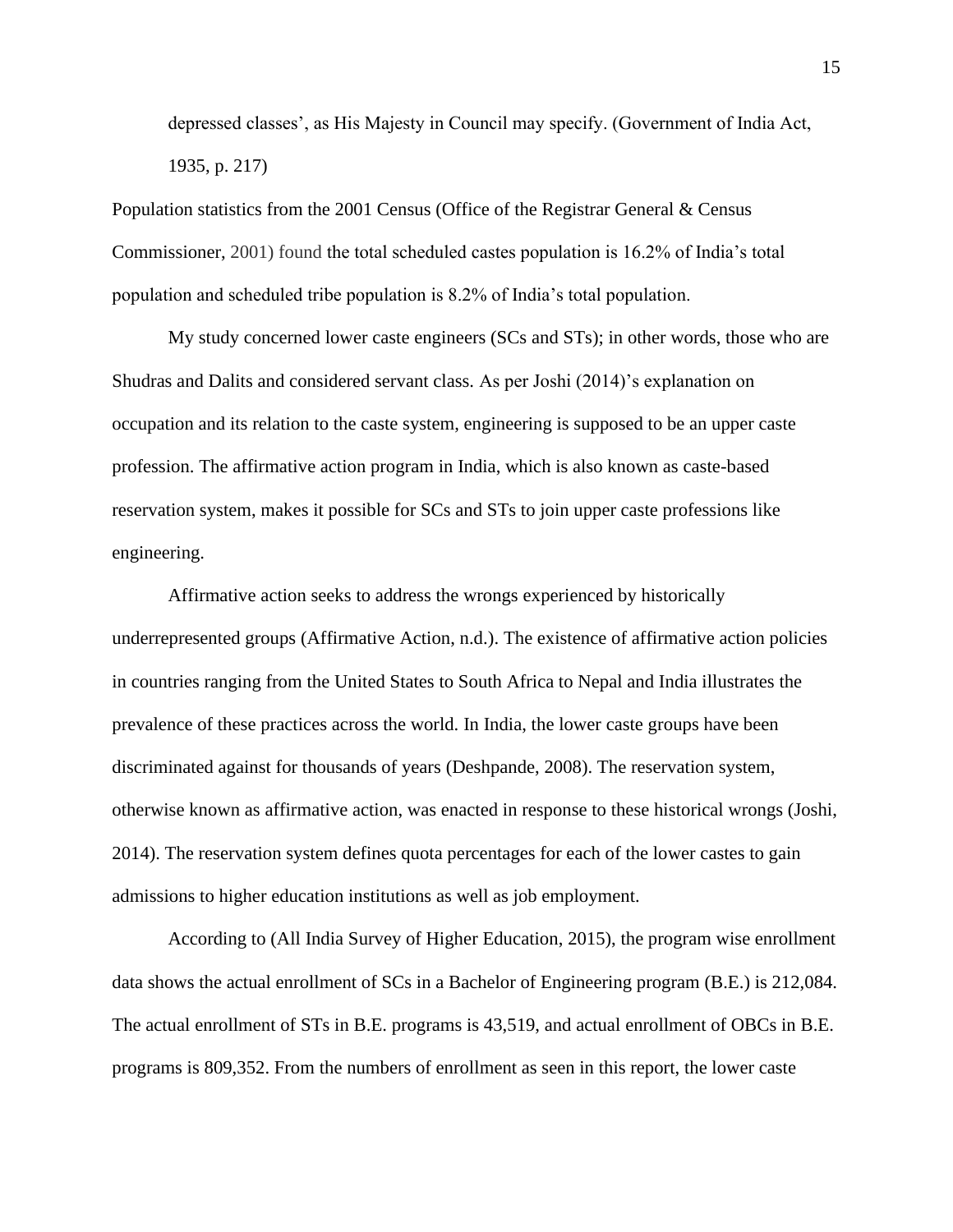groups are utilizing the reservation quotas allotted to them by government. Bahri (2017) studied students from engineering colleges and reported that "As many as 26% male and 35% female students from India's most disadvantaged castes and tribes in 245 engineering colleges would not be there without reservation" (para. 1).

Bagde et al. (2016) concluded that "We find that affirmative action policy works largely as intended. The policy clearly increases attendance among targeted students, especially for those in the most disadvantaged groups" (p. 1520). However, it is not clear that all allotted seats in every college are filled each year. According to the annual report from the National Commission of SCs and STs (Government of India, 2016), there is underrepresentation of SCs and STs in educational institutions despite affirmative action programs. According to Bagde et al. (2016), "Even with the attendance gains from affirmative action, the most disadvantaged castes still attend in smaller proportions than their population shares" (p. 1516).

As stated in the National Commission of SCs and STs (Government of India, 2016), the government has issued instructions for providing reservation in the jobs to the lower castes. The annual reports (Government of India, 2016) also show the individual state profiles of SCs and STs. Reports contain data about the percentage of government jobs filled by SCs and STs. To make sure that jobs are filled, government has relaxed the selection criterion for SCs and STs. According to Jain and Ratnam (1994), relaxations given in the workforce to SCs and STs are provided in terms of age, fee, educational qualifications/standards, experience, etc. For example, age limits for employment purposes are relaxed by five years for lower castes.

As per the 2015-2016 annual report from the National Commission of SCs and STs (Government of India, 2016), "The Commission in its review meetings with the State Governments and PSUs has observed inadequate representations of Scheduled Castes are there in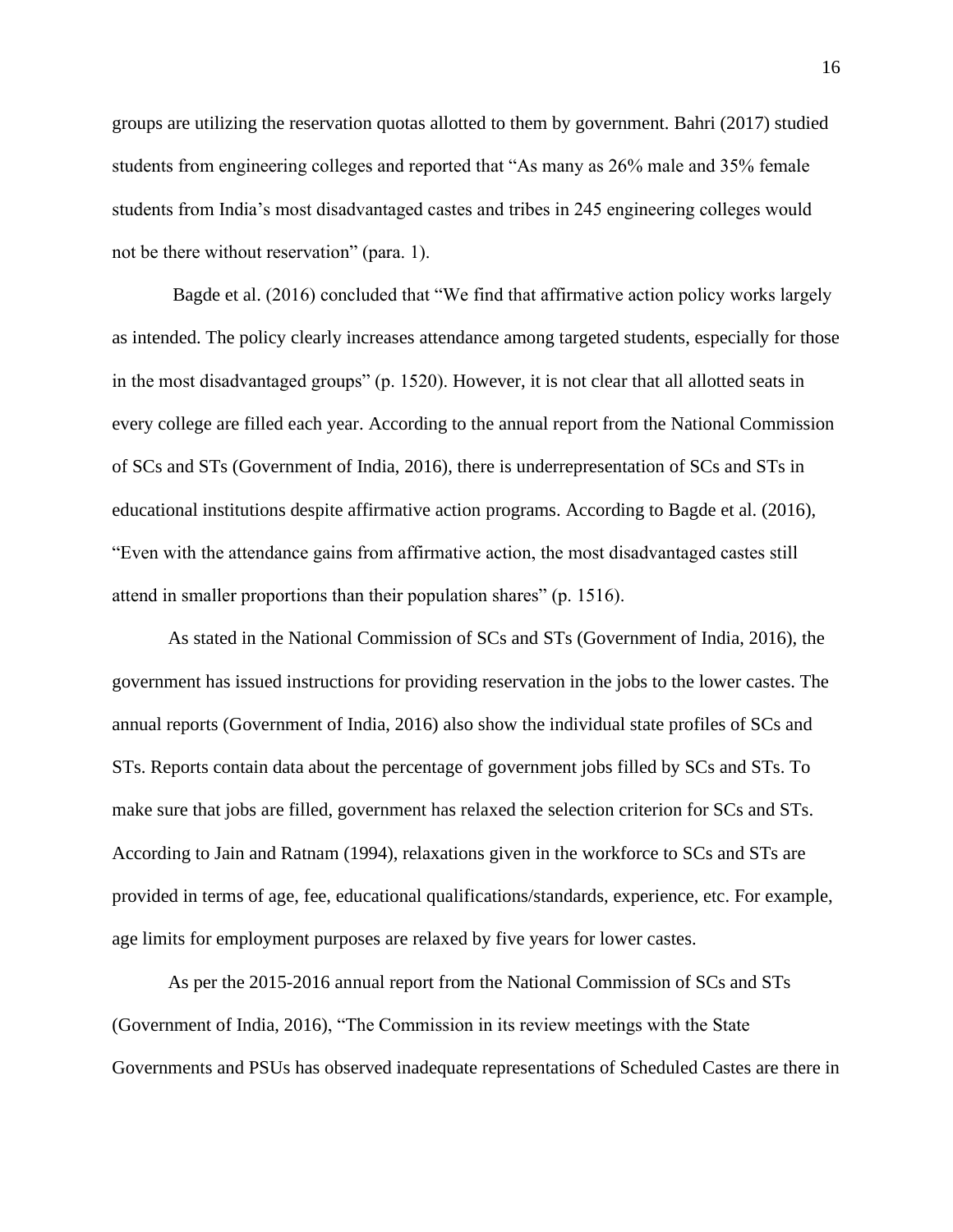services/posts" in addition to "a backlog of Scheduled Castes vacancies in various cadres/posts." The same report highlighted job data from different states:

On analysis of data given by the 16 states it was seen that: representation of SCs is at par with norms in Gujarat, Andhra Pradesh, Maharashtra and Karnataka; in all other States SC representation is less than norms; the representation of SCs in state PSUs is below norms in almost all states. (p. 33)

PSUs in India are defined as "government-owned corporations" (Public Sector Undertakings in India, n.d.). The 2015-2016 annual report from the National Commission of SCs and STs (Government of India, 2016) suggested that there is underrepresentation of SCs in state PSUs: "The Commission while reviewing the Public Sector Organizations, it observed that in certain cadre posts, the requisite percentage of reservation for SCs and OBCs were below the prescribed reservation of 15% and 27%" (p. 73). The 2016-2017 annual report from the National Commission of SCs and STs showed that there is also an under-representation in the teaching jobs at engineering colleges in India.

#### **Evolution of Caste-Based Reservation Systems**

The Constitution of India, written in 1949, contains articles relating to equality and people's rights to nondiscrimination based on caste, color, creed, sex, religion and region. The preamble states the importance of social justice and declares how it is an integral part of India as a nation, including the "equality of status and opportunity" (The Constitution of India, 1949, p. 1).

Due to the historical oppression of lower caste members in society, it became clear from the preamble's vision in the Constitution that a program was necessary to lift the oppressed citizens of India. As a result, the country implemented one of the world's oldest affirmative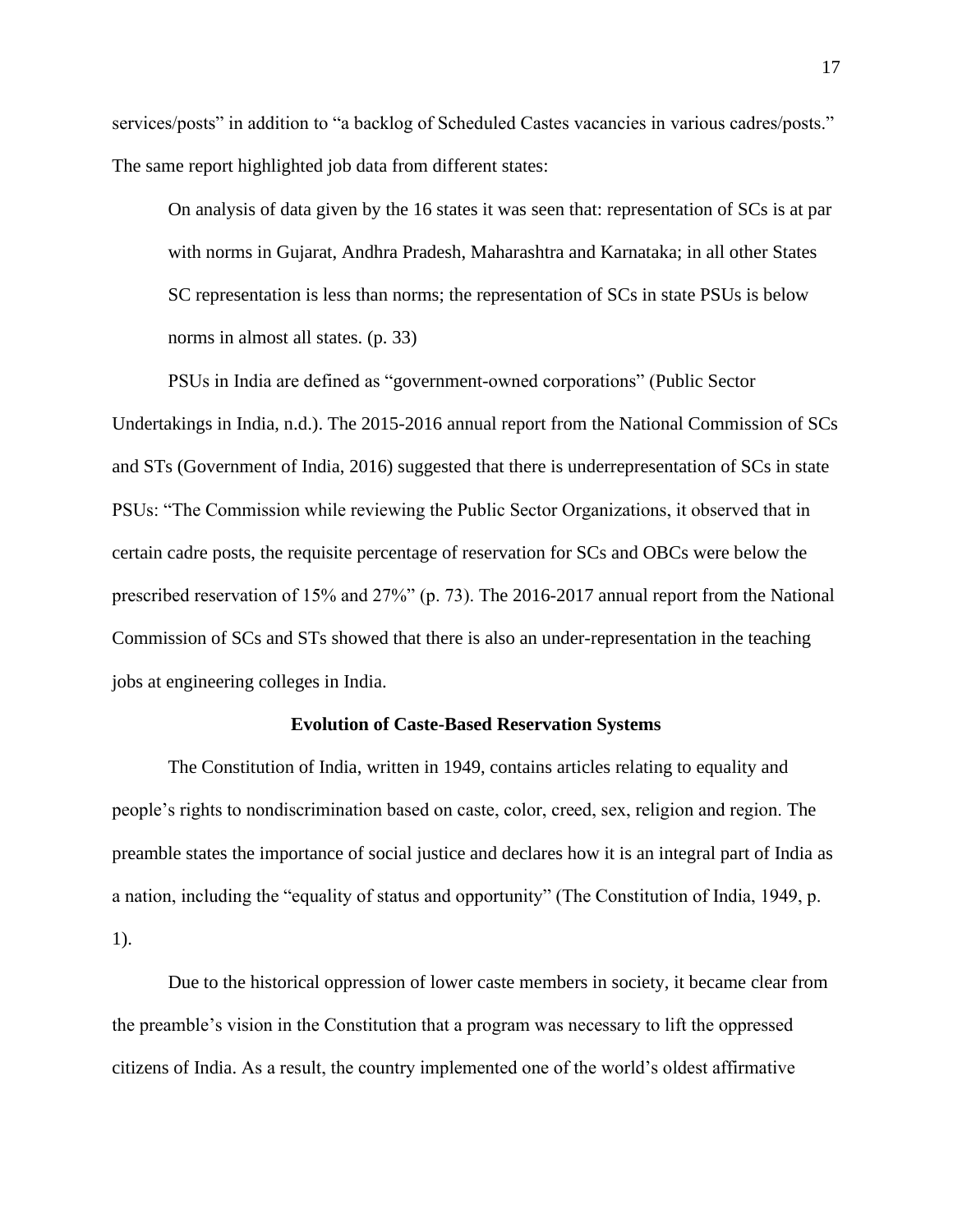action programs (Human Development Report, 2016). The affirmative action program officially gained national visibility when the government implemented it across India in 1950 based on the adoption of the Constitution of India (Human Development Report, 2016).

Even though reservations "for members of the lower castes" in India have existed since colonial times (1858-1947; Laskar, 2010), the reservation system was not the same in every state across India. It was also not a new system in some places: "The policy of reservation was not a post-constitutional phenomenon but had its antecedents in the colonial times" (Laskar, 2010, p. 29). Prior to 1949, individual states and regions in India implemented their own use of reservation quotas, attempting to address poverty within lower castes.

The 1950 reservation system involved access to higher education. After the ratification of the Constitution in 1950, the government established a national reservation system. According to the Human Development Report (2016):

India's affirmative action programme [sic]— launched in 1950, making it the world's oldest—was originally intended to benefit Scheduled Castes, which include Dalits, or untouchables, who had been oppressed for centuries under the caste system and accounted for about 16 percent of the population, and Scheduled Tribes, the historically neglected tribal groups that accounted for about 8 percent of the population. (p. 119) The quotas limited the opportunities or "reservations" for "scheduled castes" (SCs) and "scheduled tribes" (STs), including 15% for SCs and 7.5% for STs (Laskar, 2010).

Indian leaders like Dr. Ambedkar also created and implemented special articles in the Constitution to uplift members of SCs and STs. The most important article, Article 46, contains provisions for people from lower castes, including members of SCs and STs: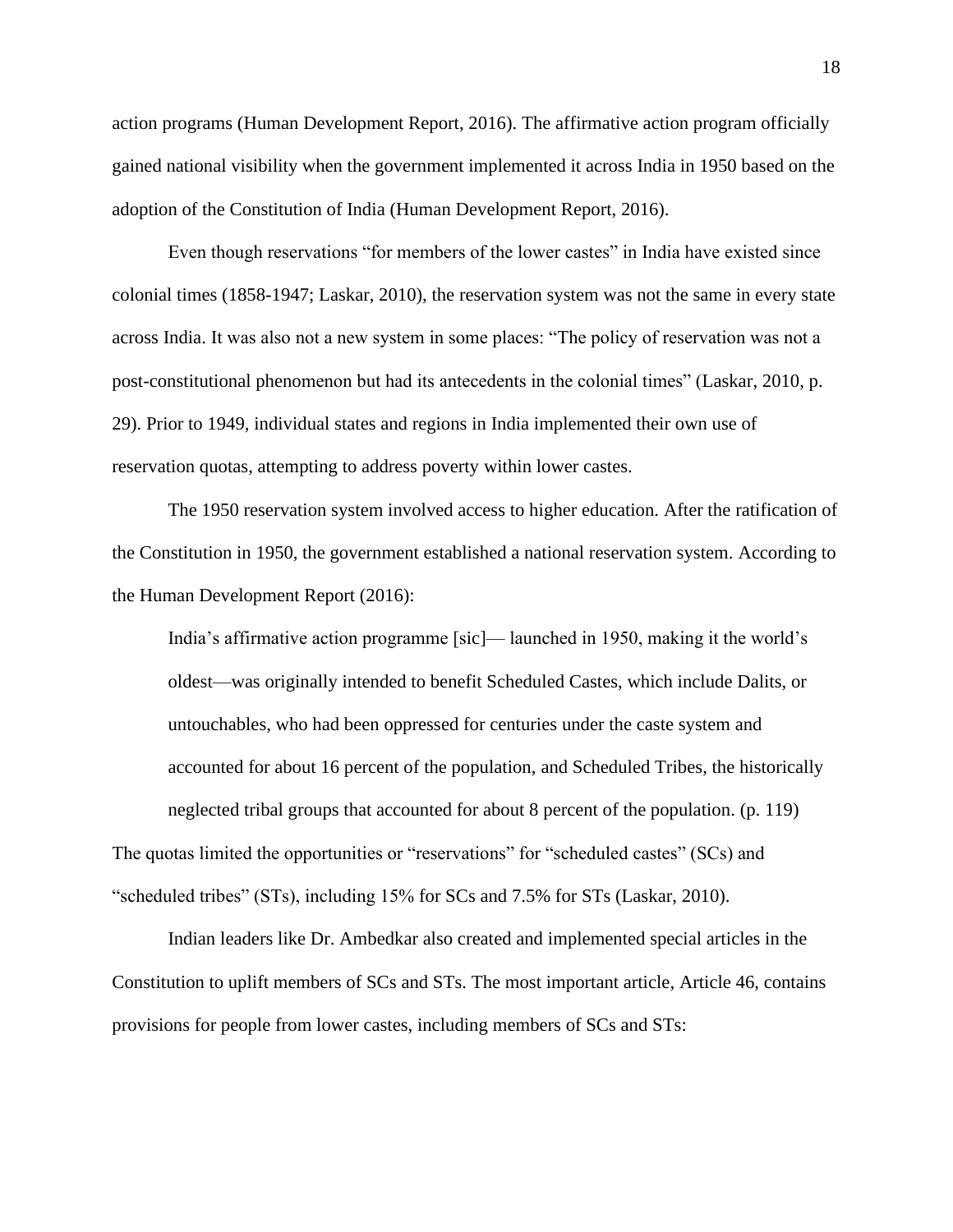The State shall promote with special care the educational and economic interests of the weaker sections of the people, and, in particular, of the Scheduled Castes and the Scheduled Tribes, and shall protect them from social injustice and all forms of exploitation (as cited in Joshi, 2014, p. 205).

The Constitution of India also made it clear that the influences of the courts should not affect affirmative action programs: "The Indian Supreme Court plays a less significant role in the affirmative action mechanisms implemented throughout the nation because these affirmative action programs are explicitly authorized by the Indian Constitution" (Joshi, 2014, p. 209). This protects affirmative action programs from litigation because no one can challenge these articles of the constitution in the local courts, lodge complaints, or initiate cases against affirmative action programs. Several commissions investigated the effects of the reservation system and these commissions recommended changes. The purpose of these commissions was to find out the socially and educationally disadvantaged classes in India (Laskar, 2010).

#### **Kalelkar Commission (1955) and Mandal Commission (1978-1989***)*

While the constitution mandated 15% reservation for scheduled castes (SCs) and 7.5% reservation for scheduled tribes (STs), the creation of the Kalelkar Commission aimed to better identify more lower caste communities and groups in need of affirmative action (Laskar, 2010). The Kalelkar report made it evident that the reservation system was not effective enough for all citizens, especially those who would benefit from the reservation system but were not classified as an SC or ST. The 1955 report aimed to further advance the status of all lower castes once they were properly identified. This report "failed to make an impact in any major way" because each state could not implement the system in a standardized manner (How the Other Half Lives, n.d.).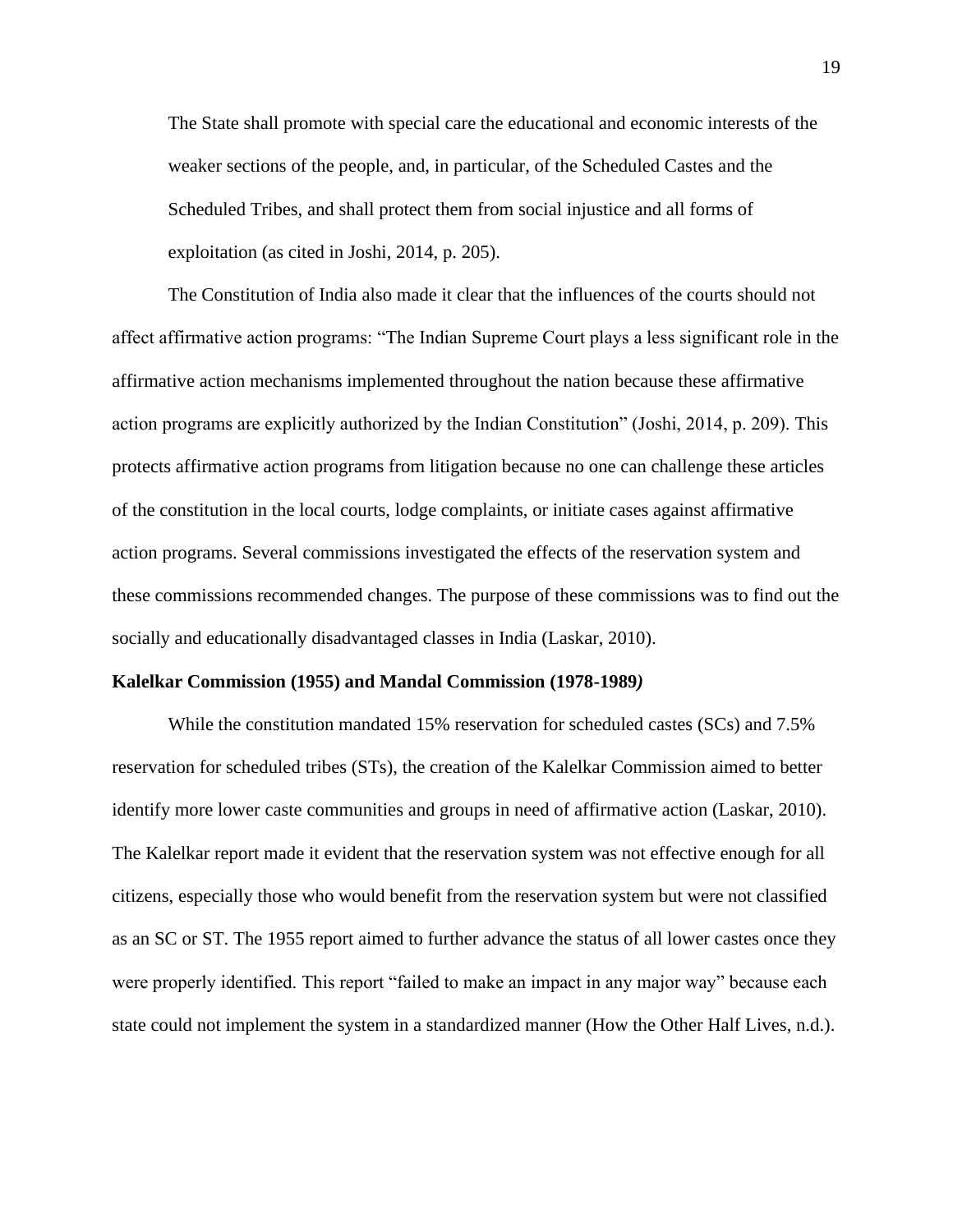The Indian government created the Mandal Commission in 1978 because the Kalelkar Commission was unsuccessful in its original mission: to identify all socially disadvantaged classes. The Mandal Commission presented 11 indicators to identify lower castes based on social, educational, and economic conditions of people of various communities in its 1980 report (Laskar, 2010). As reservations have always been a sensitive, controversial topic in India, for the following 10 years, no politician was willing to engage with the report's findings. However, in 1990, Prime Minister V. P. Singh implemented the recommendations of the Mandal Commission (How the Other Half Lives, n.d.).

The lower castes named Prime Minister Singh a "social champion" for the expansion of the program. The quota of reservation seats significantly increased for all lower castes, which encompassed approximately 25% of the population (Human Development Report, 2016). This increase in percentage of reservation quotas resulted in mass protests and riots throughout India in 1990.

The protests included strikes, marches, looting, and demonstration by students and people from all walks of life (Srinivasan, 2013, para. 22). One of the major turning points changing the face of nation forever was the attempted self-immolation, or the act of killing oneself as a sacrifice, by Rajiv Goswami. According to the *Tribune India* (2004), "Goswami had attempted self-immolation in front of his South Delhi college in October 1990 to protest against job reservation for backwards as recommended by the Mandal Commission" (para. 4). The selfimmolation of Rajiv Goswami "triggered more self-immolations. Around 75 students in the North self-immolated themselves, protesting against the Mandal report. In the riots followed, more than 200 people died" (Srinivasan, 2013, para. 23). The revolt from the upper caste, then and even now, depicts the division in society caused by the affirmative action policy.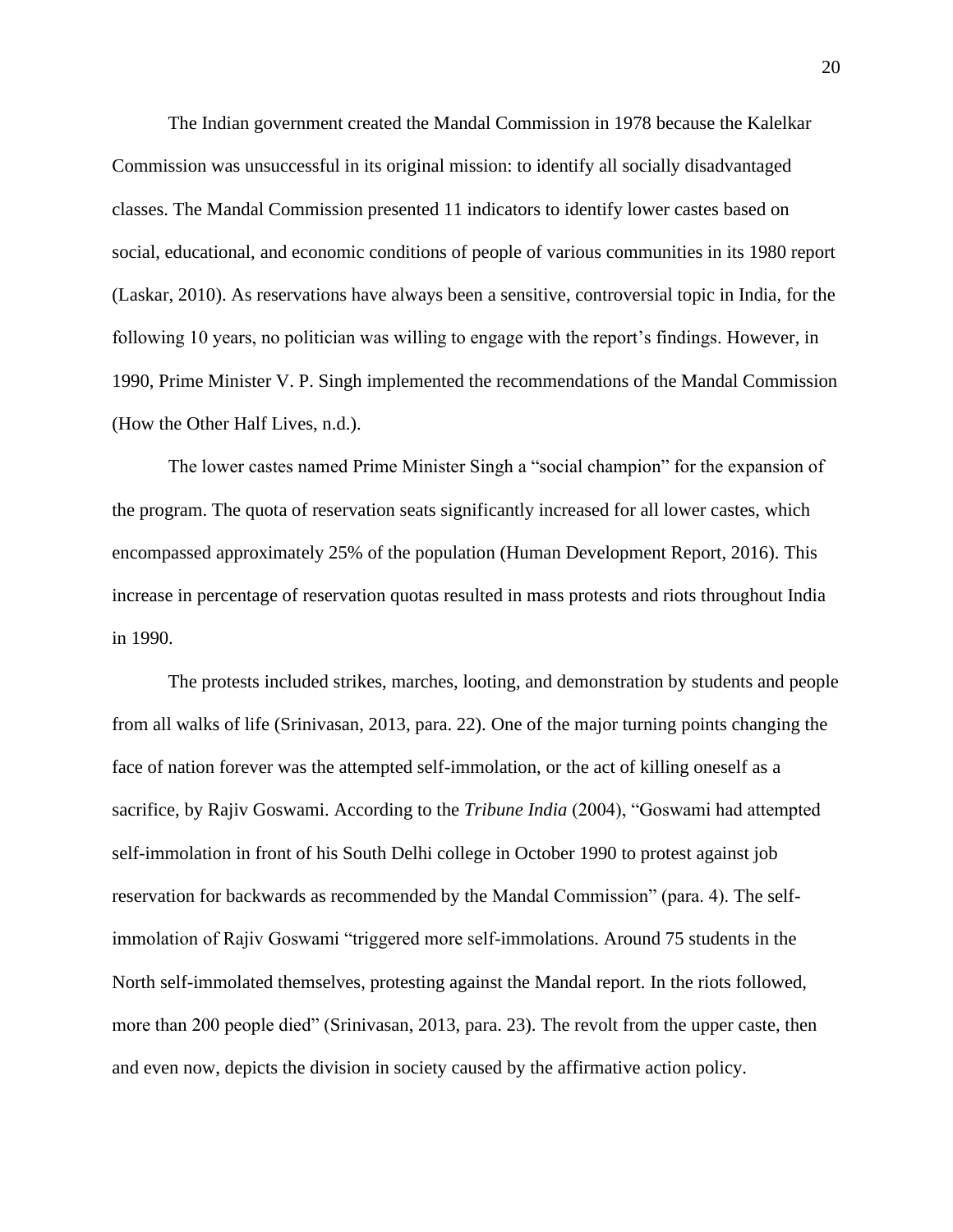The main elements of the reservation system or affirmative action program have stayed the same since the Mandal Commission in the early 1990s. The reservation as it stands now includes the following percentages: scheduled castes  $(SCs) = 15\%$ ; scheduled tribes  $(STs) =$ 7.5%; OBCs = 27% (Laskar, 2010). As the Supreme Court ruled, no state can exceed 50% reservation quotas; however, it also directs states to take independent action according to the needs of the lower castes (Joshi, 2014). Despite the concerted efforts that took place between India's independence and the implementation of the Mandal Commission's reservation system, social inequality remains pervasive.

#### **Impacts of Caste-based System on Indian Society**

The articles on the caste system and implementation of affirmative action highlight that despite the policies and efforts toward equality previously described, discrimination continues against members of lower castes in various walks of life.

However, it is clear that despite these provisions, covert and overt instances of untouchability and discrimination continue. The Affirmative Action programme does not target all these aspects, but its main aim is to provide employment, increase representation and improve the relative status of SCs-STs. (Deshpande, 2008, p. 161)

Drawing from Deshpande (2008) and Nambissan (2009), a case can be clearly made that discrimination and social exclusion against people based on their caste continues to exist despite government reservation systems. One stark example is how the experiences of Dalit children (officially known as scheduled castes per the Constitution of India) in schools of a particular area in a state in India exposed racism (Nambissan, 2009). The author interviewed Dalit families about their experiences of racism faced by children on a daily basis. This study found Dalits could not drink or touch water jars in certain schools in certain areas (Nambissan, 2009). If any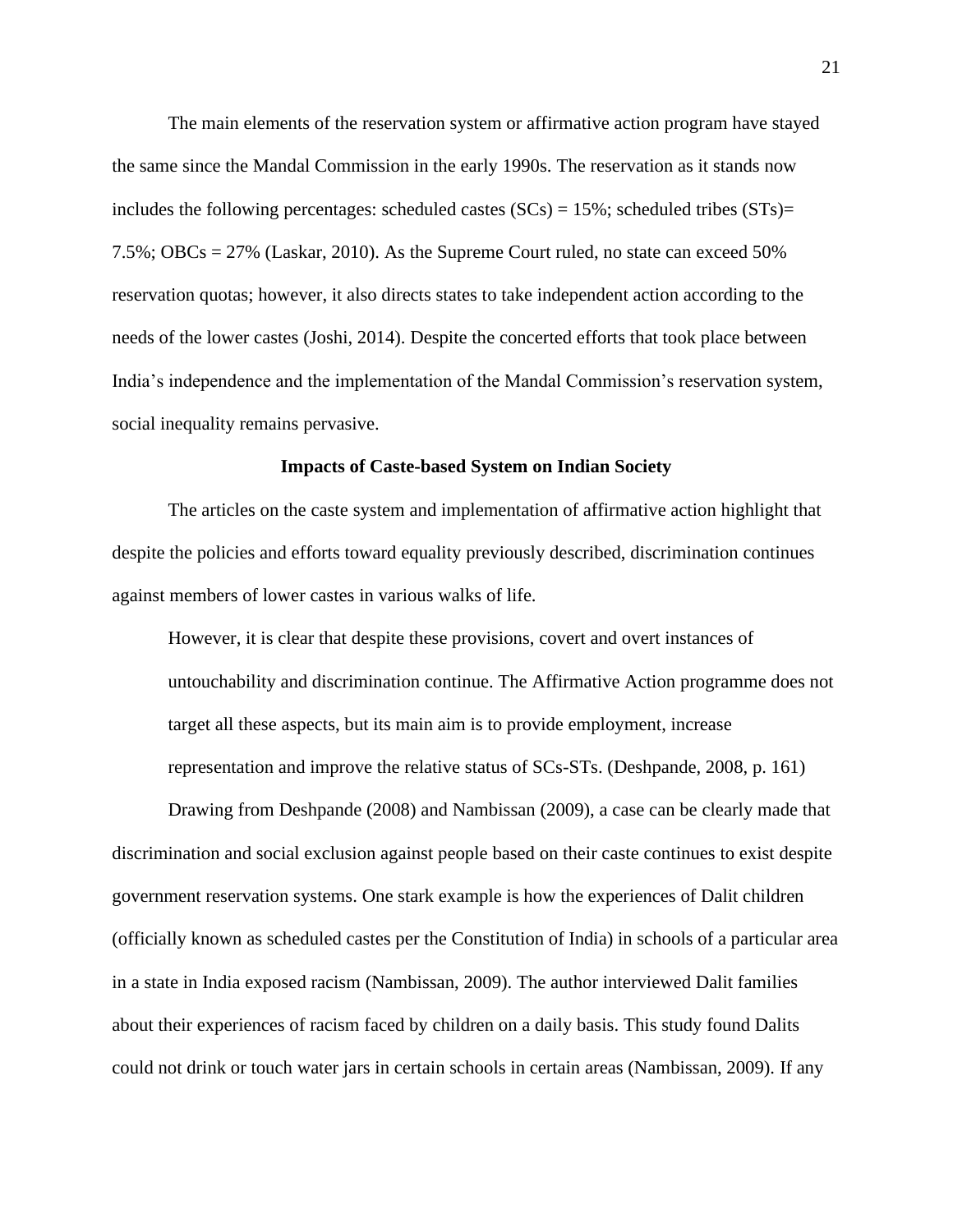Dalit touched the water jar, the non-Dalits would wash the jugs with sand before drinking water. This is one of many examples that show how mainstream society refuses to accept lower caste culture and rituals and consider members of lower castes "unclean." Nambissan (2009) also revealed that hierarchy of the caste system is still in place, and social exclusion and discriminatory practices are part of everyday life. Members of the upper caste degrade the people, culture, and rituals of lower castes, and refuse to engage with them (High school classmate, personal communication, April 2018). These examples show that society has created a culture of disrespect toward members of the lower castes.

Protests and marches capture the spirit of anger among lower castes in response to the disrespect they encounter daily. An incident in April 2018 that shook the whole nation happened during a protest by the Dalits. According to the *New York Times*, "Young men barricaded railroad tracks, burned buses and hurled bricks at police officers" to protest against the caste system (Gettleman & Raj, 2018, para. 3). The protest turned violent, resulting in the death of 11 Dalits and hundreds of people arrested. This incident and the others like it depict the intensity of anger within lower caste communities and highlights the continued conflict between upper and lower castes. The incidents detailed above highlight just how deeply rooted discrimination is within society, as well as how far India still has to go in order to fulfill Dr. Ambedkar's dream of social justice and equity for all.

Nambissan (2009) emphasized the role of education in raising awareness about this discrimination as some argue that the entire school system has itself become a medium or platform where discrimination and humiliation is practiced based on caste identity by teachers, peer-students, and other staff against scheduled castes. Nambissan (2009) went on to claim that education has not been substantial in generating consciousness in our society that can resist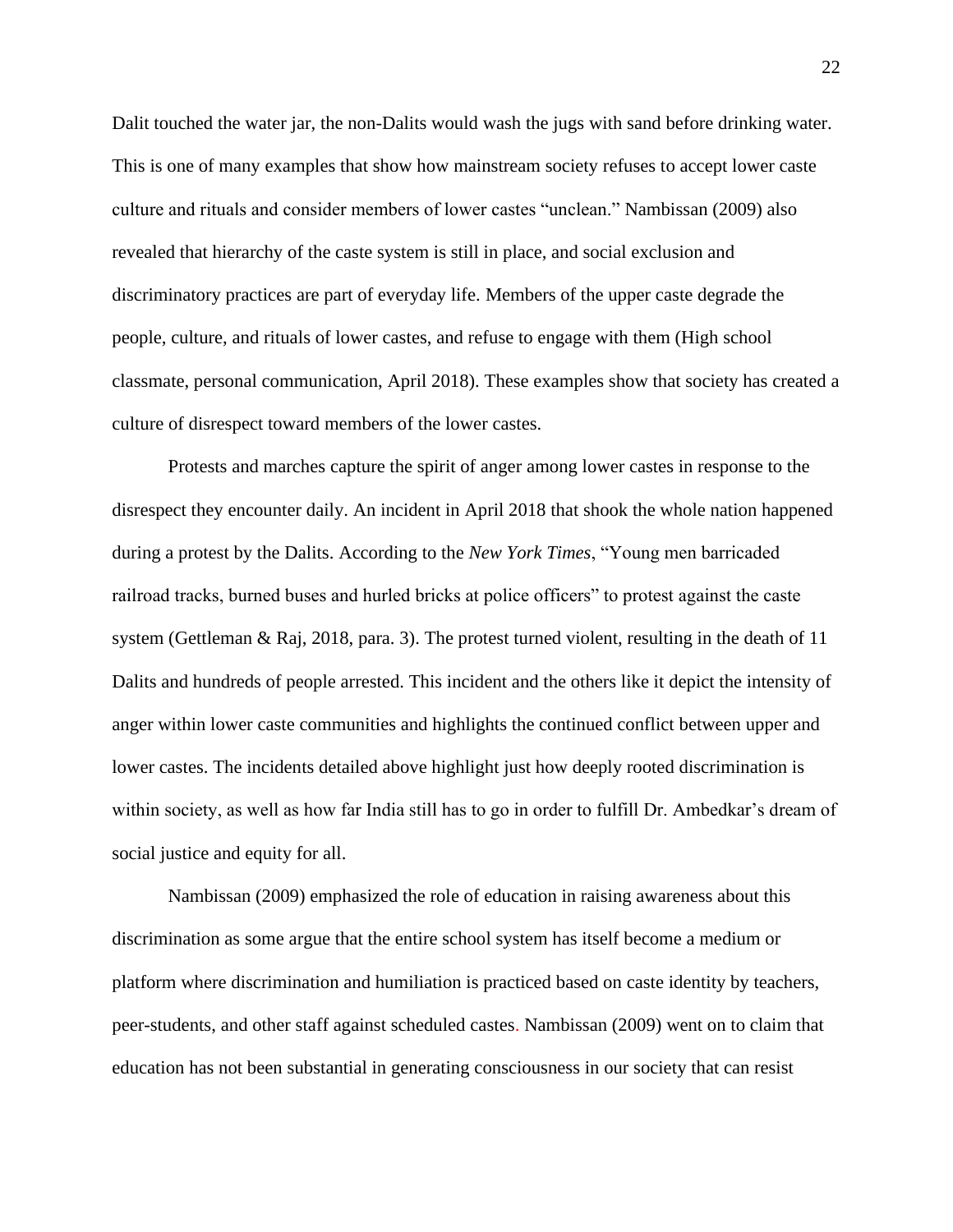discrimination at grass roots level. Daily incidents of racism in schools and colleges based on caste identity act as evidence backing the validity of this statement. One such sad example is the story of a young lower caste doctorate student in India who committed suicide in 2016 after becoming the victim of oppression and discrimination. His suicide note said the following: "Please give us poison at the time of admission itself instead of humiliating us like this" (Farooq, 2016).

#### **Inequality Based on Caste System**

The annual report from India's National Commission on SCs and STs (Government of India, 2016) clearly quantified that the rate of discrimination and crimes against SCs is on the rise. It is shocking to learn from the report that the crimes like murder and kidnapping have significantly increased against SCs in 2014 as compared to 2013 (Government of India, 2016).

Apart from violent crimes and micro-aggressions, a few articles also discussed how caste stereotypes work in Indian job recruitment. For example, Deshpande's (2008) findings add to the statements above that discrimination based on caste (or last name that can easily identify your caste) is plentiful. The study found the following:

In the first major correspondence study in India, Thorat and Attewell (2007) sent out identical resumes to private companies, both domestic and MNCs, in New Delhi during 2005-06. The applicants asked to be called back for an interview. The only difference in the resumes was the easily identifiable names of applicants and three categories were used: Hindu upper caste, Hindu Dalit, and Muslims. The study revealed significant differences in call-backs between Hindu upper castes and the rest. (p. 159)

Deshpande (2008) showed how the surnames or last names of people impact the fair recruitment process and proves how certain sections of society have reservations for a caste. The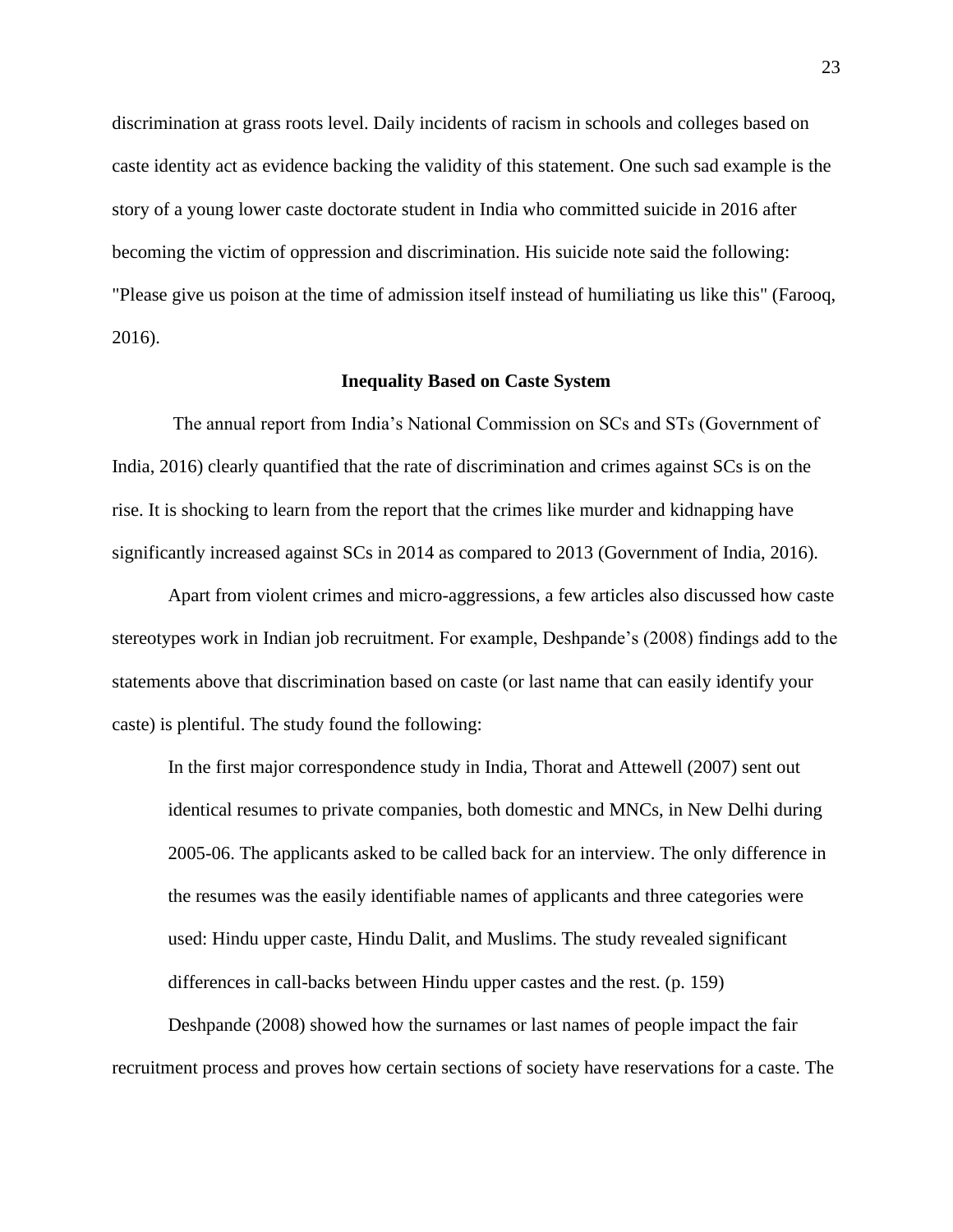more "call-backs" for Hindu upper castes than SCs/STs applying for jobs show how discrimination is deeply rooted in society and actually starts once one reveals his or her full name. Therefore, it is critical to understand whether the reservation system has worked for lower castes despite the issues related to the last name that is their identity and will stay with them forever.

#### **Theoretical Rationale**

To form a conceptual framework that assisted in analyzing my findings related to the ramifications of affirmative action for scheduled caste engineers in India, I adopted the following two analytical theories: social identity theory (Tajfel, 1981) and critical race theory (Delgado & Stefancic, 2012). Additionally, these theories explain how dominant groups of a society knowingly or unknowingly possess biases and prejudice against people of lower castes and provide a critical lens to analyze the root causes and effects of discrimination on society as whole.

#### **Social Identity Theory**

Social identity theory originated in the 1960s and 1970s. Henry Tajfel and his colleague John Turner created this theory in order to understand group behavior (Tajfel, 1981). They studied social groups, intergroup conflicts, and various factors that affect one's social identity. These theorists also discussed the concepts of in-group and out-group bias, which contributes to "us vs. them" mentality. Out-groups are typically those that aren't as commonly identified with, and therefore may be discriminated against. As per Tajfel and Turner (1979), social groups

provide their members with an identification of themselves in social terms. These identifications are to a very large extent relational and comparative: they define the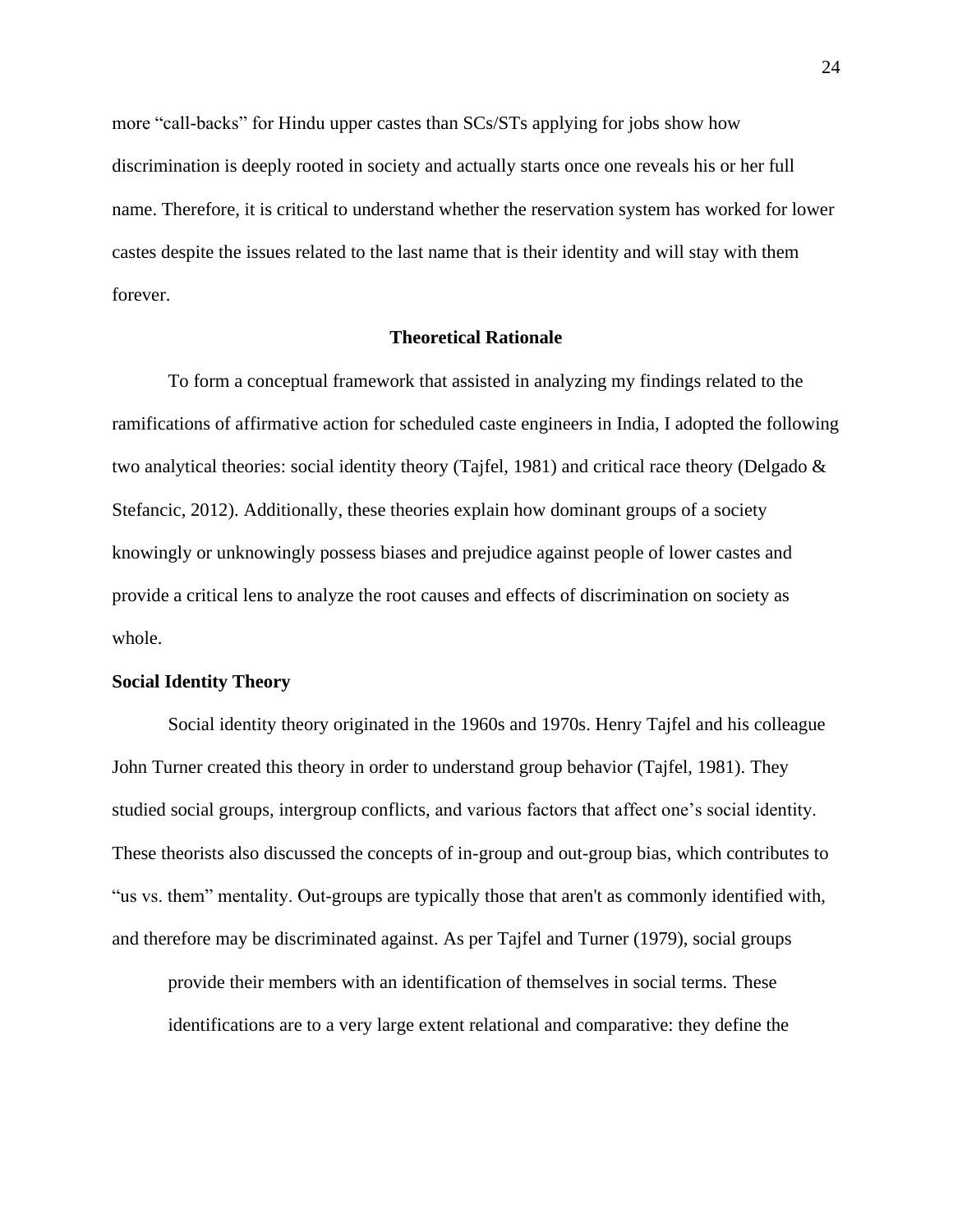individual as similar to or different from, as "better" or "worse" than, members of other groups. (p. 40)

Tajfel and Turner (1979) further explained that social identity theory consists of "those aspects of an individual's self-image that derive from the social categories to which he perceives himself as belonging" (p. 40). According to social identity theory, these social categories and social groups define one's identity and his behavior toward others who are part of his communities.

The main tenets of social identity theory that are relevant to my research topic as per Tajfel and Turner's (1979) analysis of inter group conflict are as follows:

- 1. Individuals strive to achieve or to maintain positive social identity.
- 2. Positive social identity is based to a large extent on favorable comparisons that can be made between the in-group and some relevant out-groups: the in-group must be perceived as positively differentiated or distinct from the relevant out-groups.
- 3. Social identity theory states that the in-group will discriminate against the out-group to enhance their self-image. (pp. 40-41)

Building on first tenet above, Tajfel and Turner's (1979) work highlights how group membership contributes to one's self-perception. According to McLeod's (2008) analysis of social identity theory, Tajfel and Turner's (1979) research demonstrated that "the groups (e.g., social class, family, football team, etc.) to which people belonged to were an important source of pride and self-esteem. Groups give us a sense of social identity: a sense of belonging to the social world" (p. 1).

As stated within the second and third tenet above, social identity theory posits that society has divided itself into various in-groups and out-groups: "we divided the world into 'them' and 'us' based through a process of social categorization (i.e. we put people into social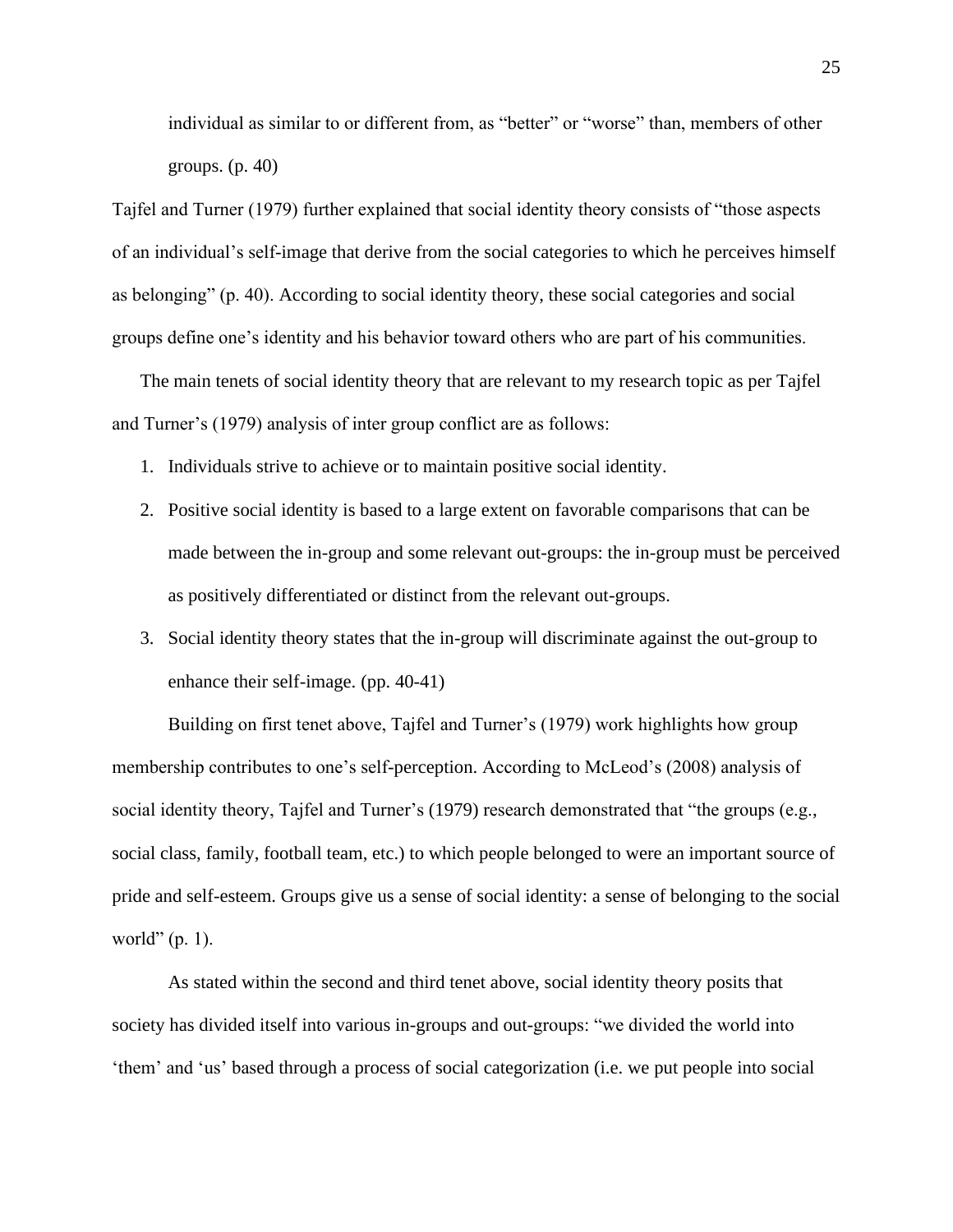groups)" (McLeod, 2008, p. 1). McLeod goes on to say that concepts of social identity theory dictate the in-group and out-group formations and states, "the in-group will discriminate against the out-group to enhance their self-image" (p. 1).

The concept of social identities and one group's behavior toward the other is tightly linked with prejudice. Allport (1958) defined prejudice as hostile behavior toward someone based solely on the group they belong to. As previously described, upper castes treat lower castes with hostility solely because they belong to a marginalized group. The examples like segregation of drinking water clearly show the existence of prejudice in the minds of the dominant groups or upper castes that influence their behaviors toward lower castes. Incidents across the country and crime reports demonstrate this prejudice and the underlying problem of oppression, which is also easily felt by the common name that the SCs have assigned to themselves. These SC groups call themselves "dalit" – a term of pride that means "oppressed" or "broken" (Deshpande, 2008, p. 156).

In finding answers to why dominant groups discriminate against minorities, Becker (1956) as cited in Thorat et al. (2016) wrote that in the U.S.,

the white males discriminate against their black counterparts because they have a taste for discrimination from which they derive utility, and this taste emanates from prejudices that an individual from one group holds against individuals of another group, in this case blacks and women. (p. 21)

White males benefit from discrimination in many ways, namely socioeconomic status; one example of how this manifest in India is the caste system, as members of the upper caste benefit at the expense of the lower castes.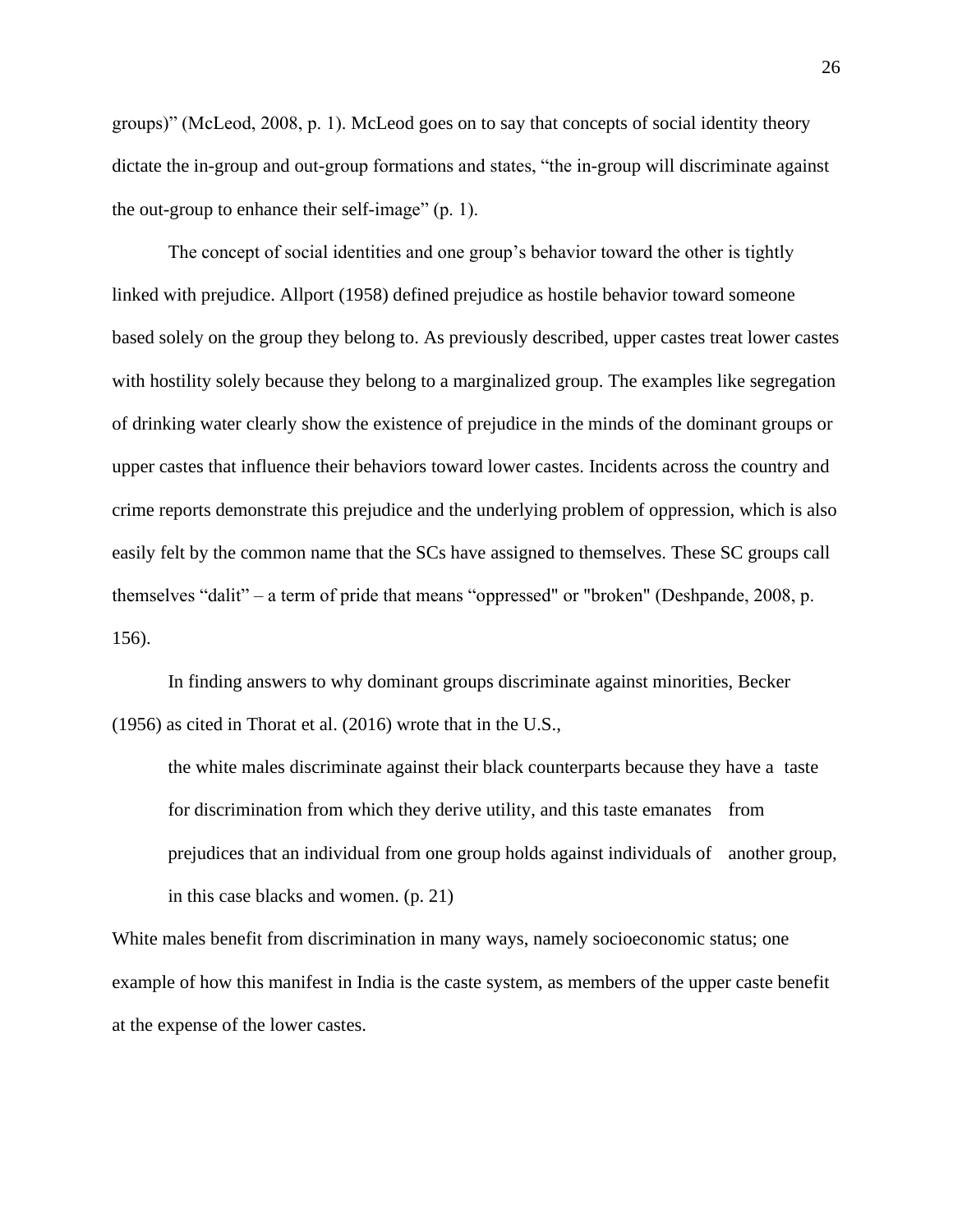Arrow (1973) provides another reason as to why people discriminate against minorities, stating that minorities are perceived as less productive (even if that is objectively untrue or only true due to systemic limitations) which in turn harms their chances of employment or their earnings compared to white counterparts. The reservation system is designed to ameliorate the systemic limitations placed on scheduled castes (minority group), but if the majority group cannot recognize those systemic limitations, it appears to them as an unfair, unearned benefit.

Akerlof (1976) explained discrimination within the context of social identities, describing discrimination as consequence of a socially constructed distinction based on the majority group. This distinction creates a divide between the in-group (us) and the out-group (them). Akerlof (1976) also explains this phenomenon by citing an example of Whites who think of Blacks as "them" instead of considering them part of "us all." Based on social identity theory, my research will examine how the mentality of "us" versus "them" plays out between the upper and lower castes in India. This divide and feeling of superiority of one's own group may further explain the discrimination toward lower castes. Since surnames indicate the caste that an individual belongs to, and castes were based on occupation when the system was first established, it is extremely difficult for lower caste members to achieve upward mobility. The "us" versus "them" dichotomy makes it even harder by perpetually "othering" lower castes who do benefit from the reservation system.

The story of this Dalit surgeon underscores the pertinence of social identity theory, which I intend to use to explain the findings of this proposed research:

It is India's most shameful paradox—this country has made almost unimaginable progress in nearly every sphere of human life, but the one thing unchanged is the condition of its dalits and backward communities. I am a microsurgeon specialising in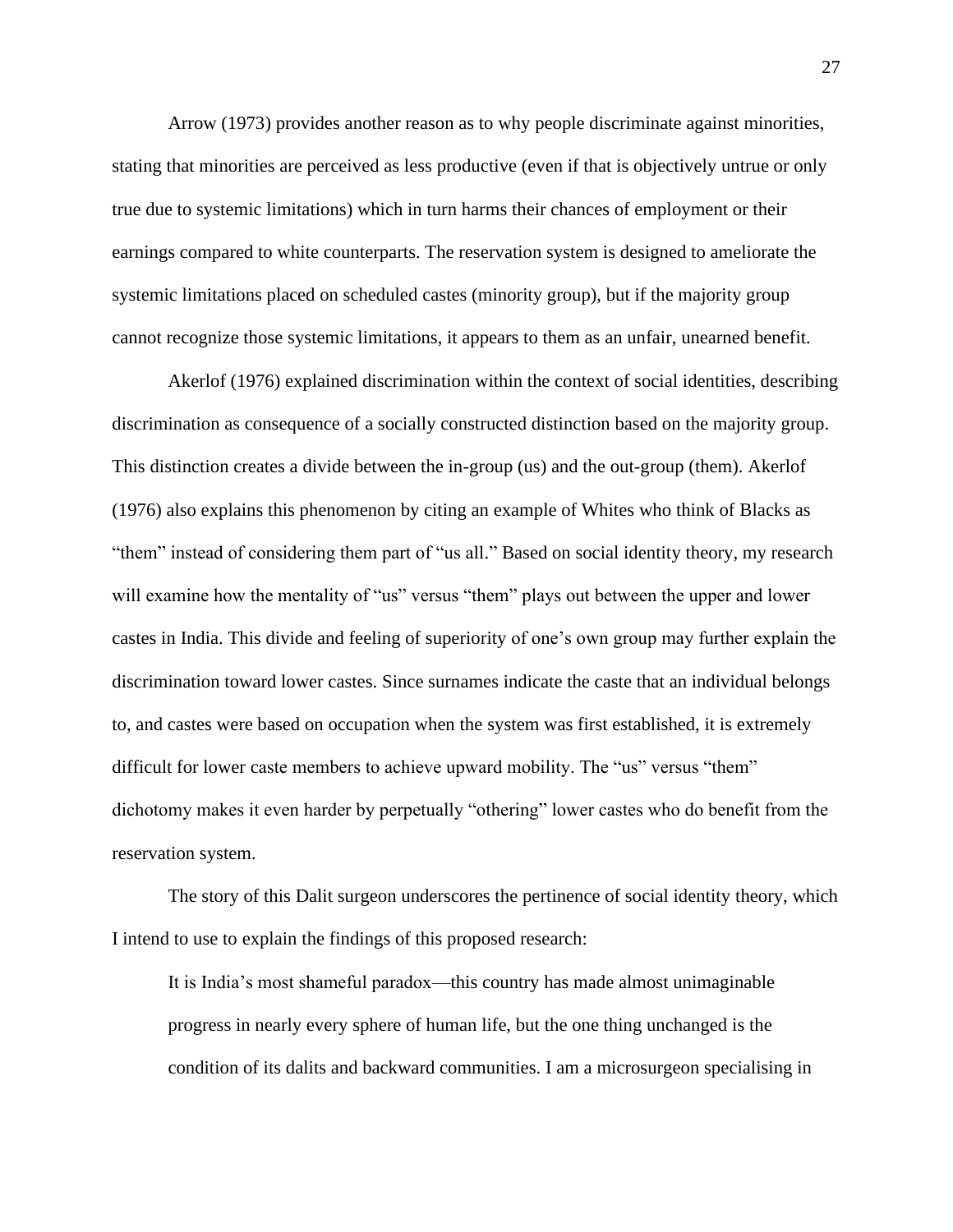hand and spinal reconstruction, and am [a Member of Legislative Assembly] from Bihar, but I still remain very much a dalit—a dhobi, to be precise— open to routine humiliation from the upper castes. (Nirula, 2008, p. 266)

This is just one of many experiences of the Shudras and Dalits who have gained specialized, skillful employment after graduating from university; while they may be equal or superior to upper caste employees in their field, they are not treated as such due to their caste status.

## **Critical Race Theory**

Critical race theory (CRT) came about as a response to legal obstacles for civil rights activists in the 1970s in the United States (Delgado & Stefancic, 2012). Delgado and Stefancic (2012) wrote that the "CRT movement is a collection of activists and scholars interested in studying and transforming the relationship among race, racism, and power" (p. 3). They went on to explain that "CRT questions the very foundation of the liberal order, including equality theory, legal reasoning, Enlightenment rationalism, and neutral principles of constitutional law" (p. 3). Critical race theory rapidly gained popularity, spreading throughout the United States.

Although critical race theory started in the field of law, it has spread beyond that discipline. As per Delgado and Stefancic (2012): "Many in the field of education consider themselves critical race theorists who use CRT's ideas to understand issues of school discipline and hierarchy, tracking, affirmative action, high stakes testing, controversies over curriculum and history, and alternative and charter schools" (p. 6). According to these authors, critical race theory includes the following major tenets, which I develop in the next sections: ordinariness of racism or refusal to acknowledge its existence, interest convergence, race as a socially constructed category, uniqueness of the voice of color people.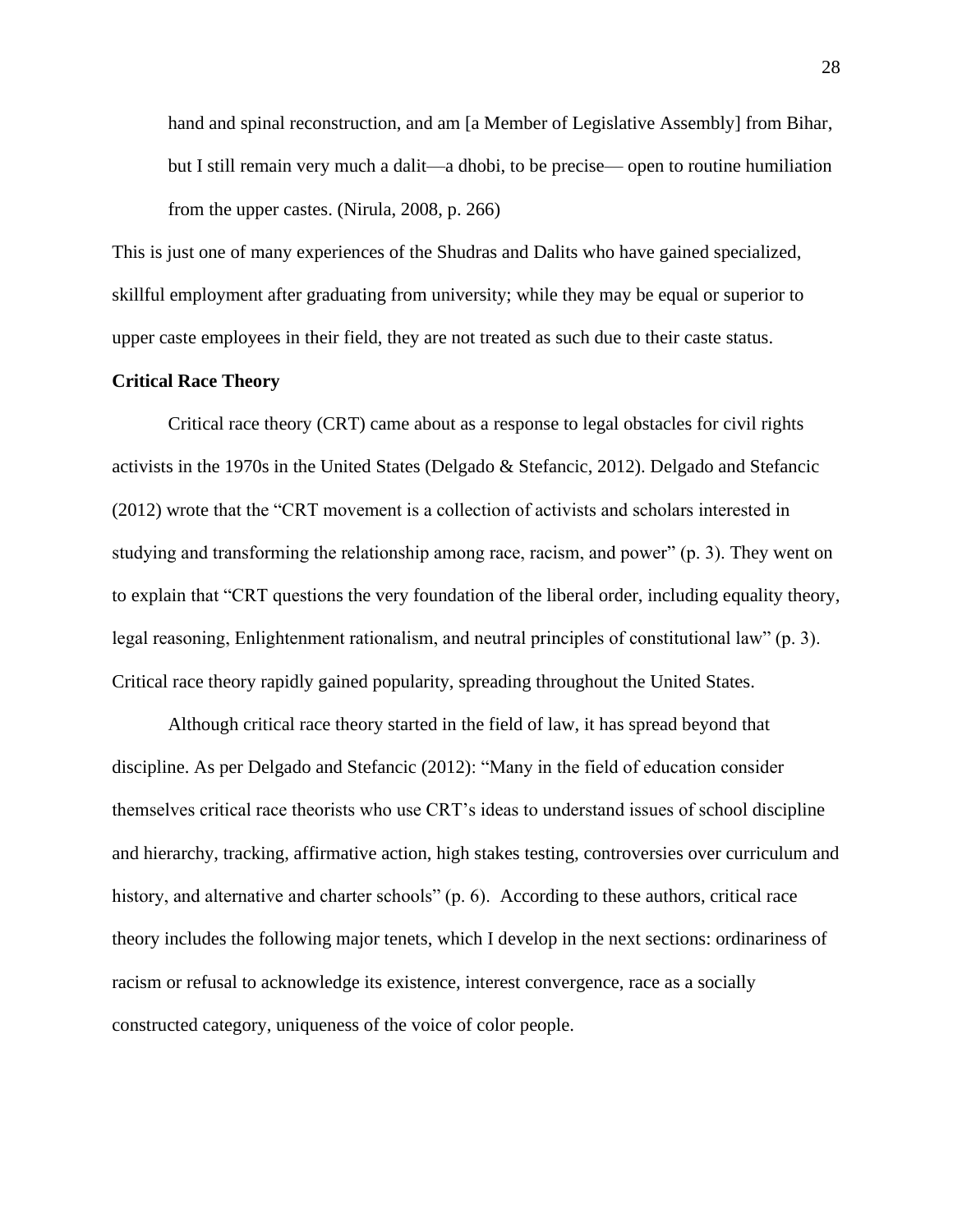Regarding the ordinariness of racism, Delgado and Stefancic (2012) explained that racism is an everyday experience of people of color in the U.S. and is not an easy thing to handle. In explaining that ordinariness of racism, Delgado and Stefancic (2012) clarified "This also means that racism is difficult to address or cure because it is not acknowledged" (p. 8). This means that one must first acknowledge that racism exists in our society. Nothing can be done without that acknowledgement. According to Delgado and Stefancic (2012), interest convergence constitutes another major theme of critical race theory. They posited that most of society does not want to eliminate racism, as it works in the interest of white elites and the working-class Caucasians. Delgado and Stefancic (2012) also brought forth an example of interest convergence through the famous civil rights case Brown v. Board of Education (1954), which may have been "more the result of the self-interest of the elite whites than a wish to help Blacks" (p. 8).

Delgado and Stefancic (2012) also posited that as a social construction, the concept of race in critical race theory emanates from social thoughts and relations. This concept relates to social identity theory, which states how social groups, in-group, and out-group formations in society lead to discrimination and in other words racism. They explained that according to the social construction theme of critical race theory "races are categories that society invents, manipulates, or retires when convenient. People with common origins share certain physical traits, of course, such as skin color, physique, and hair texture" (p. 8).

The notion of unique voice of people, as explained by Delgado and Stefancic (2012), is another feature of critical race theory. It holds that people of color may be able to tell their white colleagues something that whites don't know and cannot even think of give their history of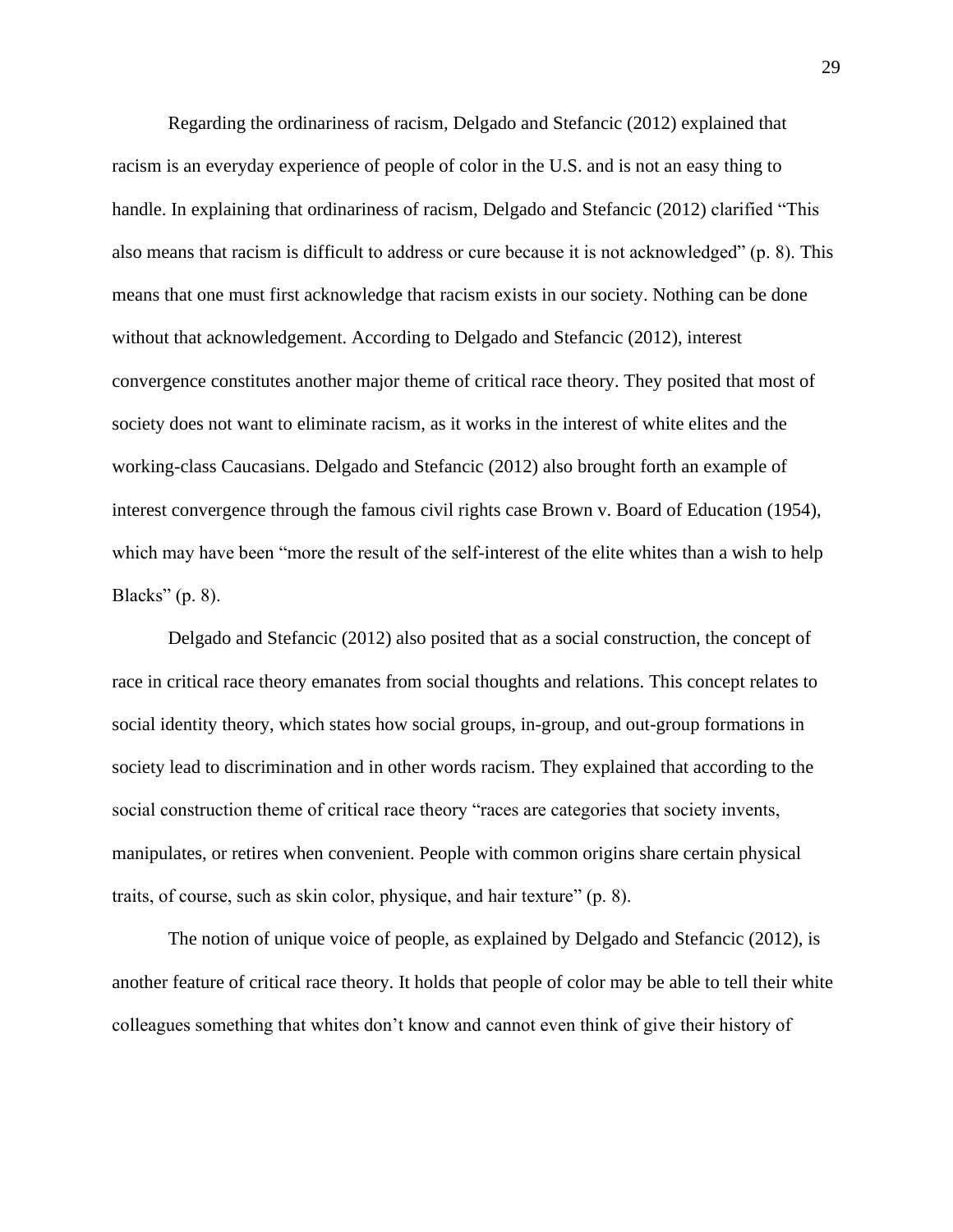oppression and prejudice. For example, a white person would discuss "Black Lives Matter" from a different angle than a Black person whose ancestors faced oppression.

All of the tenets discussed above talk about racism and oppressions in the context of the U.S. In the next section I will try to draw commonality between critical race theory in the U.S. and how it is also applicable in India's caste system. In the U.S., discrimination is based on skin color and in India it is based on caste identity (which dictates surname), and therefore may be compared (Nirula, 2008). Once majority group members recognize the minoritized individual's identity as lower caste, their treatment drastically changes. Both countries have laws in place to legislate fairness and equality and have affirmative action programs in place, but discrimination and social status of racial minorities has changed only a little. According to Nirula (2008),

In both countries, caste- or race-based stigma has not been erased by upward class mobility. Even for the minority of Dalits who have managed to defy their religiously proscribed economic lot, social oppression has not fallen away. (p. 266)

In India incidents of racism and violence against Dalits happen frequently. The annual report from the national commission of SCs and STs state that crime has increased against minorities (Government of India, 2016). Also, as per Nirula (2008), "every day—a crime is committed against a Dalit every eighteen minutes" (p. 260).

While the racial problems of both the countries may not be exactly same, many similarities exist in the way racial minorities are treated and how oppression is deeply rooted in both cultures. In addition of the tenets of critical race theory I have analyzed above, I would explore an important theme in the next paragraph concerning critical race theory to support and guide in the understanding of the plight of lower caste engineers in India.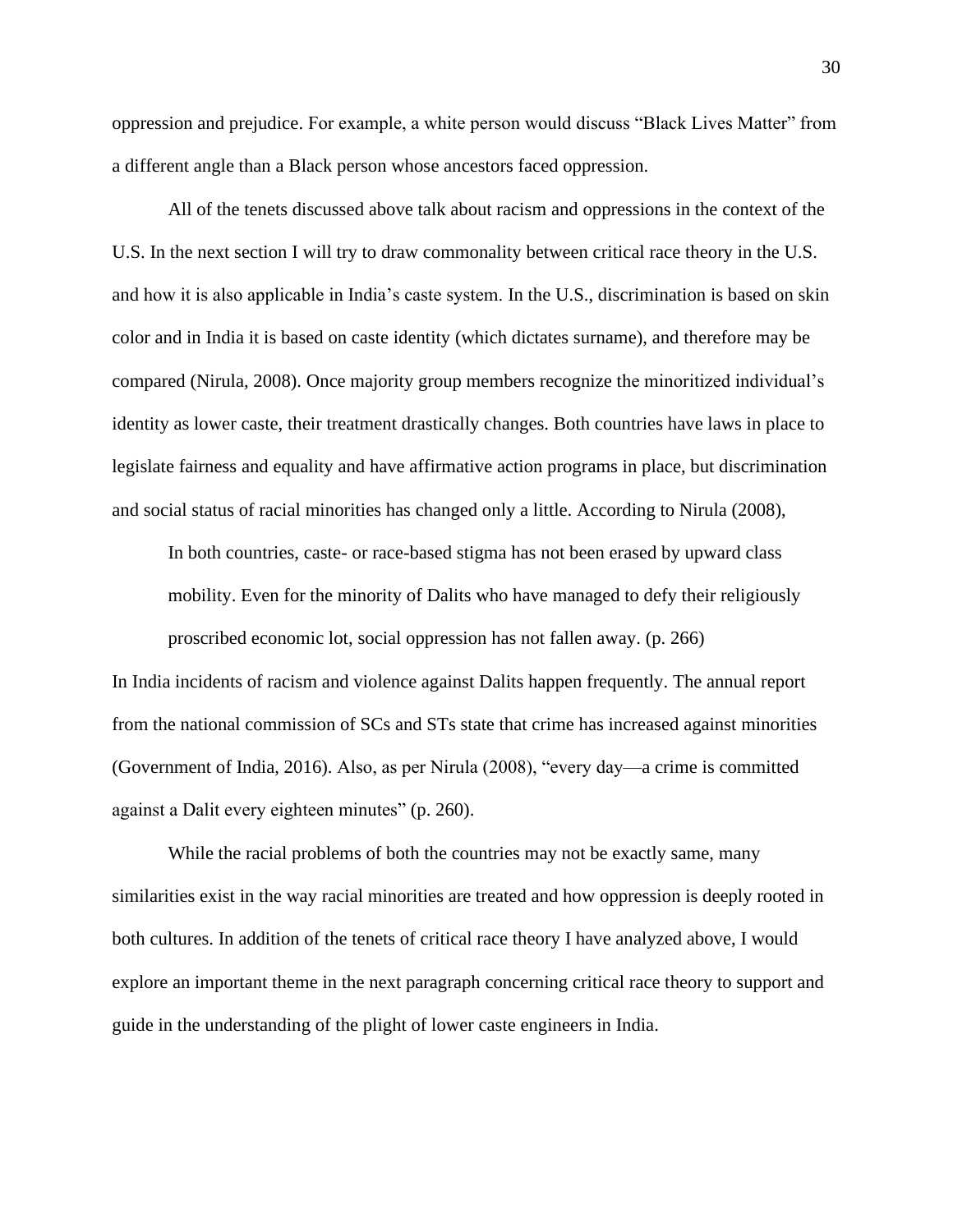The theme of "naming one's own reality" is a theoretical framework that can be used to analyze the ongoing discrimination against the lower castes (Ladson-Billings & Tate, 1995, p. 57). Storytelling is an instrument by which one can name their own reality. According to Ladson-Billings and Tate (1995), "Historically, storytelling has been a kind of medicine to heal the wounds of pain caused by racial oppression" (p. 57). In sum, the process of narrating one's own reality through storytelling can make an impact on both the self and the oppressor. Dominant groups live and form their own reality to satisfy their privileged positions in the society requiring some action to bring subconscious racism to their attention. According to Ladson-Billings and Tate (1995), in this reality, oppression is rational. In the context of my research, storytelling by the lower castes can create cognitive dissonance for dominant groups by providing compelling challenges to their own view of world.

Human rights activist Desmond Tutu once said, "If you are neutral in situations of injustice, you have chosen the side of the oppressor. If an elephant has its foot on the tail of a mouse, and you say that you are neutral, the mouse will not appreciate your neutrality" (Desmond Tutu Quotes, n.d.). So, it is important to understand oppression from the angle of the oppressed lower caste engineers to generate an awareness of the reality that affirmative action as well as policies and laws alone cannot bring redress.

Another component attached to naming one's own reality in critical race theory is "voice," which can be defined as "a way to communicate the experience and realities of the oppressed, a first step to the road of justice" (Ladson-Billings & Tate, 1995, p. 58). Finding voices and using them together for a collective action toward change is key to any democratic society; that seems to be missing in India. Klein (2016) explained the process of collective action by making a point that "The practice of voice in the company of other voices empowers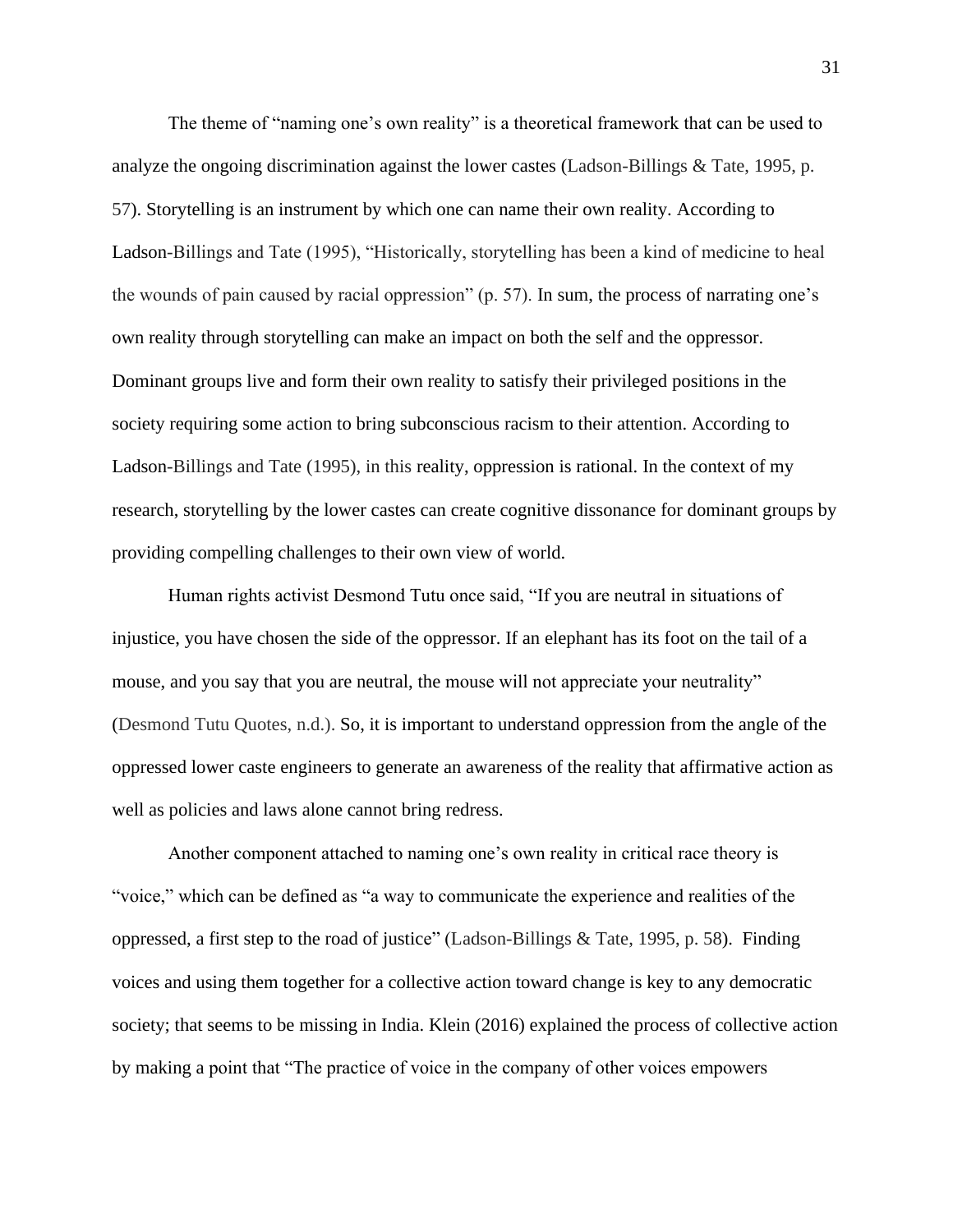participation by developing political literacy," building on Carr's analysis that "political literacy as knowledge and understanding of political that develops agency for the promotion of social justice" (Carr & Lund as cited in Klein, 2016, p. 69). One can infer that as lower castes' voices were ignored, the Indian democratic system has not achieved political literacy and thus could not promote social justice.

In sum both theories (social identity theory and critical race theory) will help me analyze and understand what sort of discrimination lower caste engineers experience and mainly because of or despite their participation in Indian affirmative action. This may help me to see how those engineers have constructed meaning of their life as a member of a lower caste. By collecting the stories of various lower caste engineers who benefitted from the reservation system, I can challenge the dominant narrative that Dalits are "less than" or "untouchable," as "social reality is constructed by the formulation and exchange of stories about individual situations" (Ladson-Billings & Tate, 1995, p. 57)

## **Conclusion**

The evolution of affirmative action in India for the socially disadvantaged classes is an ongoing process. Key historical periods and actions taken by the government of India in the area of reservations shows that government of India has consistently worked toward uplifting the lower castes in India. The Government of India also has provisions to safeguard lower castes from social injustice and any form of exploitation according to the mandates in The Constitution of India (The Constitution of India, 1949). Throughout history, as stated in the Article 46 and evolution of caste-based reservation system, the government implemented reservation law and articles to create opportunities for the lower castes (Human Development Report, 2016).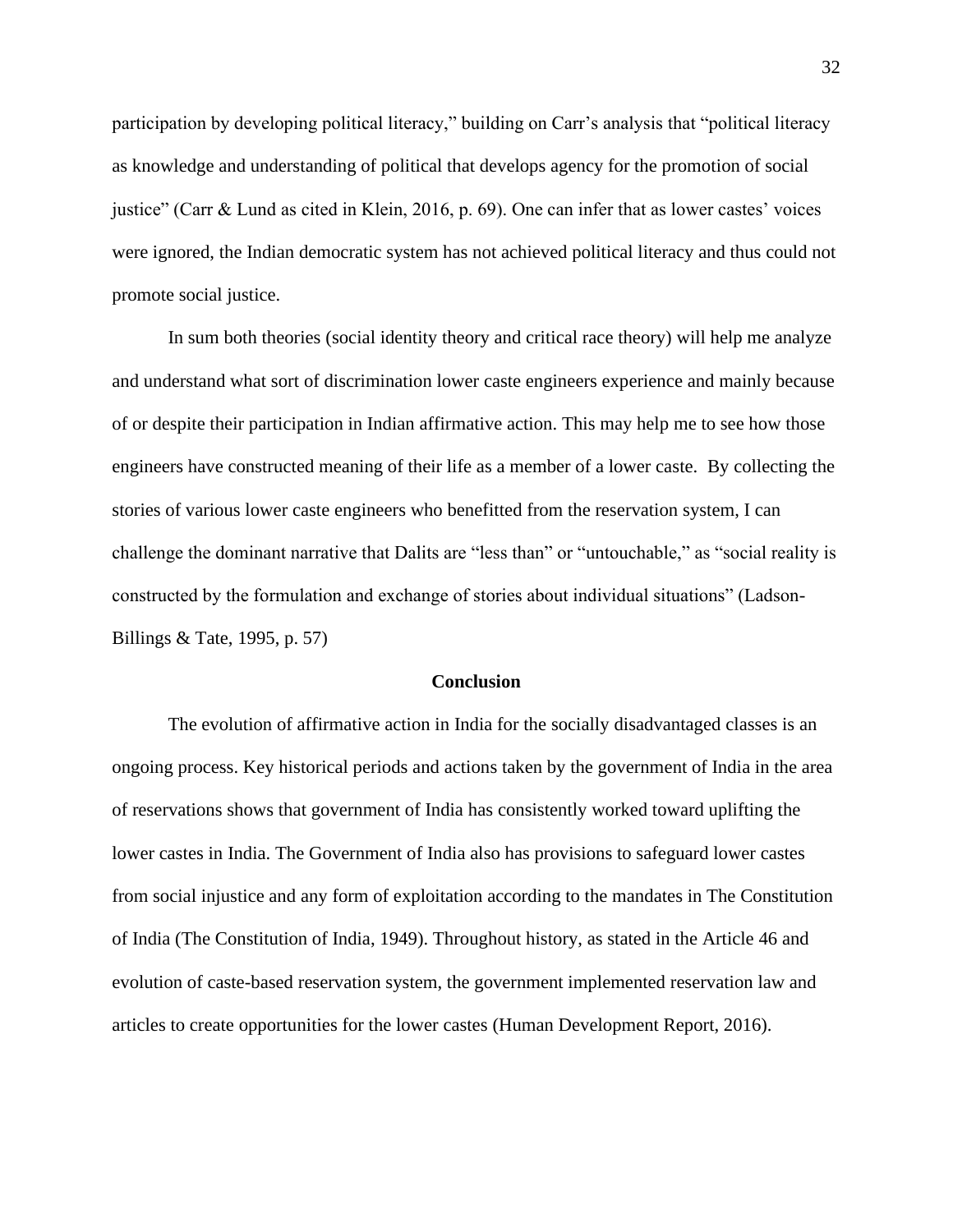However, the mere existence of laws and policies has not eradicated oppression from Indian society. The impacts of affirmative action need attention and study. According to Human Development Report (2016), "The programme [sic] has not remedied caste-based exclusions, but it has had substantial positive effects. In 1965, for example, Dalits held fewer than 2 percent of senior civil service positions, but the share had grown to 11 percent by 2001" (p. 119). The report clearly states that the affirmative action program has not eliminated the case-based exclusions, which again, means that discrimination is still part of society.

None of the previous research has captured narratives of engineers as on how they feel today after having spent a generation (30+ years) utilizing affirmative action at school, college, and their job. My approach is also different because I did it as a case study that was bounded in nature and had flavors of ethnography, which means that my participants belonged to a culture sharing group – being members of the same caste and consider themselves as a cultural group. Therefore, my research intended to fill a gap in the literature, as it concerns the lived, social experience of members of the scheduled castes who have utilized affirmative action.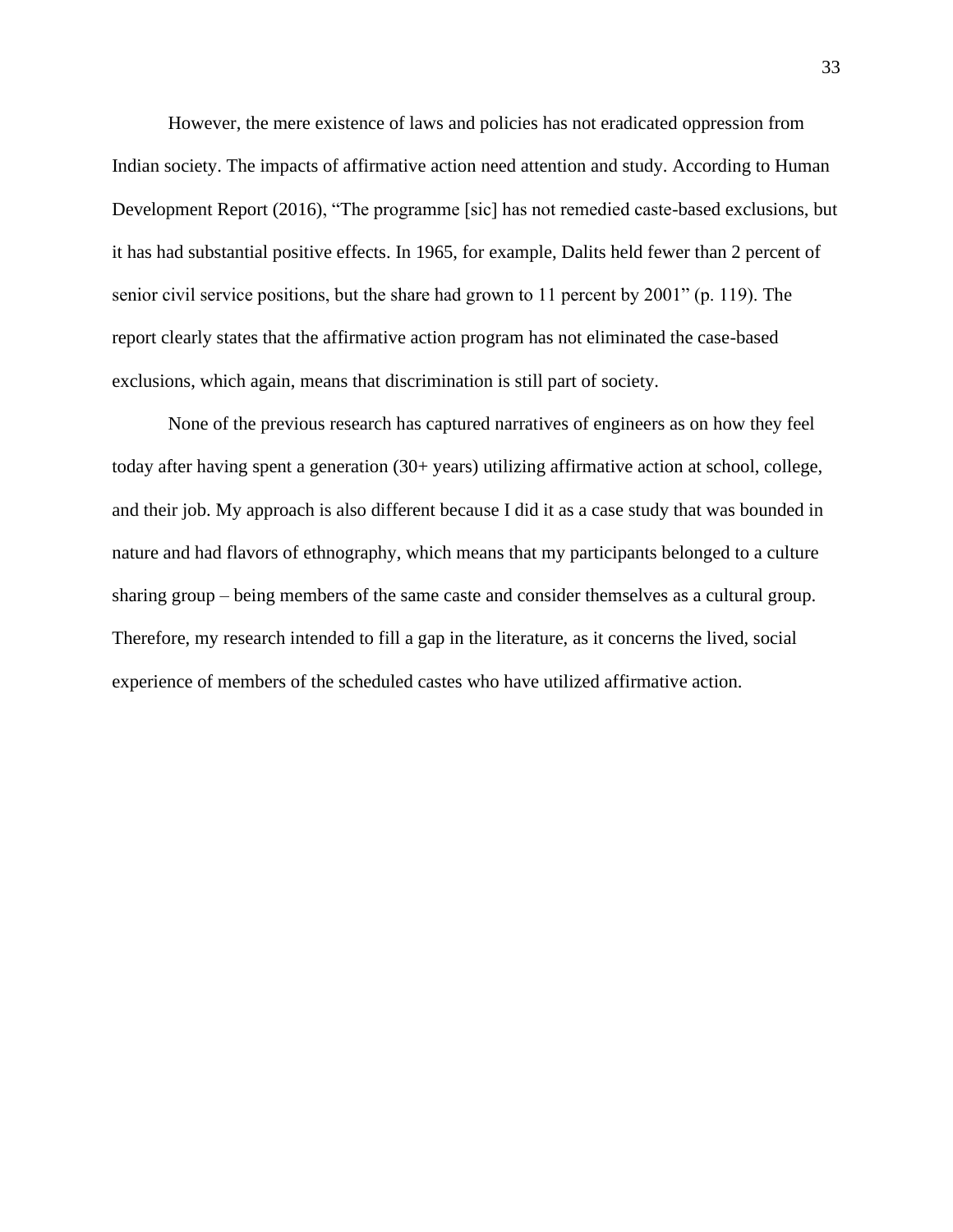#### **CHAPTER THREE: METHODOLOGY**

The purpose of this study was to capture and analyze the experiences and life stories of scheduled caste engineers who have utilized affirmative action programs and proceeded into a career in engineering. To achieve this, I adopted a qualitative case-study method. In this chapter, I review the reasons for choosing a qualitative research method to conduct my study. I discuss a brief history of qualitative research method as well as explain the research design, a case study including the process of data collection and analysis. I also describe the process of obtaining the necessary approvals from University of Saint Thomas' IRB (Institutional Review Board) to conduct my study.

#### **Qualitative Research**

Creswell and Poth (2018) states that "qualitative research begins with assumptions and the use of interpretive/ theoretical frameworks that inform the study of research problems addressing the meaning individuals or groups ascribe to a social or human problem" (p. 44). Investigating "assigned meaning to a social or human problem" requires an approach that values depth of data. Denzin and Lincoln (2011) add, "Qualitative researchers study things in their natural settings, attempting to make sense of, or interpret, phenomena in terms of the meaning people bring to them" (p. 3).

Creswell and Poth (2018) state that research begins with researchers' set of beliefs and philosophical assumptions which are then analyzed further by using an interpretive framework or paradigm. An interpretive framework or paradigm is described by Creswell and Poth (2018) as "beliefs that the researcher brings to the process of research, or they may be theories or theoretical orientations that guide the practice of research" (p. 22). Some of the interpretive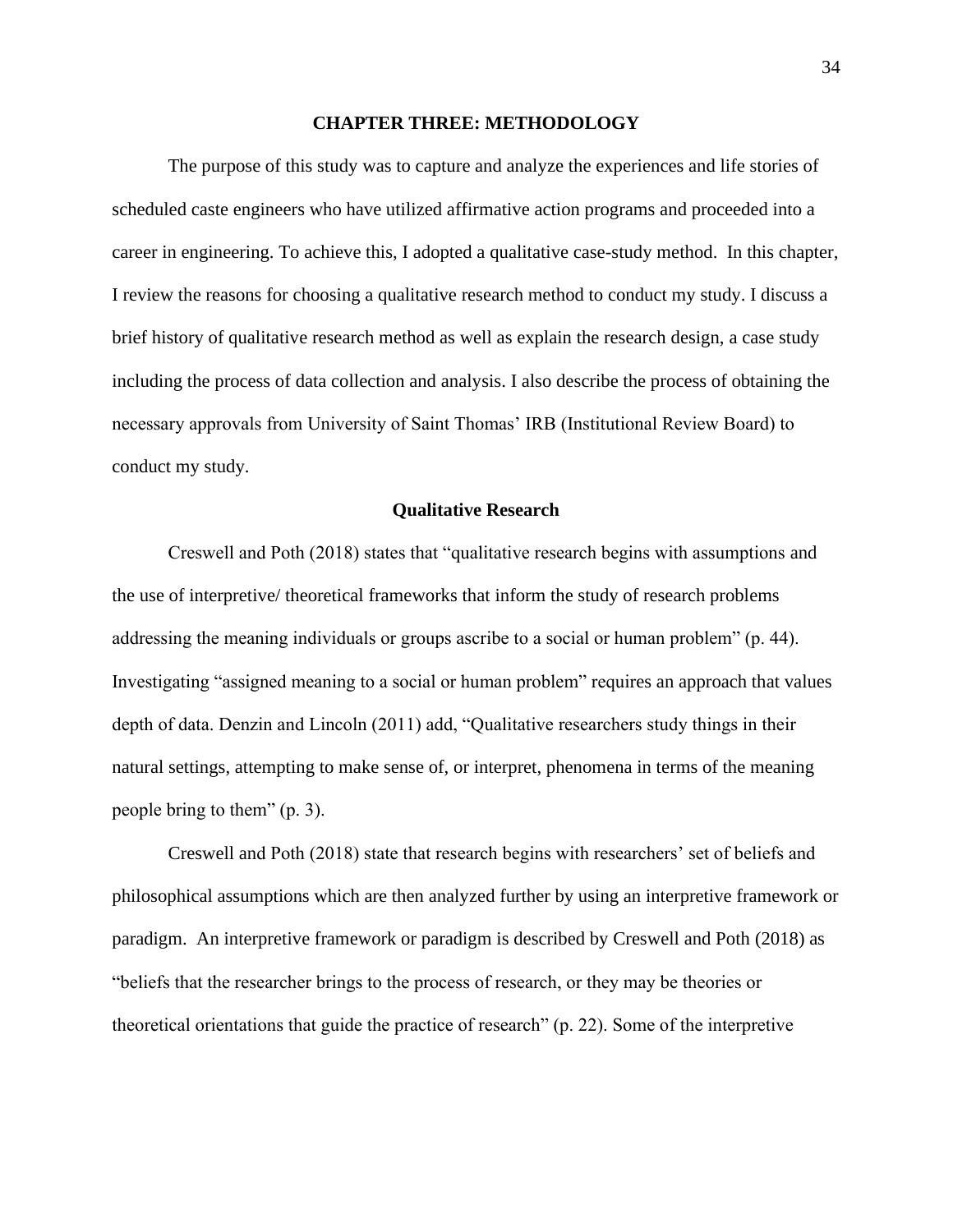frameworks described by Creswell and Poth (2018) include post-positivism, social constructivism, transformative, and postmodernism paradigms.

Creswell and Poth (2018) explained the reasons behind using qualitative research, which include answering a question about a group of people, studying variables that are not quantifiable, and providing a platform for those who have been silenced. Likewise, I plan to conduct a study of the oppressed, those whose voices are silenced by the dominant groups. As my study concerns the lower castes in India that are still experiencing oppression after many years, a qualitative study is the best instrument to capture their feelings by listening to their life stories. Quantitative studies on the other hand can utilize surveys and statistics to count the number of lower castes who have utilized affirmative action, but it is difficult to measure the level of microaggression and racism they have faced in their life journey—which only a qualitative study can achieve.

Additionally, as per Patton (2015), "Qualitative inquiries study how people and groups construct meaning…Qualitative analysis involves interpreting interviews and documents—the data of qualitative inquiry—to find substantively meaningful patterns and themes" (p. 47). As I spoke to lower caste engineers about their life journey, the impacts of affirmative action on their education, life, and career, and what their caste status means to them today, qualitative research best suited these questions. My research questions deal with the construction of meaning of their lived experiences as members of the lower caste.

As my study relates to members of "scheduled castes" in India – those who have been marginalized and oppressed by society throughout their lives—I chose a transformative framework to guide my research. The choice of my interpretive framework can be explained through the work of Mertens (2003), which is described by Creswell and Poth (2018): "The basic

35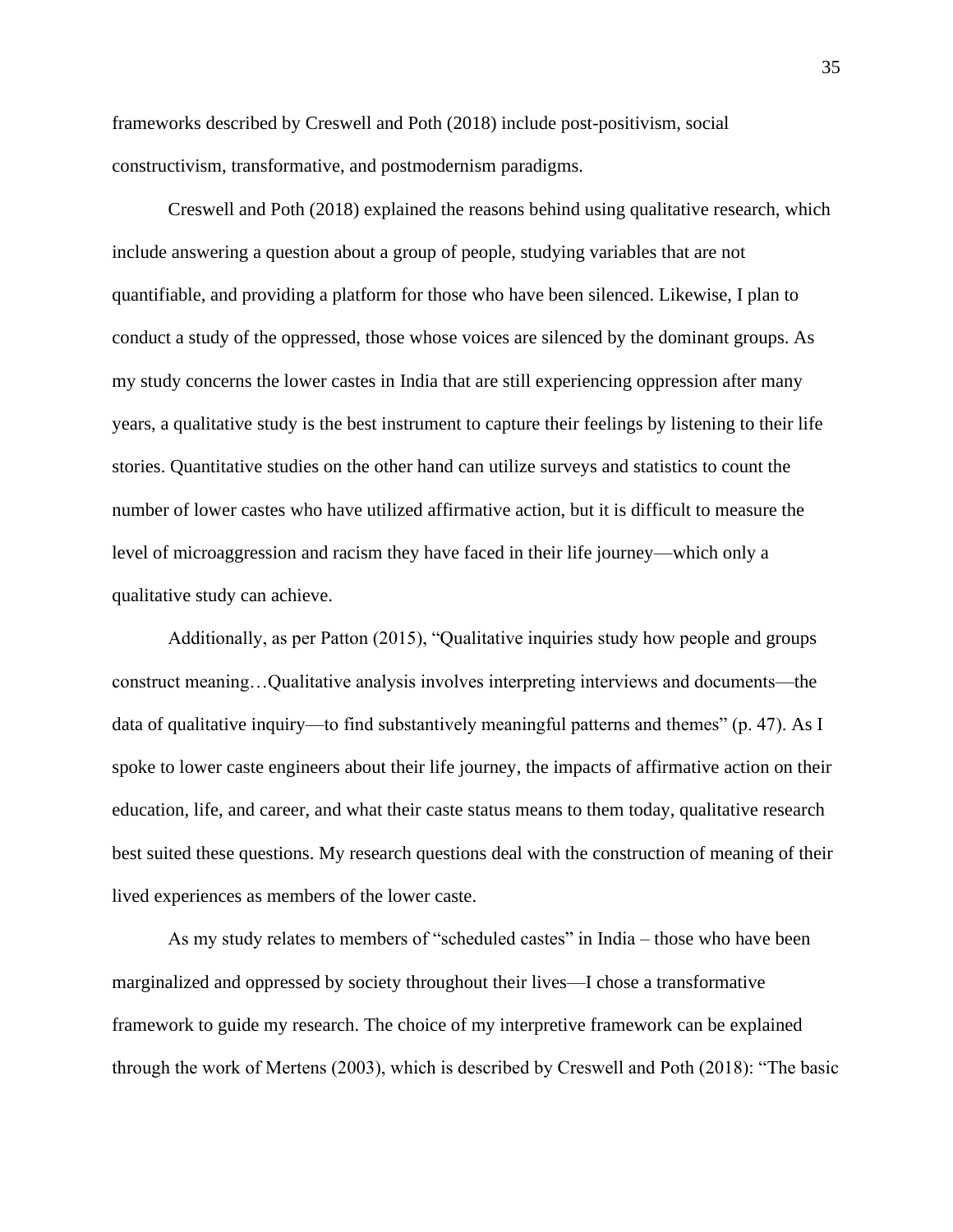tenet of this transformative framework is that knowledge is not neutral, and it reflects the power and social relationships within the society; thus, the purpose of knowledge construction is to aid people to improve society" (p. 25).

As stated in my research question section, one of my goals is to share the experiences of these classes with communities and educational institutions so that they can use my research to raise social justice awareness. Creswell and Poth (2018) further clarified that "These individuals include marginalized groups…and societies that need a more hopeful, positive psychology and resilience" (p. 25).

My dissertation amplifies the voices of scheduled castes by discussing their experiences of democratic and social justice processes that they have encountered in their lives, which is accomplished through a transformative framework. Creswell and Poth (2018) endorsed the fact that a researcher, by exposing the issues of oppression and marginalization, "provides a voice for these participants, raising their consciousness and improving their lives" (p. 25).

#### **Case Study Research**

Creswell and Poth (2018) stated that "Case study research is defined as a qualitative approach in which the investigator explores a real-life, contemporary bounded system (a case) or multiple bounded systems (cases) over time, through detailed, in-depth data collection" (p. 96). Yin (2014) also suggested that case study research involves the study of a case (or cases) within a real-life, contemporary context or setting. Creswell and Poth (2018) explained that "This case may be a concrete entity, such as an individual, a small group, an organization, a or a partnership" (p. 96).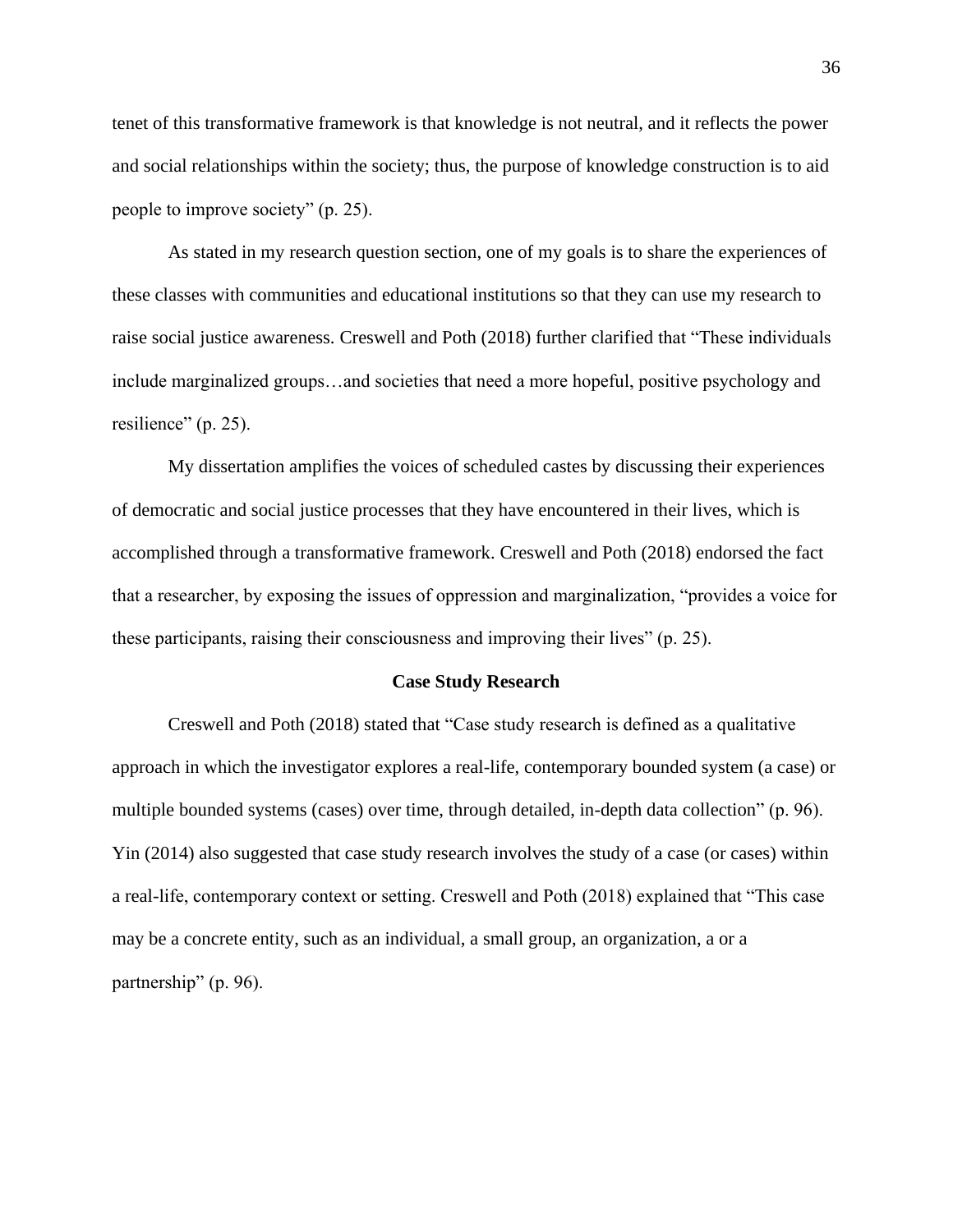I determined case study research to be most suitable for my study because my research explored the lives of people in specific culture-sharing groups. The groups included engineers that belonged to scheduled castes who used affirmative action to get admission to engineering college and jobs making all individuals in my research as cases that are bounded in nature. Boundaries are vital in the case study research as Creswell and Poth (2018) described that "the key to the case identification is that it is bounded, meaning that it can be defined or described within certain parameters" (p. 97).

Also, my study explored scheduled caste engineers' life experiences pre-affirmative action and post-affirmative action concerning their social and economic conditions spanning over a period of one generation (30+ years) which made this study unique in nature. Uniqueness of case is also an important factor in case study research as explained by Merriam (1998) that said, "A case study might be selected for its very uniqueness, for what it can reveal about a phenomenon, knowledge we would not otherwise have access to" (p. 33). Based on Merriam's statement, as my study explored real life experiences of engineers, it could add knowledge and phenomena that might not have been exposed yet. Merriam (1998) also explained, "Case studies include as many variables as possible and portray their interaction, often over a period of time" (p. 30). As my study captured narratives of engineers who had seen a generation of life experience at various stages of their personal and professional lives, it made good sense to analyze it as case study research.

As a case study, this investigation focused on a unique social group that includes only scheduled castes who are beneficiaries of the affirmative action policy. Yin (1981) claimed that "an empirical inquiry must examine a contemporary phenomenon in its real-life context" (p. 98). Each individual member of this homogenous group shared a narrative of their reality that is

37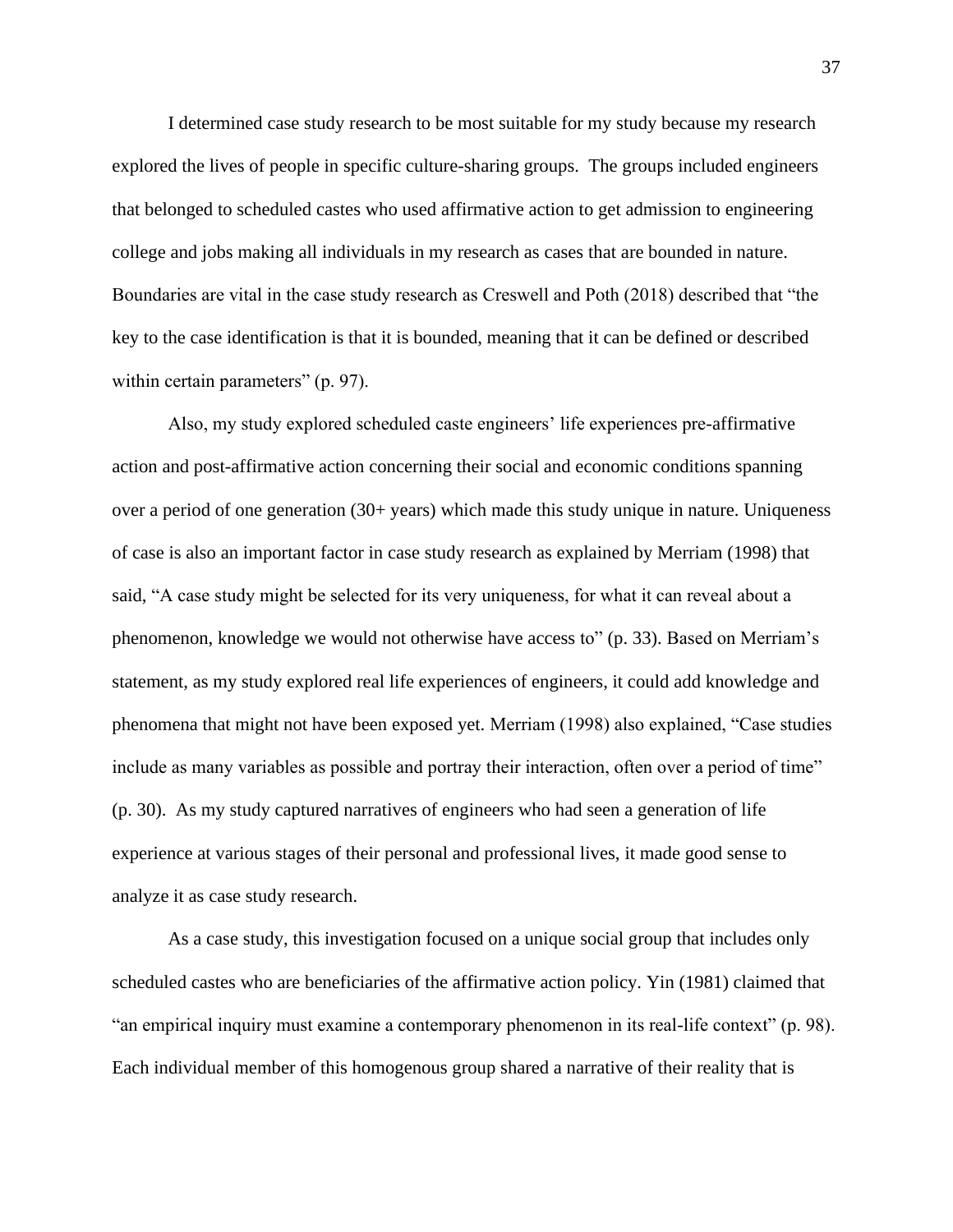unique to their castes, contributing to a greater understanding of the experience of the scheduled castes as a whole.

Even though my researched was conducted as a case study, it also had a flavor of ethnography research. As per Creswell and Poth (2018), ethnography demands selection of a culture sharing group and then select cultural themes, issues, or theories to study about the group. Themes for ethnography include topics like inequality, domination, socialization etc. which made proper sense in my case study that had a goal of asking scheduled castes engineers their experiences in their interactions in society. As I hoped to learn whether the reservation system served as the most helpful or efficient form of social justice based on the perspectives and experiences of individuals who participated in the reservation system, case study research was an appropriate research design.

#### **Institutional Review Board**

As per UST's Institutional Review Board's (IRB) webpage (What is the Institutional Review Board, n.d., para. 1), the IRB's purpose is to review proposed research studies involving human participants to safeguard the rights, safety, and welfare of people involved in research activities conducted at or sponsored by the University of St. Thomas.

To start, I completed a required training on the guidelines and research techniques to be used in conduction research on human subject's research. The training gave instructions on designing the research study and precautions needed to recruit the participants. Additionally, the IRB training provided guidance on ethical research principles so that researchers' biases do not become barriers in the interpretation of the data received from the participants.

I created all required documents for IRB and submitted my application in January 2021. After securing the IRB approval, I proceeded to recruit participants in the study and collect data.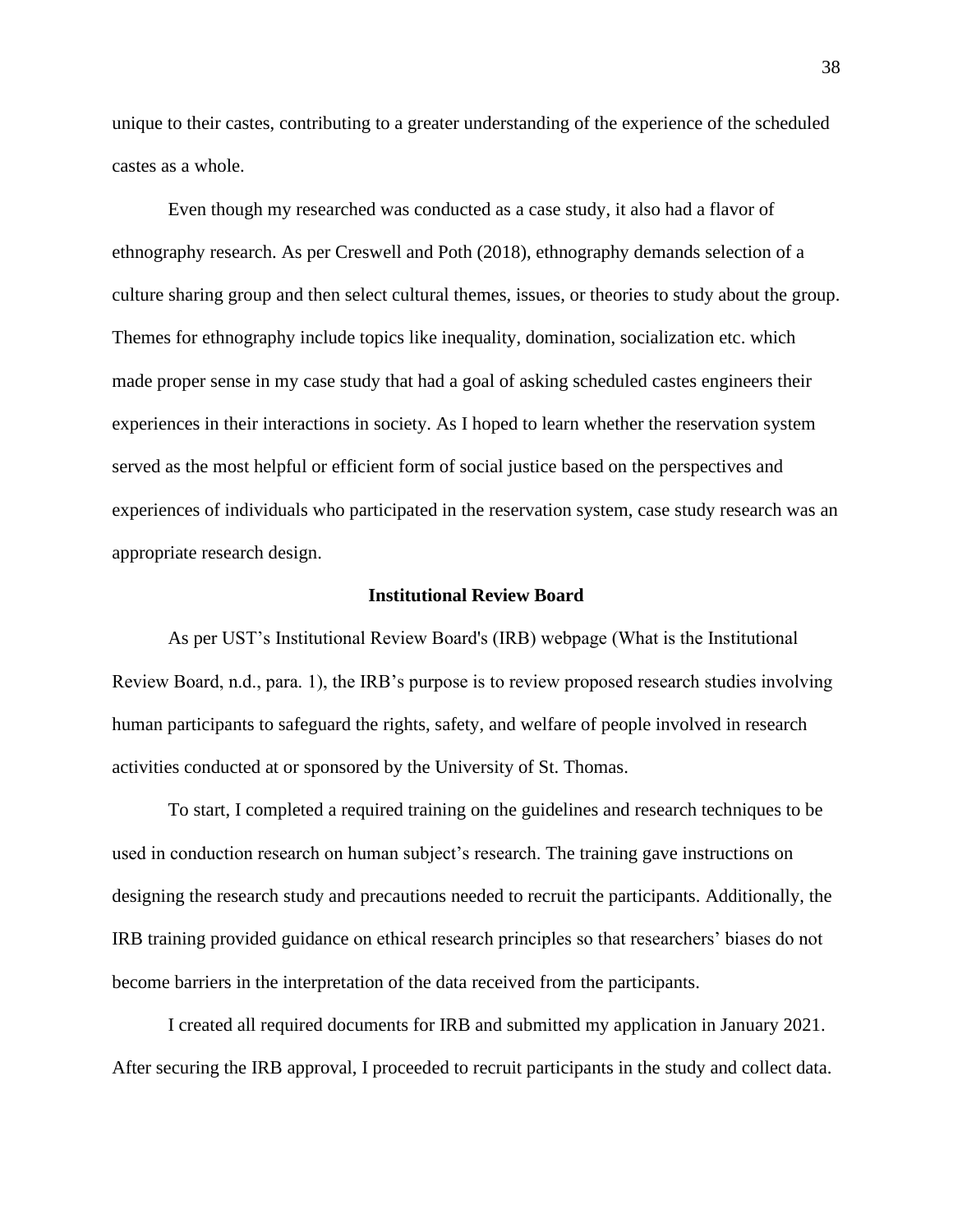#### **Recruitment and Selection of Participants**

For the purpose of this study, I selected my participants using a purposeful sampling strategy that, according to Creswell and Poth (2018), consists of "taking decisions as to whom to select as participants (or sites) for the study, the specific type of sampling strategy, and the size of the sample to be studied" (p. 157). In my case study, participants were from scheduled caste groups, leading me to establish a criterion for the participants using criterion sampling.

As per Hammersley and Atkinson (1995), criterion sampling is about setting a criterion on who and what to study established on attainment of certain perspective on sequential time in the social life of the group. Criterion sampling made sense in my case study as one of my goals was to capture the lived experiences of scheduled castes spanning a generation (30+ years). The criteria I set was that participants belonged to scheduled caste groups, utilized affirmative action to gain admission to engineering colleges and entry to government jobs, are middle aged married men and women (range 30-45 yrs.), and have at least 10 years of work experience in the engineering field.

To study the lives and stories of scheduled caste engineers with a set criterion as stated above, I talked to two engineers I knew from my childhood that belonged to the scheduled caste community who acted as gatekeepers. I needed an insider to a cultural group who could lead me to other interested participants as per the set criterion. As per Atkinson (2015), a gatekeeper is the one with whom the researcher meets first to get leads on the other participants. Initially, I planned to select 10 participants. Gatekeepers reached out to their social groups and identified 12 potential participants meeting the criterion who I was able to contact via phone calls. After contacting all 12, only seven consented to continue with their participation. Table 1 provides the profile of my research participants.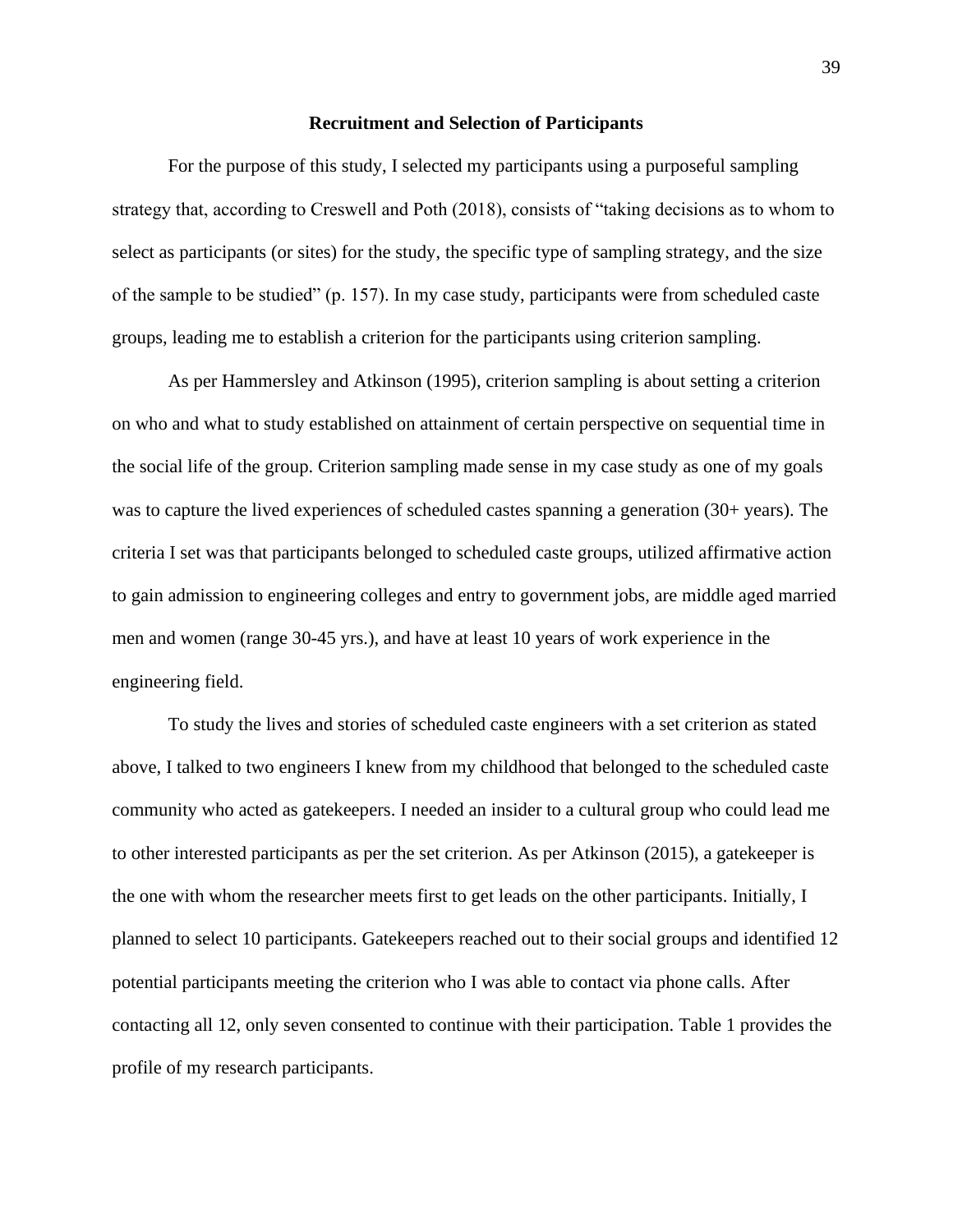# Table 1

*Study Participants' Profiles*

| Pseudonym | Gender       | Age Range | <b>Years of Service</b><br>in Govt.<br>Engineering jobs<br>(Range) |
|-----------|--------------|-----------|--------------------------------------------------------------------|
| Diwakar   | M            | $40 - 45$ | $15 - 20$                                                          |
| Suman     | $\mathbf{F}$ | $35 - 40$ | $15 - 20$                                                          |
| Lata      | $\mathbf{F}$ | $35 - 40$ | $15 - 20$                                                          |
| Saagar    | M            | $40 - 45$ | $15 - 20$                                                          |
| Anand     | M            | $30 - 35$ | $10-15$                                                            |
| Shekhar   | M            | $40 - 45$ | $15 - 20$                                                          |
| Jayant    | M            | $40 - 45$ | $15 - 20$                                                          |

*Note*.  $F =$  female:  $M =$  male.

After identifying participants that met the above-mentioned criterion, I invited them to take part in my study by sending an informed consent letter. In my consent letter, I described my research study, its significance, and purpose. I gave them ample time to review the content of the letter. I held phone calls with them to explain my research and what they could expect as the participants. I also made sure that they understand their rights as established by IRB guidelines for study participants (Information for Study Participants, n.d.) including their right to withdraw at any time during the study.

# **Data Collection**

# **In-Depth Interviews**

Patton (2015) indicated "The purpose of interviewing… is to allow us to enter into the other person's perspective," and adds that "We interview to find out what is in and on someone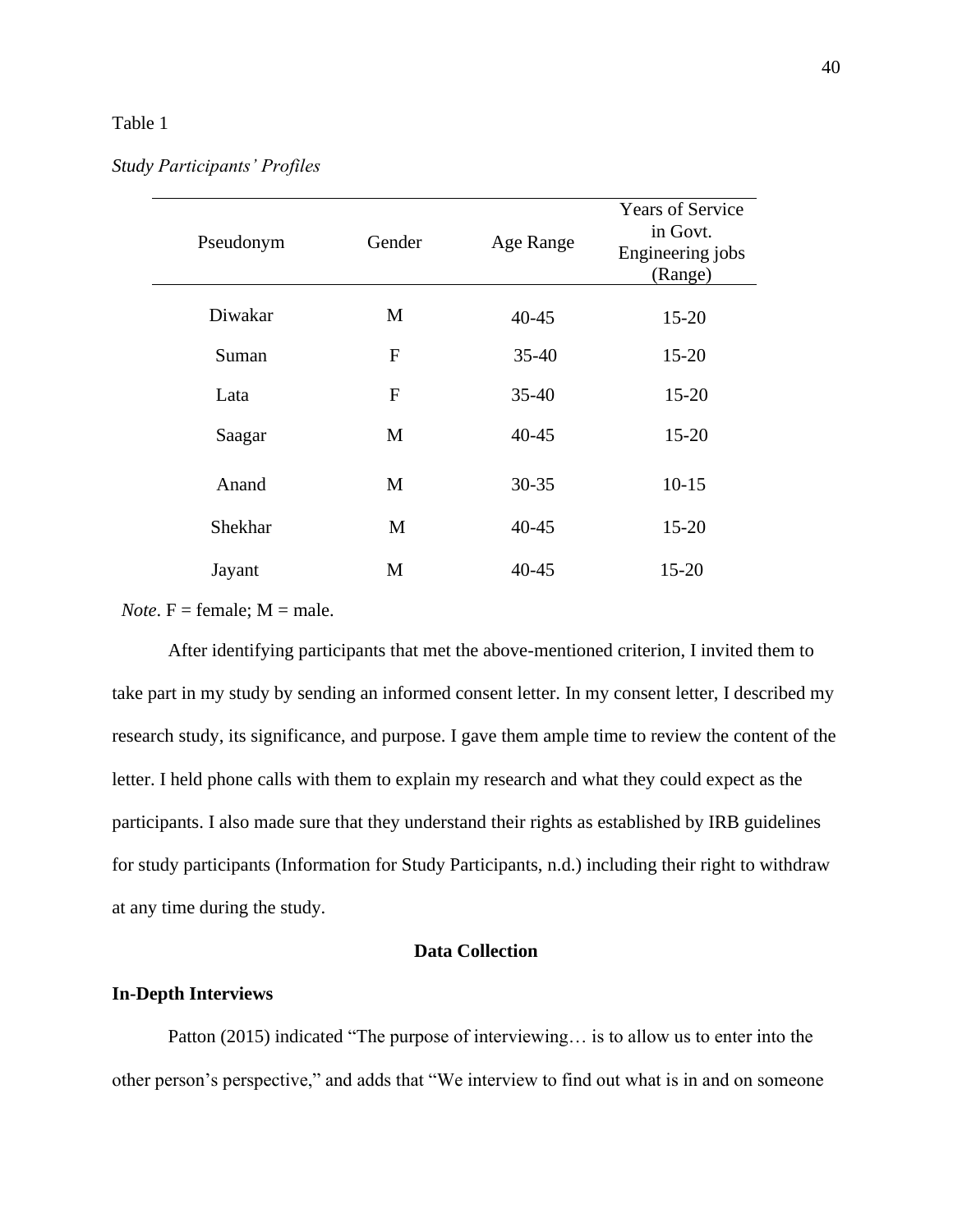else's mind to gather their stories" (p. 787). I used interviews as my main tool to aid my qualitative research. Interviews are a powerful tool that can lead to insights and stories that can provide qualitative data that may not be easily found in literature reviews. The in-depth personal interaction with open-ended questions (see Appendix B) helped lead the participants to share what they had felt in their life being scheduled caste engineers.

After recruiting my participants, I sent them a more detailed explanation of my study and the informed consent letter to sign. After receiving the signed informed consent form the participants, I scheduled interviews using the phone and in three cases a video conferencing platform. Creswell and Poth (2018) acknowledged virtual via web-based interviews as one of the methods of data collection. Interviewing via web-based platforms (e.g., Skype, Zoom) also has some advantages over manual interviewing according to Creswell and Poth (2018), including time and cost efficiency, flexibility for participants, and greater ease for participants. These conditions provide them with an opportunity for deeper reflection on the interview questions.

Before conducting the interviews, once again I explained to participants their rights and protections during the research study. I also explained to them that they are free to withdraw from the study at any time they wish. I reviewed the IRB documentation once again with them to make sure there are no misunderstandings related to the material provided to them and asked them to sign the informed consent letter to start the interview process. I had two rounds of interviews with each participant and each interview lasted around 90-120 minutes.

#### **Reflexivity Journal**

Patton (2015) explained the importance of reflections during interview protocols. As per Patton (2015), reflexivity prompts the researcher to be considerate and mindful "of the cultural, political, social, linguistic, and ideological origins of one's own perspectives" (p. 710). Patton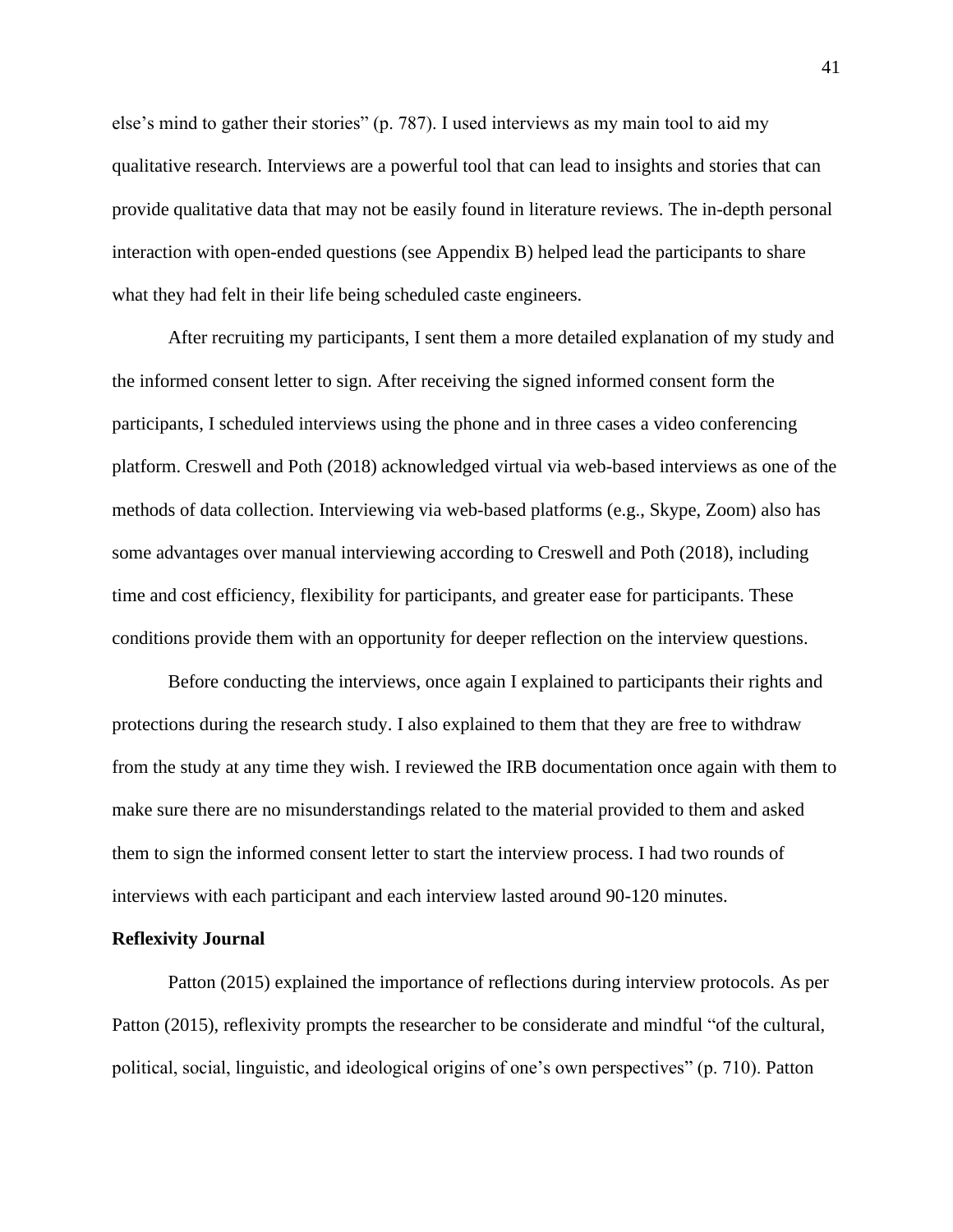(2015) also stated that "Reflexivity calls for self-reflection, indeed, critical self-reflection and self-knowledge, and a willingness to consider *how* who one is affects what one is able to observe, hear and understand" (p. 710). Based on these suggestions by Patton (2015), I decided to use reflexivity journal during the in-depth interviews.

Being an upper caste, I felt it was necessary to maintain a journal because I wanted to critically reflect on some of the participants' statements and stories and keep my own bias in check. I recorded my notes in the journal to refer to later at the time of data analysis. To ensure I have rich information in the journal, I designed a simple interview protocol form (see Appendix C). The form had a column called "Reflective Notes" to write my notes. Creswell and Poth (2018) recommended "the use of protocol, a predesigned form used to record information collected during an interview." (p. 169). Creswell and Poth (2018) also stated that "The interview protocol enables a person to take notes during the interview about the responses of the interviewee." (p. 169)

During the interviews, I wrote the "Reflective Notes" column, so I that I wouldn't forget my initial thoughts and reactions to some of the participant comments. I referred to the interview recordings in a few cases and wrote my stance and position on the topics. I captured some of the sensitive comments from participants towards upper caste members like "They don't understand us," "you guys," and "They will never get it." The questions challenged me throughout as an upper caste.

I also wrote notes on my perspectives on some of the issues that participants discussed to critically reflect later during data analysis. For example, my perspective on prejudice against lower castes and the version of prejudice that I hear from my upper caste classmates challenged me critically reflect on what my participants were trying to say. I kept my opinions away from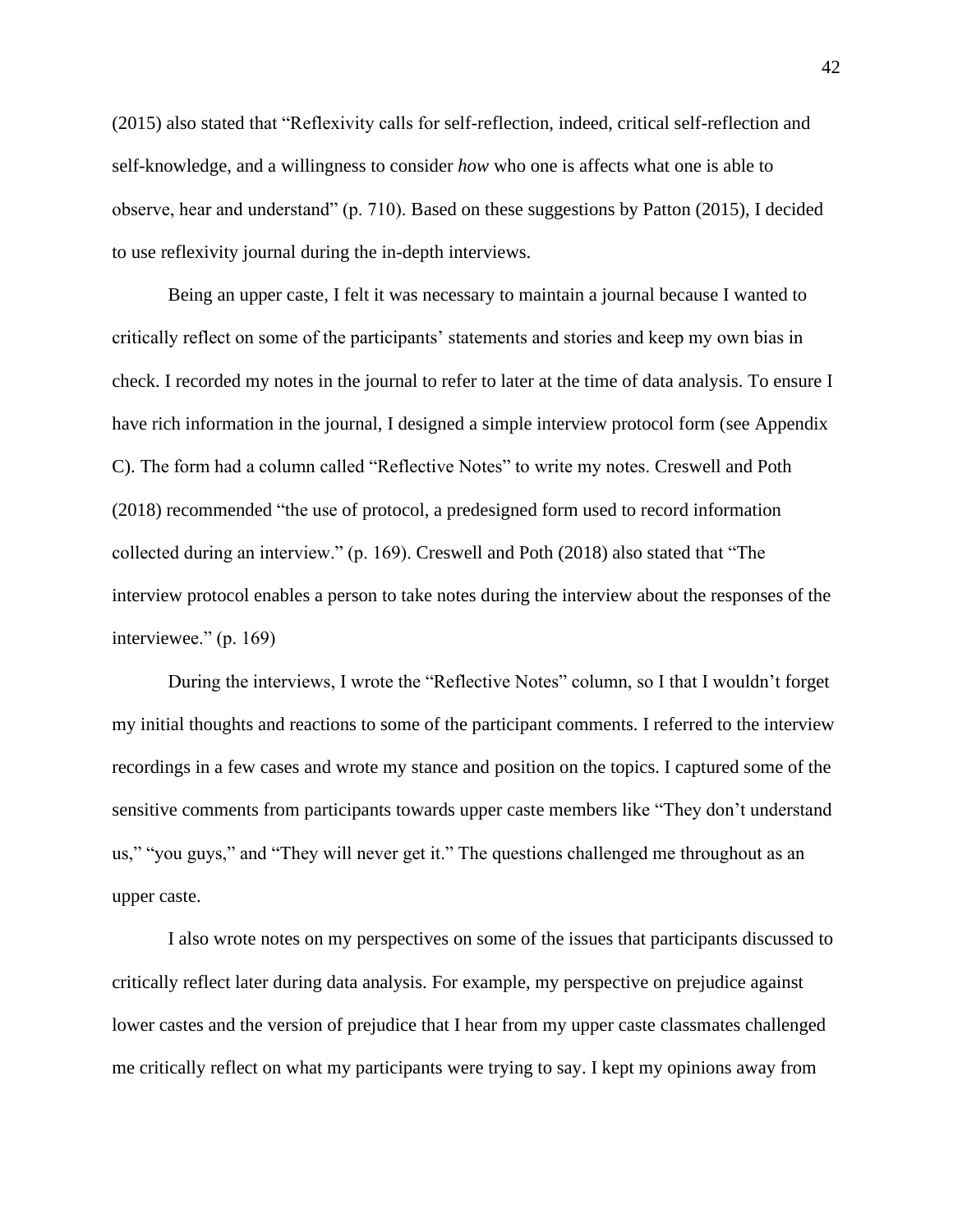the research as the study belonged to the scheduled castes and was not about my positionality. The reflexivity journal helped me later during data analysis in creating themes and patterns as things were clear to me as to what participants said and what I thought of some of the topics.

## **Documents**

Document collection is another tool suggested by Creswell and Poth (2018). Creswell and Poth (2018) stated that documents ranging from private to public are forms of data to collect during a study. I collected documents related to the caste system in India, scheduled castes, and caste-based reservation system. Documents included digital newspapers and digital articles suggested by participants on the key political issues concerning the rights of the scheduled castes, disputes and opposing perspectives between upper castes and scheduled castes, and the impact of those disputes on the community. I also collected media such as videos related to the caste system in India and listened to speeches by scheduled caste leaders.

Some of the relevant and useful documents that I reviewed were

Annual report from the National Commission of SCs and STs (Government of India, 2016) b) Brochure on Reservation department of Public Enterprises: Ministry of Fin (Department of Public Enterprises, n.d.); c) Government of India Act, 1935 (Government of India Act,1935); d) Document about the Constitution of India (The Constitution of India,1949); e) List of castes in India state wise (List of Scheduled Castes, 2016); f) Dr. Ambedkar speeches and writings (Writings and speeches of Babasaheb dr. B.R. Ambedkar, n.d.); g) News on Dalit protests (Al Jazeera, 2018); h) Article on India's caste system (BBC, 2019); i) Documents on caste discrimination in India from International Dalit Solidarity Network (2016); j) Video on caste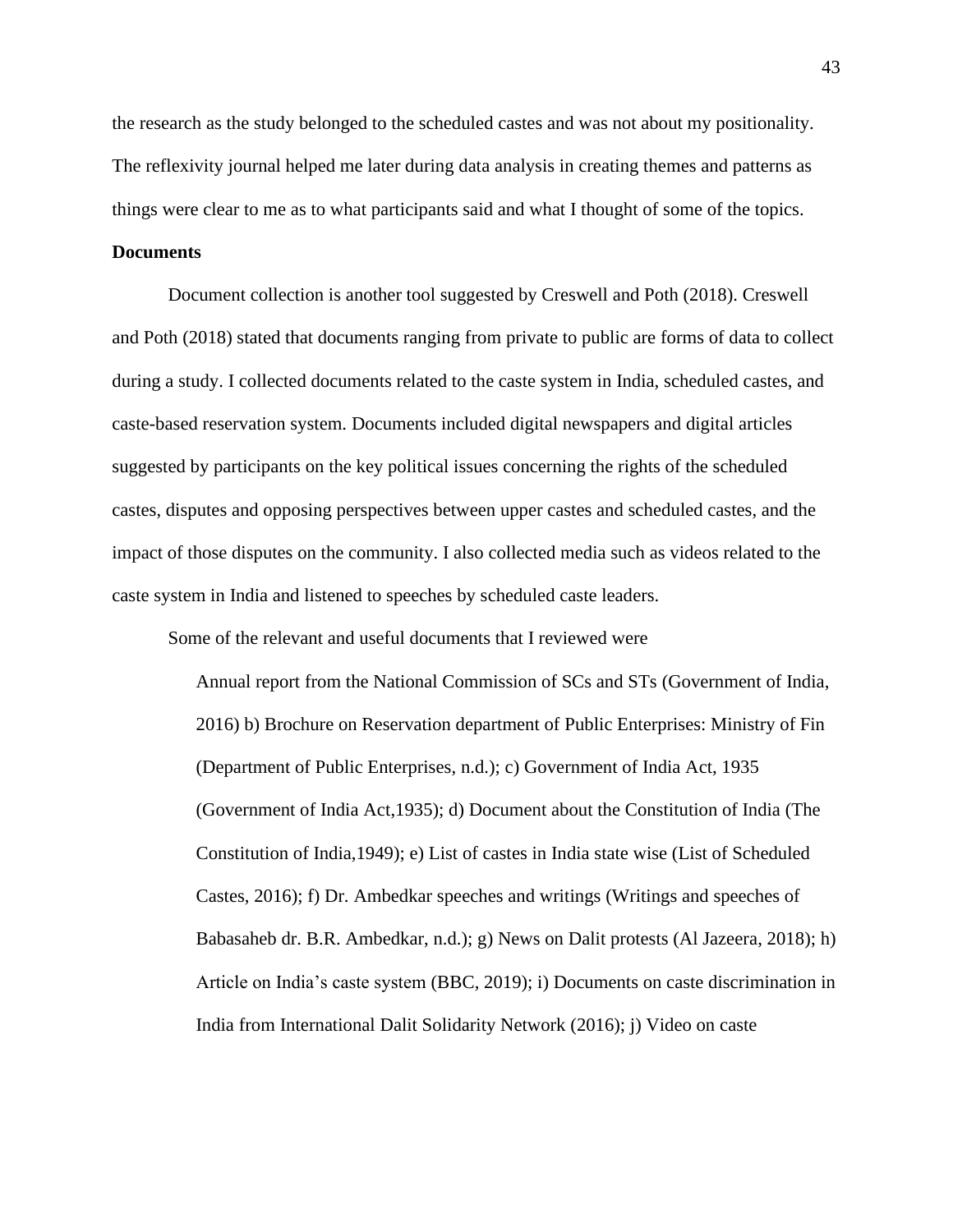oppression system in India (Mundi, 2018); and k) Video on breaking India's unjust caste system (Journeyman Pictures, 2016)

Even though my research is related to the life stories of scheduled caste engineers, I used these documents to provide context to understand the living environment of the people who have utilized affirmative action that are now working at par with upper caste jobs.

## **Data Analysis**

I performed a series of in-depth interviews with the participants with sets of open-ended questions to encourage them to speak freely looking back at their lives and experiences. After the data was collected, I coded the transcriptions and created a concept map (see Appendix A). Creswell and Poth (2018) stated that the development of coding is essential to qualitative research and entails making sense of the content collected from interviews and documents.

To code, I used the lean method of coding. As per Creswell and Poth (2018), lean coding involves creating short list of codes that could be expanded if needed. I kept reviewing the list of codes a few times and performed the re-reviews also that gave me my final list of codes. After finding all the codes, I started making sense of the data collected and arranged it into broad categories of information. As per Creswell and Poth (2018), "Themes in qualitative research (also called categories) are broad units of information that consist of several codes aggregated to form a common idea" (p. 194). I also used memoing during my data analysis phase and kept taking notes as themes emerged. I associated the memos with the codes.

I also created detailed descriptions of my codes, themes they connected to and interpreted the information from my view as well as views of literature on the existence of age-old caste system in India. Detailed description is described as a great tool by Creswell and Poth (2018), who stated "Detailed description means that the authors describe what they see…Description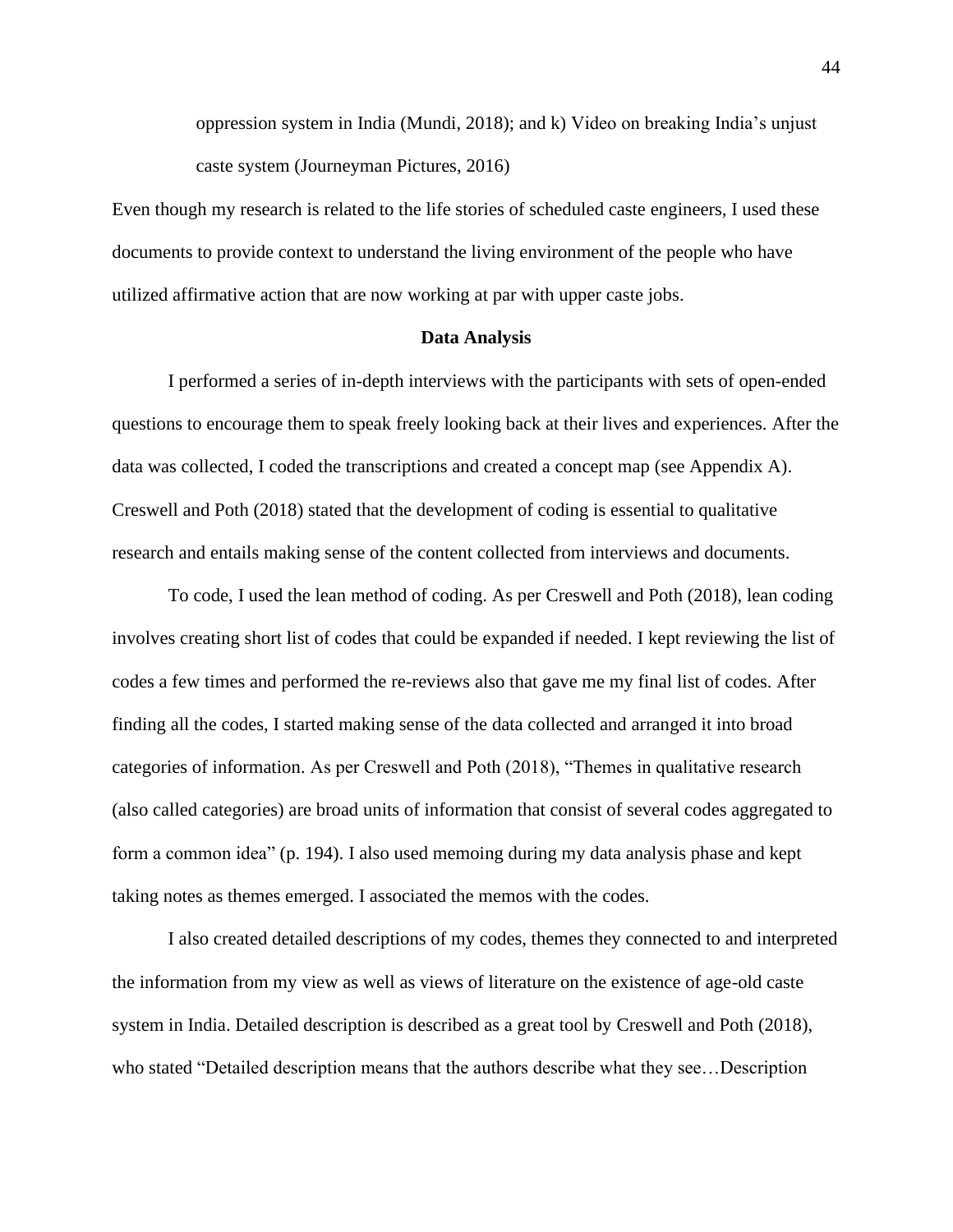becomes a good place to start in a qualitative study (after reading and managing data), and it plays a central role in ethnographic and case studies" (p. 194). Also, I highlighted some important and relevant quotes from the participants that were impactful and associated with the themes and purpose of my study which helped me in the interpreting the data collected. As a result, the thematic analysis of the codes and concept maps helped identify major themes and sub-themes in participant responses.

#### **Internal Validity**

Assessing the validity of the case study results is a crucial element of the research process, as both Creswell and Poth (2018) and Merriam (1998) point out. Creswell and Poth (2018) identified validation in qualitative research to be an endeavor to evaluate the accuracy and trustworthiness of the data findings. Angen (2000) suggests that validation is "a judgement of the trustworthiness or goodness of a piece of research" (p. 387). Creswell and Poth (2018) have identified nine validation strategies frequently used by qualitative researchers in various combinations to evaluate their results: prolonged engagement and persistent observation; triangulation; peer review debriefing; negative case analysis; clarifying researcher bias; member checking; rich, thick description; collaborating with participants and external audits. Also, Creswell and Poth (2018) have recommended that qualitative researchers engage in at least two of the validation strategies.

I used two strategies to validate my data: member checking and triangulation. As per Creswell and Poth (2018), during member checking the researcher asks participants' understandings of the integrity of the findings. To establish internal validity using member checking, after I transcribed the interviews, I connected with the participants via phone so that they could cross-check the information and thoughts they shared during the in-depth interviews.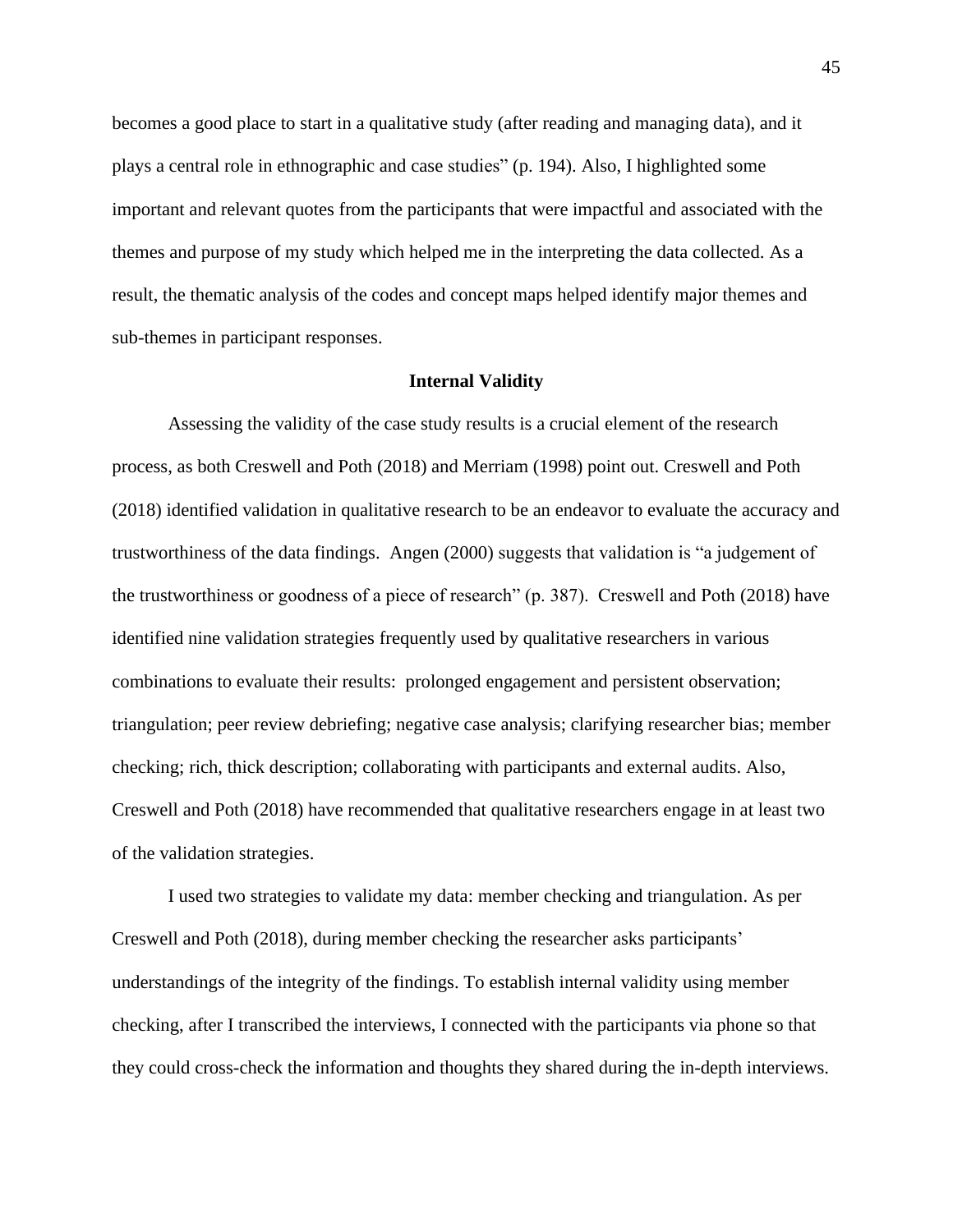The validation process allowed participants to suggest changes and add anything that they had missed. For triangulation purposes, I utilized three major methods of data collection: interviews, official and unofficial documents, and personal journals. Triangulation is a process of verifying the collected data through multiple sources of information, which validates the emergent themes. Creswell and Poth, (2018) stated that "when researchers locate evidence to document a code or theme in different sources of data, they are triangulating information and providing validity to their findings" (p. 260). I performed data analysis through multiple sources of information and made sure the data was triangulated and thus reliable.

#### **Ethical Considerations**

Creswell and Poth (2018) argue that an ethical study requires the researcher to anticipate potential ethical dilemmas ahead of time. According to these authors, the most common issues stem from a lack of respect, concern for welfare, or justice. Based on these guidelines, and as my study related to people who have a conflict with the upper castes, I made sure that I did not disclose anyone's names to any of the participants during or after completion of the interview process. Also, I made sure that no last names were exposed to anyone directly or indirectly in any of the in-depth interviews. Last names could reveal caste of a person and it was important to maintain confidentiality of the participants.

Data storage and security plays an important part in making sure that nothing related to the study is leaked anywhere at any stage of my study. Creswell and Poth (2018) recommend that researchers "Protect the anonymity of participants by masking their names in the data, and if a master list is needed, be sure to store it locally" (p. 175). Anonymity of the participants was of highest concern to me. To achieve this, the participant's audio recordings were only stored in my personal laptop and then were transferred to the UST cloud that required my username and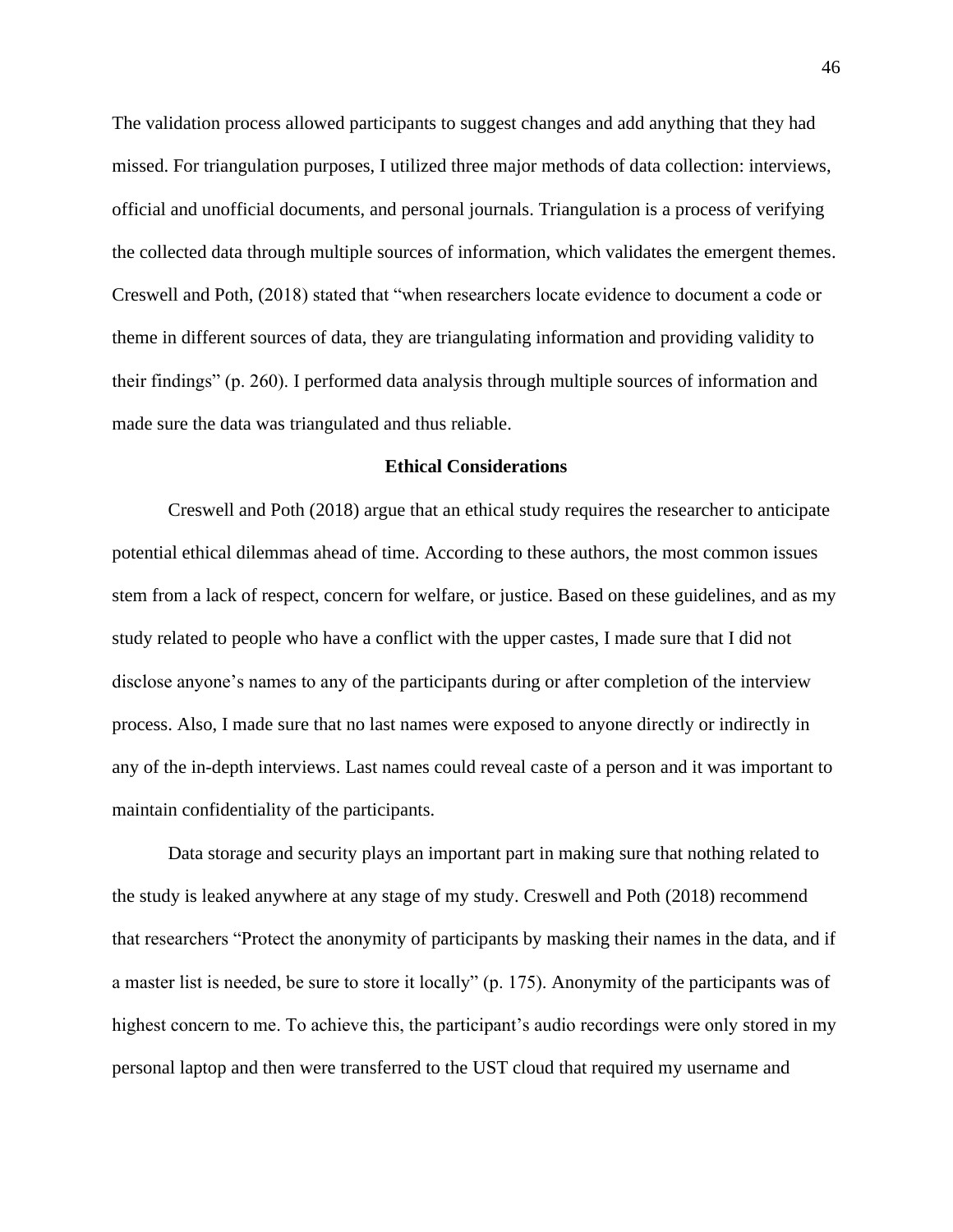password, as well as two-factor authentication, to access it. This way, I utilized UST's IT department's firewall to safeguard identity of my participants and made sure any sensitive information provided by them was not leaked to the public that could create a political issue in their regions. I gave my participants pseudonyms so that their real names were not revealed at any point during or after my dissertation. E-mail communication to participants was also done via my UST e-mail address that is password protected (Director of IRB, personal communication, April 2019).

An obvious limitation of my study originated from the fact that I, as a researcher, belong to upper caste—which was also obvious to participants because of my last name that is considered as dominant caste in India. As Merriam and Tisdell (2015) advised, I bracketed myself to make sure that I remained as much in the role a researcher as possible and respected the stories of oppression however derogatory that may be against upper castes. If I needed to debrief an interview that affected me personally, I did it with a trusted advisor to ensure that my personal feelings do not affect the integrity of my research.

To make sure my personal biases, as I grew up as an upper caste, did not become a barrier in understanding what the participants were feeling at the time of interviews while sharing their stories, I made sure that the interview questions were kept open ended without expecting any definite answers. I also did not try to distract the discussions by providing my own opinion or my experiences, and stories when they were talking about their life stories. Finally, I followed all IRB guidelines (What is the Institutional Review Board, n.d) in order to maintain all ethical standards for my qualitative research.

As part of informed consent (see Appendix F), I had participants understand their right to withdraw from the study at any stage. The list of participant rights was located on the IRB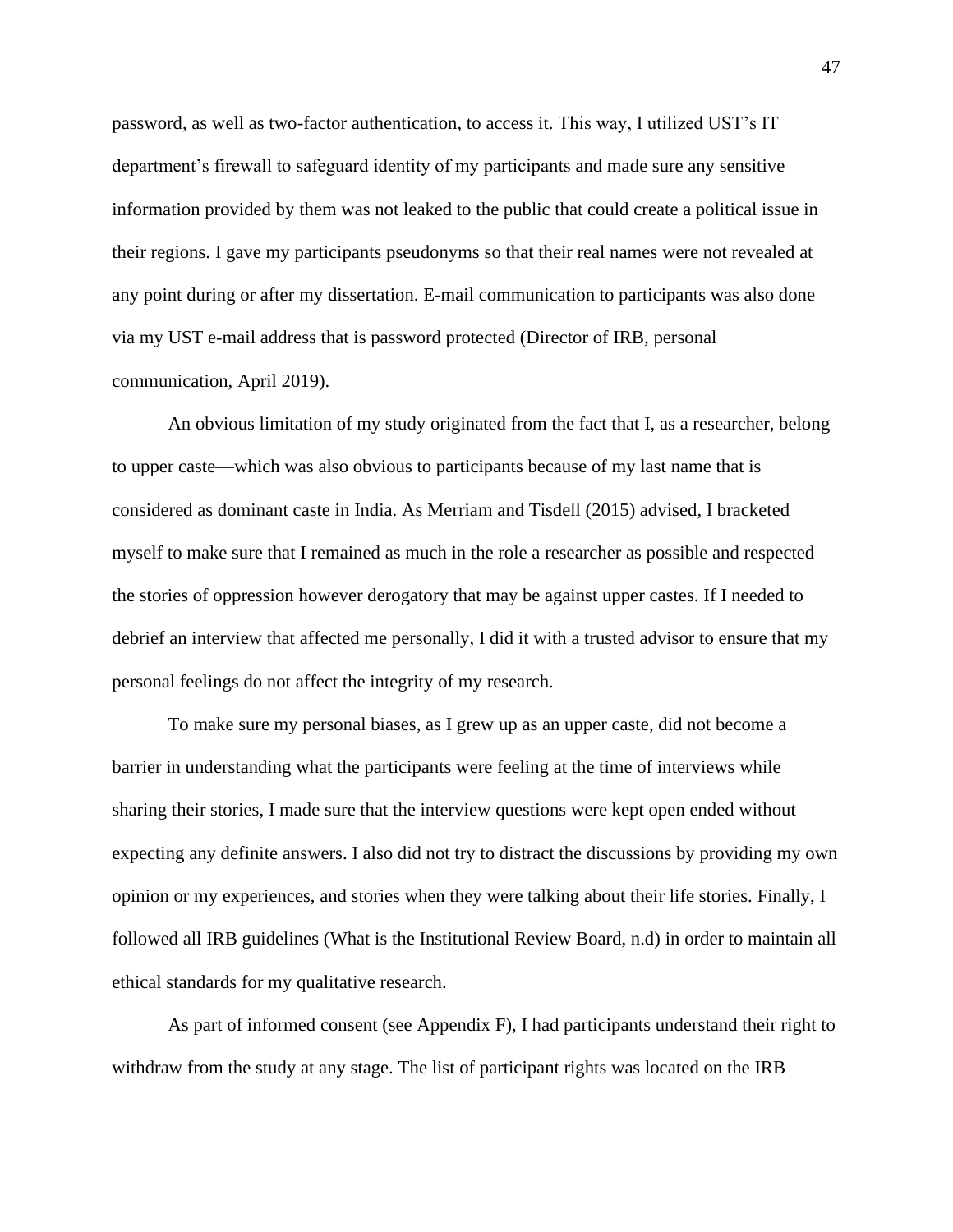website and was also dispatched to all participants along with the informed consent letter. I clearly communicated in the letter that the participation in my study was a volunteer activity and according to IRB's guidelines for study participants (Information for Study Participants, n.d.) every participant had a right to "drop out of a study without a penalty."

I kept data collected during interviews in the form of documents and audio material confidential as per IRB guidelines and policies. I will make sure that after the dissertation is defended and approved, the data collected during interviews including documents and audio materials will be destroyed as per IRB's archival policy and this information on how long the data would be kept was also provided to the participants for awareness that their data is always kept safe and confidential.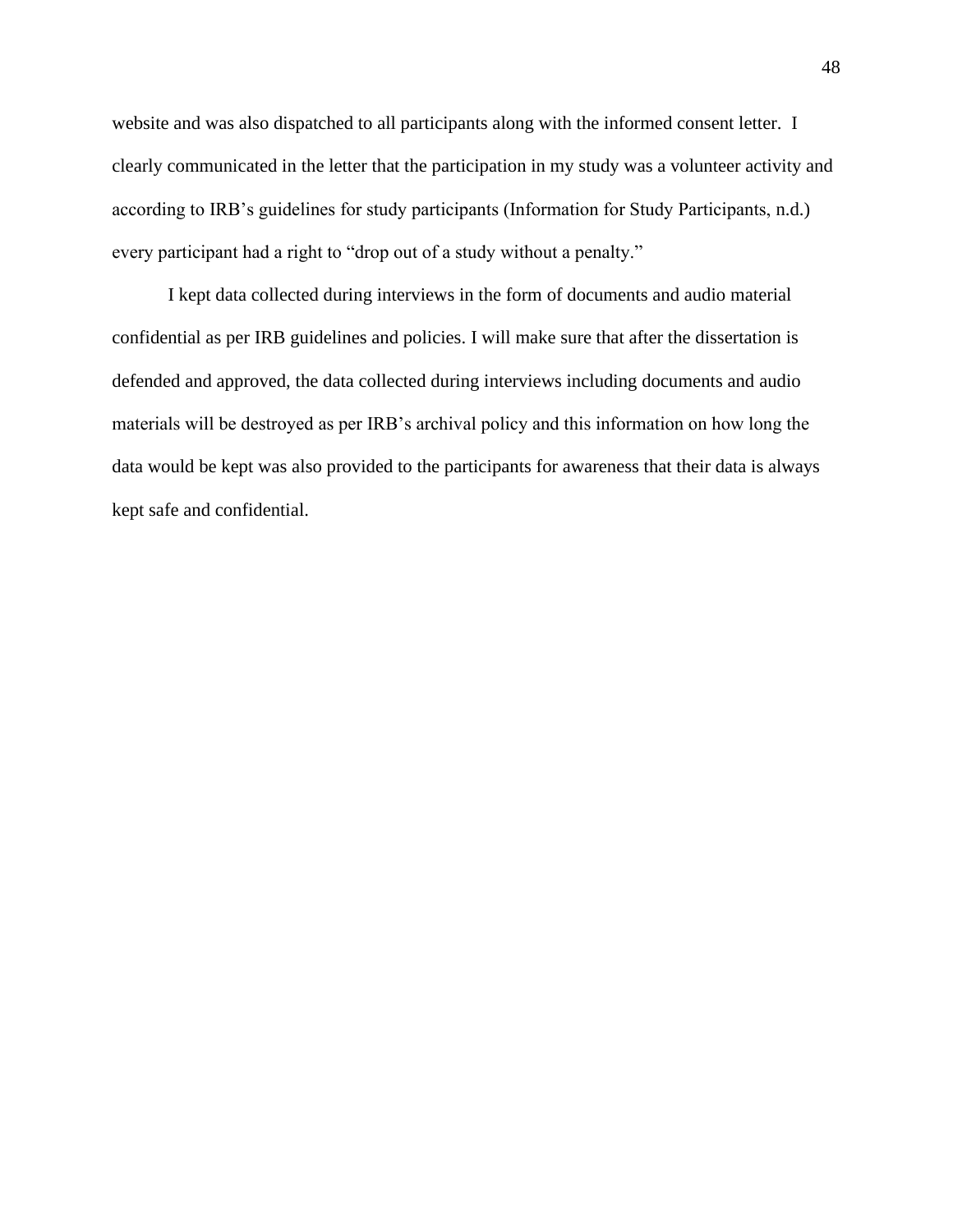## **CHAPTER FOUR:**

# **SOCIO-CULTURAL AND ECONOMIC CONDITION OF THE SCHEDULED CASTE ENGINEERS BEFORE UTILIZATION OF AFFIRMATIVE ACTION**

The purpose of this study was to investigate the impacts of the Indian caste-based reservation programs (i.e., affirmative action) on the personal, professional, and social life of scheduled caste engineers who participated in this research. The findings of this study resulted from three main sources including: a) seven one-on-one in-depth series of interviews with the participants; b) reflexivity journal; and c) various documents (online social media posts from the engineers, government official documents and digital newspaper articles).

I performed a series of in-depth interviews with the participants with sets of open-ended questions to encourage them to speak freely looking back at their lives and experiences. After the data was collected in Hindi - the national language of the participants, I translated the interviews into English and transcribed each participant's interview. I coded the transcriptions and created a coding map (see Appendix A). Thematic analysis of the codes and concept maps helped identify major themes and sub-themes in participant responses. Two major themes emerged from the analysis of the data pertaining to the participants' life before and after they had utilized affirmative action. Specifically, the themes read as follows:

- 1. Socio-cultural and economic condition of the scheduled caste engineers *before*  affirmative action.
- 2. Socio-cultural and economic condition of the scheduled caste engineers *after* affirmative action.

In this chapter, I present the findings related to the social and economic conditions of the participants before they benefitted from affirmative action. All participants lived with their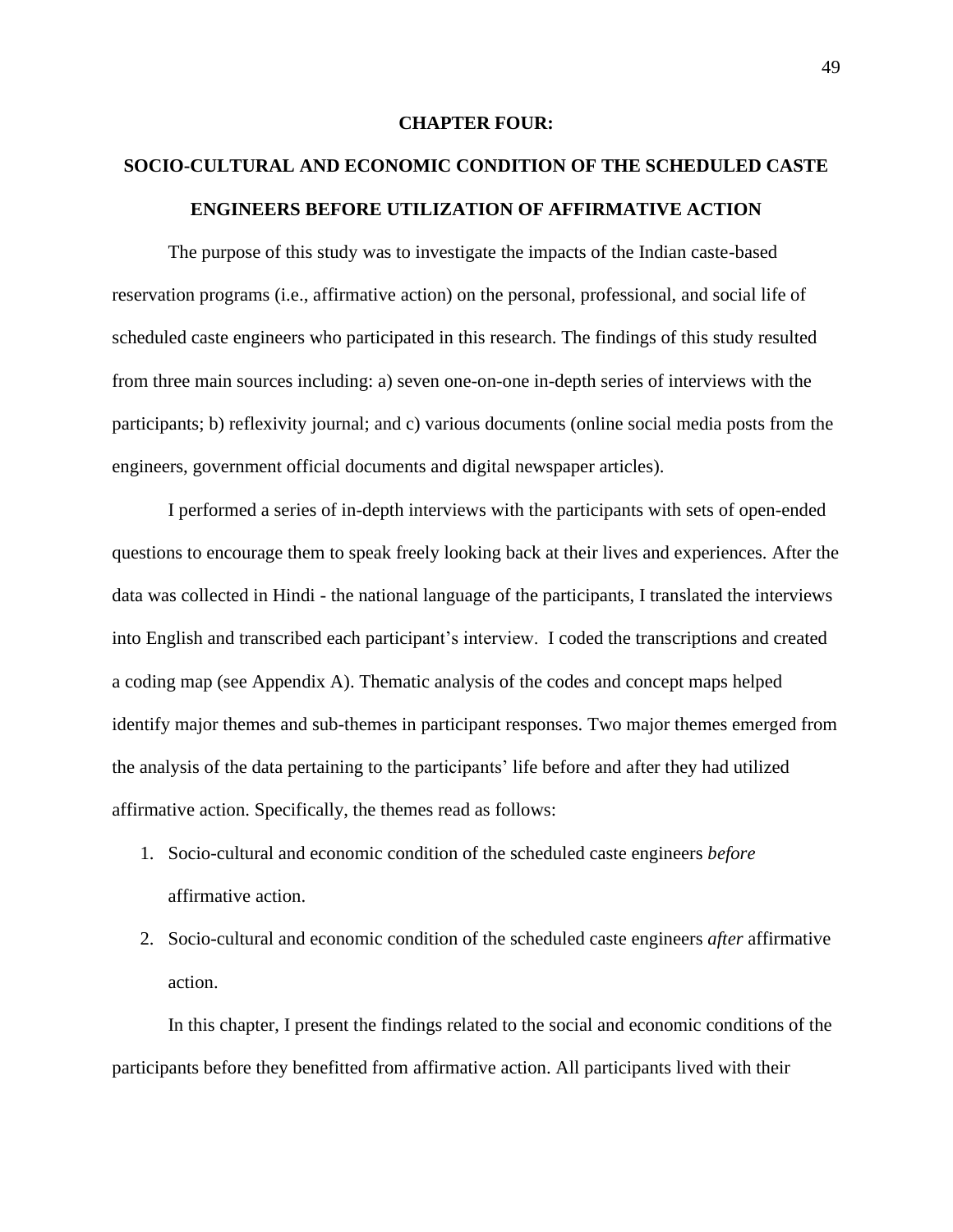parents before they utilized affirmative action to complete their Bachelor of Engineering. During their undergraduate, they lived in the dormitories of the colleges away from their parents' homes. Participants' lived experiences discussed in this chapter pre-affirmative action were those of their childhood to high school times before joining their bachelor's in engineering when they lived with their parents and were dependents.

Figure 1 below is a graphical representation of subthemes that emerged from the overarching social and economic conditions of scheduled caste engineers before the use of affirmative action.

# **Figure 1**

*Social and Economic Conditions of Scheduled Caste Engineers Pre-Affirmative Action – Major* 

*Themes*



# **Social and Economic Conditions Before Use of Affirmative Action**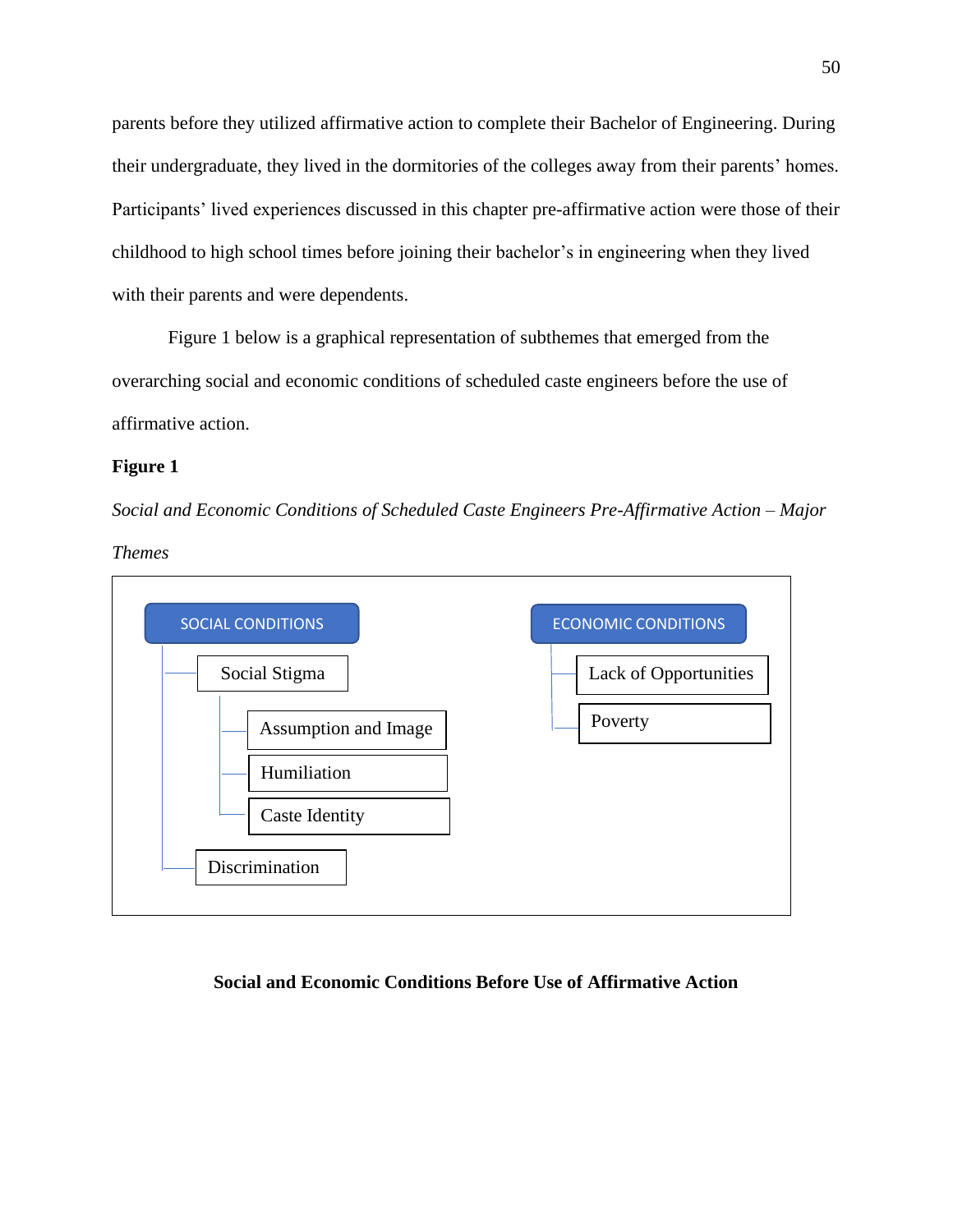## **Social Conditions**

Every engineer participant in this study stated that they were discounted individuals in their society, and that they had nothing to be proud of in their lives. Their lives were negatively influenced by the treatment that society inflicted upon them. For example, Jayant told me about his personal experiences from childhood that his neighbors did not invite him and his family members to any of the celebrations or parties at their homes only because he belonged to a lower caste. Jayant expressed that these experiences made him feel left out of his society and neighborhood.

Anand also shared a similar experience where the neighbors did not invite him and his family to birthday parties. Anand said, "it was a feeling of being left out if no one wanted to accept us as part of this community, and this feeling troubled me a lot." All seven participants identified the following factors that had deeply impacted them at a personal and social level: social stigma, caste identity, assumption about scheduled caste and discrimination. I develop each of these factors in the next sections.

## **Social Stigma**

During the interview, the participants shared that their castes are called "lower castes" and are considered lowest in the hierarchy of the overall castes in India. The scheduled caste list is officially published as per The Constitution of India (List of Scheduled Castes, 2016). There are many scheduled castes in India and each state in India has a variety of scheduled caste groups (List of Scheduled Castes, 2016). For example, some of the common scheduled castes in Jayant's state in India are Barwala, Basith, Batwal, Chamar or Ramdasia, Chamar Rohidas, Chamar-Ravidas, Gardi, Jolaha, Chura, and Bhangi.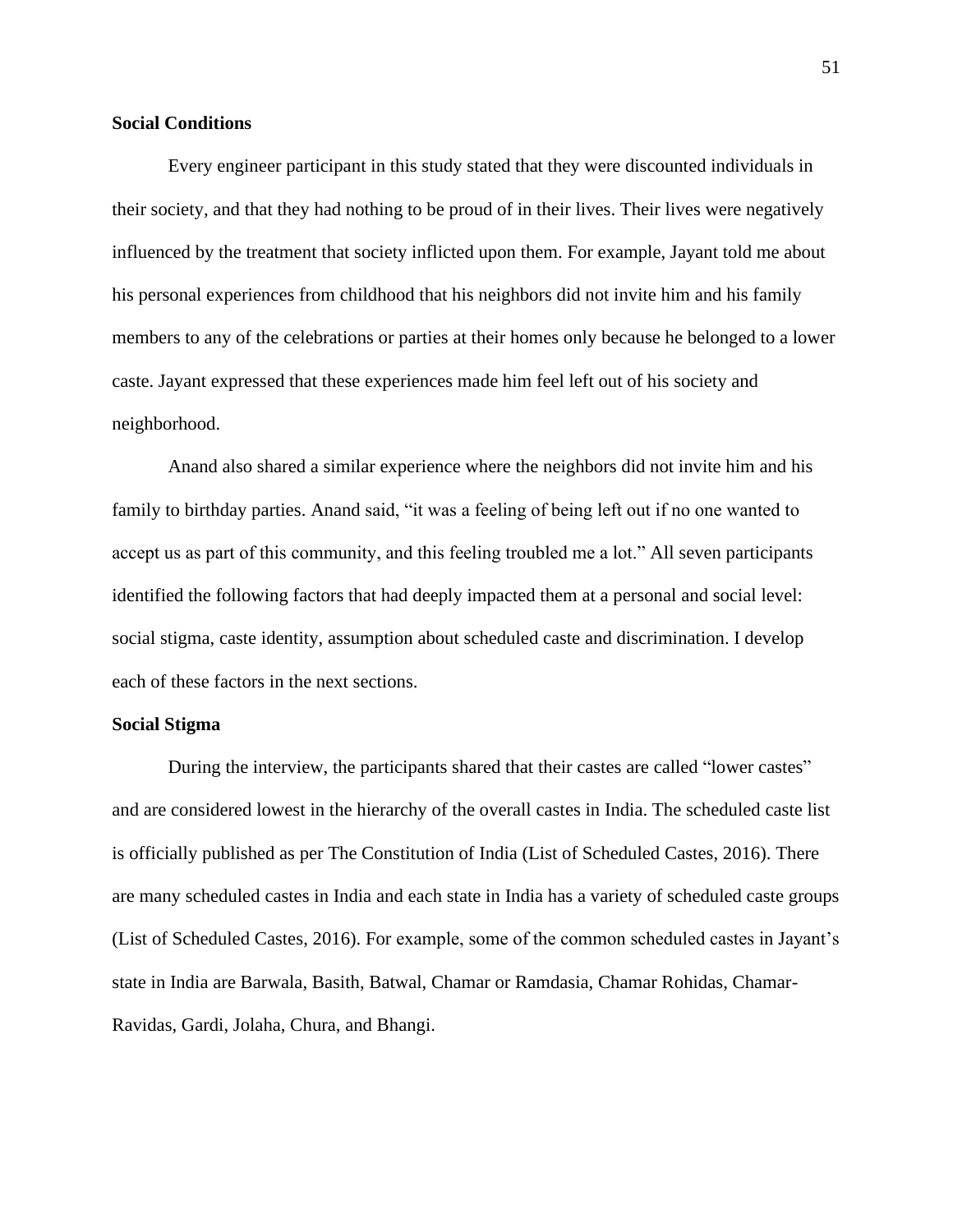As per *What is India's caste system?* (BBC, 2019), the last name of a person directly or indirectly indicates one's caste which is known by the society, so irrespective of the current occupation of a person, he or she is still treated as a scheduled caste and thus considered lowest in the hierarchy of social stratification. The scheduled castes were made to serve others and did menial jobs in the olden times. For example, Shekhar said that his grandparents used to be serving the landlords by doing a variety of cleaning work at their agriculture fields and homes. During interviews, the participants discussed the social stigma attached to their castes and indirectly with their last names.

In explaining what he meant by the social stigma attached to his caste and last name, Jayant shared that he is known by his last name—which indicates his caste—in his neighborhood and not by his deeds or good nature. When explaining about his life before utilizing affirmative action, Jayant said that whenever he went anywhere in his neighborhood or larger community, everyone welcomed him in their groups and shared everything, but as soon as they knew his last name, they started creating distance from him.

Diwakar resonated with Jayant and said many times during the interviews that his life in his childhood was miserable as his caste was always highlighted because of his last name. Due to this, he did not make many friends at school. Diwakar recalled, "I used to make some friends in school, but as soon as they came close to me, they used to ask me 'what is your caste' and once they knew my caste, they showed their true colors." When asked the meaning of true colors, Diwakar said that "true colors mean their thinking was so small and narrow-minded." Diwakar also shared an incident that impacted his life where he was asked to stand up in the classroom and asked by the teacher to which caste, he belonged. He shared this incident with a lot of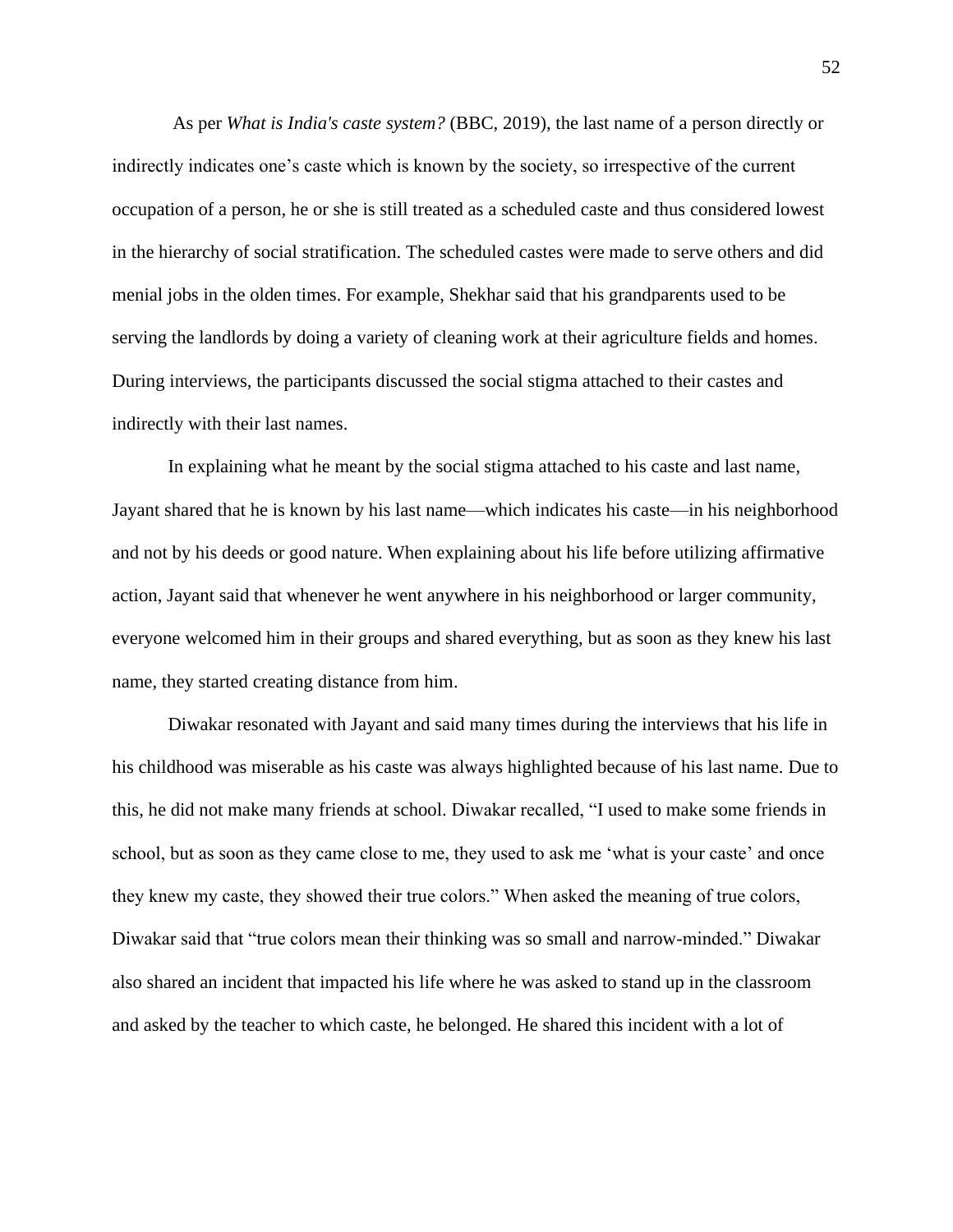hesitation and felt that he was insulted in front of the class. Diwakar's experiences highlight the caste system's power over personal interactions in Indian society.

In their interviews, Mrs. Suman and Mrs. Lata said that it is their last names and the castes that were seen by society and their treatment was also based on that. For example, Mrs. Suman shared an incident where an important mail communication was hidden from her because she belonged to a lower caste community. Some upper caste people in her community did not want her to progress.

Saagar and Anand also mentioned frequently in their interviews that their last name was always highlighted and their life before college where people used to create distance from them just because they belonged to a lower caste.

Diwakar and Saagar shared their frustration that wherever they used to fill any application form it became apparent to everyone that they were from a lower caste. Diwakar said angrily "there should be no last name of a person at all so that no one could see him as someone different or discounted and that he could live freely."

**Caste Identity.** Remembering incidents concerning their life before affirmative action, five out of the seven participants shared their lived experiences of how people who interacted with them inquired about their castes in their social set ups. They remembered incidents of their childhood and when they were in high schools that how the question of caste identity in the neighborhood and their day-to-day life haunted them and made them feel low in the society. They revealed that the questions "What is your caste," "Who are you," "Which caste you belong to," "What is your last name," or "Who are you" (referring to the caste of a person) are common in their lives. According to the participants, asking these types of personal questions regarding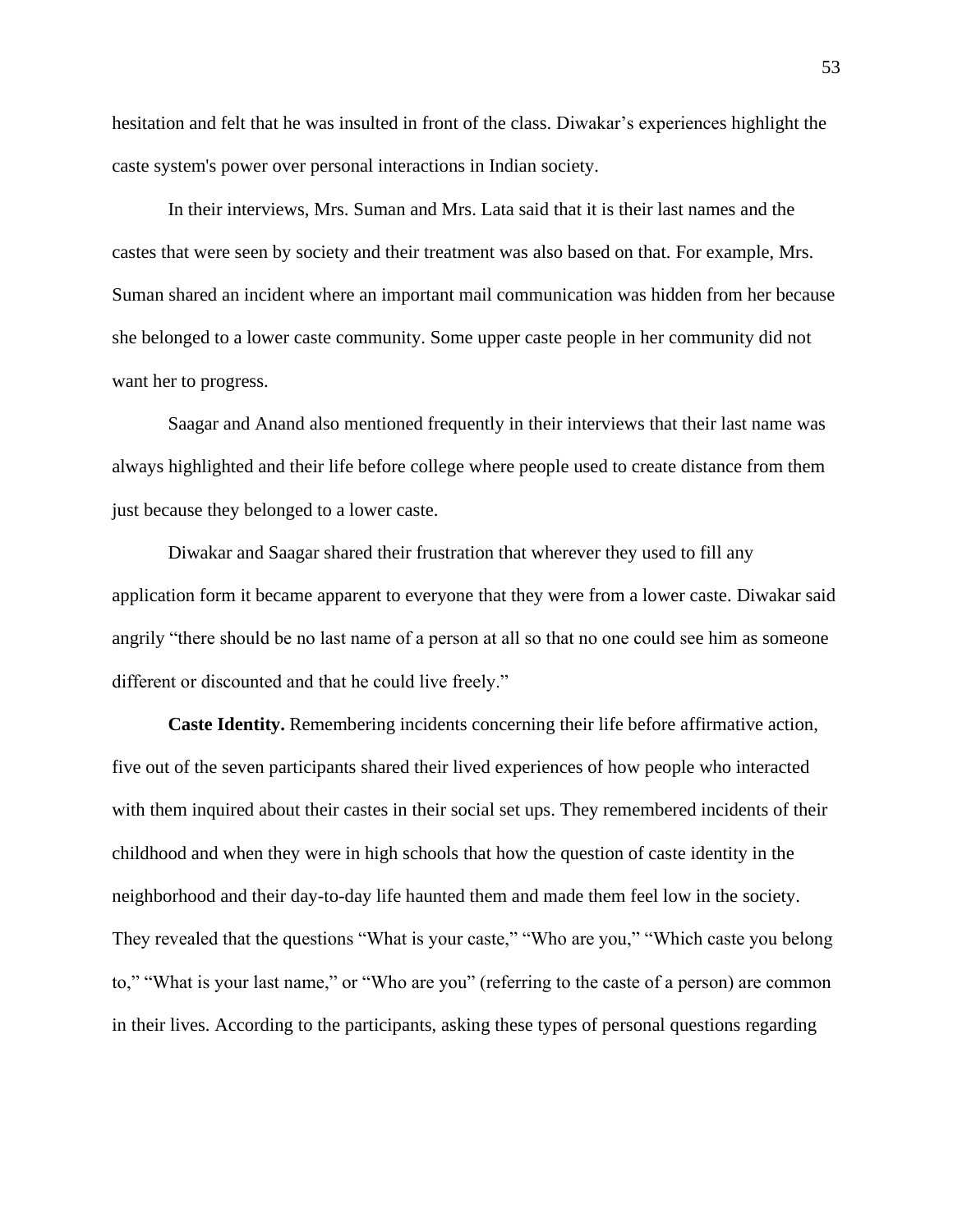caste status or identity has been a social norm since their childhood before they even had utilized affirmative action as adults.

Regarding caste identity, Diwakar reported about the proactive disposition of his brother who purposely does not use his last name in professional settings to avoid the discrimination associated with scheduled caste status and identity. He noted that the livelihood of his business depends upon having respect from the customers and that respect is automatically lost if his last name comes into the picture.

Four participants shared how their last name becomes a hurdle in their lives from time to time. For example, Diwakar shared an incident from his middle school where his teacher knowingly announced his last name in front of everyone to make him feel low. He said that if that teacher would have also announced last names of each student in the class irrespective of the caste, he would not have felt bad. This incident highlighted his caste and after that the behavior of students changed with him as everyone now understood that his caste was considered a lower caste.

Jayant and Anand repeatedly shared in their interviews that people used to ask them their last name whenever they met anyone for the first time. Jayant shared that the main question he faced in his high school days when people used to learn his last name was "who are you" and "which caste." Jayant claimed that people somehow wanted confirmations on the caste so that they could create a distance.

Shekhar shared that in his life before affirmative action utilization, he and his family faced barriers to finding a good rental accommodation. He said, "wherever we used to go, the owners used to inquire about my caste after asking my last name." He said that once we revealed our last names, the owners used to ask next question which was "which caste in particular you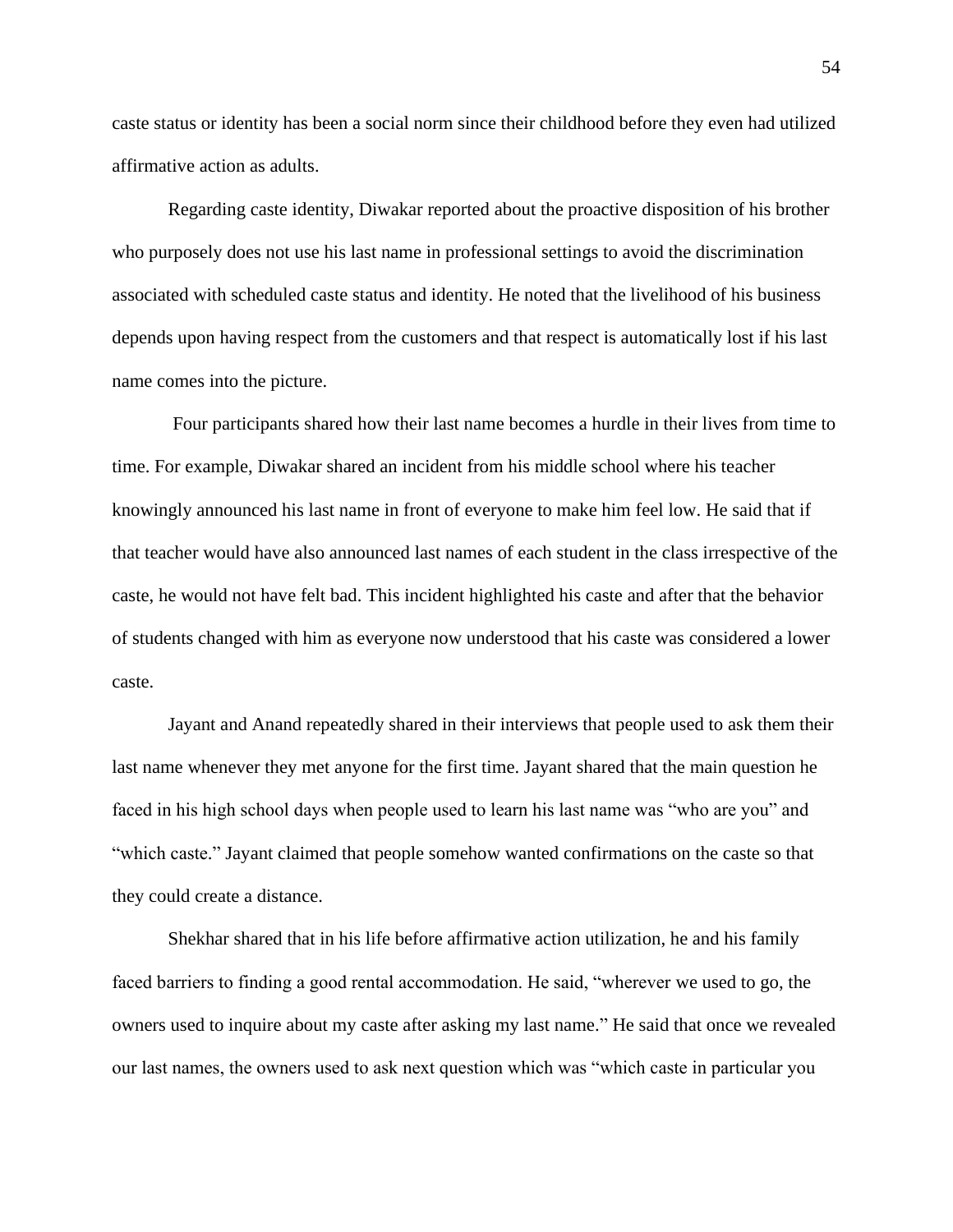belong to." These questions used to crush him from inside as he expressed in his frustration during the interview. Shekhar discussed that these incidents did not happen only once but many times before he had utilized affirmative action. Shekhar also provided documents and blogs from his social media posts that showed that questions on one's caste identity are common in Indian society.

**Assumption and Image.** All seven participants claimed the existence of preconceived notions about their caste. Diwakar shared his experiences from the time before he had utilized affirmative action and from his childhood days and stated that "You know, if you were dressed nicely with branded clothes and nice shoes, people would think that you are not a lower caste." Anand also stated that everyone has an image in their mind about the lower castes. Anand stated that since childhood, he has noticed that the behavior of people toward him is nice until they knew his last name or caste. Once he had revealed his caste, which he used to do but does no longer, the treatment and behavior toward him changed.

During the interview, Anand felt so frustrated that he said that his caste was seen so low in the society that he does not have anything to be proud of in his life. In explaining further, he said that "people don't think we can actually do anything in life. They have an image of my caste and always think the same thing even if I do something good in my life." Anand also stated that there was always some hesitation in telling his caste to people, but he also said that he could not do much about it; caste and last name comes out anyways from the neighbors or friends despite his best efforts.

Jayant shared that "Dominant groups have an internalized assumption about our caste community. They think about us being poor, dressed badly wearing outfits that gentlemen don't wear." He added that he had heard his upper-caste classmates in high school talk to each other,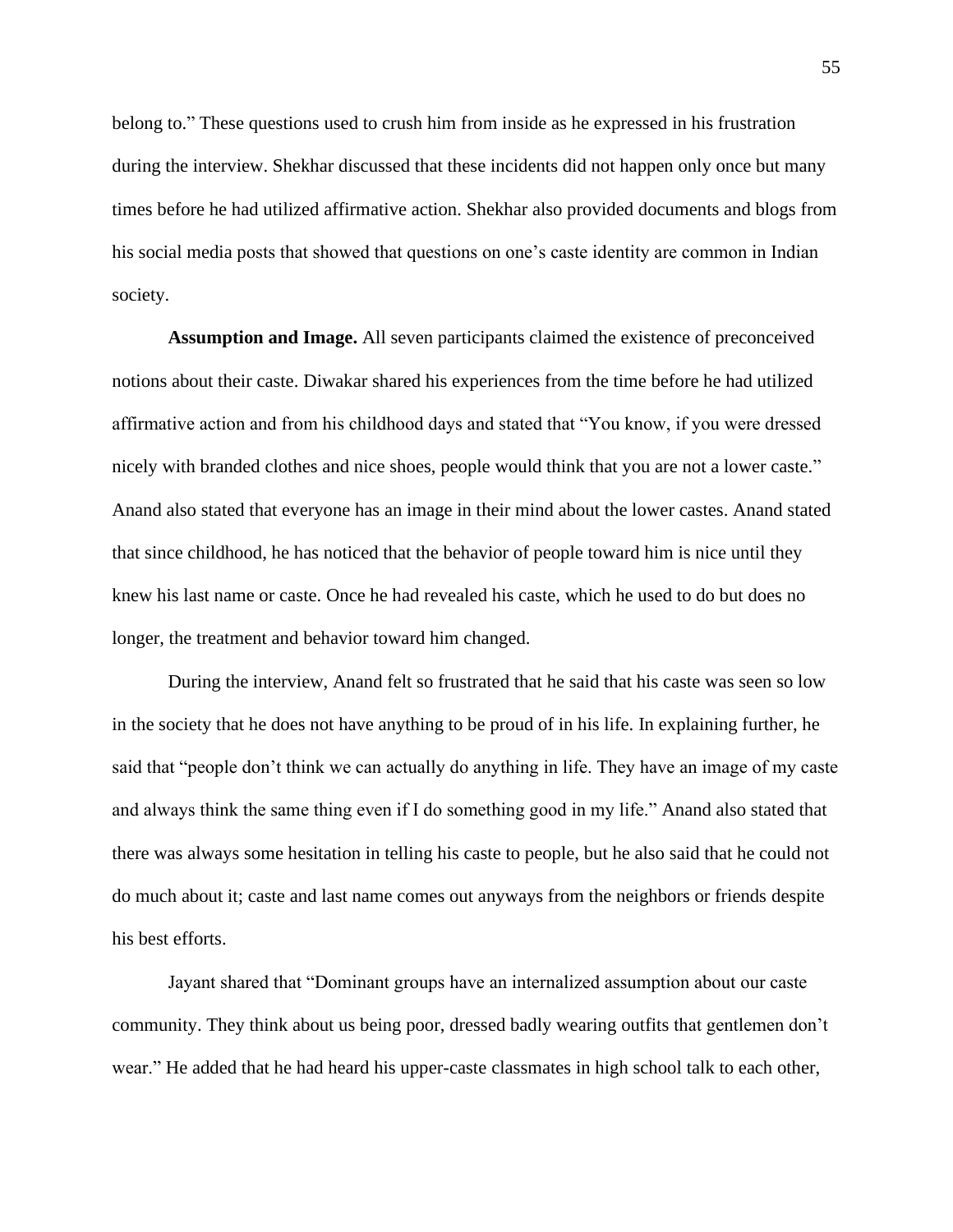referring to us like "Hey, you look like them." As per Jayant, hearing statements like "You look like them" and "Don't behave like them" were common in his childhood. Diwakar said that "if you are dressed nicely, someone used to say that see how he has maintained himself. He does not look like he belongs to a scheduled caste at all." As a youngster, Saagar heard his classmates saying that those scheduled castes could not do anything good in their careers and lives. They made those statements without even analyzing how well someone might be doing in their studies.

**Humiliation**. Humiliation is a common feeling that five participants shared and claimed by providing examples of actual incidents that happened with them and their families. For example, Jayant and Anand both shared that their caste is considered a "slur" in some upper caste communities, and they are seeing the same thing happening from their childhoods. Jayant and Anand both stated that they have heard in some instances where their caste was made fun of and even called names in schools and other social gathering places.

Jayant said, "from my childhood I am noticing that it is like they use our caste name when they have to degrade someone." The social stratification and degradation of lower castes from hundreds of years is still evident today. Jayant, while talking about caste discrimination said that at least in his community, there is an increase in the micro-aggression incidents against lower castes as compared to his childhood.

While sharing about the humiliation he felt when asked about his caste, Diwakar shared an incident prior to utilizing affirmative action when he was travelling in a train, sitting next to an engineer who was serving in a very good post in a public service organization. As the journey was long, they started interacting. A few hours into the journey, Diwakar thought he had made a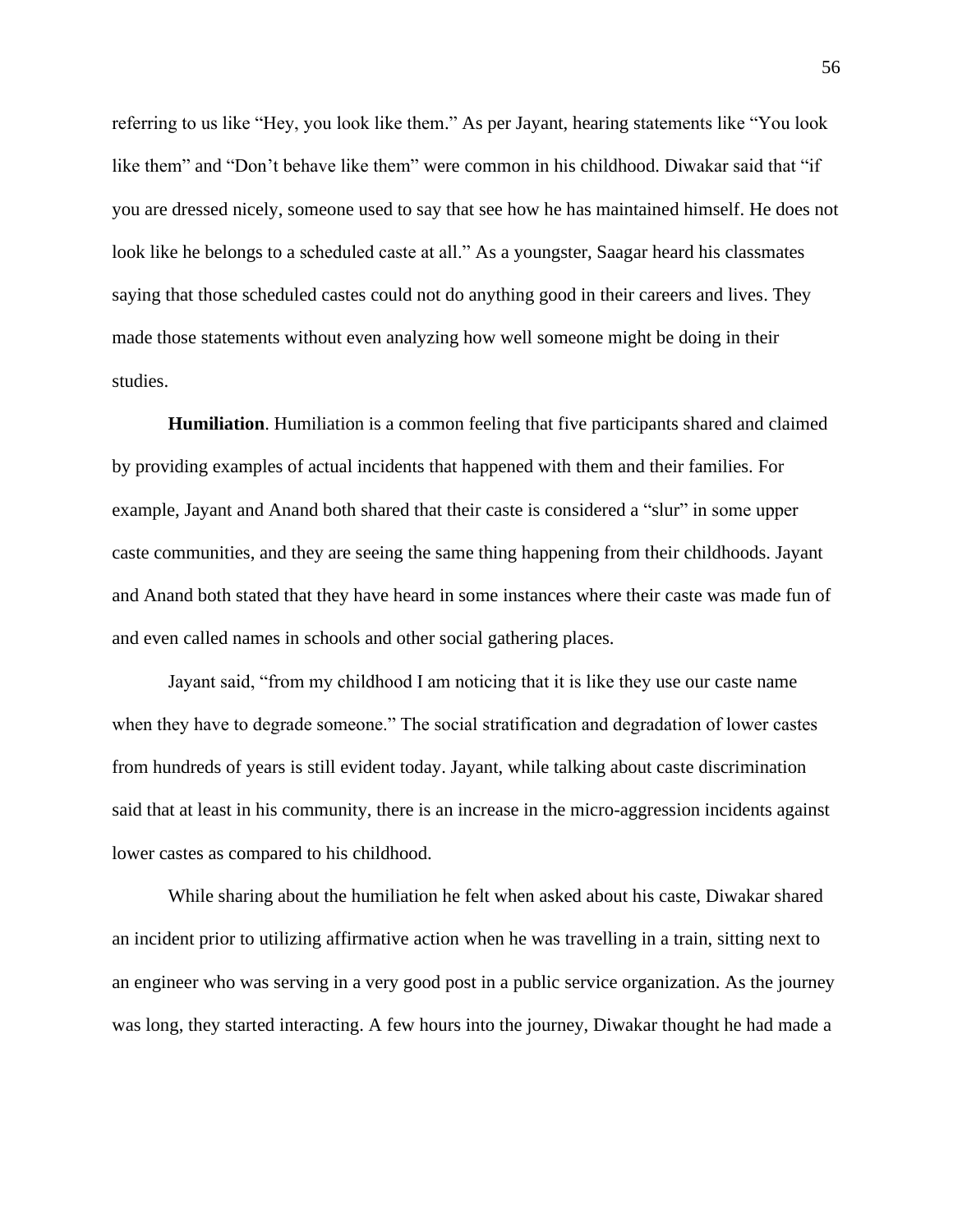good friend. Suddenly, the topic shifted to local politics and this gentleman told him (Diwakar) that "see nowadays, we need to bend before leaders who used to sit at our feets in the past."

In the interview, Diwakar explained that "this gentleman was referring to the lower caste leaders of his state and was referring to them in a manner that was dehumanizing and degrading them and their associated castes." Diwakar stated that "this person did not know that I had the same caste as the scheduled caste leader that he was referring to in our conversations." Diwakar continued to explain that:

I felt so humiliated with his behavior, and I thought in my mind: see, an engineer progressed to such a nice position in his life, but his mindset is still stuck in old era; that's why he showed his true colors, that he still does not consider lower caste people worthy of doing anything in life.

It became evident through Diwakar's interview that prior to his utilization of affirmative action, he had internalized negative messages of hopelessness and humiliation related to his caste identity. Saagar and Mrs. Suman both also shared that it is a common thing that happened with them in their growing years that people used to create distance with them after learning about the caste and their last names. Mrs. Suman said that "Even if someone became a friend, he or she asked the caste and the last name so to confirm if their groups were matching with ours."

## **Discrimination**

All participants shared that they have faced discrimination at various points of time in their lives. Specifically, they shared how they faced discrimination and microaggressions from society before they had utilized affirmative action. Incidents of micro-aggression and discrimination were evident from their past experiences that happened with them. They shared their personal lived experiences where they had felt discrimination and microaggressions from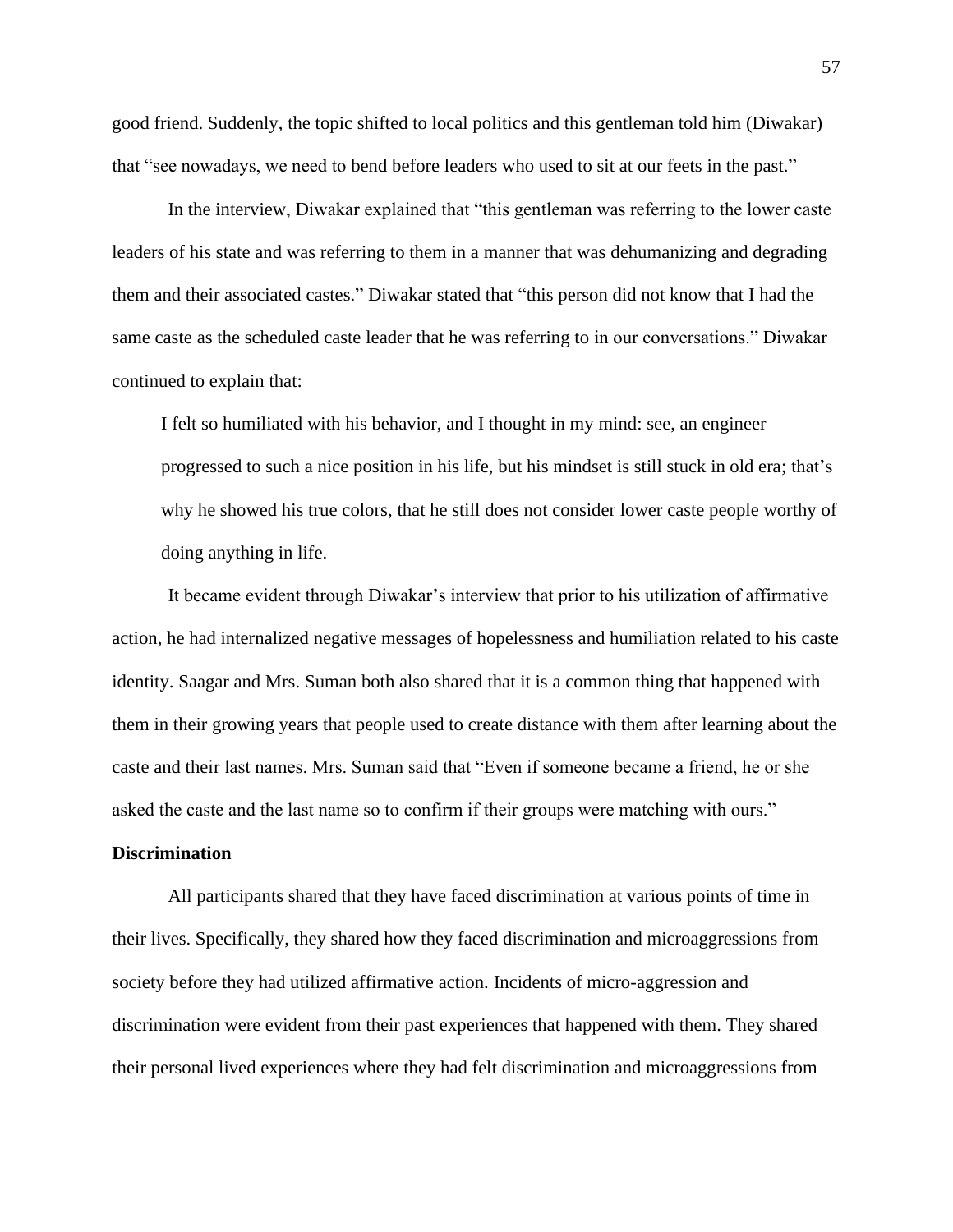members of other caste communities in social settings before they had utilized affirmative action particularly from their childhood times. They said the same thing that they were frequently asked about what their caste was, where were they from, and who they are.

These questions are few of the examples of microaggressions that upper castes used to do with the members of the scheduled caste to make them feel that they are somehow discounted population and do not deserve to be humans at all. These questions were posed to the participants to force them to reveal their caste, after which it was actually decided how they should be treated. Diwakar and Mrs. Suman opened on the topic of microaggression. They discussed that they had faced questions like "ok, who are you actually" and "what is your background" and "what is the caste" and even if they told the caste, they were queried, "which sub-caste or type" to confirm caste identity. As per Diwakar and Mrs. Suman, people posed these questions on the caste to target them and make them realize from time to time that they were not welcomed to be friends with anyone outside their caste. Diwakar said, "the questions on our caste were so common."

Telling about his childhood experiences on microaggressions, Saagar also echoed with Diwakar and Mrs. Suman that it was very common that people asked about his caste during normal conversations. After he declared the caste, they used to ask other questions "which caste actually" and "where are you from." He said that his last name was like an upper caste's last name in another community, so people always confirmed after listening to his last name if it was the upper caste's last name or the lower caste's last name. The question "where are you from" gave Saagar a feeling of being alien in his land, one of the common themes of microaggression. Saagar's frustration was clear from the first interview. Saagar started his first interview with a question to me which was "Are you an upper caste". As I said "yes", he asked me his next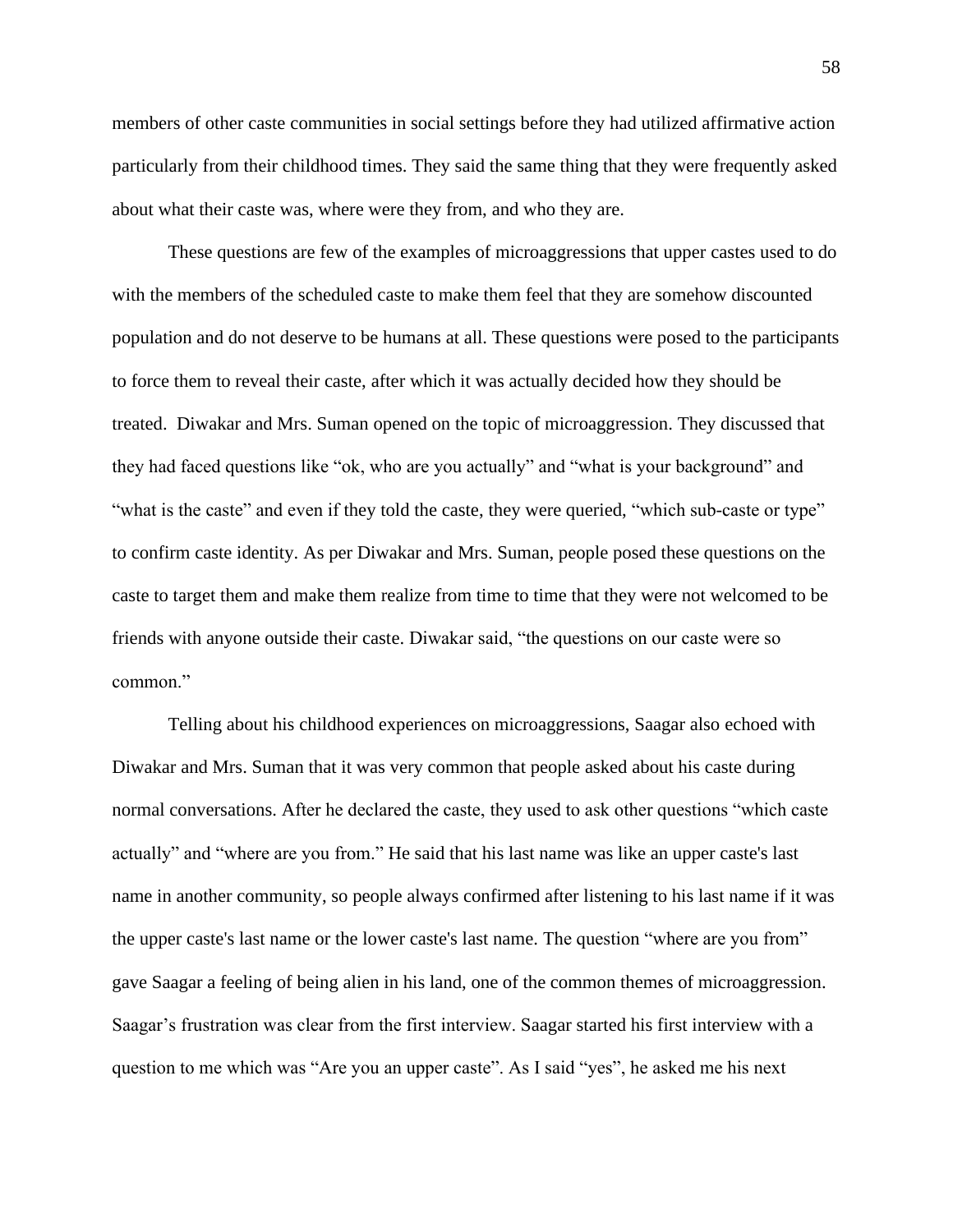question on why I was doing this study as it would eventually benefit the lower castes. I allowed him to keep telling his stories as my experiences were of least importance at that point in time. I kept my opinions away from my research in order to avoid infusing bias in my research.

The participants said that these questions on their identity and background added complexity in their minds as far as process of understanding their social identities was concerned. For example, Mrs. Suman shared that "I used to think if we belonged to this society or not." Diwakar said that "He was so fed up with these questions that he stopped answering to other students about his caste and always kept quiet." He added that "you know what, I stopped making friends at school. It was like psychological in nature that I felt so much pressure from the society and did not know how to process these questions and then answer."

Talking about microaggressions, Jayant and Anand shared that during their school time, during regular conversations on career planning, etc., the upper caste students made comments like, "Oh, you will be fine, you have a reserved quota you will get the jobs easily." Another common comment they heard was, "I think jobs should be given based on merit and qualification, " clearly stating that the scheduled caste community is being given unfair benefits because of their caste. Per Jayant, "Sometimes I did not feel like answering these kinds of questions and felt really bad."

In my one-on-one interview with Anand, he stated: "I remember from my childhood that when people had functions in their homes for example, weddings or birthdays, they would not invite us to their home." As a kid, he could not understand the rationale behind their neighbors' behavior. Finally, when he grew up, he came to know that they did not invite his family because they were from the scheduled castes. He stated that "There were only couple of homes that belonged to scheduled castes in our colony, and all of them were left out. Imagine how one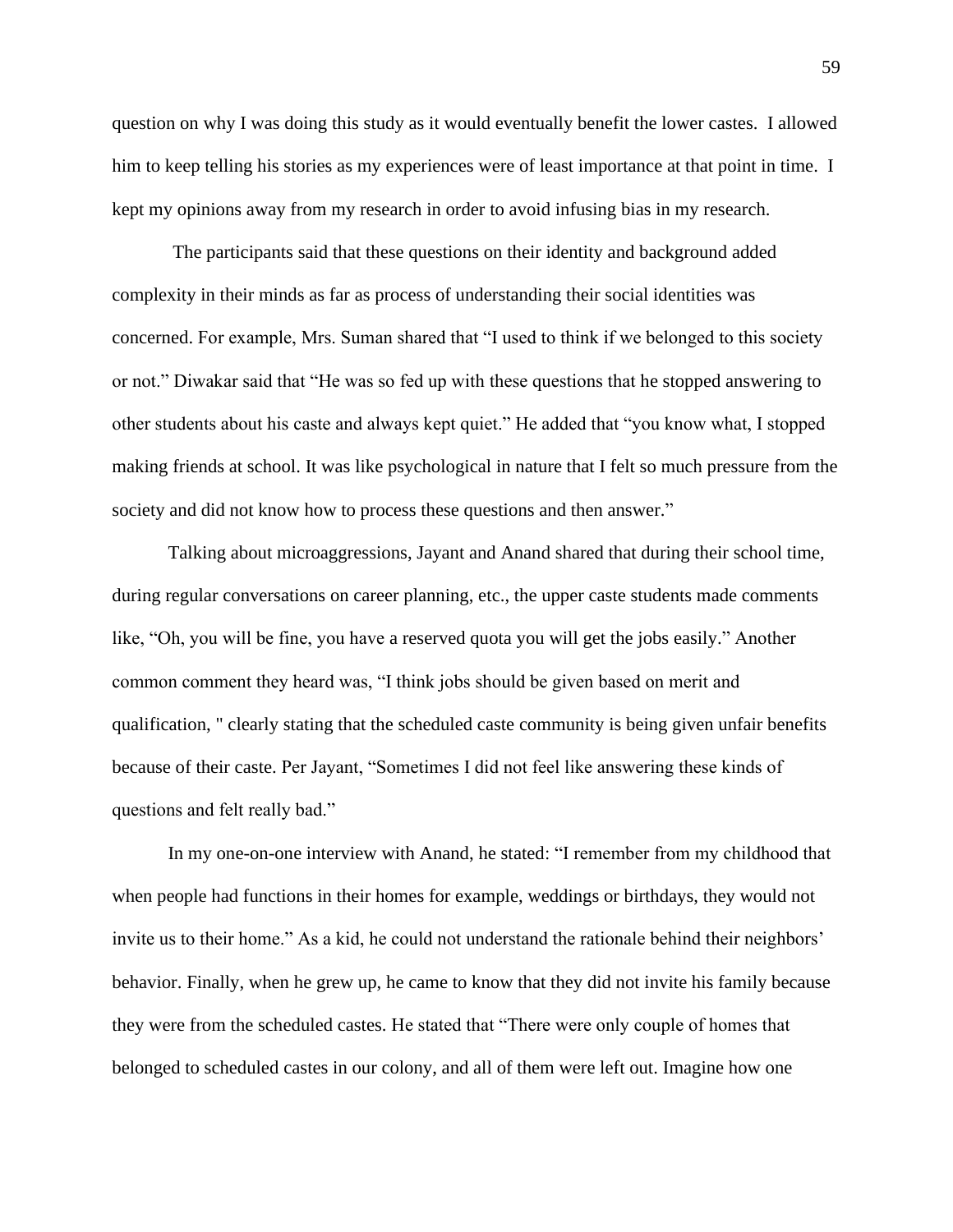would feel if left out when others were celebrating." Anand paused and in the flurry of emotions of this experience, could not express the feeling of social seclusion in his own neighborhood.

In conversation with Mrs. Suman shared that someone in their colony/community wanted to hide important mail communication that was meant to impact their family in a big way. It was a job offer for one of her immediate family members and that mail communication was kept hidden from her family. When asked if she knew why someone could hide such an important document from them, she said she can only say that someone in their community did not want them to progress in life as they were from a scheduled caste. She said that "the mail at first place should have been delivered to the recipient and not opened by anyone who could see the contents. This is violation of our privacy."

As evident from the statements by Mrs. Suman, privileges like privacy as well as a right to progress in life—equity—were halted by their community, and stories like hers are not uncommon. At the end of the interview, she reiterated that the equality referenced in the Constitution is nowhere to be found and ended up in frustration saying that "you know what, no one even cares about what is written in the constitution." In expressing emotions and mild anger/frustration during interview, Mrs. Suman told me that "it is really a big thing that you are doing research on this topic. No one will allow you to even research on this topic if you were doing your doctorate in any Indian university."

Likewise, Diwakar discussed the same kind of behavior by certain members of upper castes that tried to hide important information from him as he belonged to a scheduled caste. Diwakar shared that when he was applying for top-rated engineering colleges in India, an upper caste administrator in one of the colleges hide information on some of the colleges from him just because of his lower caste status. When asked how he knew the information was hidden from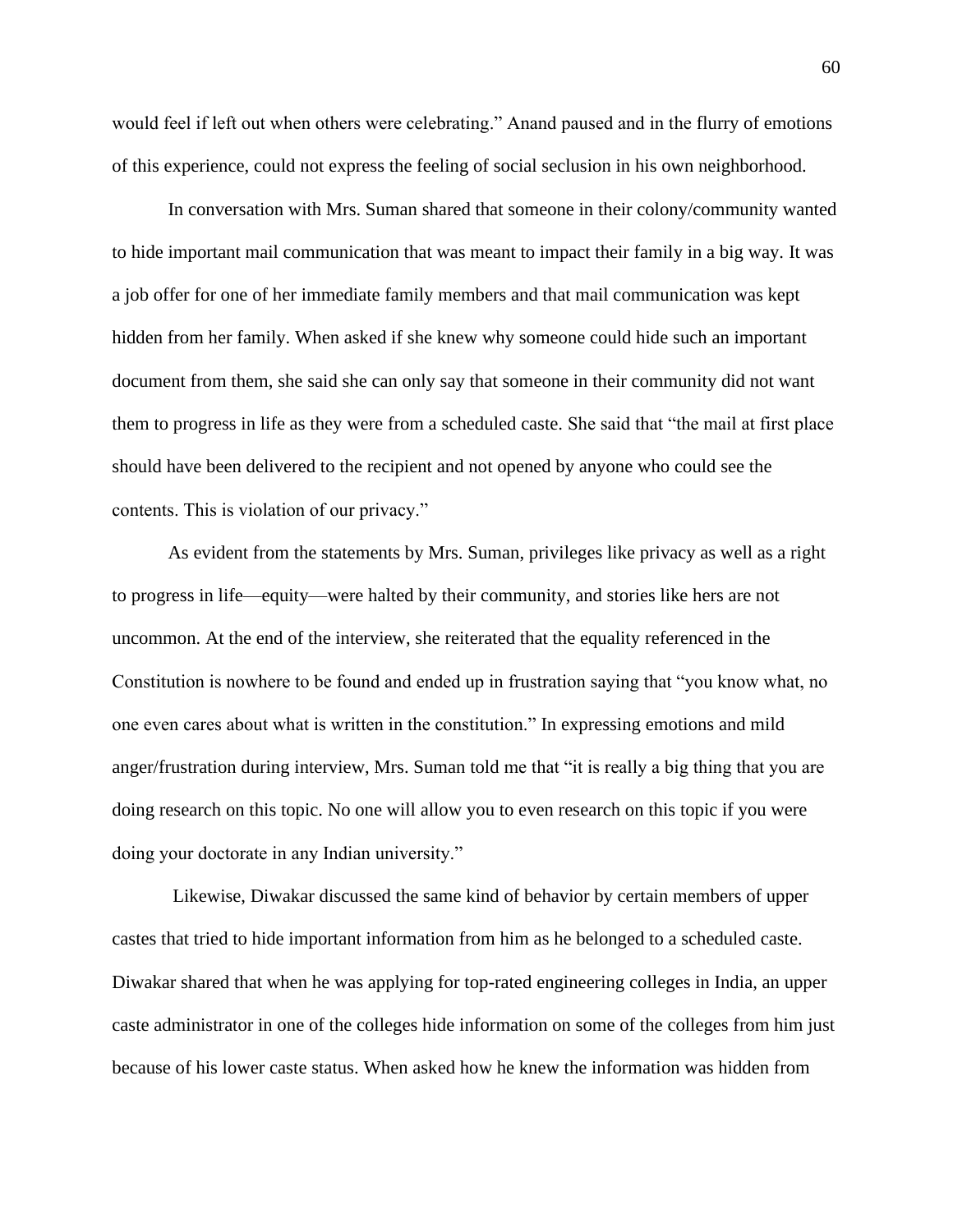him, he said that the same information was given to him by another person of his caste and the whole thing got exposed on its own, so there is no doubt in his mind about this incident. Diwakar added that:

Someone hiding information from us is a very common thing that happens to our community. As you know, lower castes used to servants in the past and actually some upper castes don't want to see us progress and grow in life, because if we progress then who will be their servants, so they hide and block information from us and don't let us progress or perform jobs that were only made for upper castes.

The other four interview participants shared similar incidents where discrimination based on the caste was highlighted. For example, Saagar said the following:

In my childhood, I had a good friend who was an upper caste. I used to go to their home, and we were very friendly. Both of our families were financially equal, so I mixed up with them nicely, which is what I feel at least. After a few years, he and his family were doing good and were financially sound. I remember I was meeting him after a long time, but I did see a change this time when I entered their home, they told me to leave shoes outside the home. I felt very bad as I used to meet them before at their home and enter their home with shoes also. They did not allow me to enter kitchen although in the past, I used to go to their kitchen also and prepare meals etc. with them. I felt bad that they had some caste thing in their mind now after they have become little rich. I still meet him, but now that kind of openness is not there as his mindset has changed now.

Saagar indicated that whenever he went and sat in his social circle anywhere in his neighborhoods, people found out that he belonged to a scheduled caste from their last names and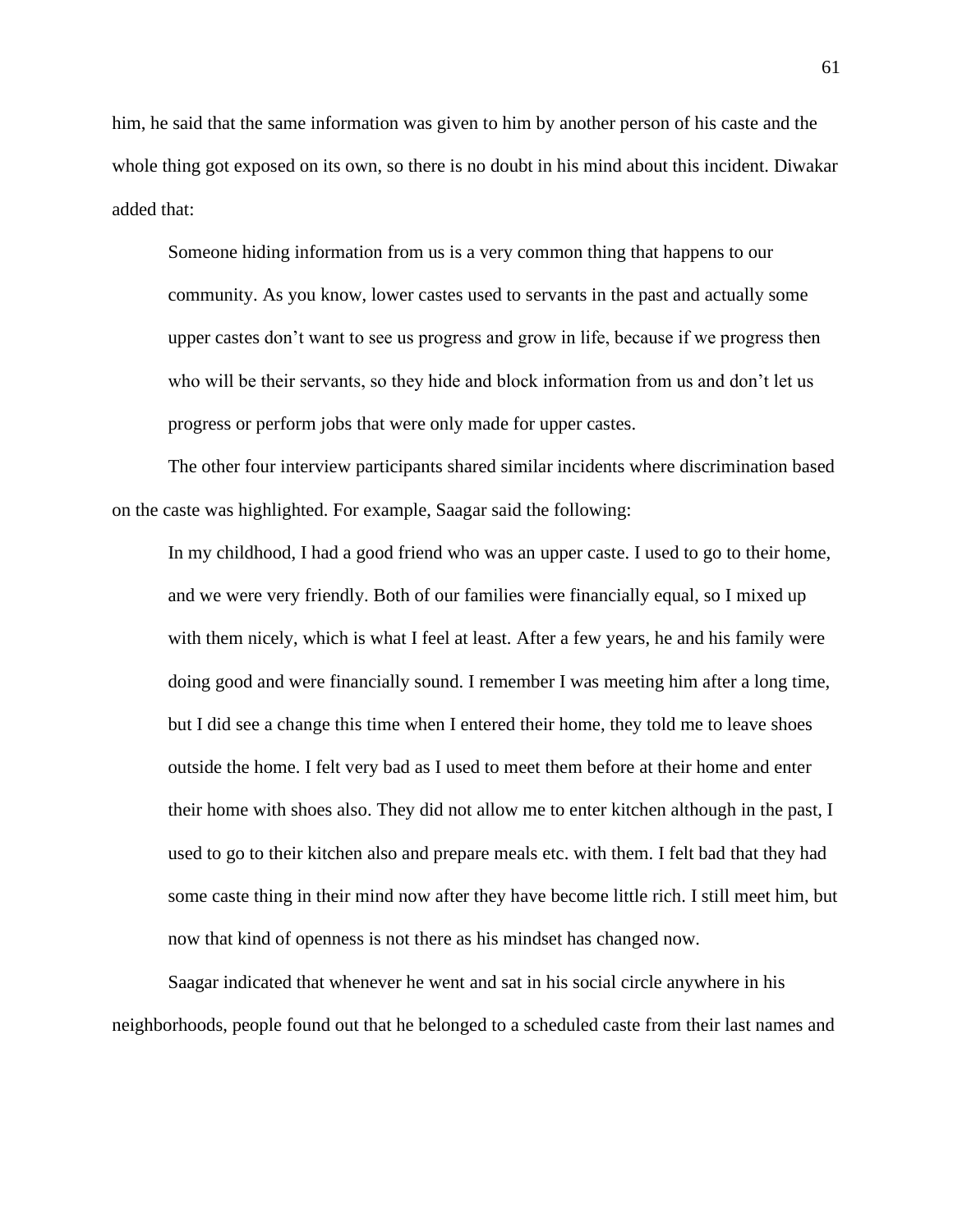acted like they are somehow not part of the society. Saagar exclaimed: "These things hurt… But what to do. These things exist and we cannot deny them."

Saagar continued telling his experiences of unfair treatment and discrimination with his caste members. He opened the topic of being a priest in Hindu temples in India. In India, the social set up allows only a Brahmin – an upper caste member to become priest. Saagar wondered why people of his caste are not allowed to be Hindu priests. He posed a question to me and said, "tell me why my caste person can't be a priest in a temple. This is discrimination that will never end even after someone utilizes affirmative action." Jayant echoed Saagar's reasoning by saying "even if my caste person does a doctorate in Hindu religious studies, society will never allow him to run a temple as a priest. This is the prejudice that we have to live with in this lifetime." Saagar also challenged upper castes by saying "you say that the lower castes are enjoying reservation system and quotas, you tell me if only a Brahmin can be priest in a temple, isn't this true that upper castes have reservation quota in temples, and they don't want to give their place to any other caste."

Two participants shared incidents of discrimination that went beyond micro-aggressions and involved threats, violence, and involvement of the police. Jayant shared a childhood episode that involved a fight in his village between the upper castes and the lower castes where police got involved. The altercation was that the upper castes did not want the lower castes to touch some public facilities that were open to all.

Another incident that Jayant shared from his childhood days was as follows: There was a marriage procession happening and people of my community were going to a different village to celebrate the marriage. On the way, there was an area where only upper castes lived. The whole marriage procession was stopped by upper castes, and they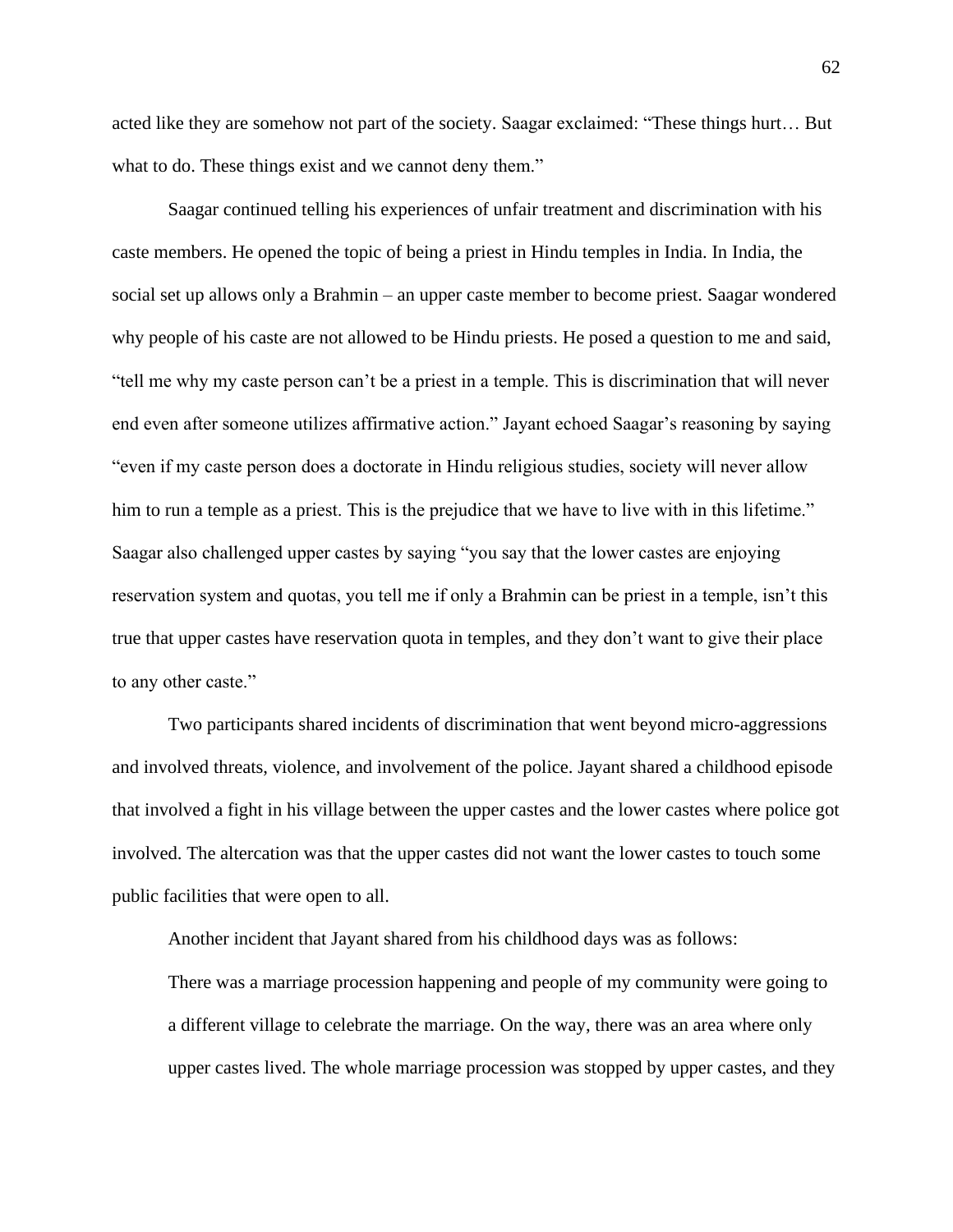threatened us by saying that we are not allowed to dance and walk through their areas like this and asked to go back.

This was a devastating incident as per Jayant. He shared that "You see they don't even want us to celebrate something. These things leave a major impact on your life when you live in a mixed community, and you are the only one who is targeted always." Next, I present the economic conditions of the scheduled caste engineers before affirmative action.

#### **Economic Conditions**

The affirmative action program (i.e., caste-based reservation system) was aimed to improve socio-economic conditions of the scheduled caste population in India. I asked all participants about their economic wellbeing before utilization of the affirmative action program. I wanted them to tell their stories and incidents pertaining to the time when they had not utilized any of the benefits provided by the government of India. Participants were to respond to the question of "how was your economic life before affirmative action?"

All participants shared two common factors including lack of opportunities and poverty, as well as difficult working conditions. As participants lived with their parents pre-affirmative action, they recounted their family backgrounds and told stories of how they all have come so far in life that they cannot even tell how life was for their parents when they were kids. For participants in this study, the most important thing was to put food on the table, but poverty kept looming over their heads. Participants said that due to poverty, their parents could not afford good education and thereby did not get access to jobs that could take care of their financial needs.

# **Lack of Opportunities**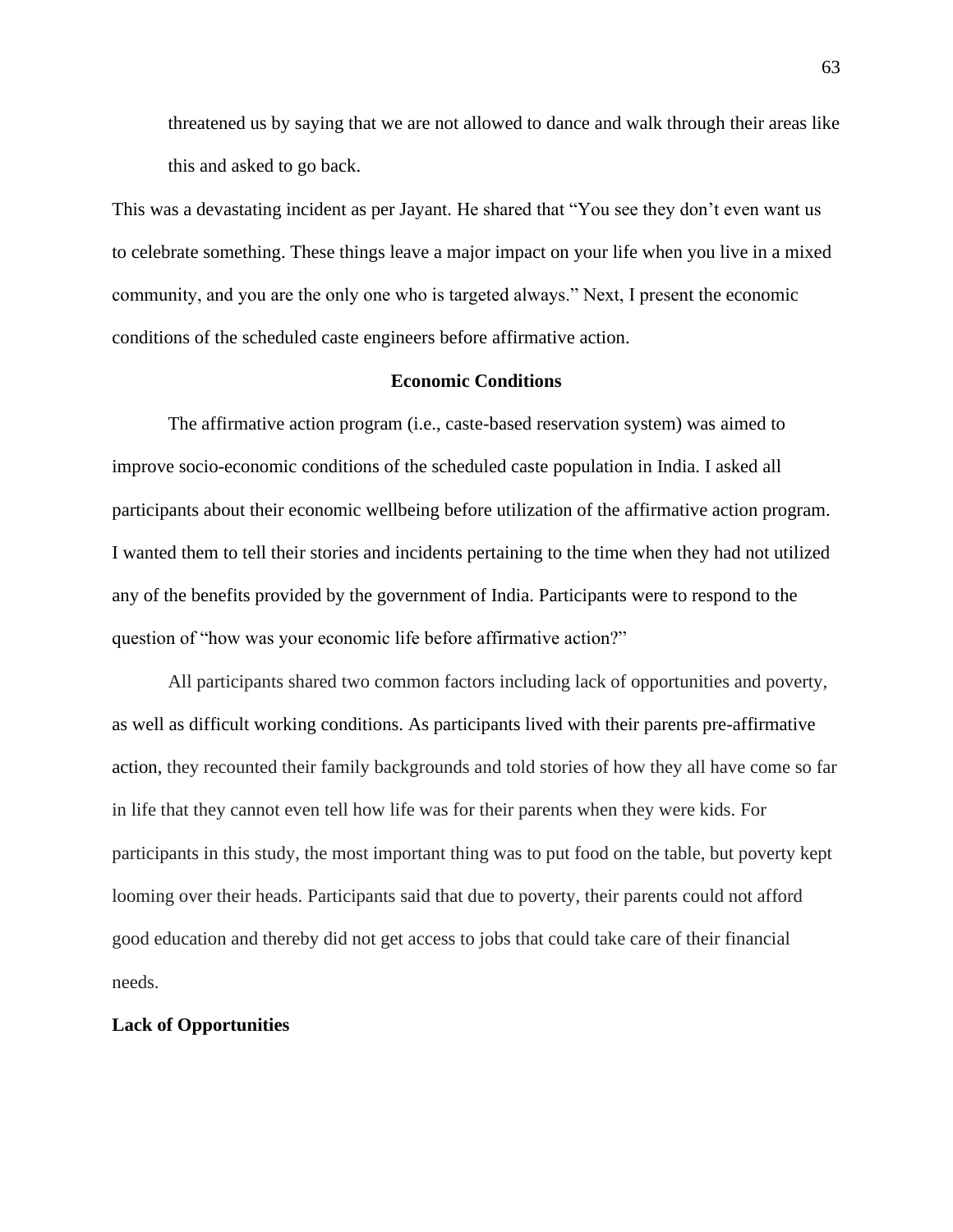Five participants shared that they and their family members struggled to make ends meet. They faced poverty as they could only work in certain jobs like servants etc. For example, Saagar shared that his parents could not afford education in their time. He said that he was the first person in his entire family history to get admission in an engineering college. He shared that "before affirmative action, the jobs that the lower castes could do were limited as people could not afford education and were not qualified for jobs like engineering." Diwakar, Shekhar, and Mrs. Suman echoed with Saagar that the lack of access to education due to poverty made them do menial jobs like being servants for others. Jayant also shared that his parents also could not afford to get any good job and struggled because of lack of access to education.

The limitation of jobs restricted the economic growth of the participants as the job pay scales at the level of servants were minimum wages—and sometimes did not even involve wages with which one can survive. In explaining how their economic life was before the affirmative action program, Shekhar indicated that his grandfather was a laborer. He used to work in the fields for the Zamindars (i.e., landlords). His grand-father's job was to be a servant and just obey the landlords and nothing else. It was as if their whole family was at the mercy of the landlord. The wages were even less than minimum, and not enough to provide three meals for the day.

Shekhar said that "The situation continued until my father did get a chance to finally get education and come out of this ditch." Even though the question in the interview to Shekhar was directed toward economic condition, he kept diverting toward the discrimination and oppression his grandfather and his whole family faced while being a servant for this landlord. I could notice the emotions that Shekhar went through while telling his family history, as well as how intertwined his family's experience of poverty and social discrimination were. Shekhar gave an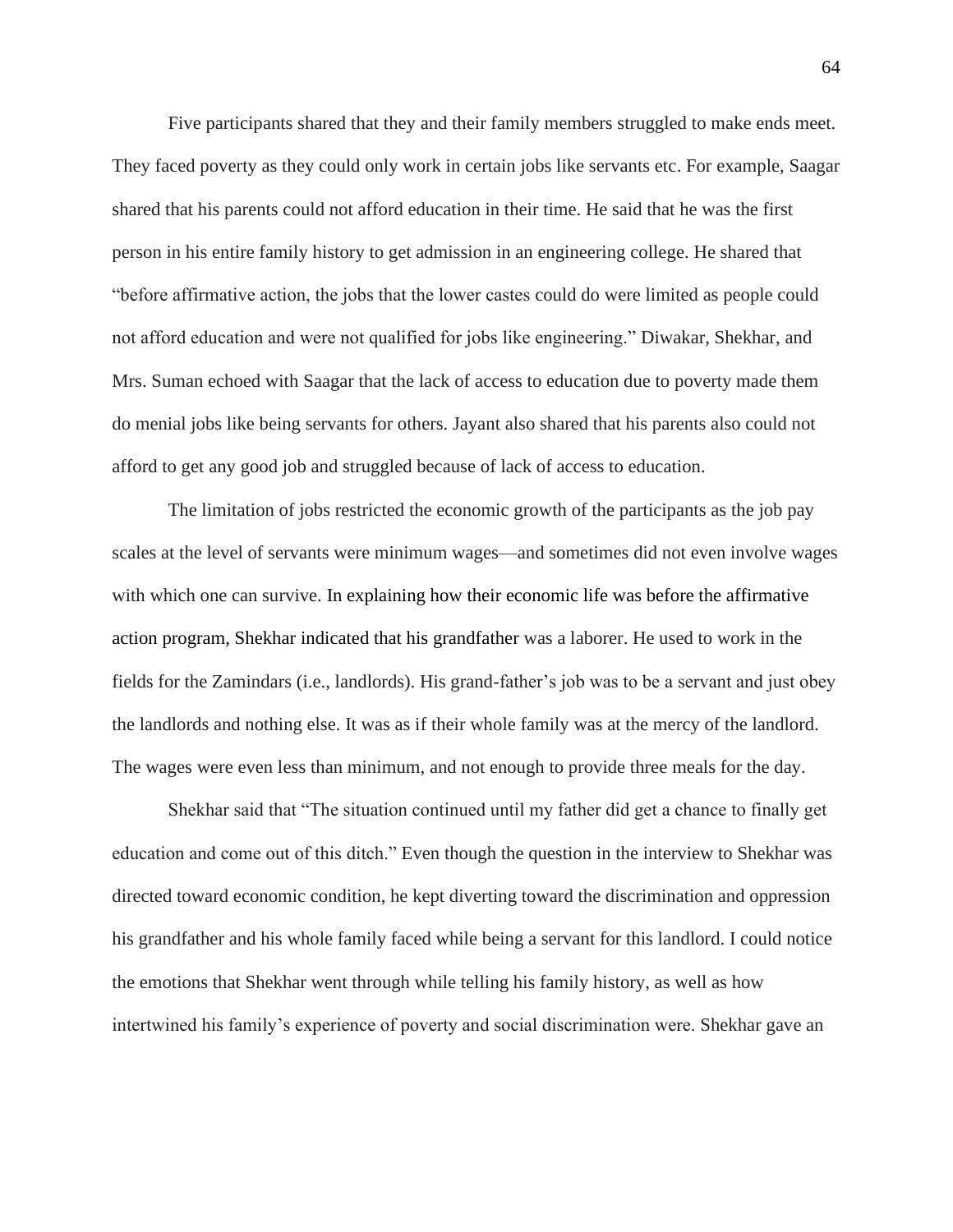analogy when telling his story, stating that "his family was in ditch before." When asked to explain what he meant by ditch, he said that

it was like a time when my family had nothing and it was not even enough to survive, that is why I call it a ditch and the challenge was to first come out of this ditch and then start playing on the level plain field with others and it took years and years for their family to do so.

All participants discussed that before affirmative action program came into picture, no one gave the scheduled castes any chance to work in the upper caste professions like teaching and engineering. They all stated that inequality in the kinds of jobs a lower caste performs limited their ability to rise in life. The castes in the lower spectrum of the social hierarchy were only allowed to be servants and perform certain types of menial jobs. As per Mittal (2016), lower castes "were supposed to do menial jobs as sweepers, gutter cleaners, scavengers, watchmen, farm laborers, rearers of unclean animals such as pigs, and curers of hides" (para. 4). All participants stated that these jobs not only had limited set of opportunities and had poor working conditions. Growth was not at all a consideration or a point of discussion in their families as there was no path to grow in these jobs as stated by the participants. All participants claimed that it was a constant struggle until affirmative action program came into action after independence. Shekhar stated that he and his family had limited resources to live their lives. Sometimes they did not have food to eat. His father made sure that he always had shelter though. He said that "life was really tough before affirmative action. My parents worked very hard to make me reach where I am today." As per Mrs. Lata and Jayant, the biggest challenge for them was also to provide food to family as they always had shelter.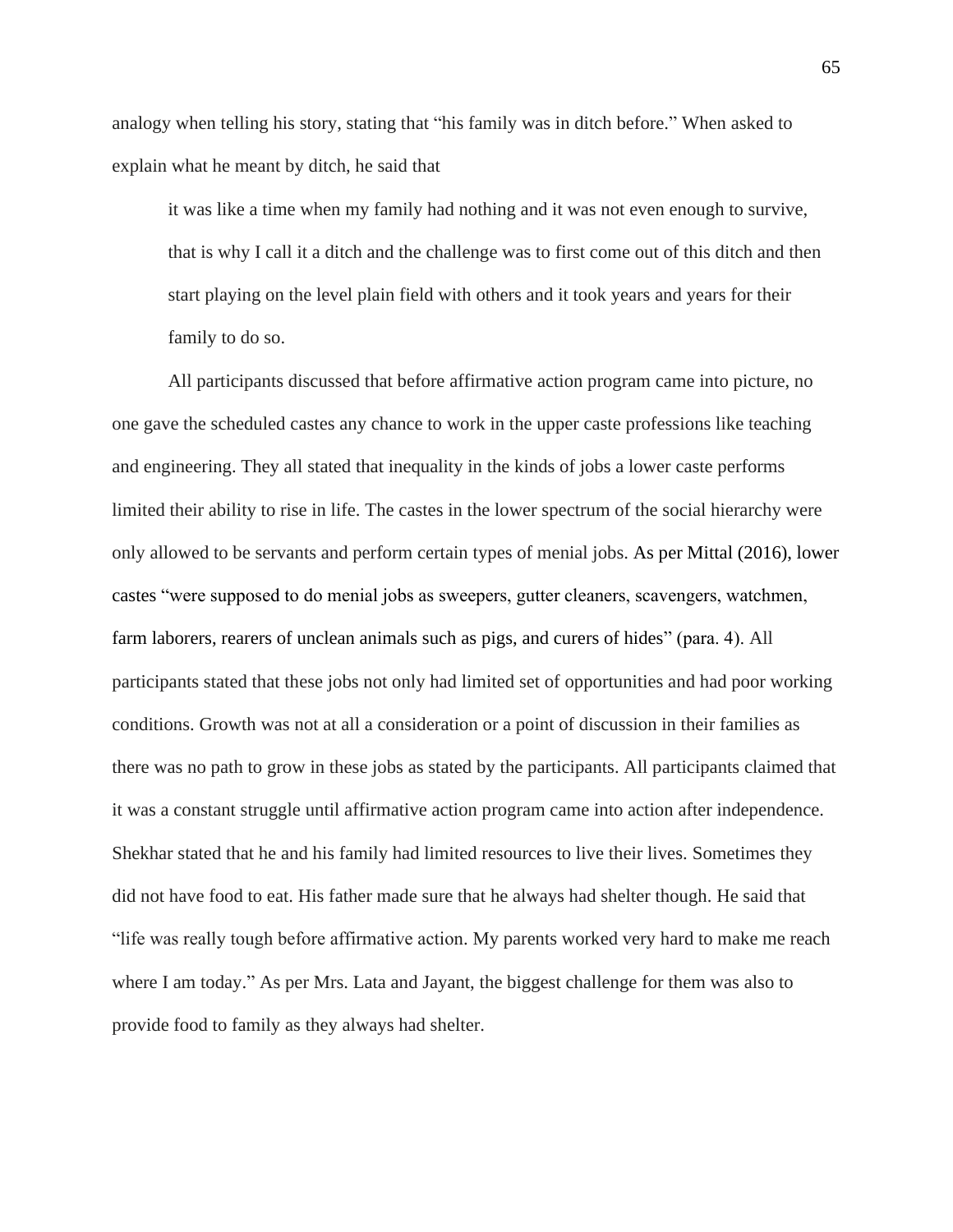Likewise, Mrs. Suman said that her father had struggled a lot to provide to all his kids. He always wanted to give her kids most comfortable things in life because he himself had not seen any comfort and had only seen poverty. In every conversation and her story, she kept referencing to her father's hard work and said she could not imagine what her father would have gone through in his lifetime before affirmative action program.

Saagar shared that his parents had seen a lot of struggles and worked very hard to bring them where their family was today. He said that the lack of opportunities on the education front also made his family struggle more because once affirmative action was put in place, the education was a necessary tool to progress. Basic education was missing in their family, as were the opportunities that come with the education.

# **Poverty**

All seven participants shared the fact that they themselves, their immediate families, and older generations had faced poverty and had struggled a lot to provide for their families. They said that their ancestors had seen the worst economic conditions as compared to their current generation. Their ancestors had struggled a lot while working as servants and jobs that required a lot of manual effort and that did not earn minimum wage also.

The trend of poverty had continued until one of their generations did get a chance to get some education, though only because the government of India and its leaders wanted to eliminate inequality based on the caste of a person. All participants said that the extent of their poverty was limited to providing basic amenities like clothes and food to all family members and they all did have shelters and a place to stay. They did not encounter any situation where they or their family members were homeless. In conversation with Jayant, he said that poverty in his family was related to affording food for all family members. He and his family always had shelter. Jayant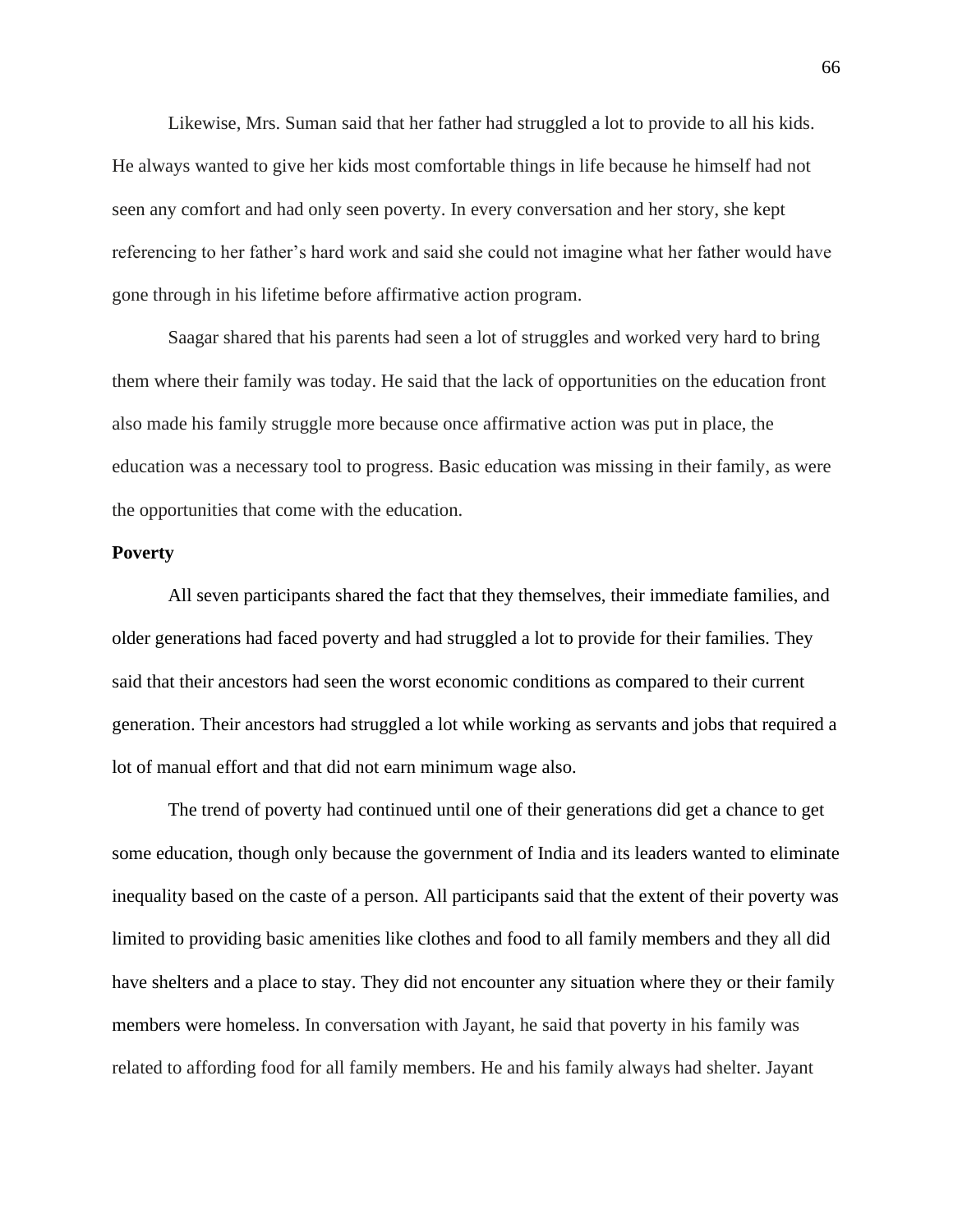said that "food was the only concern my family had. We just wanted to provide bare minimum needed for our families."

In a detailed discussion on the struggle and use of affirmative action, it came out that along with the worst economic conditions and poverty that they faced, Jayant argued that not everyone in a scheduled caste gets the benefit of affirmative action. Their progress on that front is also halted due to various reasons and he resonated his experience with what Shekhar who referred to the life before as being in stuck in a ditch. Jayant shared that he was lucky to utilize affirmative action but there are thousands of people in his caste community that lack support and are not able to get the same benefit as he did. He shared that:

How can my people from my community compete with someone who is getting everything from so many years? People in my community start from a minus level in their lives. They do not have economical support; no social support and they do not have anyone supporting them. How can they rise finally?

The notions of "being in a ditch" and "being at a minus level" as discussed by five participants' personal stories confirm that the economic conditions of their families were far from required living conditions. Participants themselves as kids and the generation of their fathers and grandfathers had struggled at the times of inequality with below minimum wage situations and struggled to provide bread and butter to their families.

#### **Conclusion**

This chapter presented findings of the data analysis that emerged out of the in-depth interviews with seven scheduled caste engineers and from various documents I analyzed. Findings include patterns organized into major themes and subthemes that emerged out of the interviews through data analysis. Participants' personal experiences before utilization of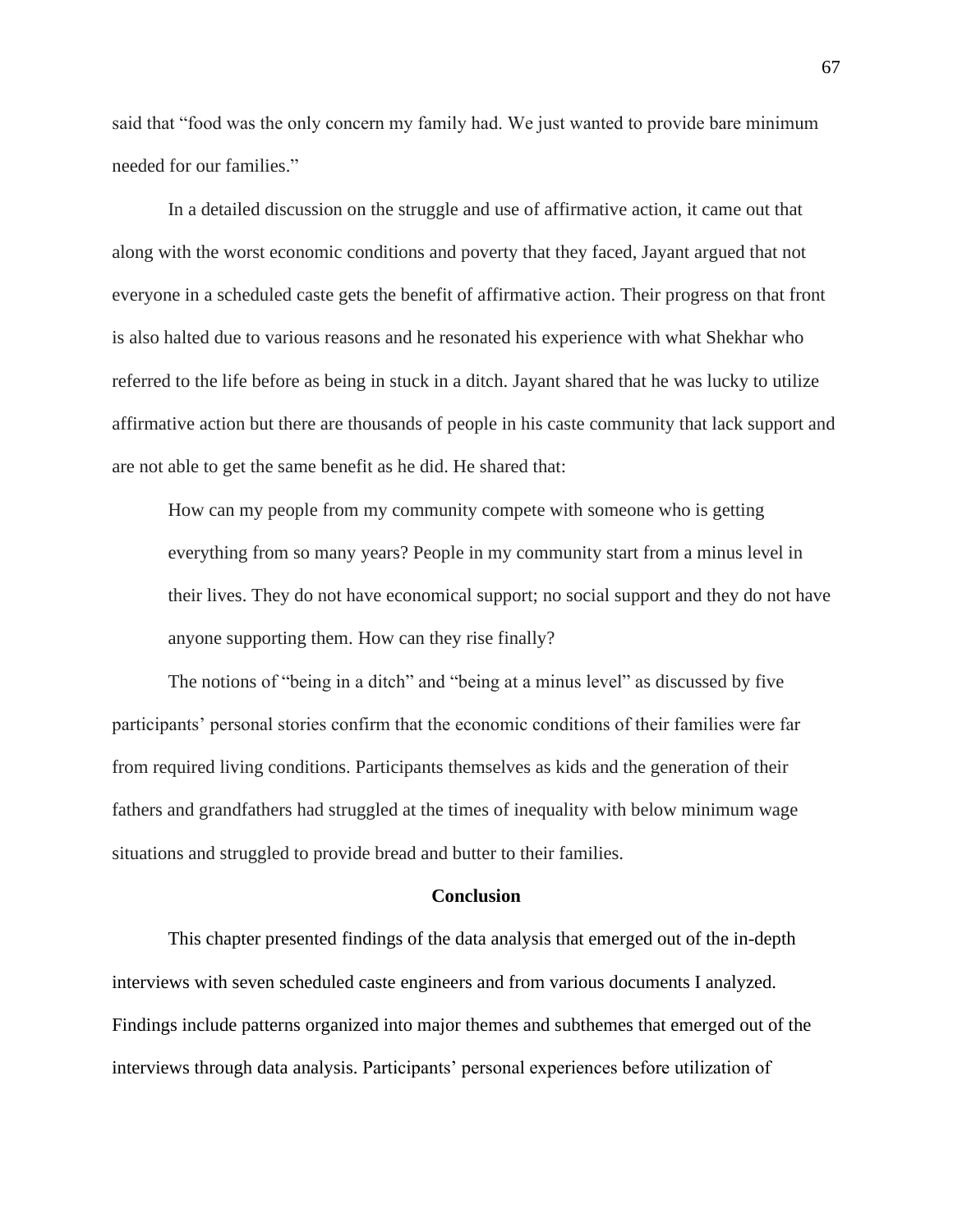affirmative action highlighted how deep-rooted the caste system is in Indian society as well as its impact on their day-to-day life, emphasized by the contrast of stories passed down generation to generation of the hardships faced by scheduled castes over the years.

While sharing stories related to social and economic conditions before utilizing affirmative action, participants shared various patterns of discrimination in their society which are largely derived from their social identity, stigma, and oppression as per the caste system and the dominant castes' privilege. Participants also highlighted how important of a role their last names play in their lives as a marker of their caste.

Participants shared their personal stories on how they deal with the social stigma and constantly struggled with their identities in social settings. In the next chapter, I discuss what impacts (if any) participants felt in their experience after utilization of affirmative action.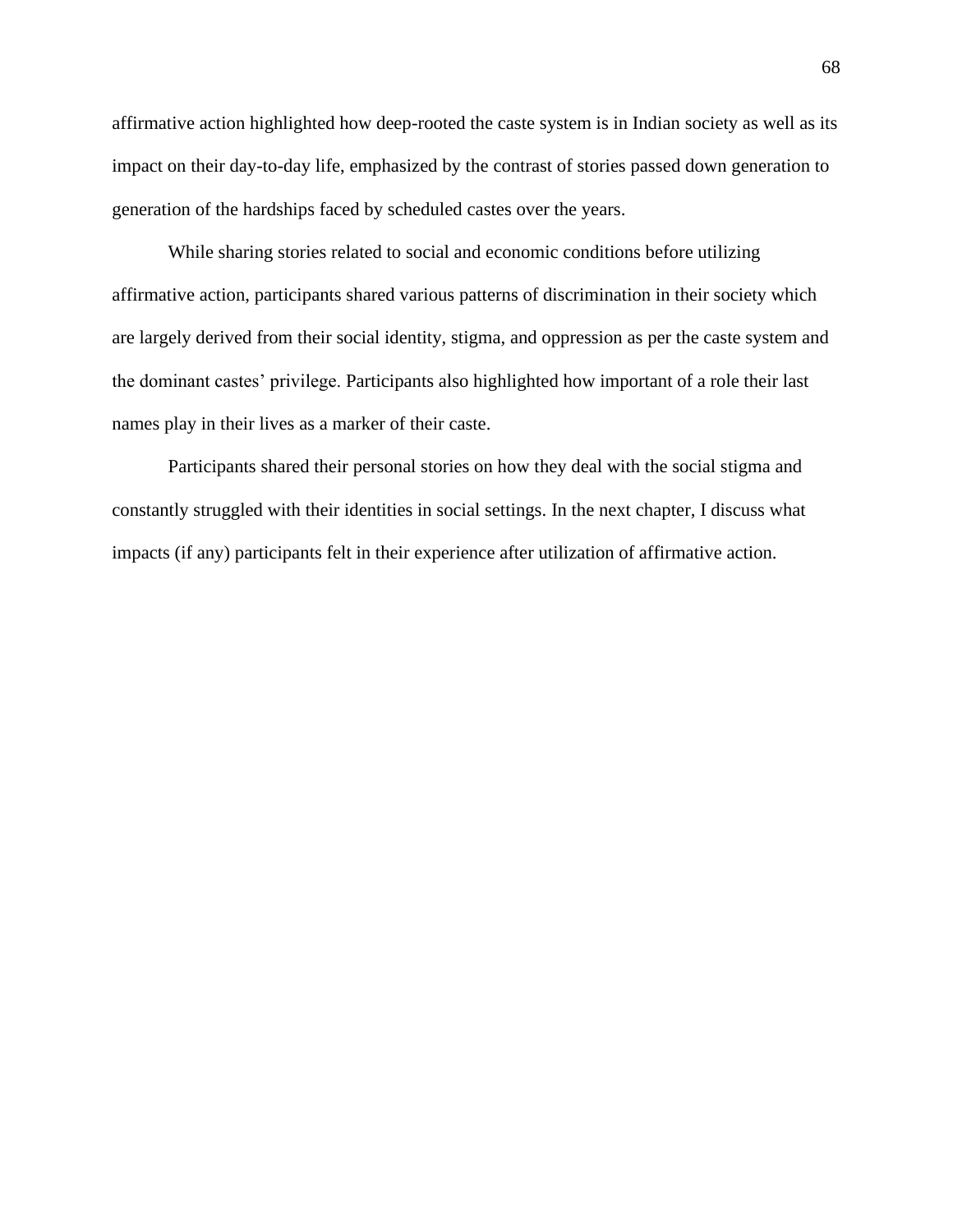# **CHAPTER FIVE:**

# **SOCIO-CULTURAL AND ECONOMIC CONDITION OF SCHEDULED CASTE ENGINEERS AFTER UTILIZATION OF AFFIRMATIVE ACTION**

Chapter 4 of this study had a focus on the socio-cultural and economic conditions of scheduled caste engineers before they received affirmative action. In this chapter, I present exclusively the findings from interviews conducted with participants about the socio-cultural and economic conditions of the scheduled caste engineers after they utilized affirmative action programs.

Figure 2 below shows the two major themes and four sub-themes that emerged out of the data analysis. There are two major times in the lives of scheduled castes when they utilize affirmative action. One is to get admissions into the engineering colleges, where there is a specific quota percentage reserved for scheduled castes. As per Frisancho and Krishna (2016), "the central government requires that 15 % of the students admitted to universities must be from SC." In this case, their college life would be considered "life after utilizing affirmative action" (p. 618).

Another time is when scheduled caste members have reservation quotas for government jobs, and they utilize the affirmative action to secure the jobs (Department of Public Enterprises, n.d). In this case, their life after securing the job is considered as post-affirmative action life. I present the two themes in this chapter from these two perspectives of affirmative action as a result of admission in Engineering school and of the government's job-assistance quota. More explicitly, this chapter presents the post college and post-affirmative action employment for the engineers who participated in this study.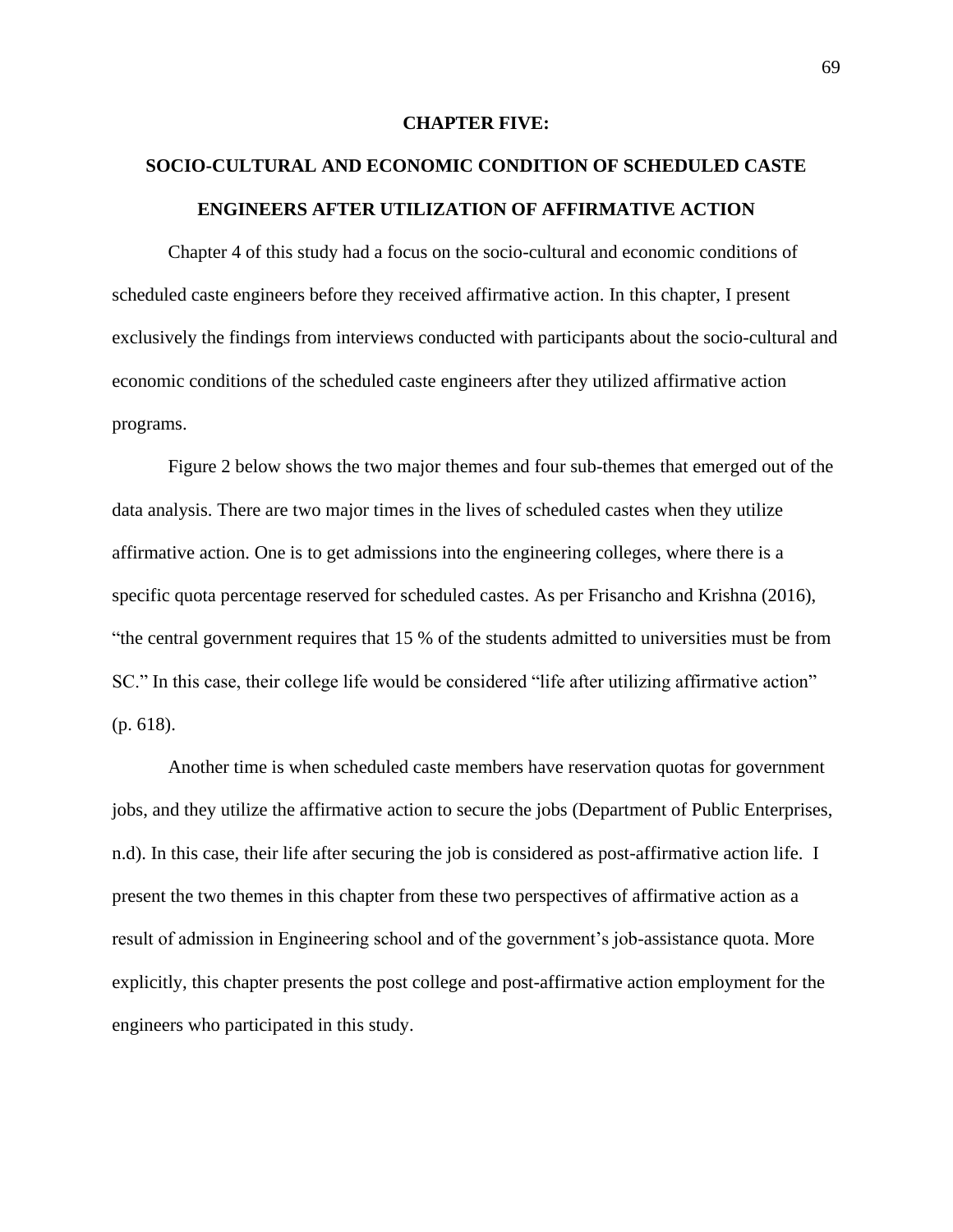# **Figure 2**

*Social and Economic Conditions of Schedule Caste Engineers Post-Affirmative Action – Major* 



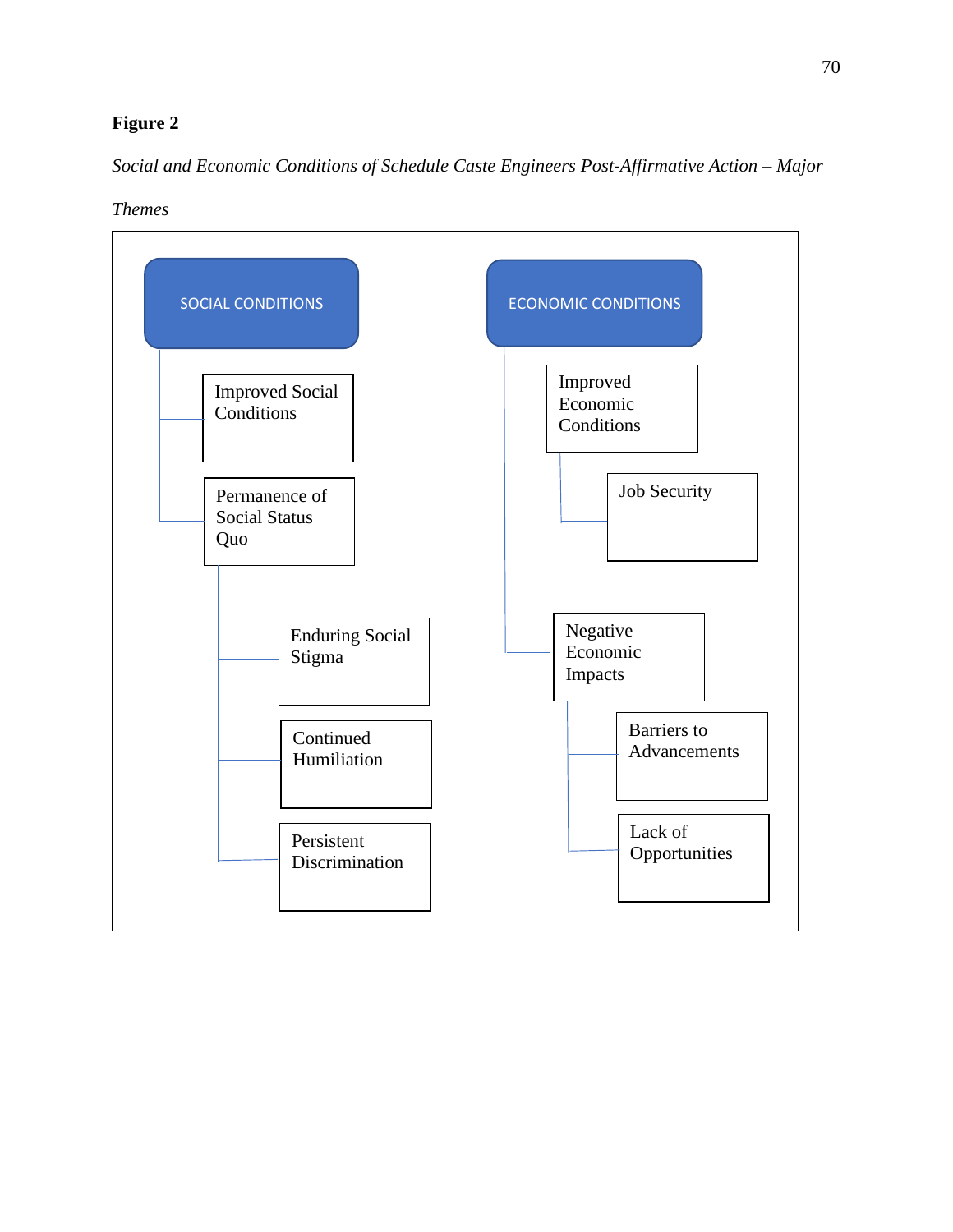# **Social Conditions**

# **Improved Social Conditions**

Four participants indicated that even though their social status was still driven by their castes and last names, they saw a little improvement in the behavior of people in their society toward them due to serving as high paid engineers who held good designations and posts in some of the important government sectors. In explaining his social life and behavior of society toward him after utilization of affirmative action, Jayant shared that "the little social status that I have is all because of my appointment to the position I hold. All this will go away if I am not on this position." When asked about the difference he has seen in people's behavior after reaching a certain position in his office, Jayant said, "Definitely, there is some change. You see we would not even have gotten to this place if it were not for the reservation system." Mrs. Lata echoed Jayant and said that:

I think that there is an improvement in the behavior of people toward me in society, but I also know that all the respect that I have earned is only because of my job and if my job is lost today, people won't give me any importance

Anand shared similar kind of feeling that after getting a job, his family's social status has a little improvement. He said that "people in my neighborhood at least recognize me and give me some value because I have a good job" and "this little improvement in my life is only because of the post I hold at my job which is given importance." Mrs. Suman said that "my situation has certainly improved because of my education and job that I did get because of the reservation system. I have some respect at my job and neighborhood now." Like Jayant and Mrs. Lata, Mrs. Suman was also sure that all the respect she has earned will be gone soon if she leaves her job.

Yet, all four participants who said that they saw a little improvement in their social condition also indicated that this improvement would go away if they left their jobs due to any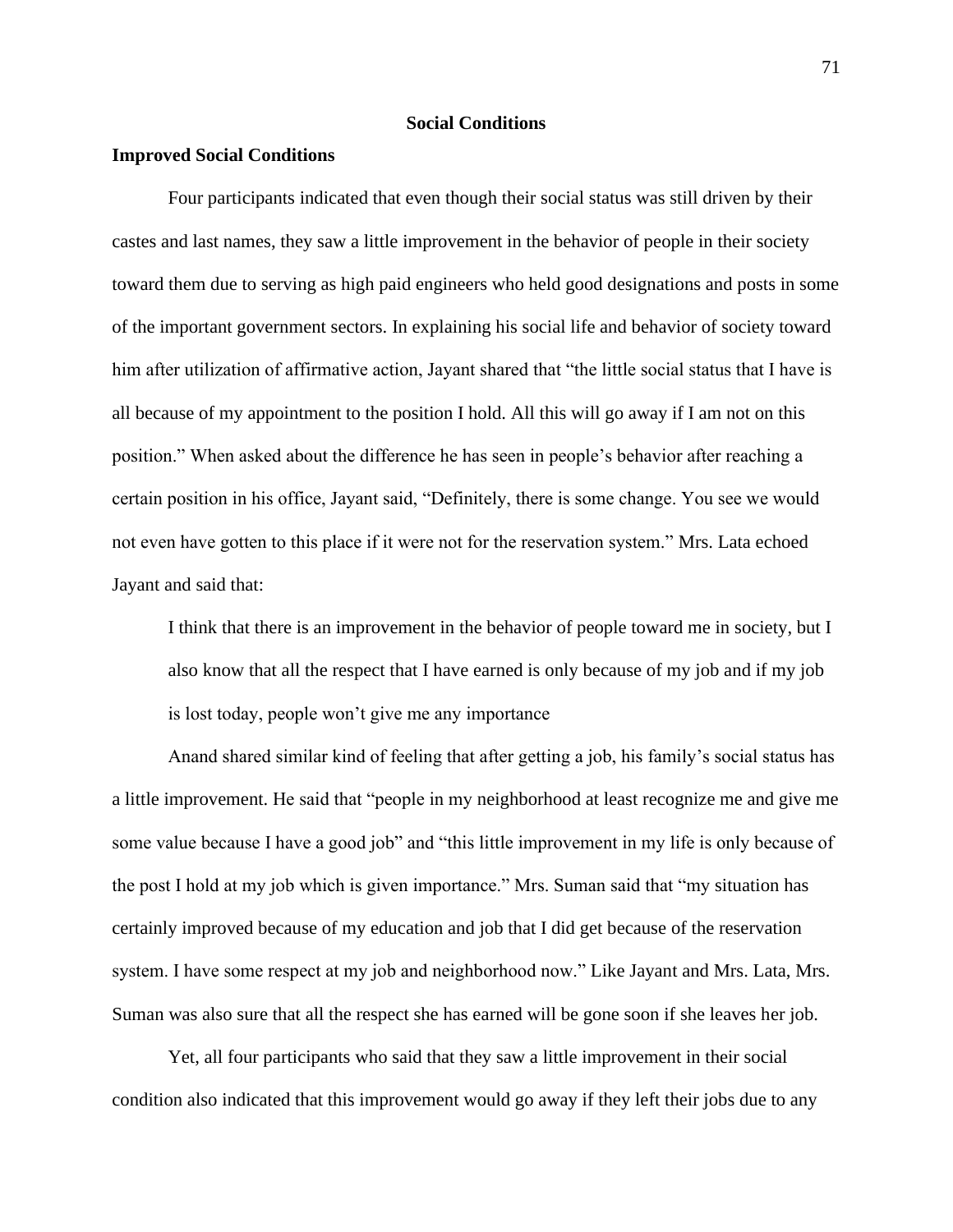reason. However, none of them provided any incident to substantiate their claim. On the contrary, the other three participants did not agree with the explanations of the above four participants and said that there is no change at all in their social condition and society still considers them as discounted individuals and the social stigma continues, which I present in the next sections.

# **Permanence of Social Status Quo: Enduring Stigma**

All seven participants found that while a level of discrimination and degradation existed in their college time, this situation has gotten worse after college life and during their engineering careers. In the next sections, participants elaborate on the worsening of their social conditions post-affirmative action.

**During College Life***.* During the in-depth interviews, five participants shared that during their time in college, they found that their social interactions with their college mates, teachers, and staff was fine. They did not encounter many issues related to discrimination based on the caste system. They said that even though they joined the colleges based on the reserved quota of seats of their choice, they were not treated unfairly by any of the students, teachers, and staff. Diwakar said "In college, unlike my school time I did make some good friends and some of them were upper castes. I did not face any incident where any of my upper caste friends would have said anything degrading to me because of my caste." He added that before joining the college he was little afraid that people would judge him based on his caste because everyone would know that he has taken admission in the college in the reserved quota, but he found that no one in the college tried to degrade him and commented on him as he had faced in his school time. Shekhar said that "My college experience was good. I was comfortable in interacting with everyone. My friends did not mistreat me anytime because I belonged to a scheduled caste."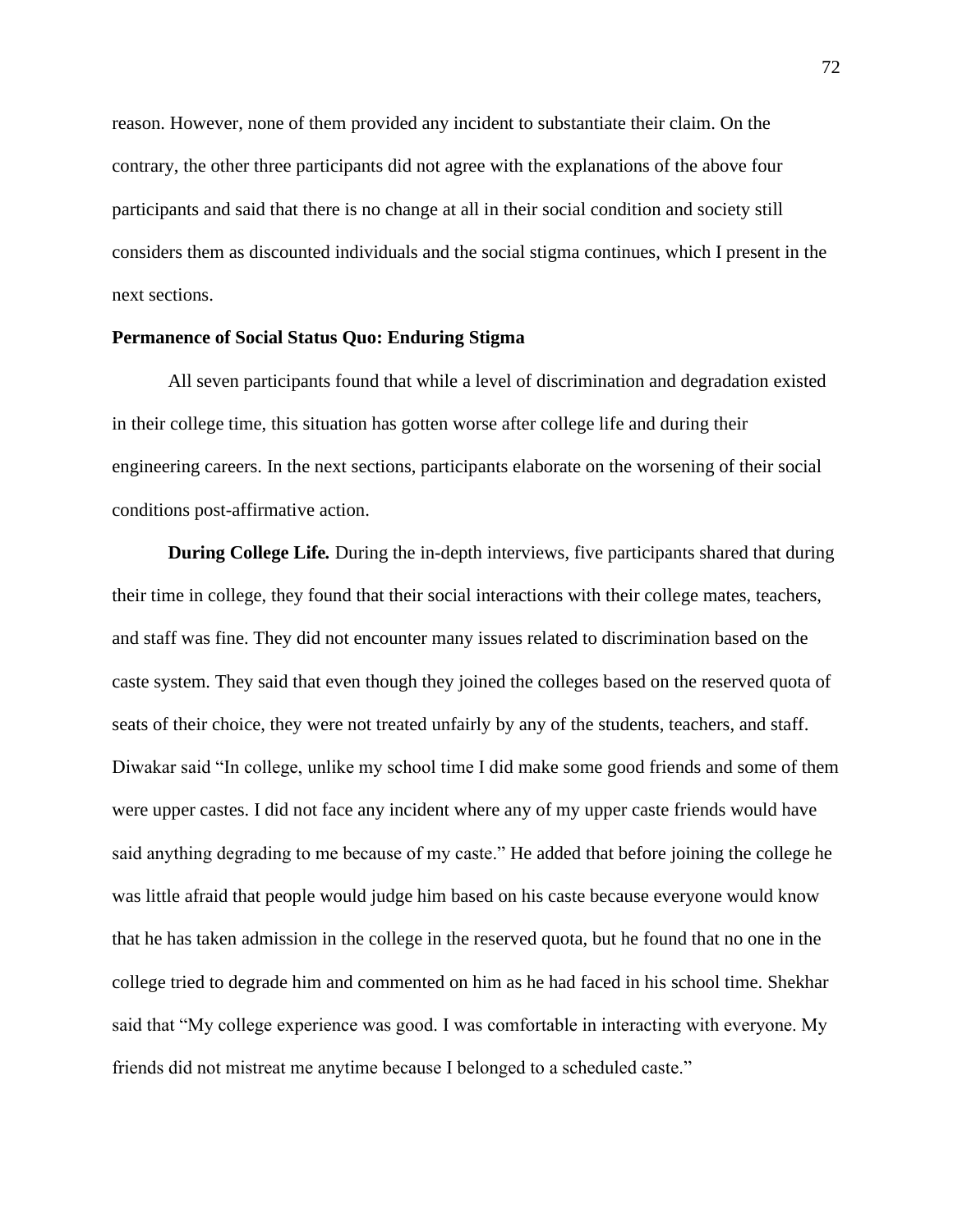Jayant also related to Diwakar and Shekhar on the overall experiences during their college days. Jayant shared that his college journey was okay, and he also did not experience much discrimination based on his caste. He said the following:

College time was better as compared to the life earlier to that time. I did not face any discrimination when I was in college studying. Inside college, all went well and in fact I can say with confidence that situation has improved overall within colleges.

Anand and Saagar resonated with Jayant and said that neither faced any discrimination during college. Anand said that "my college time was good. I did not encounter any discriminatory behavior from any of my friends or teachers." Saagar stated the same experience but brought up a point that he did not face discrimination, but he had to work hard as compared to other classmates as he had internalized this idea that he needs to work hard if he is to do something in life. He felt he could not explain this further but wondered if he knew from deep within that the kind of background, he belonged to demanded extra effort in his studies lest his caste stigma take precedence over his capability and intelligence.

However, two participants shared that they noticed traces of racism and discrimination against them but discussed that the incidents that happened with them felt relatively small as compared to what happened to them after their college years. For example, Mrs. Lata shared that there were certain teachers of upper castes who did not treat her well and she just ignored all that as she thought that was part of the life and just continued with her studies.

In explaining particular situations and incidents, Mrs. Lara said that "One incident that I can share is whenever in a class, I asked an upper caste teacher a question or doubt, that teacher ignored me but that teacher did answer other upper caste students and was nice to them." She added that this type of behavior from the upper caste teacher was an indication of racism as she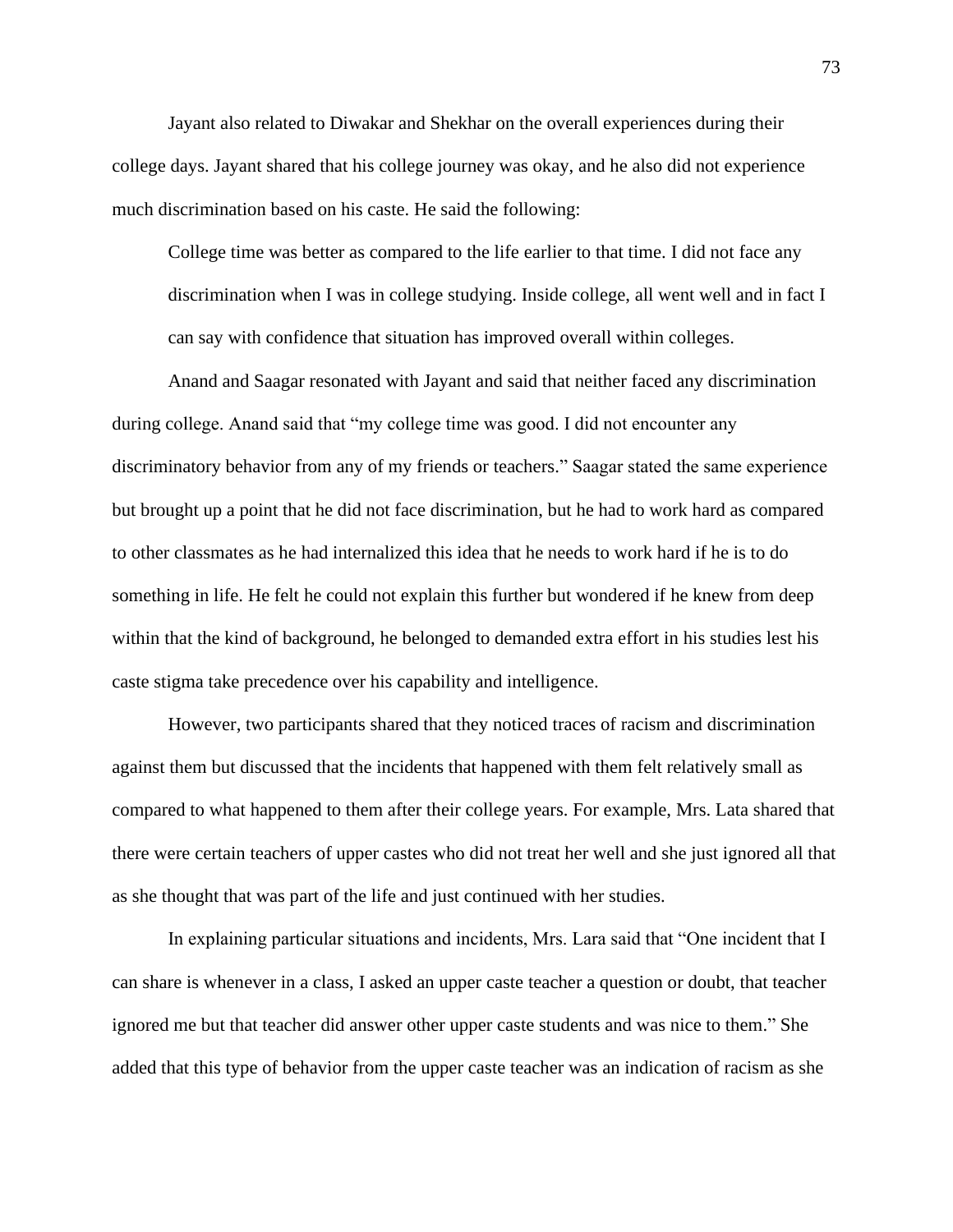did notice this behavior many times and it was confirmed to her that it was not a mistake on the part of the upper caste teacher. She said that she felt humiliated when that feeling arose that somehow upper caste teachers ignored her because she belonged to a scheduled caste community. Mrs. Lata's experience of being ignored clearly shows that this was an act of microaggression with a theme of considering Mrs. Lata as "a second-class citizen" from the upper caste teacher. Mrs. Lata also said, "Apart from this situation of ignorance, there were no other incidents of discrimination that happened to her during college time."

Diwakar also discussed that he faced racist behavior from his seniors who repeatedly asked him questions like "to which scheduled caste group you belong to?" He added that "clearly they wanted me to realize my place in the society otherwise they would never have asked me caste related questions." Diwakar was referring to the age-old social stratification based on caste when he talked about his place in the society he acknowledged.

Finally, from the participant's experiences shared above, majority of them had a good college life and they did not face any discrimination based on their caste compared to what they had felt before utilizing affirmative action during their childhood and school time. Overall, all participants did not spend as much time discussing this topic of college life as they said they felt the real impact of affirmative action in their post-college life.

**Post-College Life.** All participants indicated that upon the use of affirmative action for employment, they secured jobs. Their social status, however, did not improve much. Rather, they asserted that there was an additional layer of discrimination in their overall social lives. This discrimination was due to the fact that people attributed their educational achievements to the reservation system alone and discounted their work as a consequence.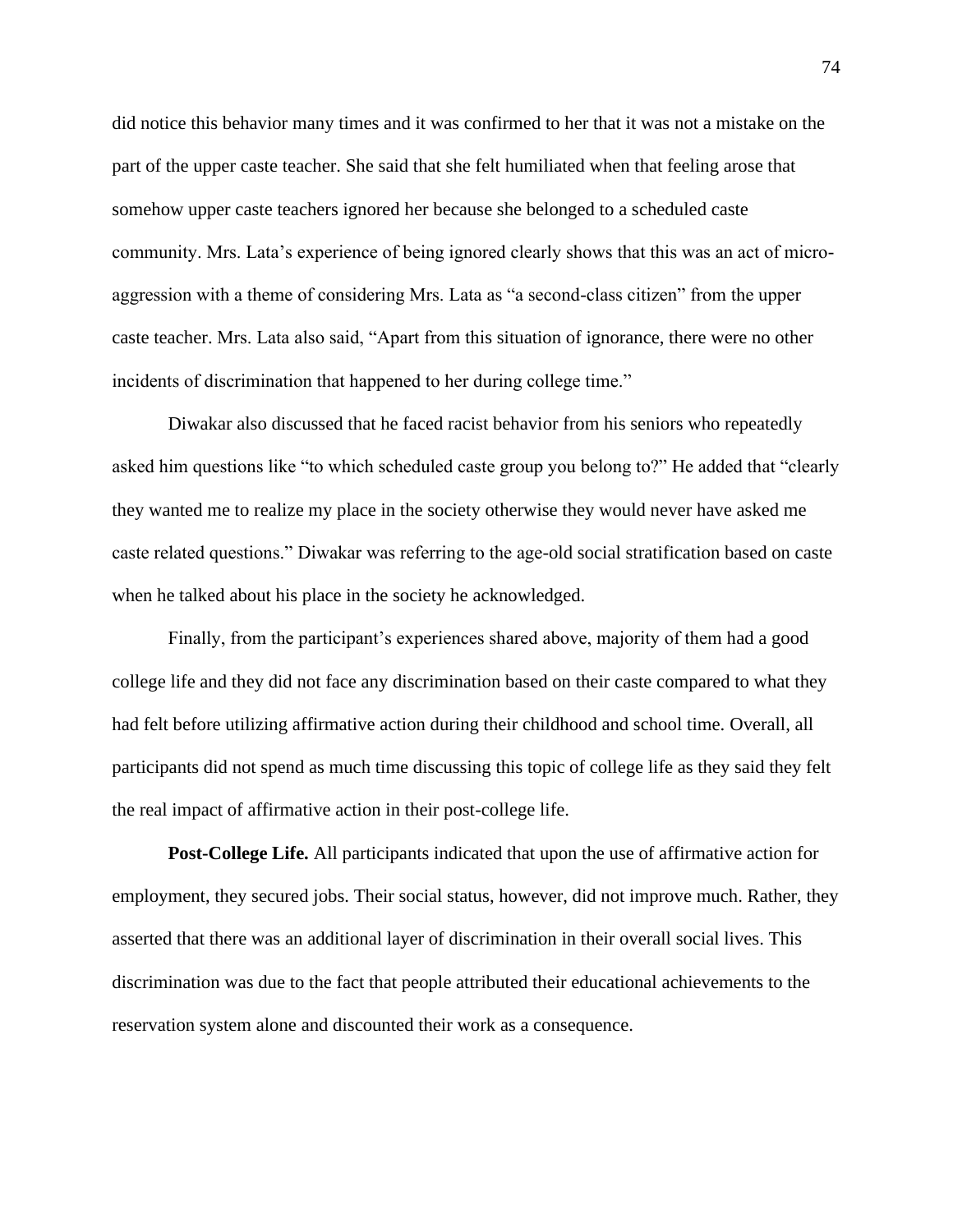All seven participants discussed this fact that even though they perform all their job duties as per expectations, it has been consistently communicated to them that they are not competitive. Shekhar and Diwakar shared during their interviews that their managers who belong to the upper castes had always degraded them by saying things that indicated that they are in the jobs because of the reserved quota otherwise they don't deserve it. When asked about if they wanted to share specific wordings from their managers, they refrained from saying exact quotes of managers because they said they want to keep things confidential as exposing exact quotes or names may reveal their identity.

Diwakar shared that his manager never used to take him to the sites as he always thought "I was not competitive enough to go for site inspections." Even though his manager never explicitly stated the reason, it was obvious to him nonetheless as all engineers who got chances to go the sites were from upper castes. Diwakar shared that "I was given office paperwork because I belonged to SC quota and my manager always made sure I am not given anything that involved my skillset to be used at the sites."

**Continued Humiliation***.* Referring to their engineering job colleagues, most participants shared that they face continued humiliation now as compared to the time before utilization of affirmative action.

# Diwakar said that:

It has become worse after I have utilized of affirmative action as now people judge me quickly when they know my last name. Their first impression is that I am from a reserved quota as they assume based on my last name that I have used affirmative action to get this job without knowing how much capable I am in my job duties."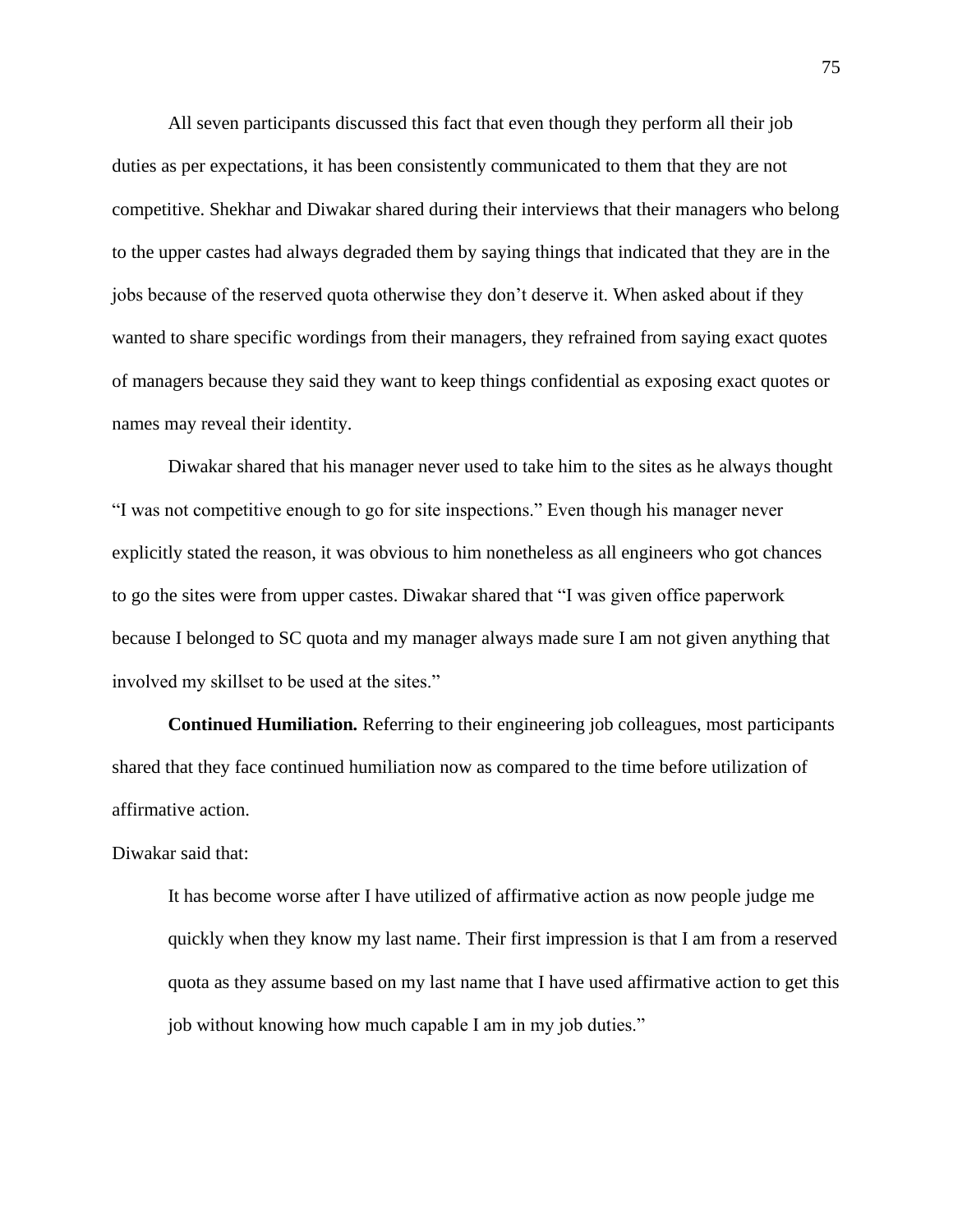Jayant echoed with Diwakar and said that "definitely situation has worsened as compared to life before utilization of affirmative action." During discussion on continued humiliation, Jayant wanted to make sure I understand why the affirmative action is still needed in India despite of the fact as per his statements that many of his colleagues at job want this system to be shut down and want to make everything as a merit-based system. I kept listening to his views as I felt he opened his heart during this interview, and I felt his views must be captured and shared with the society.

# Jayant continued:

Who would have listened to us? You know still people call names to our caste. Our caste is a *gaali* [name calling or slur] for upper castes, they use our caste to call names in their conversations till date. This is a true incident that has happened to me. In my first posting, this incident happened that someone was calling name to someone in my office and saying my caste as a slur. Imagine how bad it is and how would I have felt after hearing that. That person did not know that I also belonged to that community about whom they were associating a name calling. If they knew, they would not have said that, but this is what they think. They treat our community as a *gaali*.

Jayant told an incident where there was an SC Engineer officer at a good post who invited couple of upper caste engineers and others to his home for a function/celebration. Jayant noticed that the upper caste engineers were discussing among each other that "see what days have come now we need to go to their homes". He pointed at the word "their." He explained how bad he felt on that after being referred to as "their." He also stated that "Discrimination continues, and I am telling you that these things are not that old. This is happening in this age. These are very recent incidents that I am sharing with you."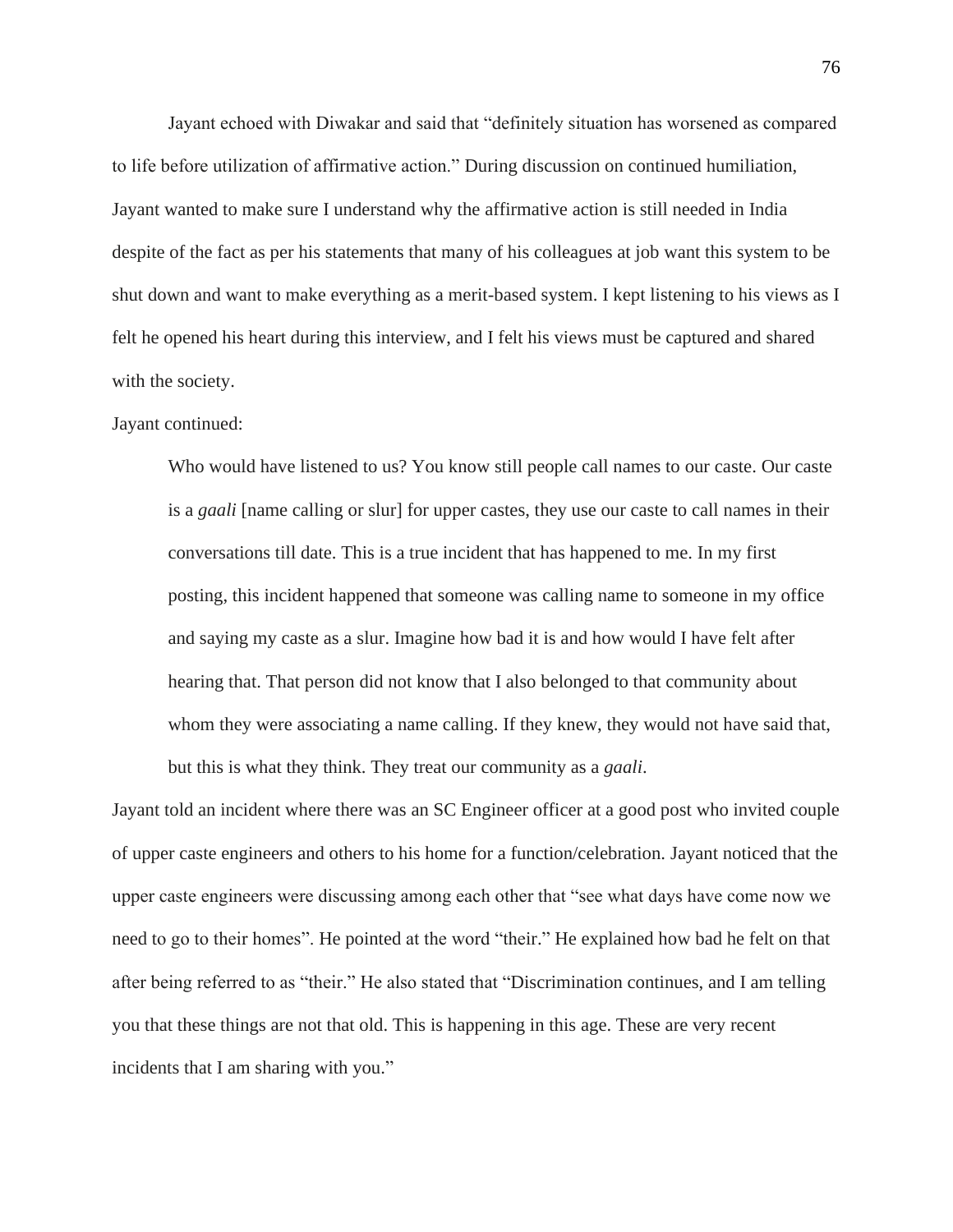Anand echoed with Jayant on the continued humiliation and said that

My caste is considered as a slur in the community. I have heard many of my upper caste friends and colleagues use my caste as a slur in their conversations. Imagine how someone would feel if their community were used in the conversations as a slur

Mrs. Lata shared same experience post-affirmative action utilization at her job on the continued humiliation but refrained from telling exact incidents for sake of her privacy. Saagar and Mrs. Suman also did not discuss any incidents related to continued humiliation but said that nothing has changed in their social treatment after utilization of affirmative action.

Saagar said:

my caste and last name are still seen as a lower caste and people in general avoid interactions with me after learning that I belong to a lower caste. I really feel bad but cannot do much so have started ignoring them.

**Persistent Discrimination.** All participants shared that they have experienced that the caste system and their caste identities have still made them victims of discrimination and microaggressions even after performing well as engineers at their respective jobs. Jayant discussed that the situation of his caste and community has worsened when talking about discrimination overall in last few years instead of improving. When asked in what ways the situation has worsened in the past couple of years for him, he discussed about a national protest that happened in 2018 which turned violent. The protests were related to an amendment that was made to the Scheduled Caste and Schedule Tribe Act (known as the prevention of atrocities act):

Behavior of people have changed due to some political unrest in the country after changes were announced to the prevention of atrocities act. This happened in 2018 and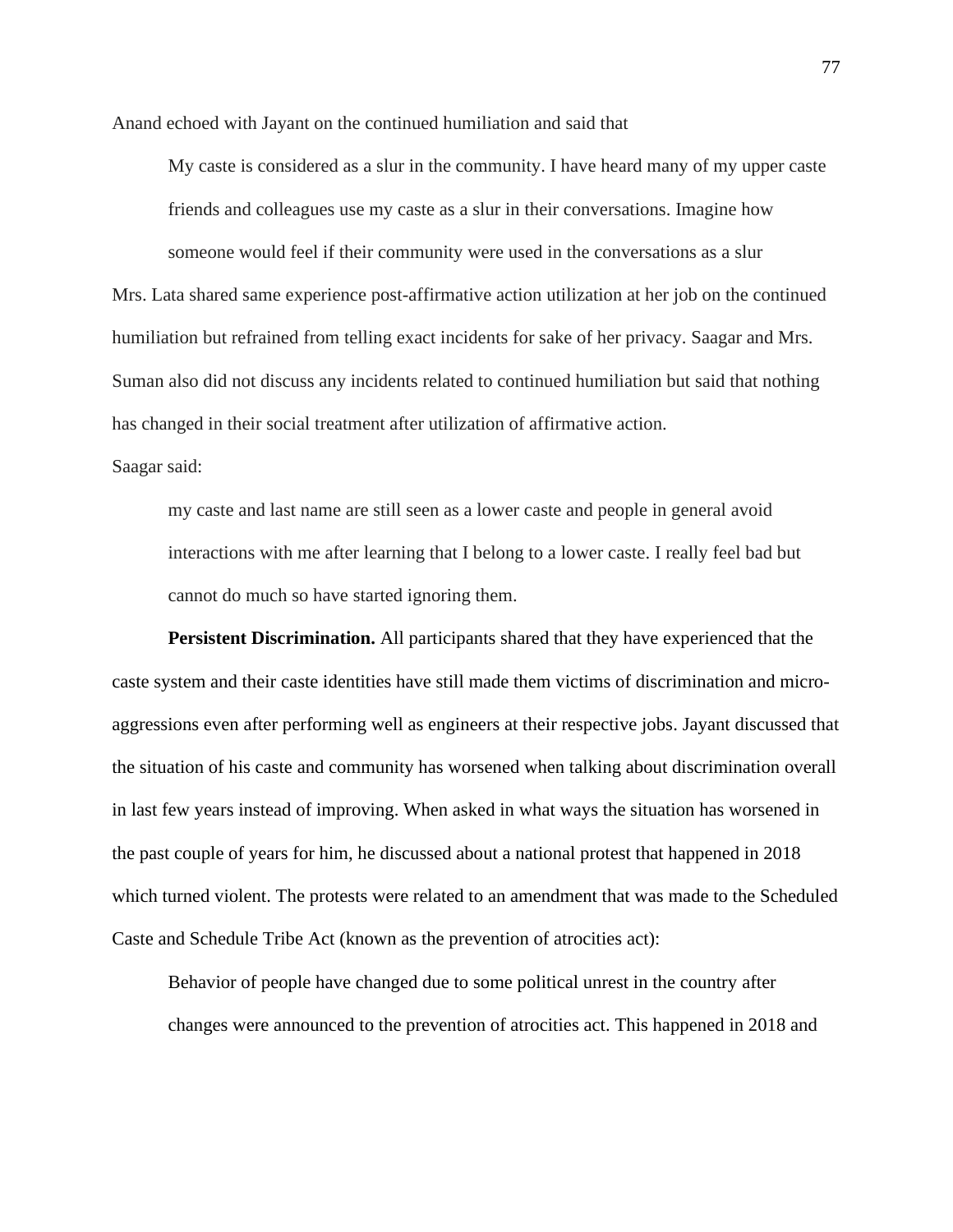protests turned violent. After this change, scheduled castes feel that discrimination will now increase more in our country. (Al Jazeera, 2018)

Shekhar shared an incident that changed his life forever that happened with him at his job. Before this incident, he recalls living in denial of his lower caste status as all his upper caste colleagues behaved nicely with him. However, a couple of years back, his office implemented a new reservation policy under which contracts were to be given to scheduled castes. He added, "Of course, this was a government policy and I had nothing in framing this policy." Due to this new reservation policy, he got the contract. One of his colleagues, who was an upper caste, became hostile and started blaming scheduled castes as if they had something to do with it. Shekhar said that his colleague even tried to threaten him and his family after getting drunk one day. Police got involved in this incident and that person was jailed for threatening Shekhar. Shekhar continued:

In all this, I got a shock of my life, and it was a major turning point as now I knew that people who are so close can also keep a grudge against me just because of who I am. You see, I had no hand in framing any government policy of reservation but still got targeted for doing nothing. I got all this after having helped that colleague so many times.

Shekhar also shared that finally he accepted that colleague's apology and carried on with his life, but this incident shocked him. When asked what the reaction of this incident on his family was, he responded "definitely these things impact your family but at the end of the day we need to be very strong, and I told the same to my family." Shekhar explained that he and his family are always vigilant and ready to face racism and microaggression or even macroaggressions such as this threat of physical violence against them; but he will continue to work against the unfair treatment against him and his caste community.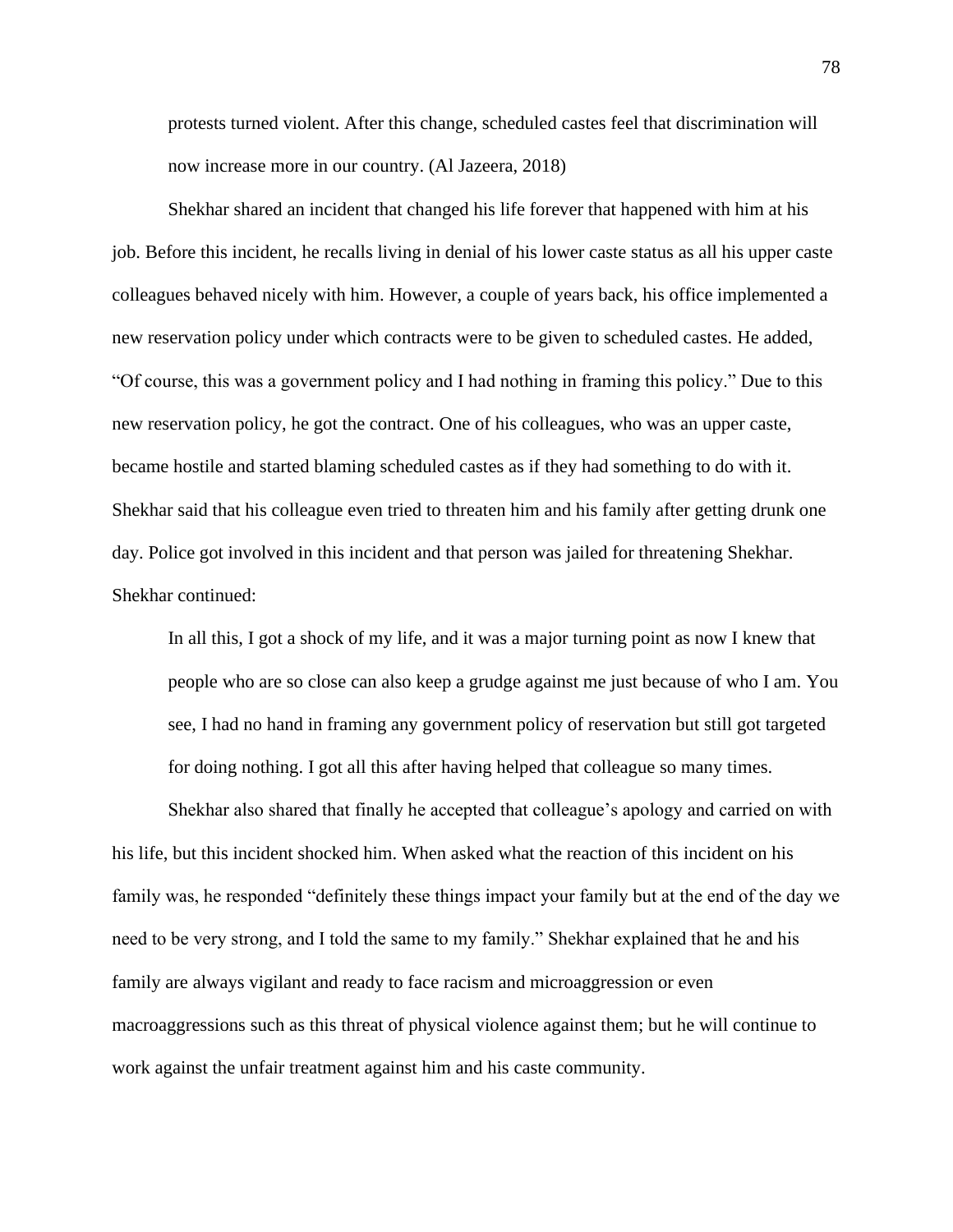Taking about persistent discrimination, Jayant indicated that there is news every now and then that someone killed a lower caste; for example, when someone did not want to let a lower caste walk through their lawn. As per his statements, these things are happening in this age also. He laughed and said, "Can you believe it." According to him, the incidents of discrimination has not ended yet and the mindset of people where caste is everything has not changed yet. Jayant added:

Due to reservation, at least people have recognized the scheduled castes that they are at a certain designation or post. Now Imagine, if we were not at these designations, nobody would have even noticed us and seen us. Nobody would have respected us this little also that we have today due to our jobs.

Jayant also highlighted another face of racism where he talked about the continued discrimination and increasing caste differences. He shared that these differences between the upper castes and lower castes have become so large that certain upper caste communities did not even let lower castes complete their last Hindu rituals in a burial ground that according to the upper castes belonged to them. Finally, separate burial grounds had to be made so to keep last rituals separately for upper castes and the lower castes. Jayant shared sarcastically that "see, we are humiliated so much that people don't even leave us be after death."

Mrs. Suman was so upset by the treatment and discrimination she has continued to experience after securing her position of employment that she stated that she does not see any future in India for her kids and said that she will never tell her kids about existence of the reservation system in India and want them not to use the affirmative action to get admission in the colleges. She stated that she wants her kids to study hard and score equivalent to other upper caste students in the entrance exams for admissions to the colleges. She wants to do this so that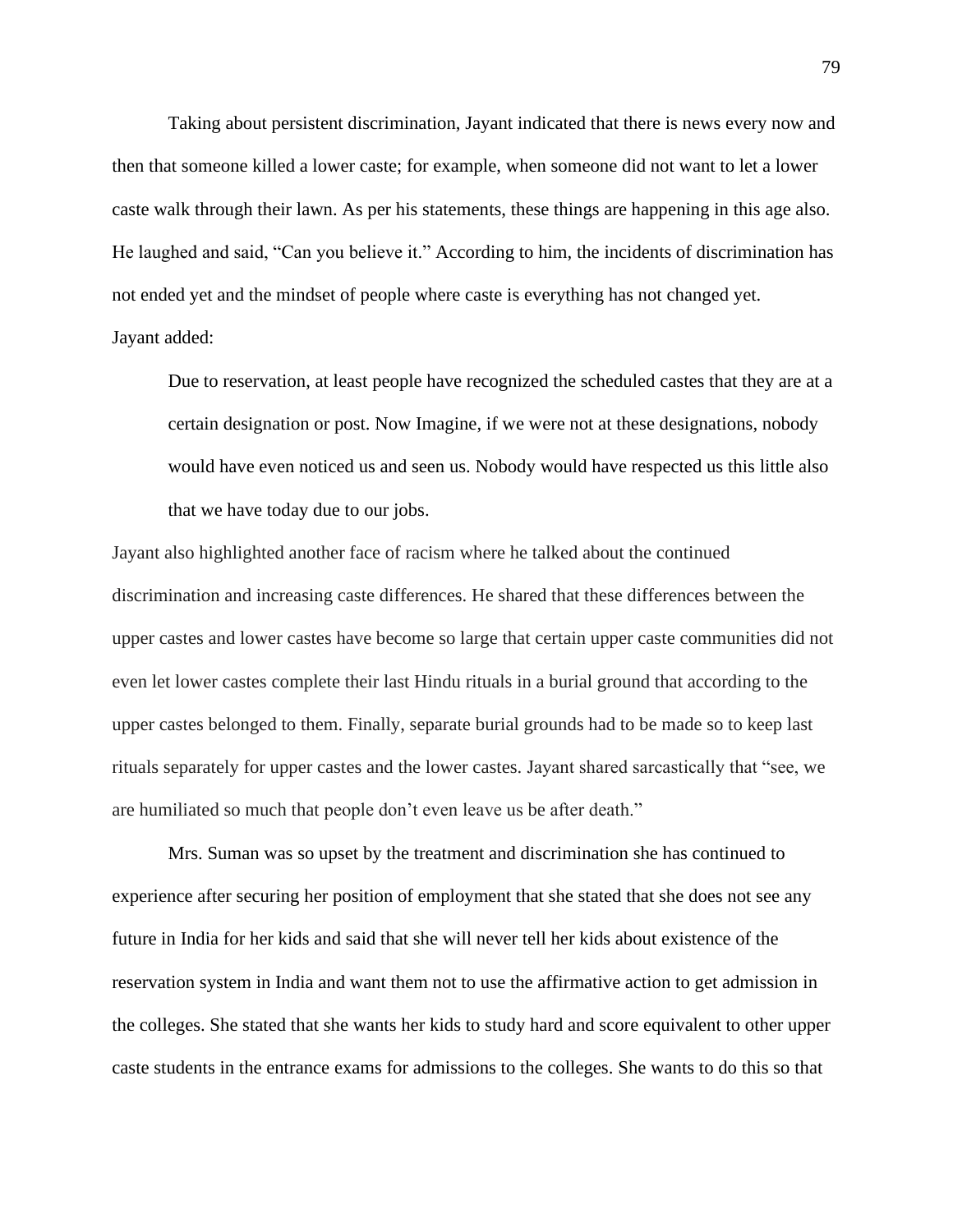they do not have to face an additional layer of discrimination merely based on that fact that they have utilized affirmative action to get admissions to a college or entry into a job.

Mrs. Suman also explained that even though her kids won't be able to change their caste as their last name will always stay same and they will always be lower castes in India, at least her kids will avoid unnecessary stress in their life that is caused by utilization of affirmative action and implications that they are not worthy of their place because they did not earn it. Mrs. Suman also shared that she would try to settle abroad in a western country where there is no caste system. She stated that she felt strongly that her family would be much safer in western countries than in India, where the caste system haunted them severely.

Diwakar shared different views on the same topic and said, "nothing good will happen if your kids don't utilize affirmative action as society will always assume that you have used it and will base all their interactions based on the last name or caste anyways." It appears that Mrs. Suman holds out hope that merit-based admission, as defined by the upper castes, will hold some weight in the treatment of her children whereas Diwakar believes that the discrimination will happen in one form or another regardless of whether the affirmative action is used. Diwakar concluded his thoughts by saying that "Reservation or affirmative action program is like poison served in a golden spoon…life is different if one utilizes affirmative action as people now think that we got something that we do not deserve, and discrimination continues."

#### **Economic Conditions**

The caste-based reservation system was developed to improve socio-economic conditions of the scheduled caste population in India. I asked all participants how the program and its utilization affected their families' economic conditions after utilization of affirmative action as well as any changes that have occurred post affirmative action. All acknowledged that their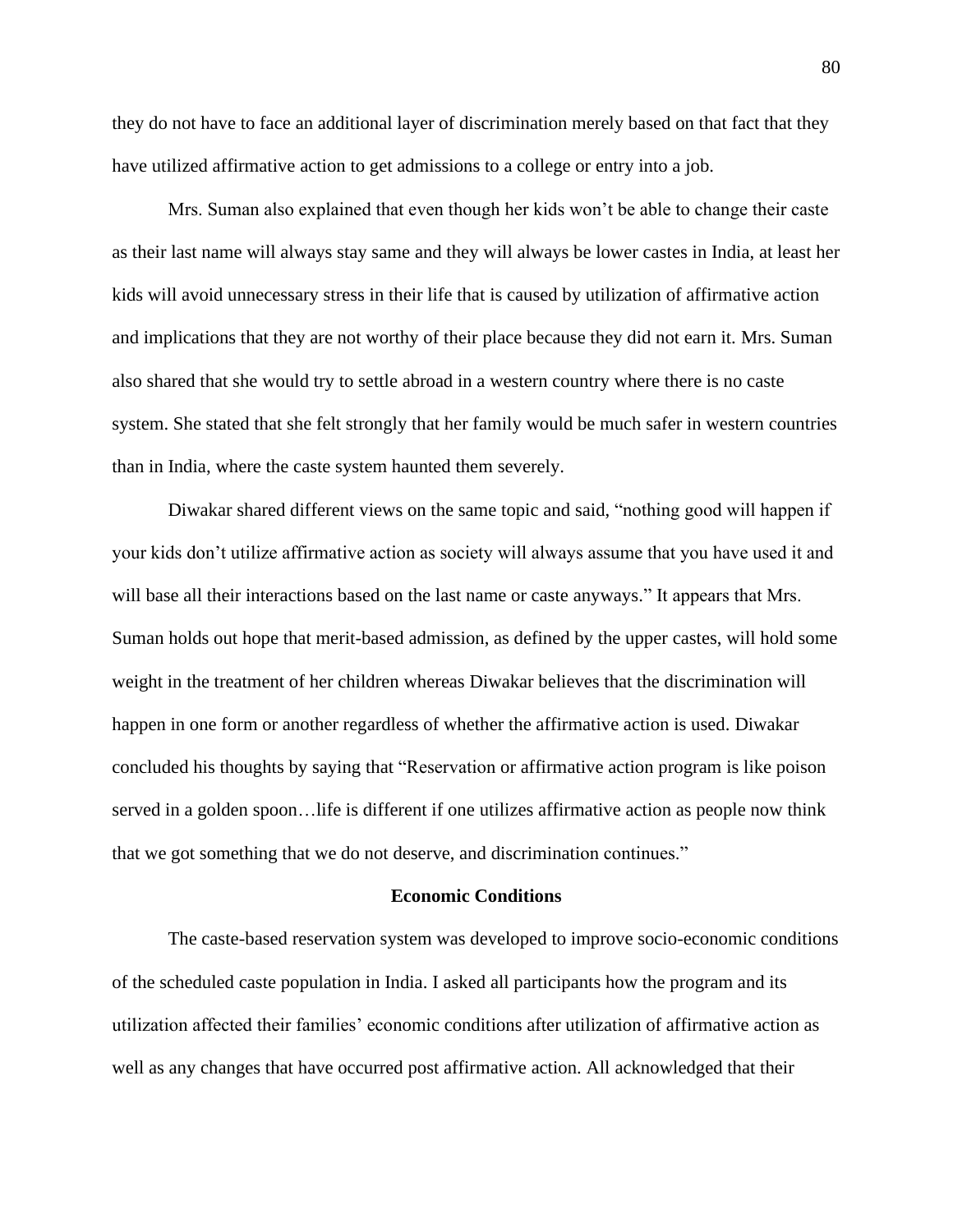economic condition has improved a lot due to the opportunities and jobs they got because of the reservation system. They added that their socio-economic conditions would have been worse-off if the caste-based reservation system were not in place.

# **Improved Economic Conditions**

Shekhar stated that "The Constitution of India has helped us in reaching where we are today." Anand assured that

Yes, we see improvement. In my childhood, I never used to tell my caste to anyone. Today, I say it with confidence to everyone without any thinking of stigma associated with it as I feel I have reached somewhere economically in my life now. This is all due to my job status and economic condition today.

Participant indicated that after caste-based reservation was provided to them and their families, they were able to pay all their bills, meet rent, and put food on their tables as they had faced poverty and lack of support from the community. Post-affirmative action, the scheduled caste communities no longer had limited availability of jobs due to the nature of the caste system which was based on the occupations. The onset of affirmative action program did bring a positive change in their lives as now they could think of joining jobs that were made only for the upper castes.

**Job Security.** After the participants themselves have utilized the reservation program, they can live a comfortable life without having to work as servants or on other minimum wage/non-livable jobs. They all shared same experience and stated that caste-based reservation program lifted the restrictions on who could perform what type jobs, opened all jobs to the scheduled caste communities, and then reserved seats in government jobs for the scheduled castes so there is a representation from people of all communities. They described significant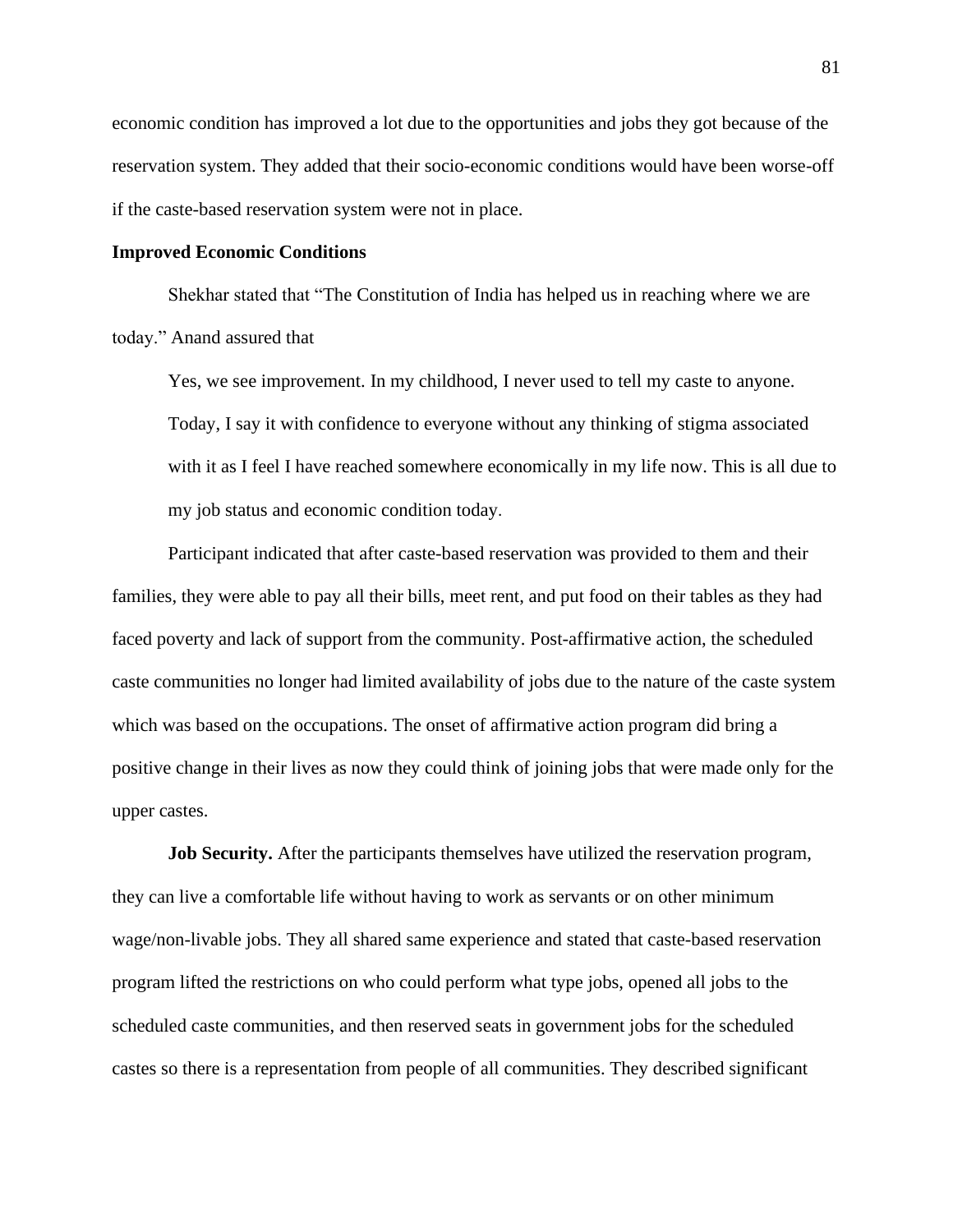benefit from these opportunities that otherwise would have been very difficult to obtain without the support and the reservation provided by the government.

Shekhar reported:

There was a lot of improvement in economic condition of our family. There is no doubt about this that reservation made sure that people from Scheduled Caste community could be uplifted and given jobs otherwise people would have hired only their own people from their own community always.

When asked what he meant specifically by "people would have hired only their people," in the above quote, he said that he was referring to the upper castes in the scenario, "that they would never hire us if caste-based reservation was not there in place." Referring to the struggle of his family, Shekhar said that his family was in a ditch and his father had filled the ditch by studying; he brought them to ground level and now it was his job to build on all that he had done.

Likewise, Diwakar affirmed that he has held his current position because of reservation program; otherwise, he would not have achieved this in his life. His economic situation has improved significantly because of the opportunity provided by the government in the form of reservation. Mrs. Suman and Mrs. Lata echoed their own families' experiences and shared that caste-based reservation made a difference in their families' economic condition.

As participants shared above that they have witnessed positive economic outcome in their lives due to the affirmative action. At the same time, whenever they had a chance during interviews, each participant also expressed frustration that their social status remains same and/or has worsened as compared to their past lives.

# **Negative Economic Impacts**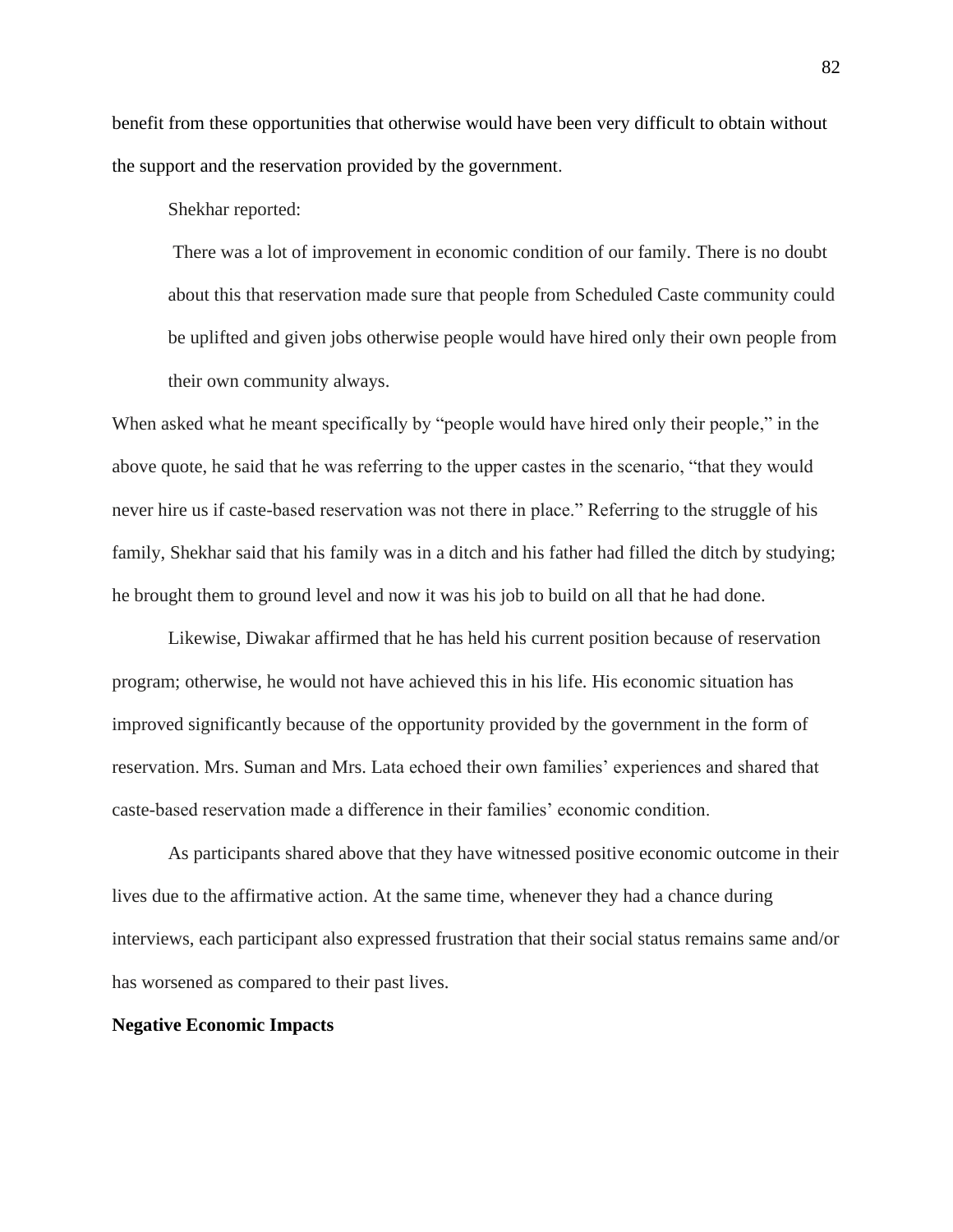**Barriers to Advancement.** All the participants in this study agreed that despite progress made in their lives because of affirmative action, they feel that there is an enduring perception in the society that they are inferior to the upper castes and are not competitive at their jobs. For example, Diwakar shared that people judge scheduled castes engineers or employees who utilized affirmative action as people who are not competitive for the job. He explained:

What I mean to say is, they think that we are not competitive enough for the job. You see, we always need to prove ourselves and do extra work than others what is required of the job. At work, people judge us by our caste and not by what we do or perform and say that we are not competitive.

For Saagar, whatever he does at his job will never be rewarded, as if everyone judges him by his caste and not the actual work he does at the office. Shekhar and Anand agreed with Saagar that they need to be extra vigilant at the office, as a small mistake could lead people from upper caste management to think that they are not competitive.

The reserved seats in the government jobs have a lower admission cut off to provide opportunities to the lower castes. The cut off was lower when lower caste engineers entered the jobs giving into the perception that they were not competitive regardless of their outstanding performance. For Mrs. Suman, this assumption never goes away even if one is performing better that the upper castes who came to the job by getting better entrance exam scores. The perception is that lower caste engineers cannot perform well.

All participants stated that people see scheduled castes as the personnel who came to the jobs with a low merit and not fit for the job. Jayant explained,

say for example, a bridge collapses and the engineer for that job happens to be a scheduled caste, people will quickly judge and say: 'see it is because of this scheduled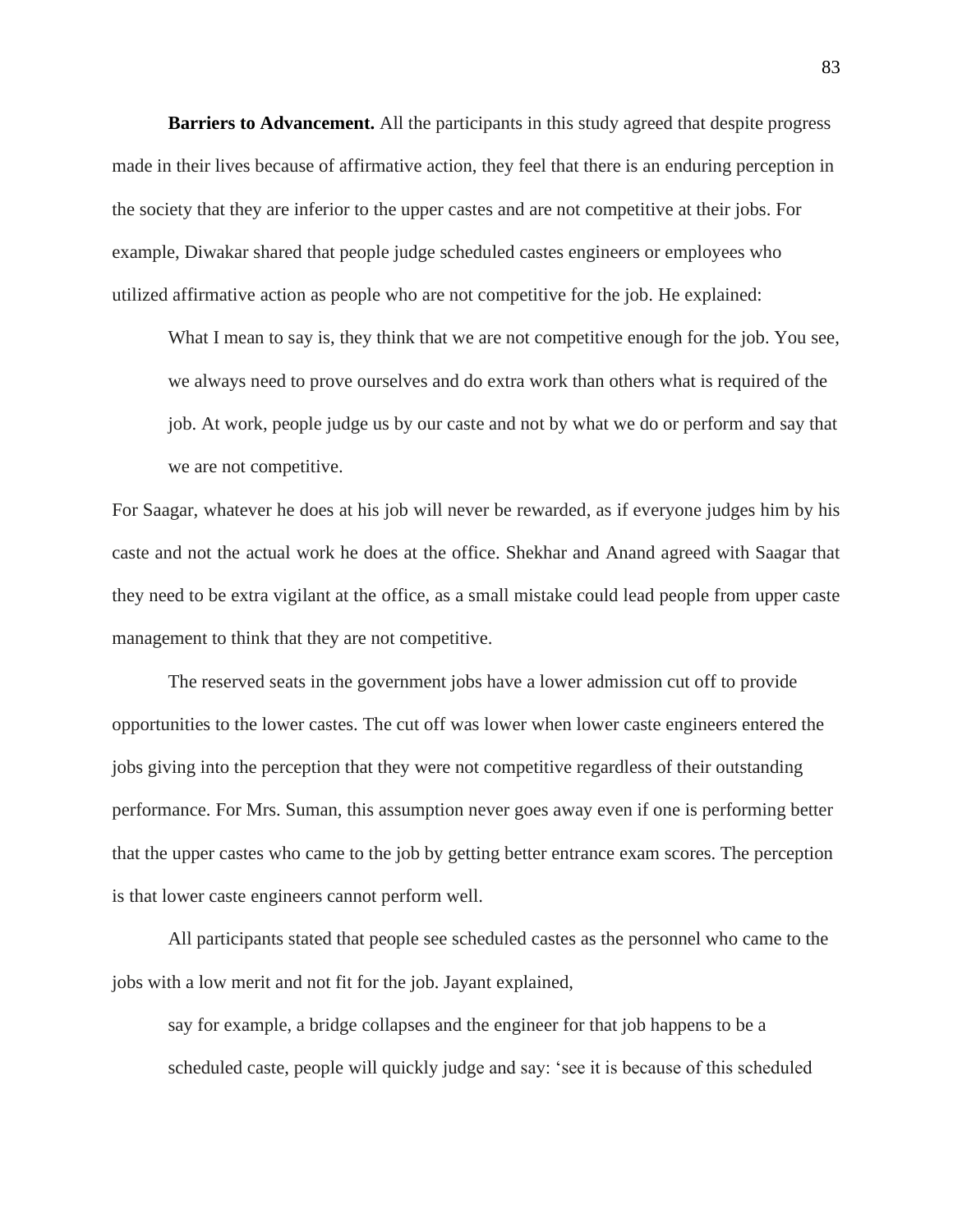caste engineer that the bridge has collapsed;' they would not even wait for any

investigation to happen. This is the image of a scheduled caste engineer at job. Also, each participant said that it takes a lot of effort to prove how good they are at their jobs and said that this perception of inferiority constitutes a barrier hard to overcome, no matter what. Anand added that he needs to be extra cautious at executing his job duties so no one could raise any doubts on his performance at job as he belongs to a lower caste.

Four participants shared that they always have to make a good impression to upper-class colleagues and customers. Anand said it is difficult to explain why he needs to be extra polite with some upper caste clients and customers. He does so to avoid giving the impression of not paying attention to them and or showing caste discrimination in the process of serving them. He is constantly disturbed by this idea of pleasing others only because he belongs to a scheduled caste community.

The other three participants did not discuss about impression management but did confirm that they always need to do something extra to prove their worth at job or skills but did not discuss about the extra work and its nature. They hinted that they do it to maintain their image which is otherwise assumed as incompetent.

**Lack of Opportunities.** Lower-caste status has resulted in poor job evaluations. Saagar shared another important point related to the same kind of barriers which is directly related to the growth and that is promotions in the jobs and the annual performance appraisals. He said, "Managers know our last names and that makes an important impact when an upper caste manager has to promote a lower caste employee."

Diwakar shared his frustration that "I say that managers should not know last names of employees." Diwakar continued in anger and said that "You know what, I say that there should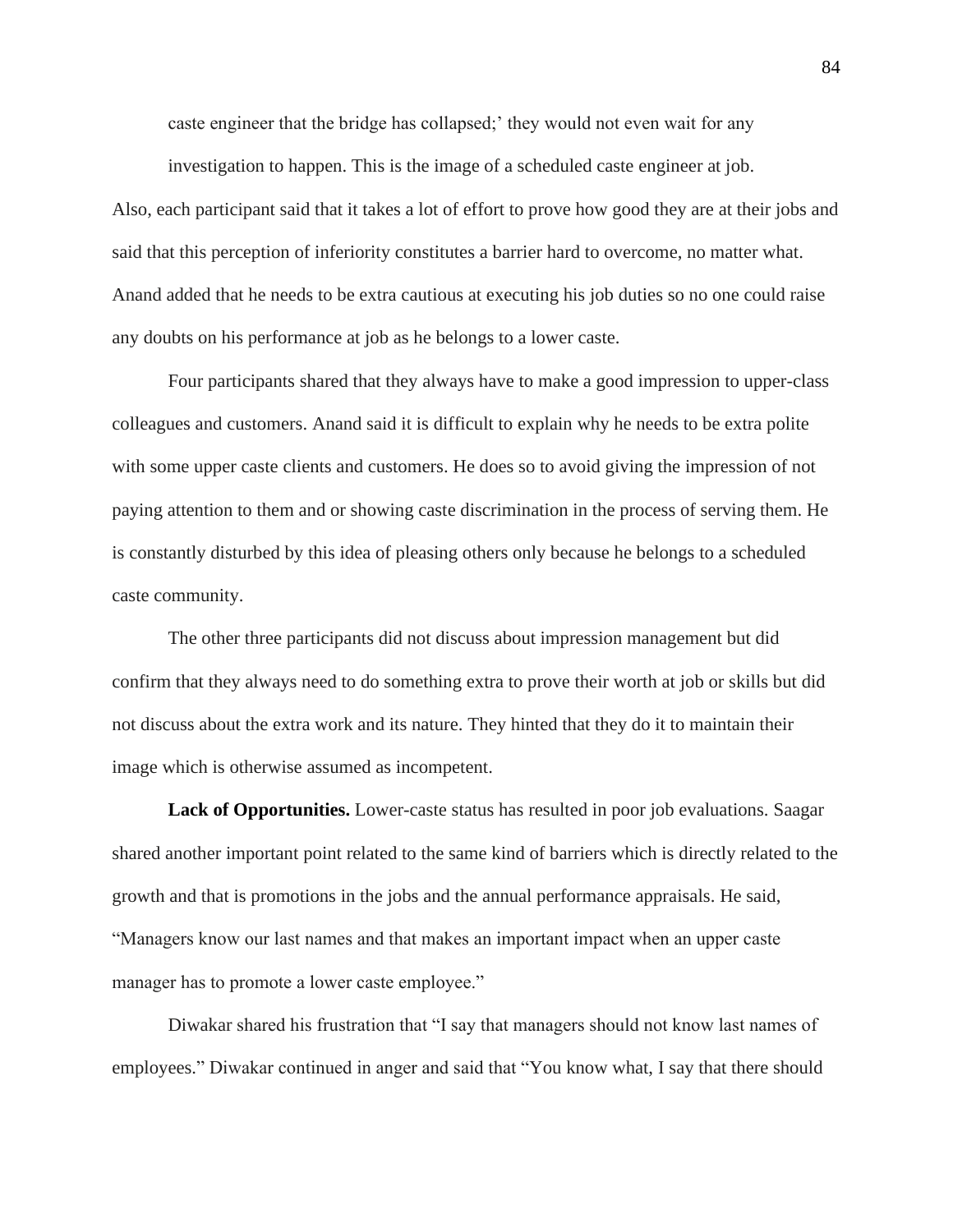not be any last name of a person." He said that as upper caste managers know the last names, they give poor reviews on the performance appraisals but do not tell the real reason on why the employee was given a low rating.

During Anand's interview, I asked what would happen if someone from a scheduled caste would become a high-ranking officer and make sure that there are no barriers to the promotion of scheduled caste employees. He paused and said, "that is impossible, no one will let us reach there in the first place." Mrs. Lata highlighted the same issue of lack of growth opportunities of scheduled caste workers, that no one lets scheduled castes reach such high-ranking positions at jobs. "The system is actually a set up," she added. When asked to explain the meaning of "set up" and its impact, she shared that when a scheduled caste is hired, they (upper caste managers in this context) make sure that scheduled castes are assigned to all lower-level positions at jobs so that opportunities to rise in the ranks are so rare in their careers, making them almost negligible.

Diwakar claimed that he has seen instances at his job where people from lower caste employees were deployed to hazardous locations where upper castes did not want to go and that would put their life in danger. He queried, "Isn't it unfair that people from lower castes are posted at dangerous places? There is no equality in our society." When asked if he has ever filed a complaint on this kind of discrimination, he smiled and said,

Where will one go after raising an issue like that? Truth is that you want your job. Isn't it? You know, this is how discrimination plays out that they (upper castes) did not even send me for any site visit as if I was not competitive enough to go for a site visit. They kept me in the office work, and I used to feel so humiliated with their behavior.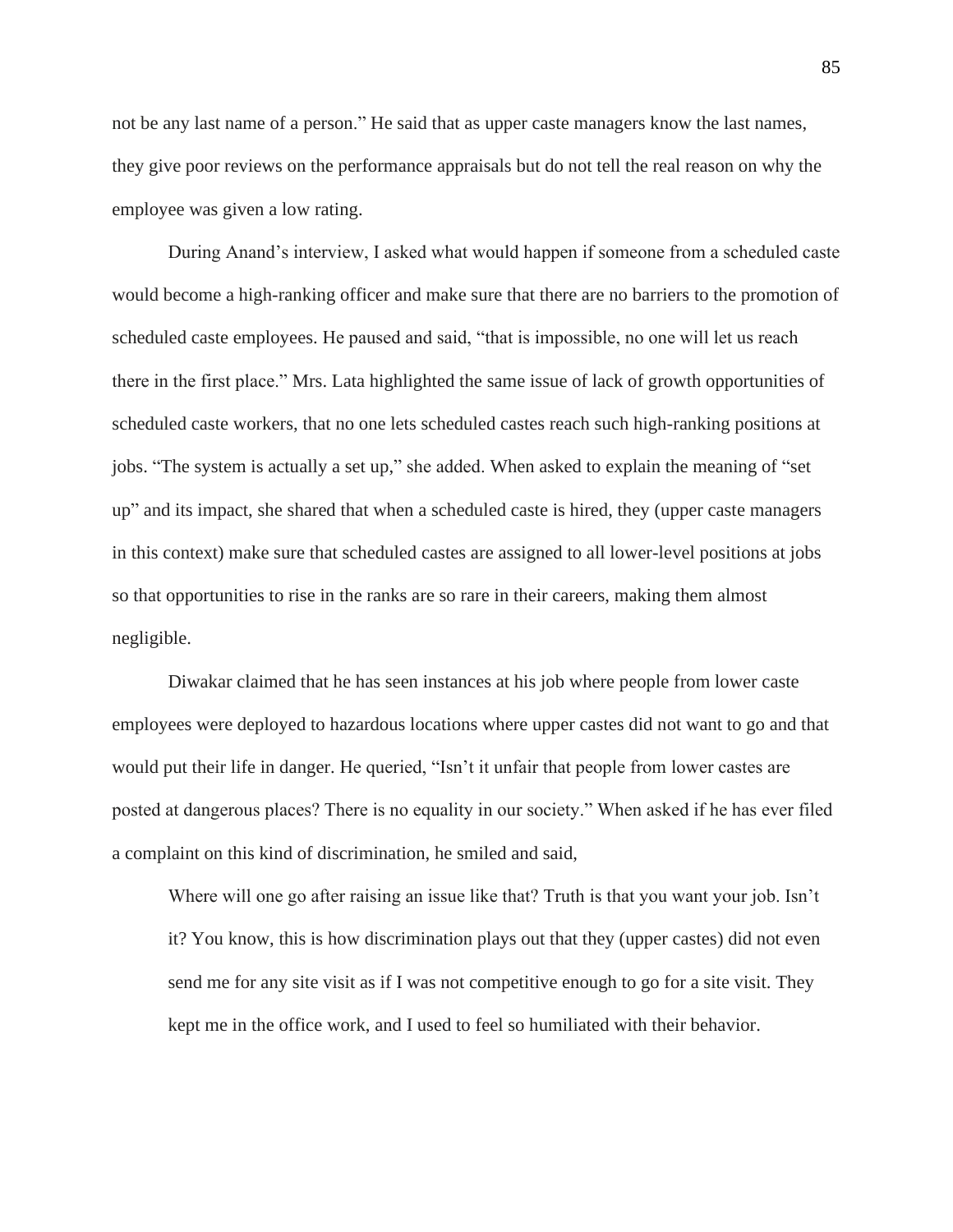When asked if he did anything about this situation and asked if his company is having anti-discriminatory policies and a complaint unit, he argued that "the policies does exist but I have not seen anyone using it for the same reason—that you need your job and nothing is more important than that" and that "it is useless to complaint as this whole caste system stigma is not going to go away from minds of people so what is the point of a complaint."

# Chapter Summary

This chapter presented findings of the data analysis that emerged out of the in-depth interviews with seven scheduled caste engineers as it relates to the social-cultural and economic conditions after utilization of affirmative action. First, related to economic conditions, participants stated that there is an improvement in their economic conditions post-affirmative action which shows that one of the goals of affirmative action which was to provide economic upliftment to the scheduled caste communities is being met. Participants said that they had access to good education post-affirmative action. They also had access to job opportunities at par with the upper castes however there were barriers to their advancement and growth at jobs.

Regarding the social conditions, participants discussed that there is no improvement on the front of socio-cultural condition for them and their families. Participants shared various patterns of discrimination that continue to happen with them which are largely derived from their social identity, stigma, and social construction as per the caste system and the dominant castes' privilege contributing to their oppression. They also discussed how their last names still play an important role in their lives when stating that even though they are working at well placed jobs now, they don't have any sort of social mobility as far as their caste is concerned and they are still seen as a lower caste after reaching at some of the top posts and designations of their jobs that shows how the caste system's stigma is still lingering and enduring in the Indian society.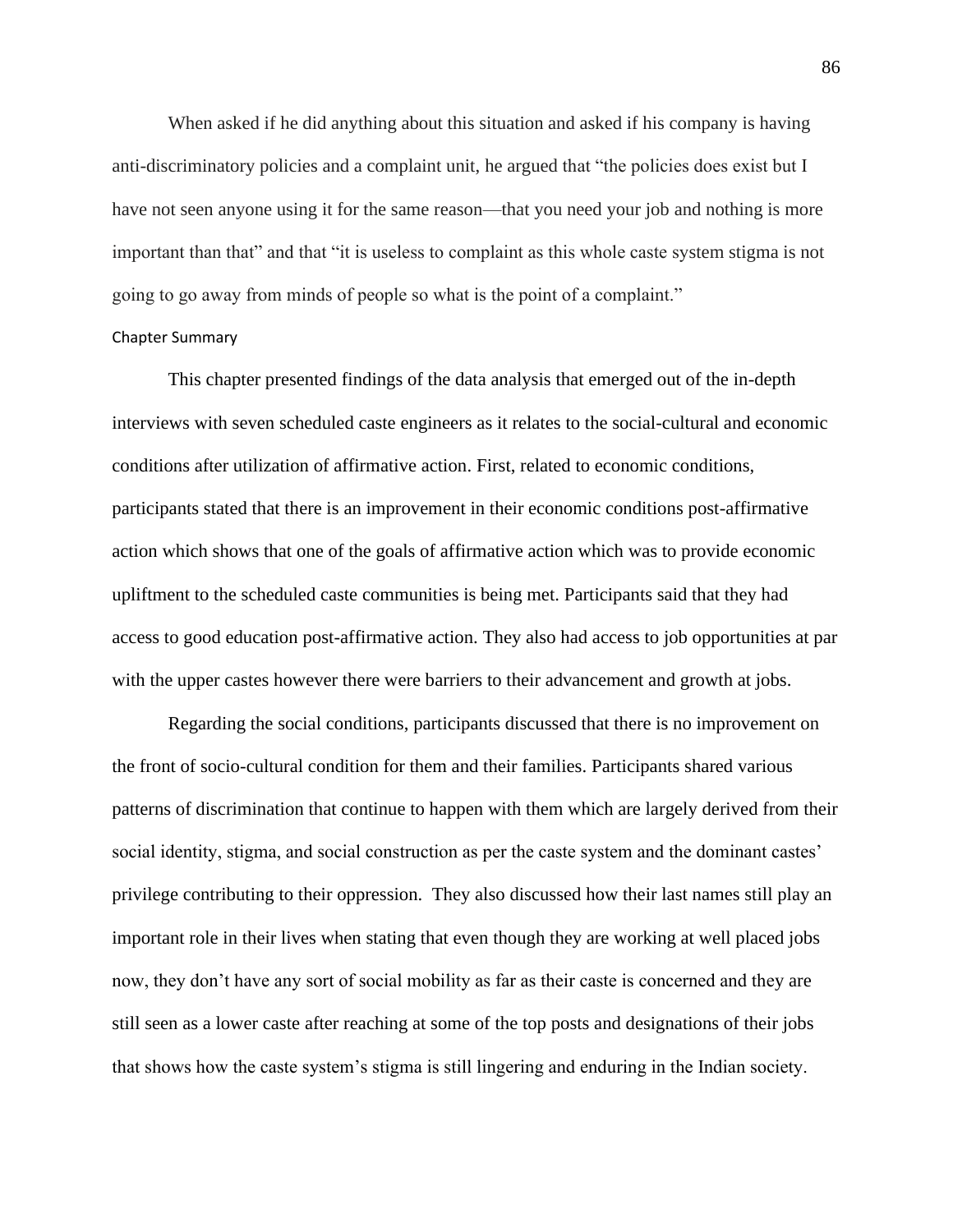Figure 3 and Figure 4 below summarizes the socio-cultural and economic evolution of the lives of scheduled caste engineers.

To sum, it appeared that the situation of caste system and the mindset of people are still at a tenuous stage although people from the lower castes are becoming more and more aware of their constitutional rights that allow them to confront biased policies. In the next chapter, I discuss theoretical frameworks that shed a light on the major themes that emerged from this study.

# **Figure 3.**

*Socio-Cultural Evolution of the Lives of Scheduled Caste Engineers*

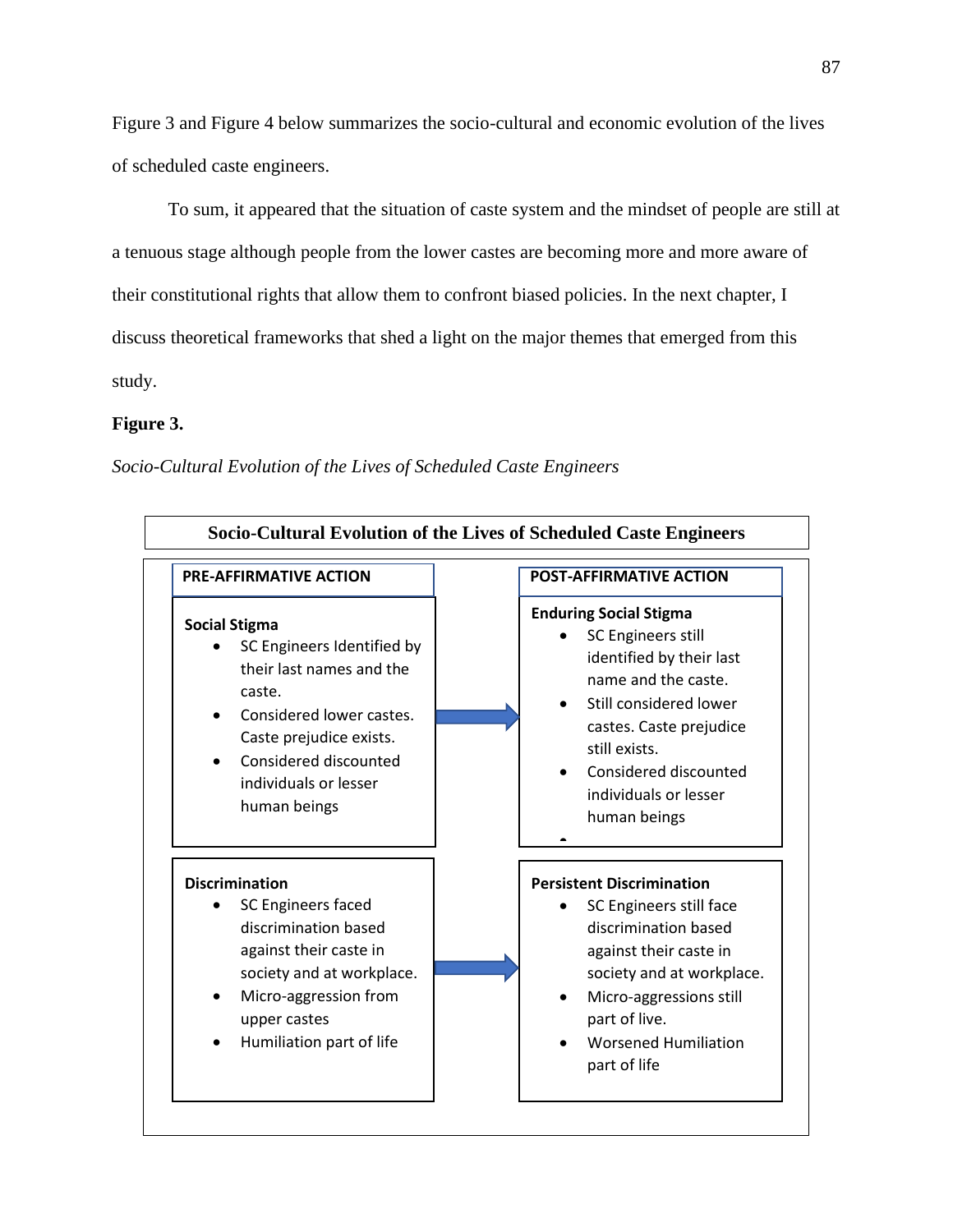# **Figure 4.**

*Economic Evolution of the Lives of Scheduled Caste Engineers*

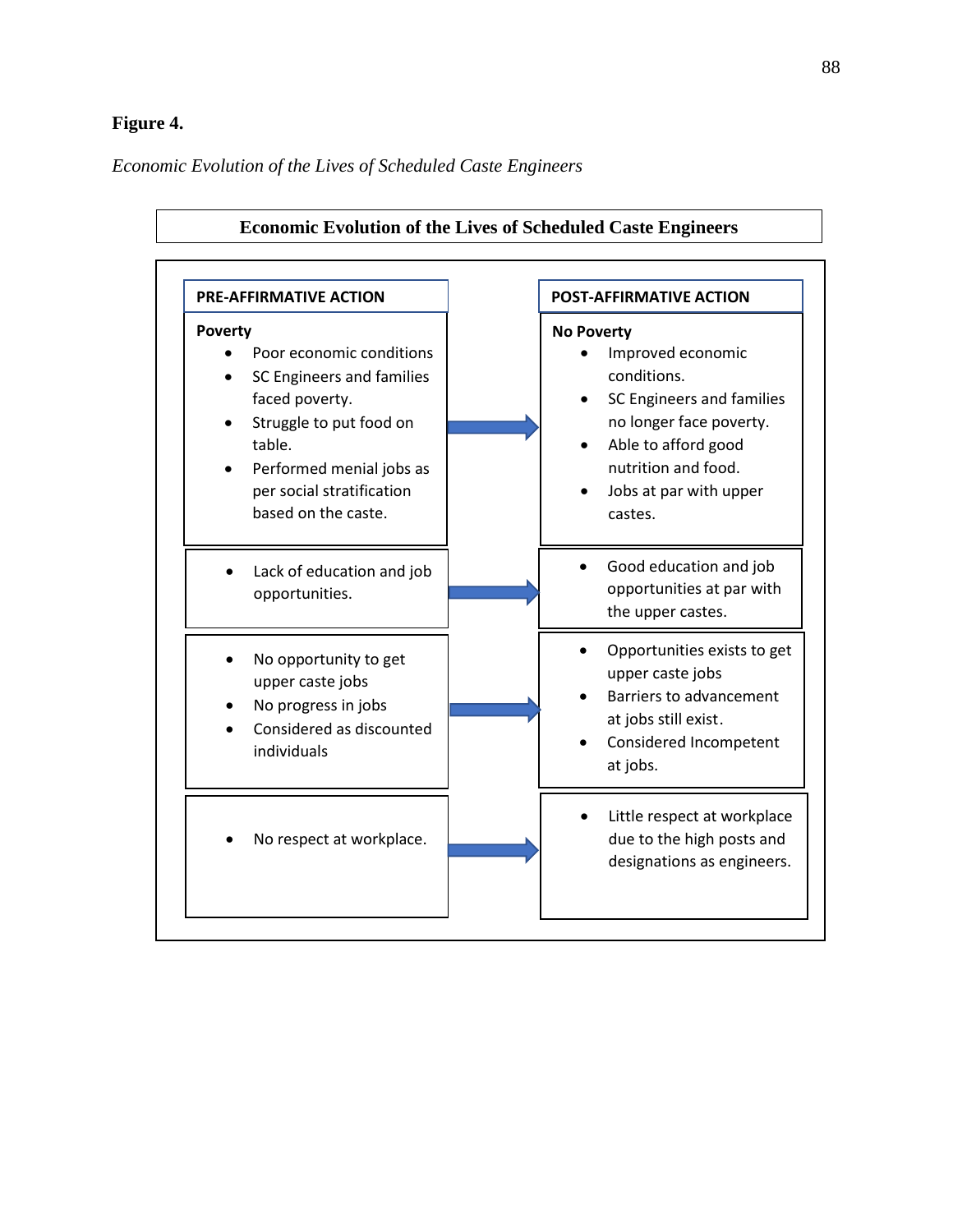#### **CHAPTER SIX: THEORETICAL ANALYSIS**

This study aimed at examining how the Indian reservation program (in other words, affirmative action) affected the personal and social life of scheduled caste engineers who used this system to complete their bachelor's degree education. Results of this study have highlighted the changes in the social and economic conditions of the scheduled caste engineers before and after the utilization of the affirmative action program. Data collected for the purpose of this study yielded two major themes, each broken into the two subthemes for social conditions and economic conditions. The first theme was the socio-economic conditions of the scheduled caste engineers before their access to affirmation action. The second theme included the socioeconomic conditions of the scheduled caste engineers after benefitting from affirmative action. This chapter analyzes the findings of the lived experiences of the scheduled caste engineers in the light of two analytical frameworks I identified in Chapter 2: social identity theory and critical race theory. First, I discuss how social identity theory applies and explain the selected findings of this study.

#### **Conditions of Scheduled- Caste and Social Identity Theory**

Pre-affirmative action, participants in this study indicated that their life rife with social stigma against their caste. The upper caste and other members of the Indian society held a negative image of their caste. Their last names identified the engineers who participated in study in a negative way and caused them to experience discrimination in the form of insult, microaggression, and lack of economic opportunities. There was a struggle to earn a livable wage, to provide food on the table, and basic education was very inaccessible. However, while discussing their economic conditions, participants often reverted to the topics of oppression and discrimination that they faced because and which denied their very human identity. They were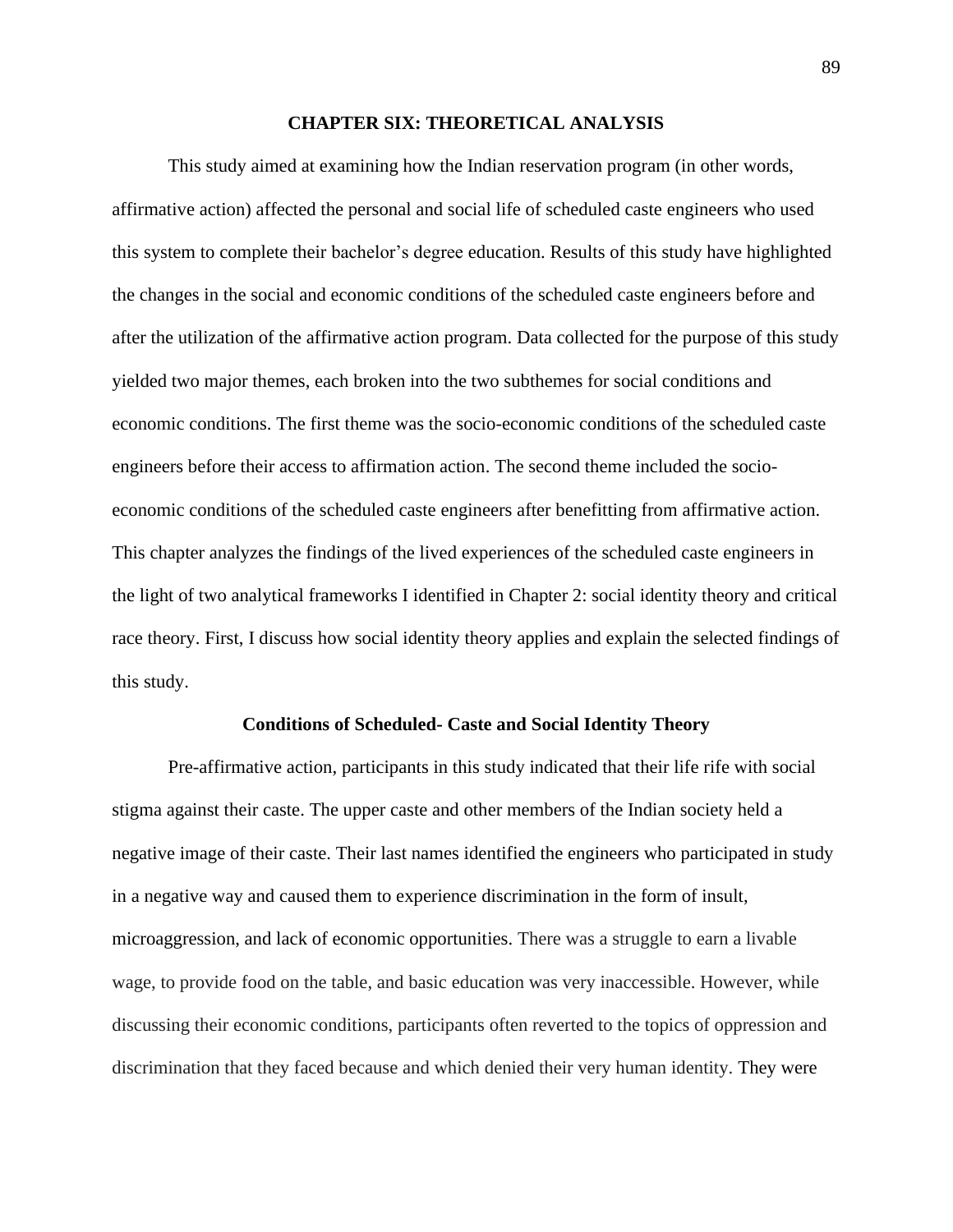all frustrated that a thousand-year-old caste system and social stratification were haunting their communities. As a consequence, their economic conditions were not any better than those of their parents and fore-parents who were submitted to ostracizing conditions because they were born to a scheduled caste.

However, in post-affirmative action era of each of their lives, participants enjoyed improved economic conditions but stated that the little respect that they have is short lived and will be gone once they leave their jobs. Still, their life after obtaining affirmative action was that of enduring social stigma against their caste. They are still seen as a lower caste after reaching some of the top posts and designations of their jobs. The caste system's stigma is still lingering and enduring.

For the purpose of this study, I employed social identity theory (Tajfel & Turner, 1979) to help situate participants' experiences within a theoretical framework. Social identity theory posits that society has divided itself into various in-groups and out-groups: "we divided the world into 'them' and 'us' based through a process of social categorization (i.e., we put people into social groups)" (McLeod, 2008, p. 1). McLeod (2008) goes on to say that concepts of social identity theory dictate the in-group and out-group formations and states, "the in-group will discriminate against the out-group to enhance their self-image" (p. 1). According to social identity theory (Tajfel & Turner, 1979), there are social categories and social groups that define one's identity and their behavior toward others who are part of their communities. The main tenets of social identity theory as per Tajfel and Turner's (1979) analysis of intergroup conflict are a) formation of social groups including in-groups and out-groups and b) in-group discrimination against out-group to enhance their self-image. Next, I discuss both tenets.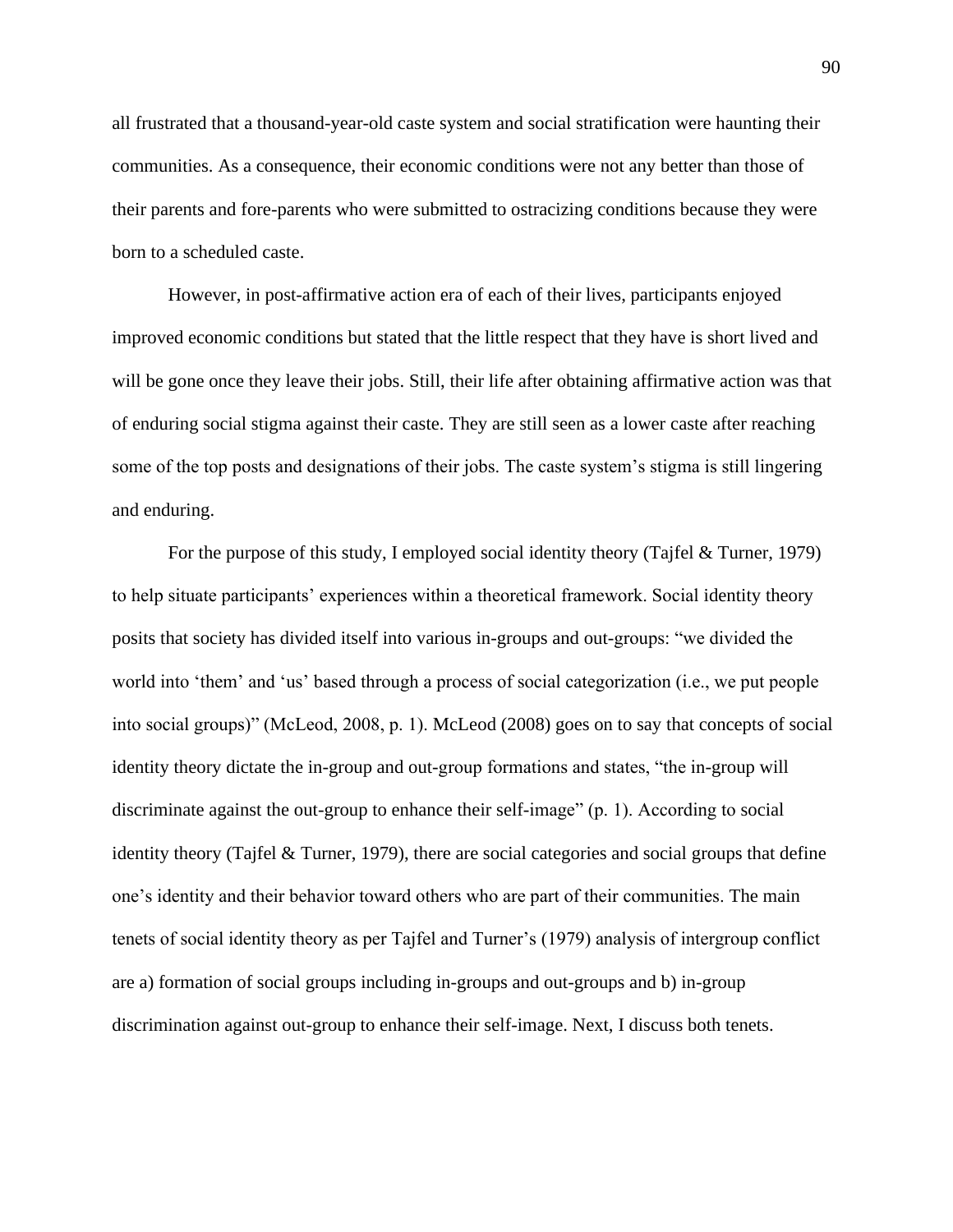#### **Formation of Social Groups Pre-Affirmative Action**

Through the analysis of Tajfel and Turner's (1979) proposal of groups and relating them to social stratification of Indian society, it can be said that castes are large social groups and people within their social groups feel a sense of pride and self-esteem. Existence of the large caste groups relates to social identity theory's concept of formation of groups. During interviews, it was observed that in every story and experience that participants shared there was a mention of "we" and "they" as well as "us" and "them." Most of the interview answers started with "they." All participants have discussed that their caste is considered as the lowest in the caste hierarchy and that is the reason that they are also called as the lower castes.

As per social identity theory, the world is divided into "them" and "us" through the development of social categorization. According to McLeod's (2008) analysis of social identity theory, Tajfel and Turner's (1979) research demonstrated that "the groups (e.g. social class, family, football team, etc.) to which people belonged were an important source of pride and selfesteem. Groups give us a sense of social identity: a sense of belonging to the social world" (p. 1).

Likewise, social stratification on the castes of people has given birth to the groups they belong to. The castes can be seen as large group memberships that everyone belongs to. Participants stated in their interviews that they see caste as a prime identification of themselves in society. Caste gives them a sense of pride also which means that they have a feeling of patriotism associated with their caste. Caste patriotism is also discussed in the work of Ghurye (2016) who said:

The problem of caste arises mainly out of caste-patriotism. It is the spirit of caste patriotism which engenders opposition to other castes and creates an unhealthy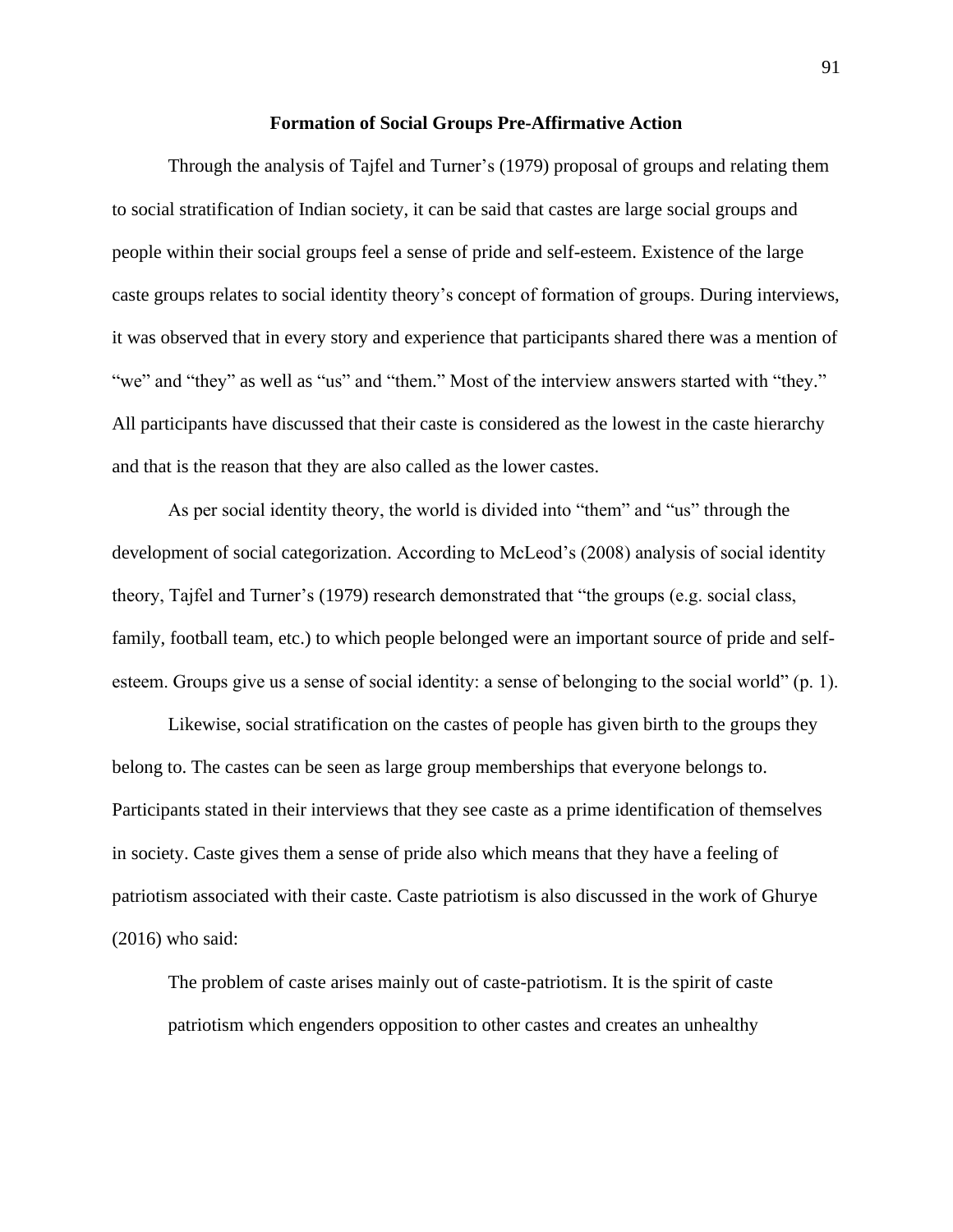atmosphere for the full growth of the national consciousness. It is the caste patriotism that we have to fight against and totally uproot. (p. 213)

Ghurye (2016)'s analysis on a casteless or a plural society in India stated the fact that society has divided itself into these large groups and each group within a caste feels proud of being a part of it. Participants have indicated the continued existence of the caste system and caste patriotism during their interviews. Scheduled caste participants in this study felt the domination of the upper castes. Participants endured humiliation and microaggressions throughout their life. The cultural barrier between lower and upper classes in India relates to what social identity identifies as the formation of social in-groups and out-groups. Specifically, scheduled caste engineers knew that they all belonged to out-groups in the dominant society of the upper castes.

# **Post-Affirmative Action**

Participants indicated there are still two distinctive groups even after affirmative action: scheduled caste and upper caste. The formation of social groups continued for the scheduled caste engineers even though they now had good jobs and were at top posts and designations. Although they have joined ranks with the upper castes in high paying engineering jobs, they are still being identified as scheduled castes. Their colleagues maintain a distance from them and some will take any chance to insult or humiliate them at the workplace.

Social identity theory's first tenet explains the formation of in-groups and out-groups and these social groups are still visible in Indian society after implementation of affirmative action (Tajfel & Turner, 1979). As per McLeod (2008), the concept of "us" vs "them" is still visible in Indian society post-affirmative action utilization. Tajfel and Turner (1979) stated that "People favor the in-group over the out-group in the minimal group paradigm in order to establish a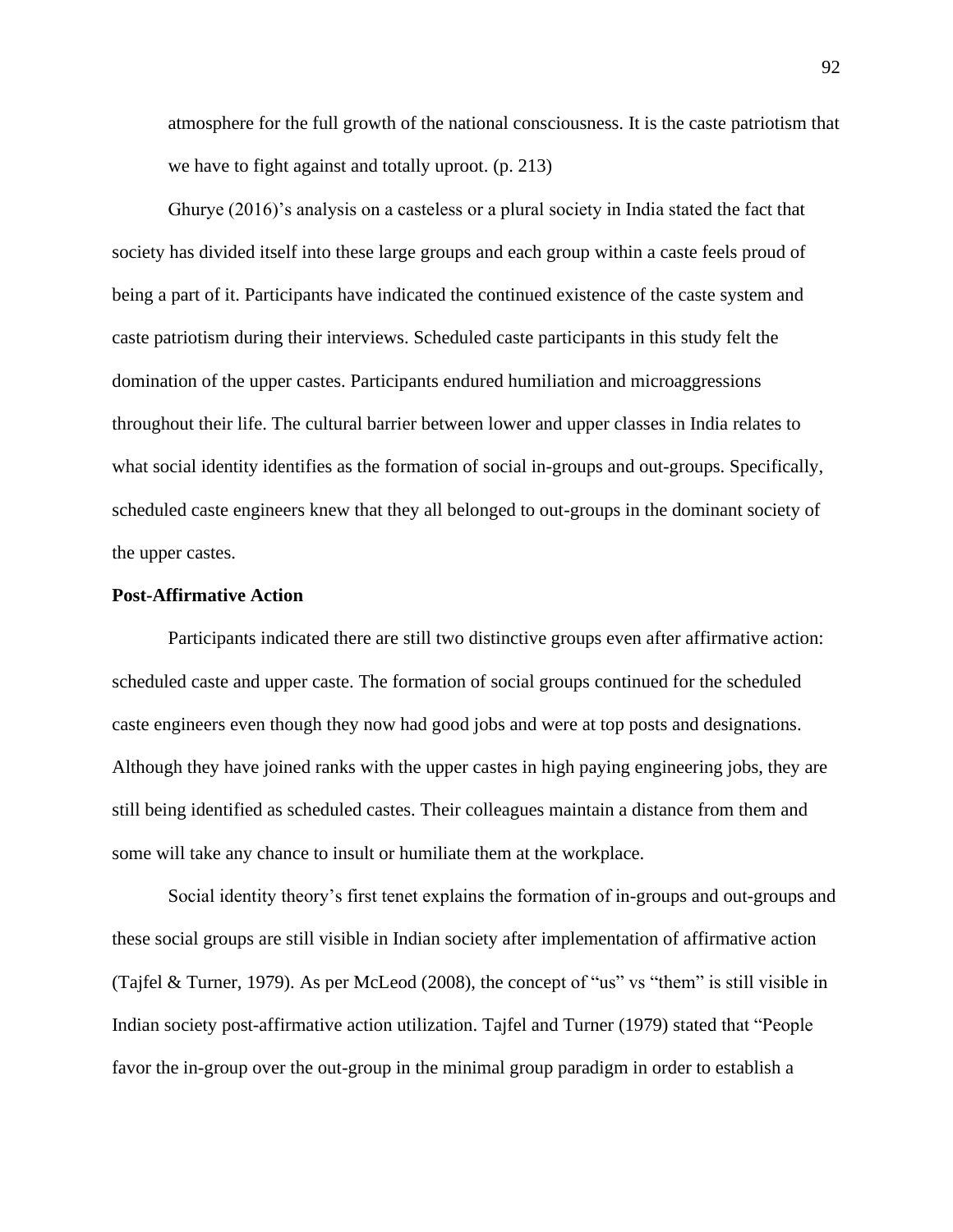social order where the in-group is superior to the out-group" (p. 6). Participants have also indicated that these caste groups are clearly visible at their workplaces because upper castes maintain a distance from them and remain in their own groups.

# **In-Groups Discriminate Against Out-Groups**

During both pre and post affirmative action, participants have felt discriminated against. They understand that they are considered lowest in the society and no matter what they do, they will never be given any importance in their lives. They associated their social identity with the prejudice that they face in their everyday lives.

Tajfel and Turner (1979) studied social groups, intergroup conflicts, and various factors that affect one's social identity. Tajfel and Turner (1979) also discussed the concepts of in-group and out-group bias, which contributes to "us vs. them" mentality. As per their analysis, outgroups are typically those that aren't as commonly identified with, and therefore may be discriminated against.

Analyzing the aspects of discrimination by in-groups (upper castes), the participants stated in their interviews that the upper castes do not treat them well and they still face discrimination in the form of micro-aggression after they had utilized affirmative action. The authors of social identity theory posited that there are in-groups who want to always maintain the status quo that is their dominance (Tajfel & Turner, 1979). As per McLeod's (2008) analysis of social identity theory, in-group is considered as "us" and out-group is considered as "them." The central hypothesis of social identity theory is that group members of an in-group will seek to find negative aspects of an out-group, thus enhancing their self-image.

The questions like "where are you from" gave the participants a feeling of being alien in their own land. The negative attitude of the upper castes (in-groups) who discriminate against the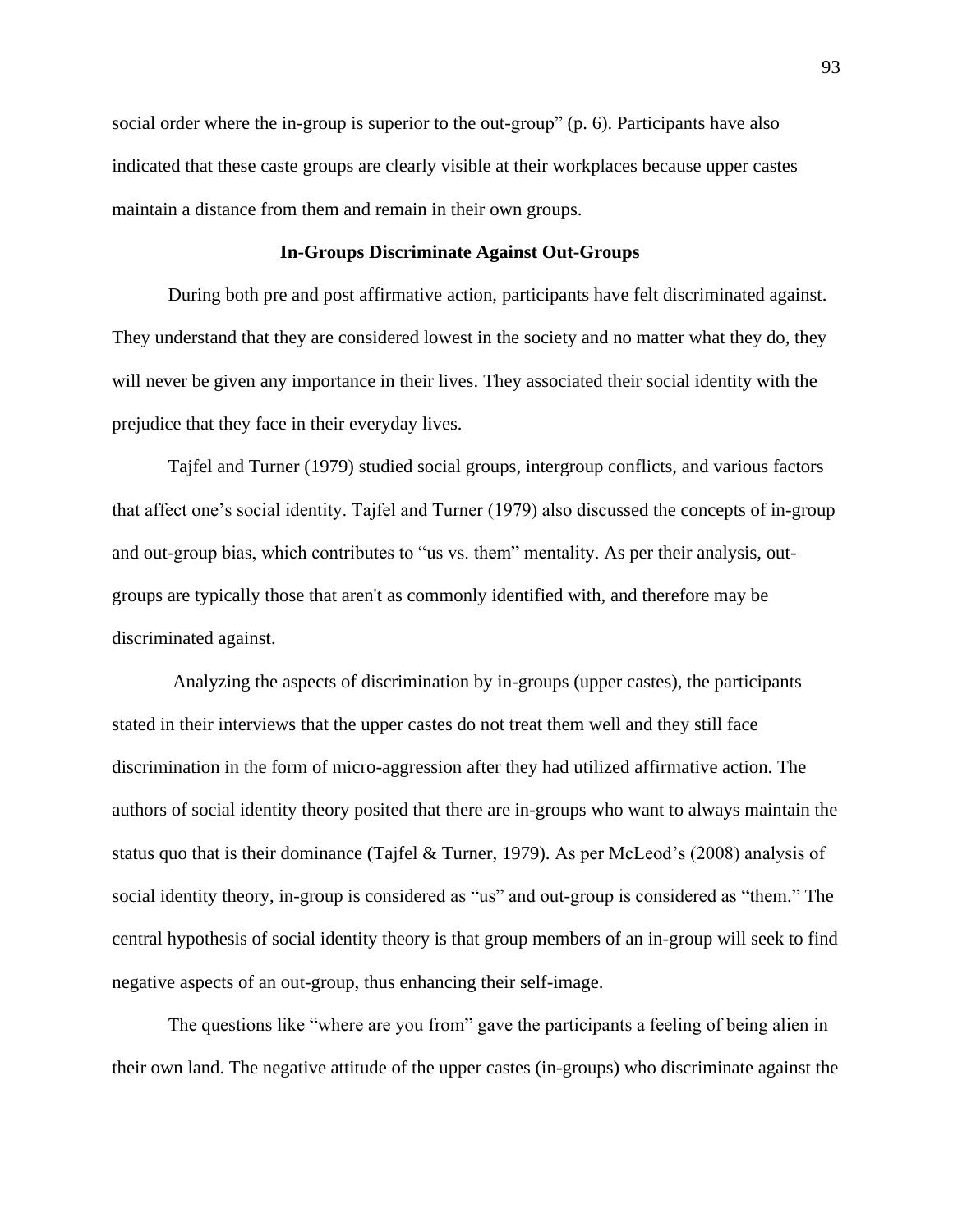scheduled castes (out-groups) can be explained by how the in-groups try to seek a positive distinctiveness, according to social identify theory (Tajfel & Turner, 1979). In doing so, upper class (in-group) discriminates against the out-groups – scheduled caste engineers. According to social identity theory,

We seek ways to gain positive feelings from that group membership. Viewing the ingroup more positively than other groups ("outgroups") is one way to achieve those positive feelings. Seeking positive distinctiveness for one's ingroup hence becomes an explanation for holding negative beliefs and attitudes about outgroups in our environment, and hence for prejudice and ultimately discrimination (Tajfel & Turner, 1979, pp. 40-41)

# **Conditions of Scheduled-Caste and Critical Race Theory**

Pre- and post-affirmative action did not change the discriminatory conditions of the structured castes in this study All participants maintained that caste system was based on the occupations of the people at the time when it started but today even though people have changed their occupations, they are still identified as belonging to the same castes and it all has finally come down to what their ancestors were, and caste is decided at birth of a person. Social stratification in India based on the caste of a person clearly shows that caste is a socially constructed category as critical race theory explains it (Delgado & Stefancic, 2012).

Critical race theory helped to situate participants' experiences within a framework similar to discrimination based upon skin colors (Delgado & Stefancic, 2012). Tenets of critical race theory includes a) race is a socially constructed category b) ordinariness of racism and c) naming one's own reality. Next, I discuss these tenets one by one.

# **Race is a socially constructed category**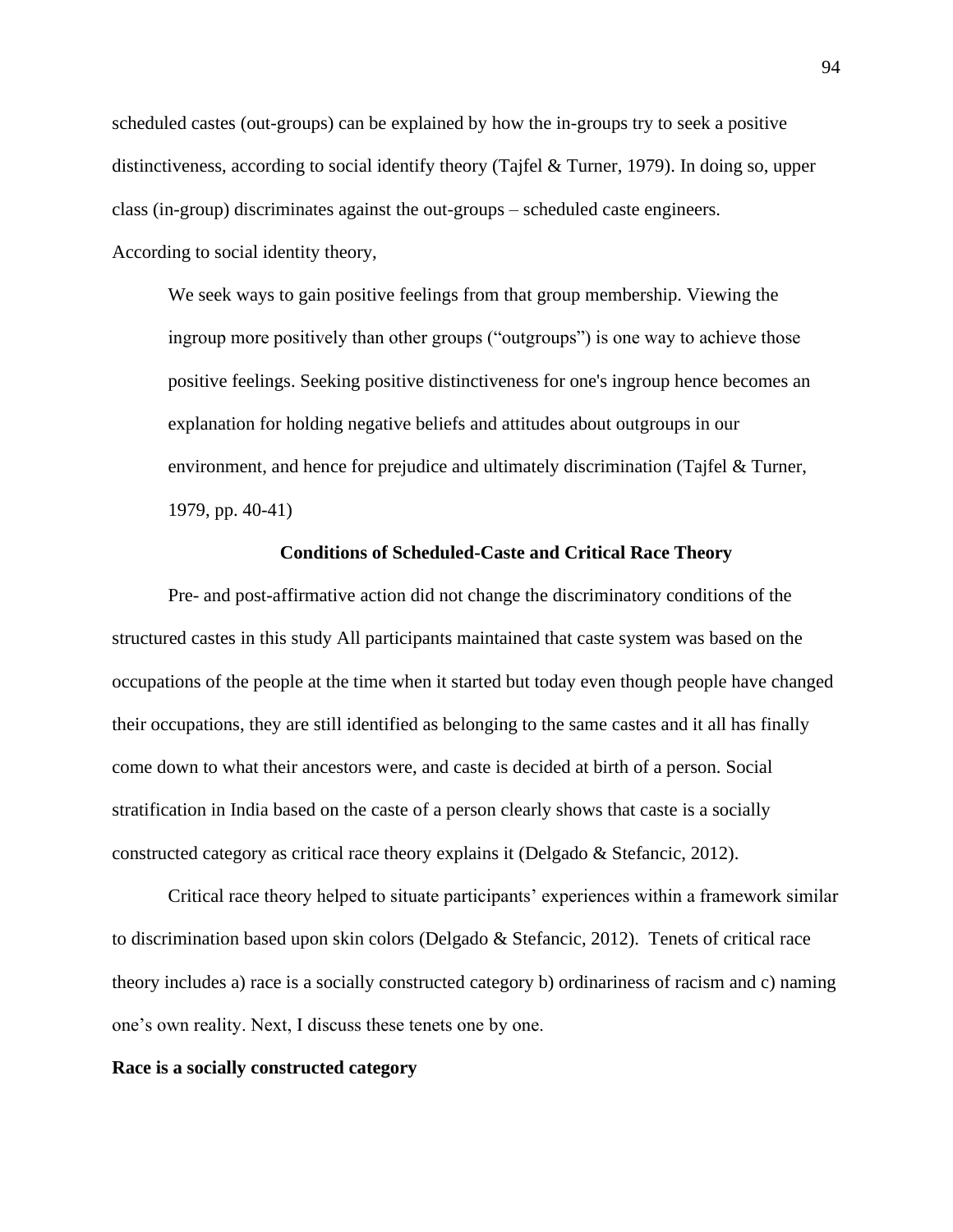Race in the context of my study can be thought of as the caste of a person. Participants maintained that the age-old caste system is still visible in Indian society and the social construction still has layers of hierarchy. Expounding on the social construction theme of critical race theory, Delgado and Stefancic (2012) stated that

The social construction thesis holds that race and races are products of social thought and relations. Not objective, inherent, or fixed, they correspond to no biological or genetic reality; rather races are categories that society invents, manipulates, or retires when convenient (p. 8)

Participants have continually indicated in their interviews that they are always seen as the lowest in society whatever they do. They are perceived as incompetent at the workplace only because of their caste. Upper castes managers at their workplaces do not judge them by their skillset or good performance but follow the assumptions that society has created for the lower castes. Age-old social construction based on caste is still driving the lives of the scheduled caste community in India.

Delgado and Stefancic (2012) also suggested that society disregards one's character, intellect, and ethical behavior and has false assumptions about certain races or people. Delgado and Stefancic (2012) said, "That society frequently chooses to ignore these scientific truths, creates races, and endows them with pseudo-permanent characteristics is of great interest to critical race theory" (p. 9). Participants have discussed that the social stigma exists even after affirmative action, indicating that the Indian society has created false images and assumptions of the scheduled caste community. Critical race theory identifies such images and assumptions as "permanent pseudo- characteristics" (Delgado & Stefancic, 2012, p. 9).

# **Ordinariness of racism**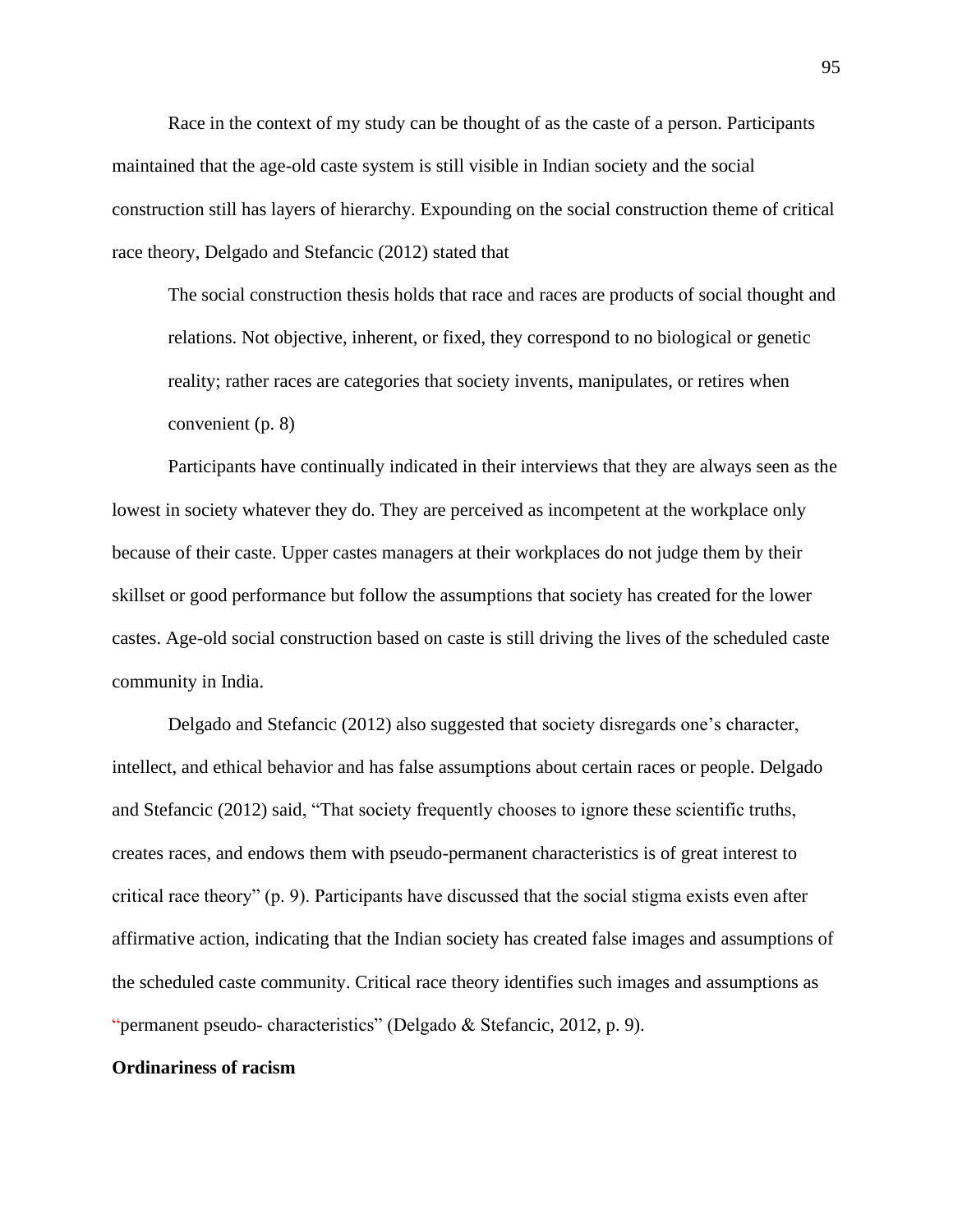Incidents of discrimination and microaggressions can relate to the second tenet of critical race theory, which is "ordinariness of racism" (Delgado & Stefancic, 2012, p. 8). All participants discussed a myth that discrimination based on caste has ended in India. They stated that some of their upper-caste classmates in their school time always used to say that they don't see caste at all but at the same time used their castes as name-calling or used it as a slur. Using someone's caste as a slur and then trying to pretend that there is no caste system or India has become a plural society shows that the dominant caste – upper castes do not acknowledge that racism exists, and they treat this topic as an ordinary one.

Regarding the ordinariness of racism, Delgado and Stefancic (2012) explained that racism is an everyday experience of people of color in the U.S. and is not an easy thing to handle. The authors further clarified, "This also means that racism is difficult to address or cure because it is not acknowledged" (p. 8). One must first acknowledge that racism exists in our society. Acknowledgment of racism is necessary for Indian society. Critical race theory could explain the caste racism in India as upper castes, and in fact, everyone in India maintains discrimination as part of the country's social fabric.

#### **Naming one's own reality**

Another tenet of critical race theory is the uniqueness of the voice of people of color (Delgado & Stefancic, 2012). Critical race theory stresses the power of storytelling because there is a power in the voice of people (Delgado & Stefancic, 2012). An important feature of naming one's own reality in critical race theory is "voice," which can be defined as "a way to communicate the experience and realities of the oppressed, a first step to the road of justice" (Ladson-Billings & Tate, 1995, p. 58). Although this study was limited to the scheduled castes, there was talk about upper castes' dominance, privilege, and power in all participants'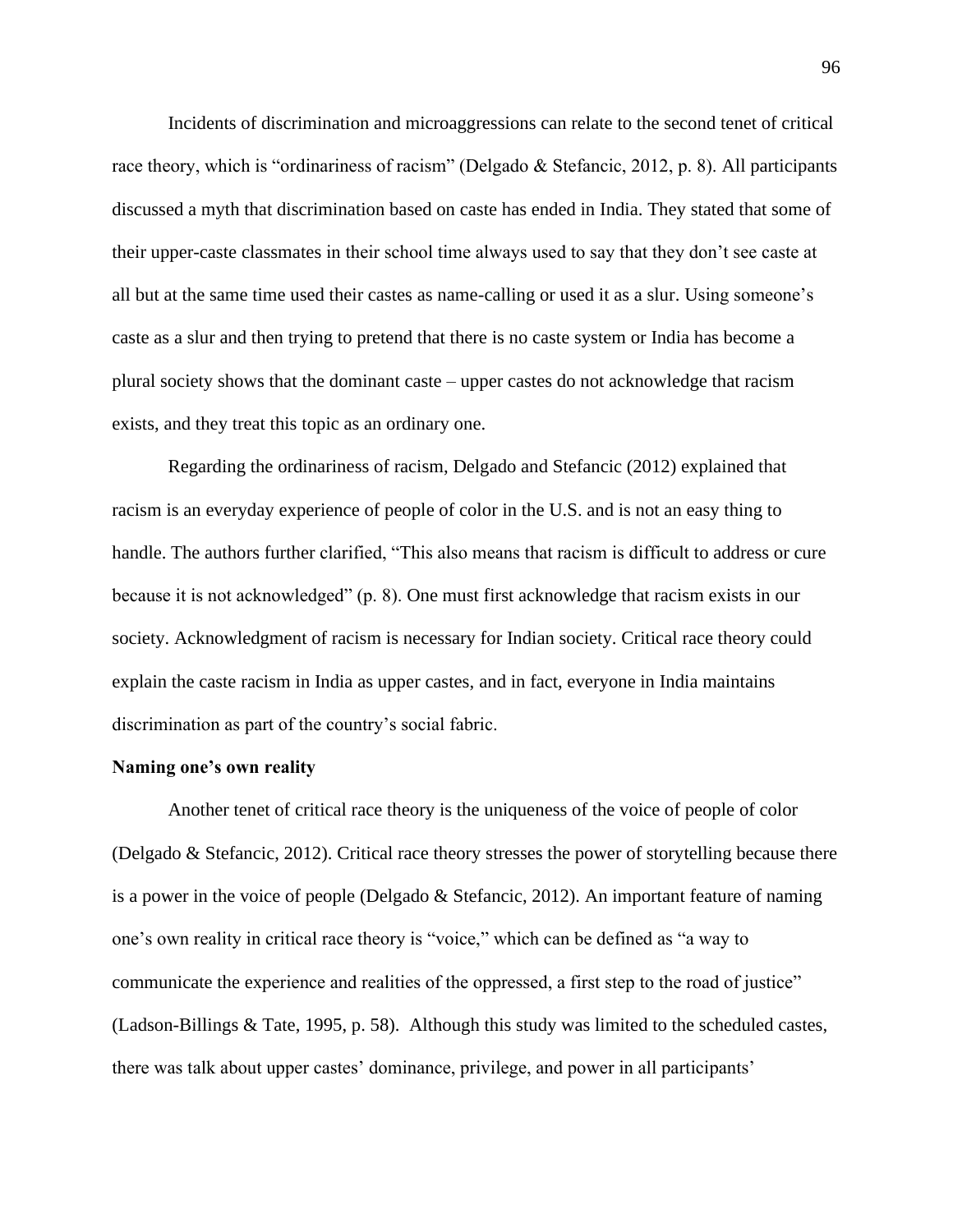interviews. Participants "named the reality" of their own family history, background, and the long road they have come in their journeys of becoming an engineer today.

Regarding the concept of genuine storytelling, Delgado and Stefancic (2012) wrote "the hope is that well-told stories describing the reality of black and brown lives can help readers to bridge the gap between their worlds and those of others" (p. 48). The authors again emphasized that "engaging stories can help us understand what life is like for others and invite the reader into a new and unfamiliar world." As Delgado and Stefancic (2012) posited regarding interest convergence that dominant sections of society believe in what benefits them, the upper castes have maintained status quo in the Indian society because they are the dominant race and dominate the social discourse. However, participants in this study held a common idea that no one hears them in society, especially the dominant castes.

However, scheduled castes contribute to Indian society. That contribution can relate to the importance of the voice-of-color thesis that said, "writers and thinkers may be able to communicate to their white counterparts matters that the whites are unlikely to know" (Delgado & Stefancic, 2012, p. 10). One can replace caste with color in the context of Indian society. The stories of oppression that participants shared create an awareness in the community. Delgado and Stefancic (2012) also claimed that:

Stories also serve as a powerful additional function for minority communities. Many victims of racial discrimination suffer in silence or blame themselves for their predicament. Stories can give them voice and reveal that others have similar experiences. Stories can name a type of discrimination; once named, it can be combated. (p. 49)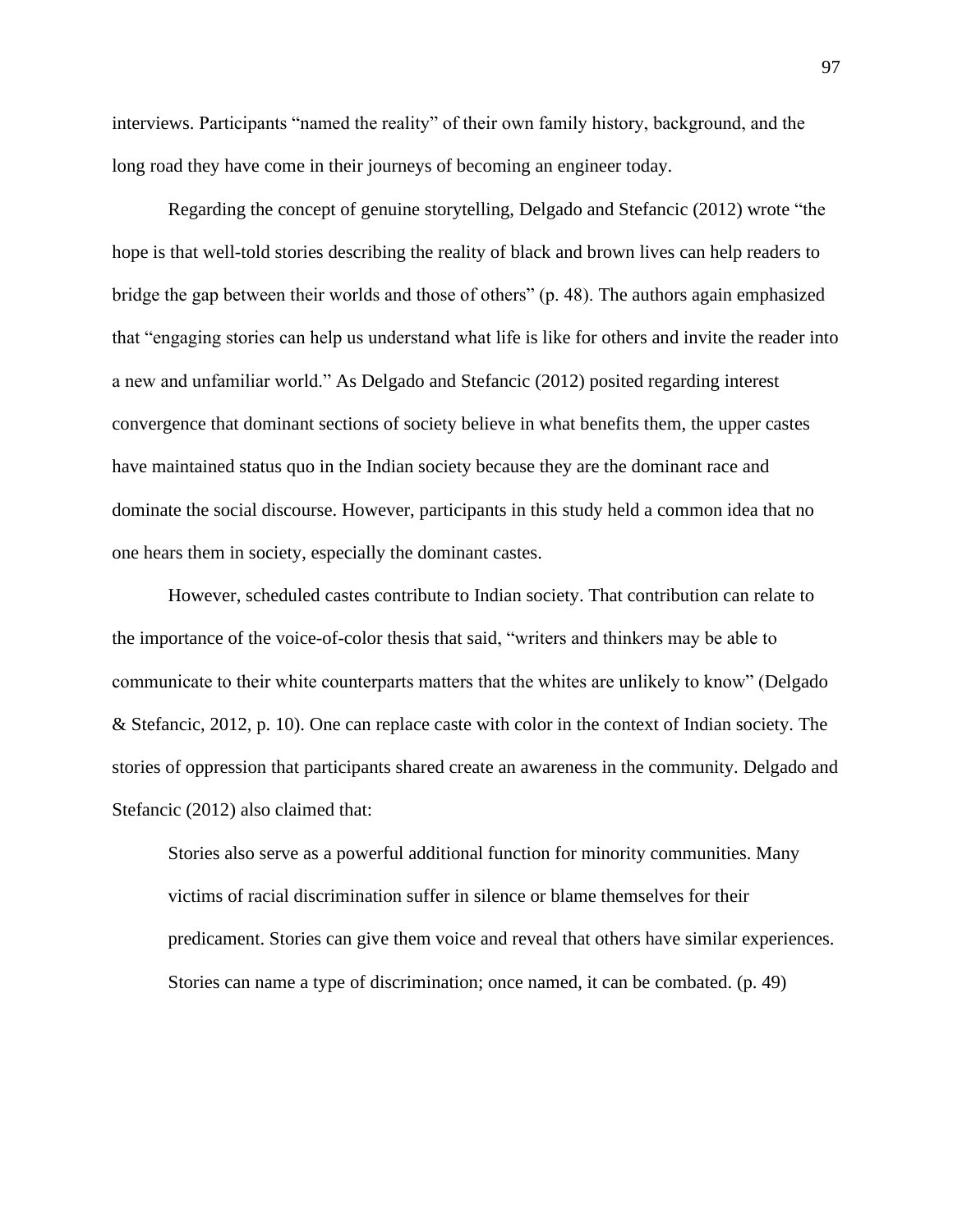#### **Discussion**

Data findings from the participant interviews have shown that the upper castes treat scheduled castes with hostility solely because they belong to a marginalized group. The incidents like an altercation over using a public facility as shared by a participant in addition to the one incident where there was an altercation during a marriage procession show the existence of prejudice in the minds of the dominant groups or upper castes that influence their behaviors toward scheduled castes.

Akerlof (1976) echoed Tajfel and Turner (1979) in describing discrimination as consequence of a socially constructed distinction based on the majority group and this distinction creates a divide between the in-group (us) and the out-group (them). Akerlof (1976) also explained this phenomenon by citing an example of Whites who think of Blacks as "them" instead of considering them part of "us all." Following Akerlof (1976)'s analysis and social identity theory, this study has revealed that the mentality of "us" versus "them" exits between the in-groups (upper castes) and out-groups (lower castes). The concept of social identities and one group's behavior toward the other is tightly linked with prejudice. Allport (1958) defined prejudice as hostile behavior toward someone based solely on the group they belong to.

In finding answers to why dominant groups discriminate against minorities, Becker (1956 as cited in Thorat et al., 2016) wrote that in the U.S.,

the white males discriminate against their black counterparts because they have a taste for discrimination from which they derive utility, and this taste emanates from prejudices that an individual from one group holds against individuals of another group, in this case blacks and women. (p. 21)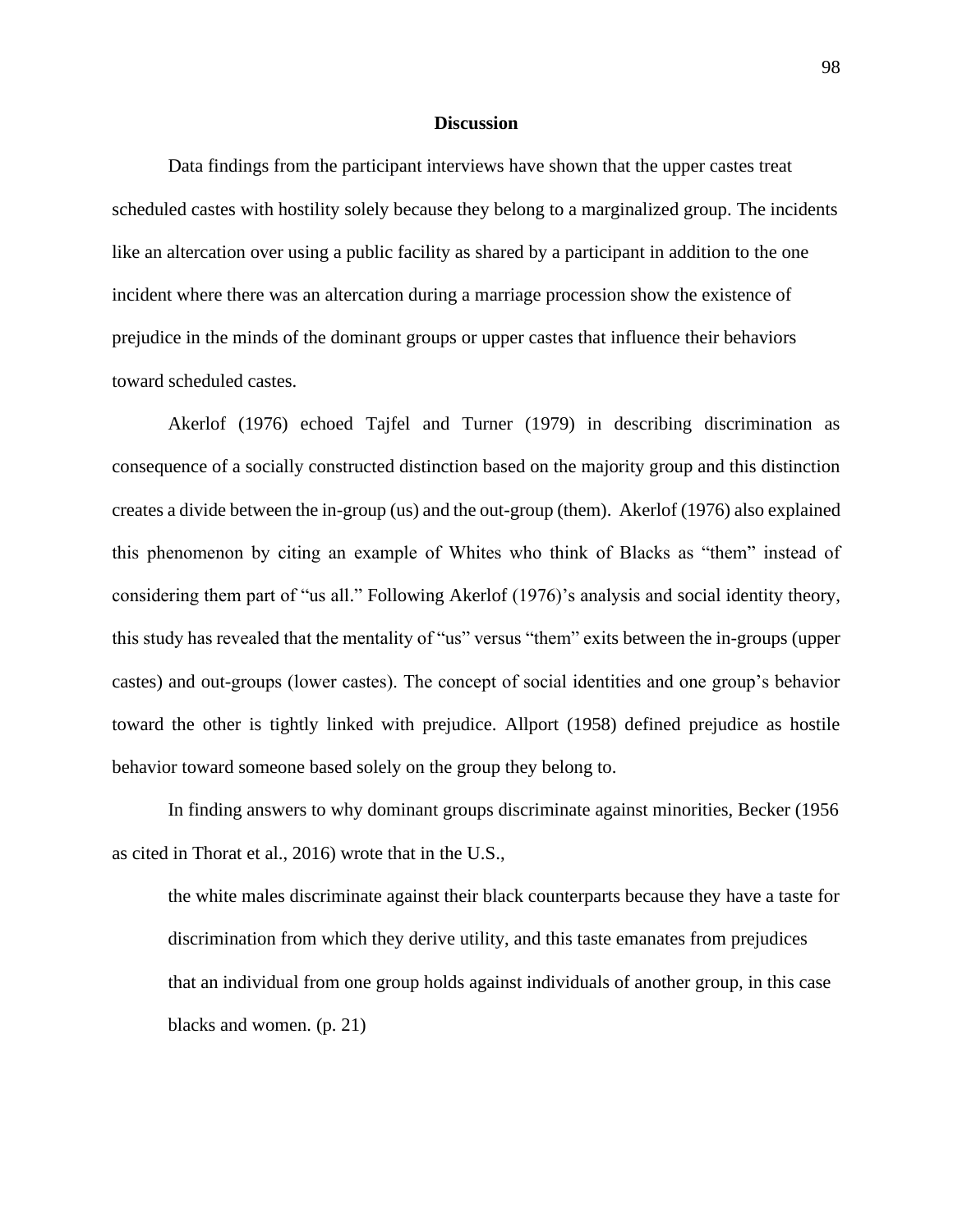White males benefit from discrimination in many ways, namely socioeconomic status. A typical example of how discrimination based on social status manifest in India is the caste system, as members of the upper caste benefit at the expense of the lower castes. According to Brewer (1979), the awareness alone that one belongs to a particular group is enough to create prejudice against minority groups. Participants have indicated that the scheduled castes are seen as incompetent at their jobs as the upper castes think that they have got the jobs due to the affirmative action program. Upper caste managers, to maintain their superiority, assign them jobs at dangerous sites.

Arrow (1973) provides another reason as to why people discriminate against minorities, stating that minorities are perceived as less productive (even if that is objectively untrue or only true due to systemic limitations) which in turn harms their chances of employment or their earnings compared to white counterparts. The reservation system is designed to ameliorate the systemic limitations placed on scheduled castes (minority group), but if the majority group cannot recognize those systemic limitations, it appears to them as an unfair, unearned benefit. In the context of the Indian caste system, participants have mentioned that their upper-caste friends during their school time always used to say that the affirmative action program is a disadvantage for them, and selection or admission to a university or a job should be merit based.

Critical race theory's theme of "naming one's own reality" applies to this research (Ladson-Billings & Tate, 1995, p. 57). Storytelling is an instrument by which one can name their own reality. According to Ladson-Billings and Tate (1995), "Historically, storytelling has been a kind of medicine to heal the wounds of pain caused by racial oppression" (p. 57). In sum, the process of narrating one's own reality through storytelling can make an impact on both the self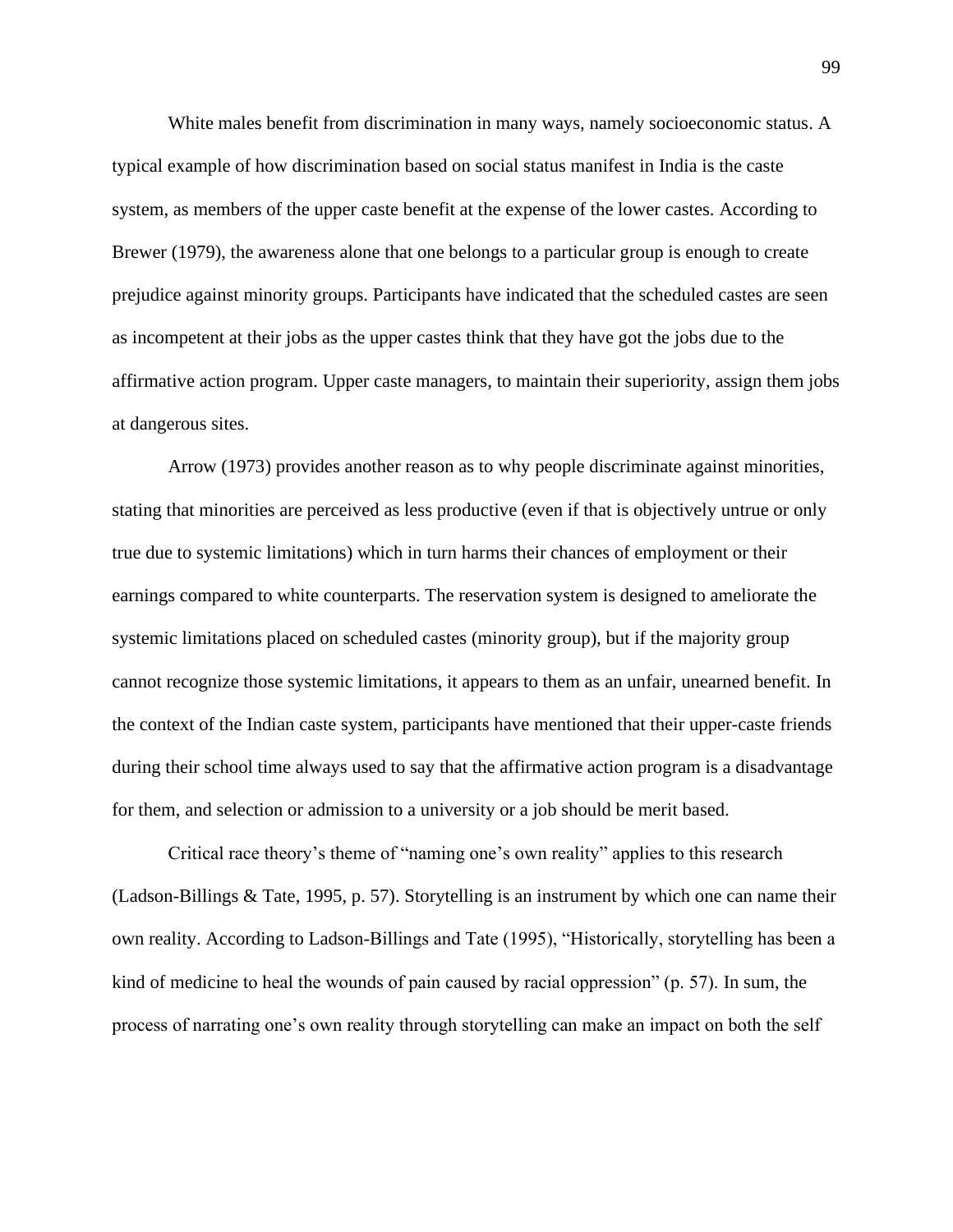and the oppressor. Dominant groups live and form their own reality to satisfy their privileged positions in society, requiring some action to bring subconscious racism to their attention.

According to Ladson-Billings and Tate (1995), in this reality, oppression is rational. In the context of my research, stories by scheduled castes engineers and experiences of racism and oppression could create cognitive dissonance for dominant group—the upper castes—by providing compelling challenges to their own view of world. Related to the power of voices and genuine personal stories, Noonan and Fish (2007) stated that "personal stories leave an imprint on individual and collective consciousness" (p. 46). They also said that "Submerged just below the surface of personal and cultural memory, stories explain our actions and experience to others, sometimes merging our individual story with the collective, cultural stories of communities." (p. 46). The lived experiences and personal as well as cultural stories of all seven scheduled caste engineers captured in the study could generate a community consciousness and may give a message to the community on the change required in Indian society.

As per Aguirre (2000), through their personal stories, minorities are given voice as "critical race theorists focus on giving voice to marginalized persons and communities because they are suppressed in the majority's stories" (p. 322). Voice of the marginalized communities applies directly to my caste study in the context of affirmative action. The majority, the upper castes, tell the lower castes that they have unearned advantage, and they don't deserve these jobs. Participants have confirmed this behavior from the upper castes at their workplace. The upper castes debate that everything should be merit-based, and the reservation system should be eliminated from Indian society if it were to progress toward equality.

As per Aguirre (2000), the majority thinks that access to any opportunity should be meritbased. Upper caste's views on affirmative action align with what Aguirre's (2000) analysis has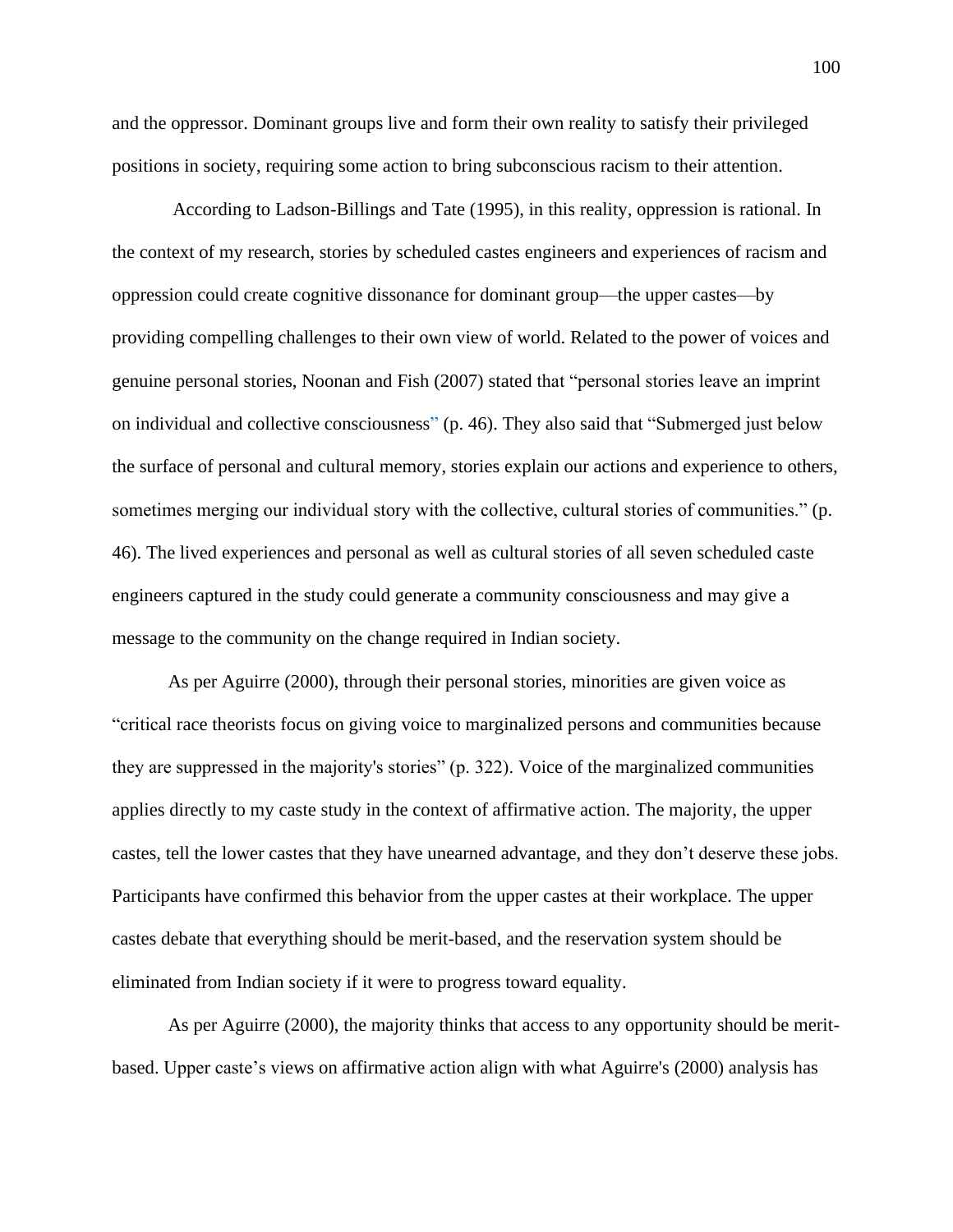tried to explain. The upper castes or majority describe that they are innocent victims of reverse discrimination.

Participants have also indicated that they face barriers at their jobs regarding promotions and annual appraisals. The barriers at work can also be explained by the work of Aguirre (2000) on affirmative action initiatives in academia in the United States. Aguirre (2000) stated that "However, the initiatives have fallen short of reducing the obstacles faced by minorities in academia. For example, minority faculty encounter obstacles rooted in prejudice and discrimination in their pursuit of professional goals, such as tenure and promotion" (p. 331). Aguirre (2000)'s analysis on the obstacles faced by the minorities can directly be linked to the obstacles faced by the scheduled caste engineers at their workplace.

#### **Conclusion**

Figure 5 below summarizes the tenets of social identity theory and critical race theory as they relate to the unchanged social conditions of the scheduled caste both before and after affirmative action. Social identity theory explains that the scheduled engineers (scheduled caste) and the upper caste fit the description of a *formation of social groups*. The caste of the scheduled engineers is *out-group* whereas the upper class represents the *in-group*. There is a fight between both groups with the upper caste discriminating against the scheduled engineers before and after affirmative action. In turn, critical race theory sheds the light on the notion of caste as a *social construct*. It explains why the stagnant conditions of the scheduled engineers both before and after affirmative action relate to the notion of *ordinariness of racism* or the normalization of the caste system.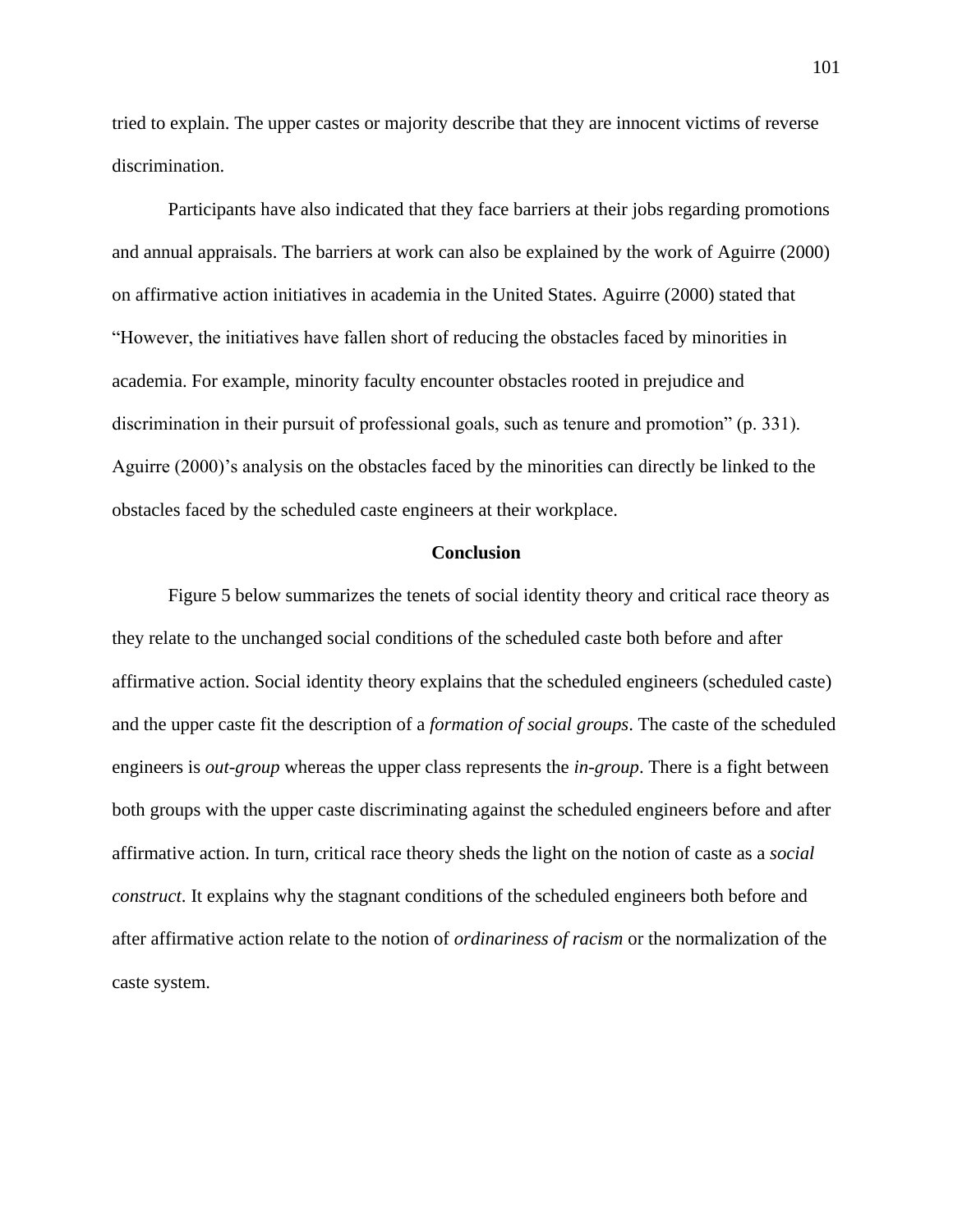## **Figure 5.**



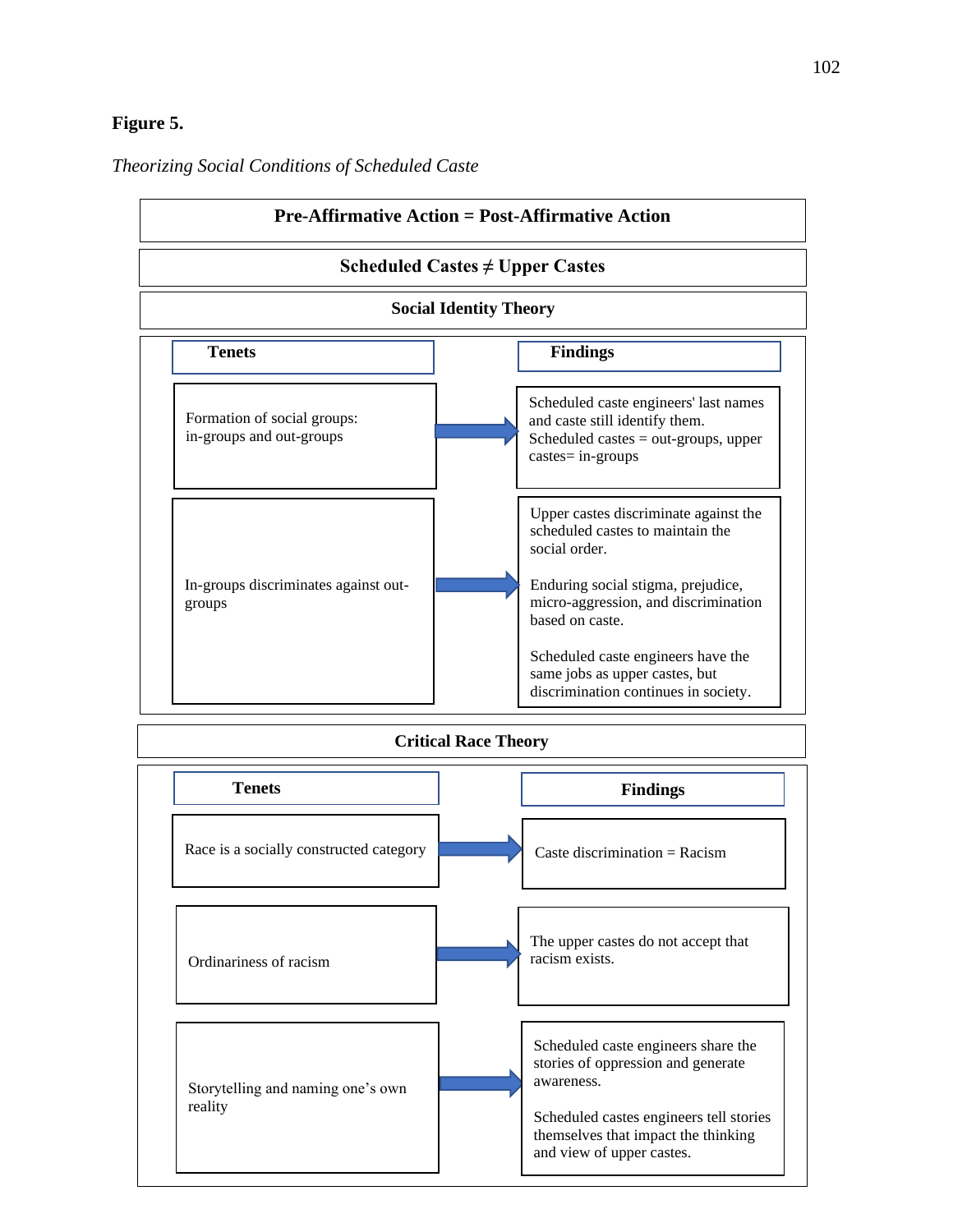### **CHAPTER SEVEN:**

### **STUDY SUMMARY, IMPLICATIONS, RECOMMENDATIONS, AND CONCLUSIONS**

The purpose of this study was to capture and analyze the experiences and life stories of scheduled caste engineers who have utilized affirmative action programs and proceeded into a career in engineering. To achieve this, I adopted a qualitative case-study method. My research participants shared personal experiences from their life before and after utilizing affirmative action. In this chapter, I provide a summary of the study, including the findings, some implications of the study findings, as well as areas of recommendations for the Indian government, scheduled caste engineers, and upper caste engineers. I end the chapter by highlighting the contribution of this study to the academia and recommendations for further studies on this topic.

### **Study Summary**

Being an upper caste in India as per social hierarchy of caste system, I always failed to understand my privileges and did not try to understand how life is for underrepresented and marginalized sections of society. As I grew, I began to notice the division in society and discrimination against the scheduled castes. As I acknowledged and understood my privilege, I saw that there was discrimination all around me that made me question the claims of the dominant classes of equality and fairness in India.

I was constantly challenged by the plight and grievances of the scheduled castes in my social circle and wanted to understand the impact of caste-based reservation system that the government of India implemented long ago. I was curious to understand what was working or not and if there were differences being made in the lives of scheduled castes. I also wanted to generate an awareness in society on how lives of scheduled caste engineers have been impacted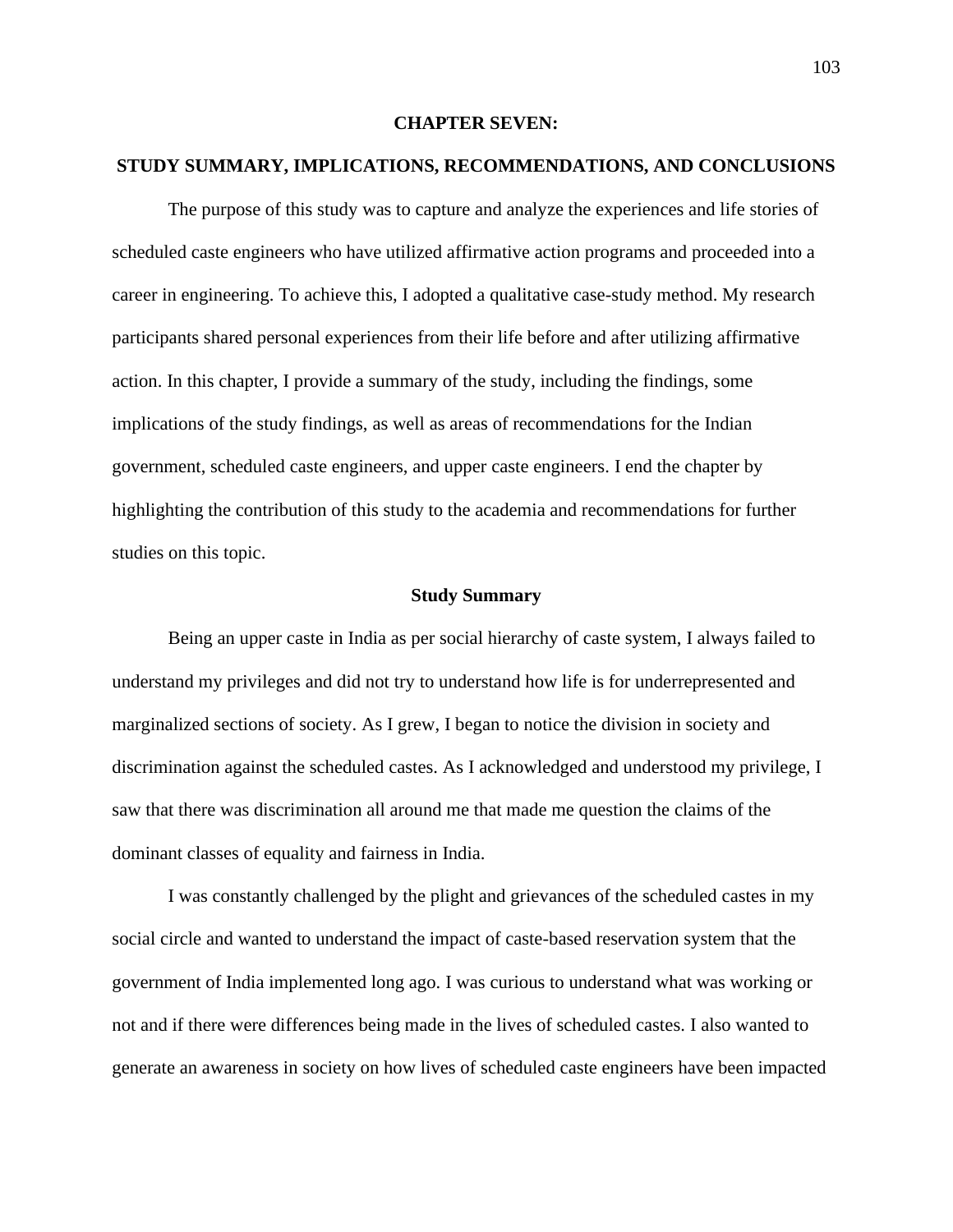after utilizing affirmative action program and how do they construct the meaning of their caste today. Also, another motivation to conduct this study was to capture engineers' personal stories on the change in their lives (if any) after joining upper caste jobs that were once not available to them because of the limitations on the occupations performed by the lower castes.

I understood this study within the qualitative inquiry using a case study to capture the life of select schedule caste engineers in India. To collect data from my seven research participants, I used three methods: in-depth one-on-one interviews, personal reflexivity journal, as well as documents that I reviewed while conducting the study.

To select participants for my study, I used purposeful sampling strategy, which enabled me to get participants with a specific criterion for my study (Creswell & Poth, 2018). All the participants belonged to scheduled caste communities, utilized affirmative action to gain admission to engineering colleges and entry to government jobs, were middle aged married men  $(n=5)$  or women  $(n=2)$  in the age range between 30-45 yrs, and had at least 10 years of work experience in the engineering field.

To analyze the data I collected first, I used the lean coding technique and then created concept maps to get themes and sub-themes of data (Creswell & Poth, 2018). Finally, I used social identity theory (Tajfel & Turner, 1979) and critical race theory (Delgado & Stefancic, 2012) to analyze the data.

Two major themes emerged from the analysis of the data, each broken into the two subthemes for social conditions and economic conditions. The first of them consisted of the socio-economic conditions of the scheduled caste engineers before their access to affirmation action. The second theme included the socio-economic conditions of the scheduled caste engineers after benefitting from affirmative action.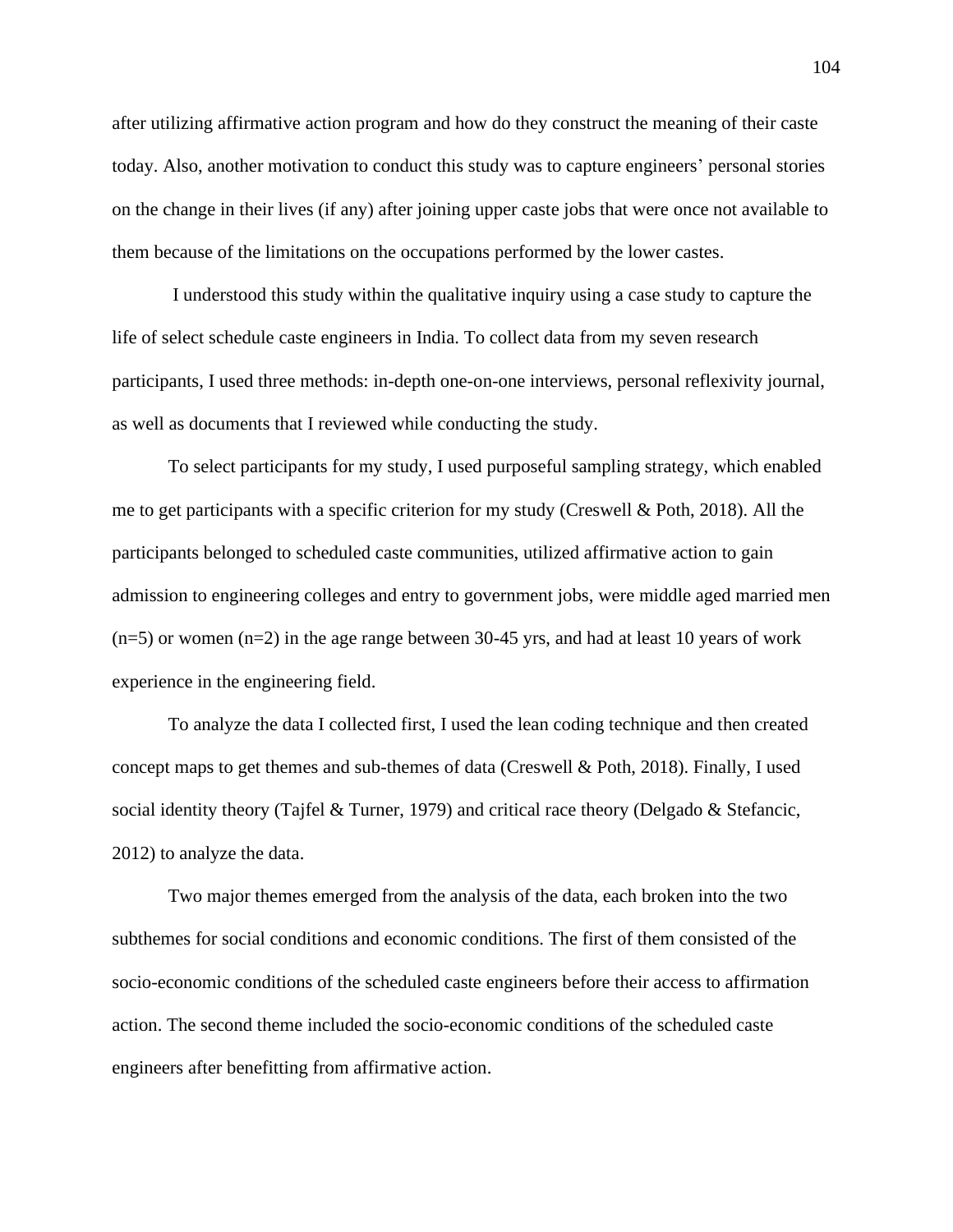For the first theme, participants indicated that their life before obtaining affirmative action was that of social stigma against their caste. The upper caste and other members of Indian society held a negative image of their caste. Their last names identified the engineers who participated in study in a negative way and caused them to experience discrimination in the form of insult, microaggression, and lack of economic opportunities. There was a struggle to earn a livable wage, to provide food for their families, and basic education was very inaccessible.

For the second theme, participants indicated that their last name and the caste still played an important role in their lives even though they are working at well placed jobs now. They don't have any sort of social mobility as far as their caste is concerned. They are still seen as a lower caste after reaching at some of the top posts and designations of their jobs, which shows how the caste system's stigma is still lingering and enduring in the Indian society. Although participants reported improved economic conditions post-affirmative action, all of them maintained that the little respect they had was short lived and would be gone once they left their jobs. The improvement in the economic condition of the participants post-affirmative action shows that one of the goals of affirmative action which was to provide economic upliftment to the scheduled caste communities is slowly being met.

To analyze the above findings, I used two theoretical frameworks. The first theory was social identity theory, and the second theory was critical race theory. Social identity theory posits that there is a tendency in our society to divide itself into different social groups (Tajfel & Turner, 1979). These social groups are categorized as in-groups and out-groups. In my study, ingroups were the upper castes, and the out-groups were participants of my study also called as the scheduled castes.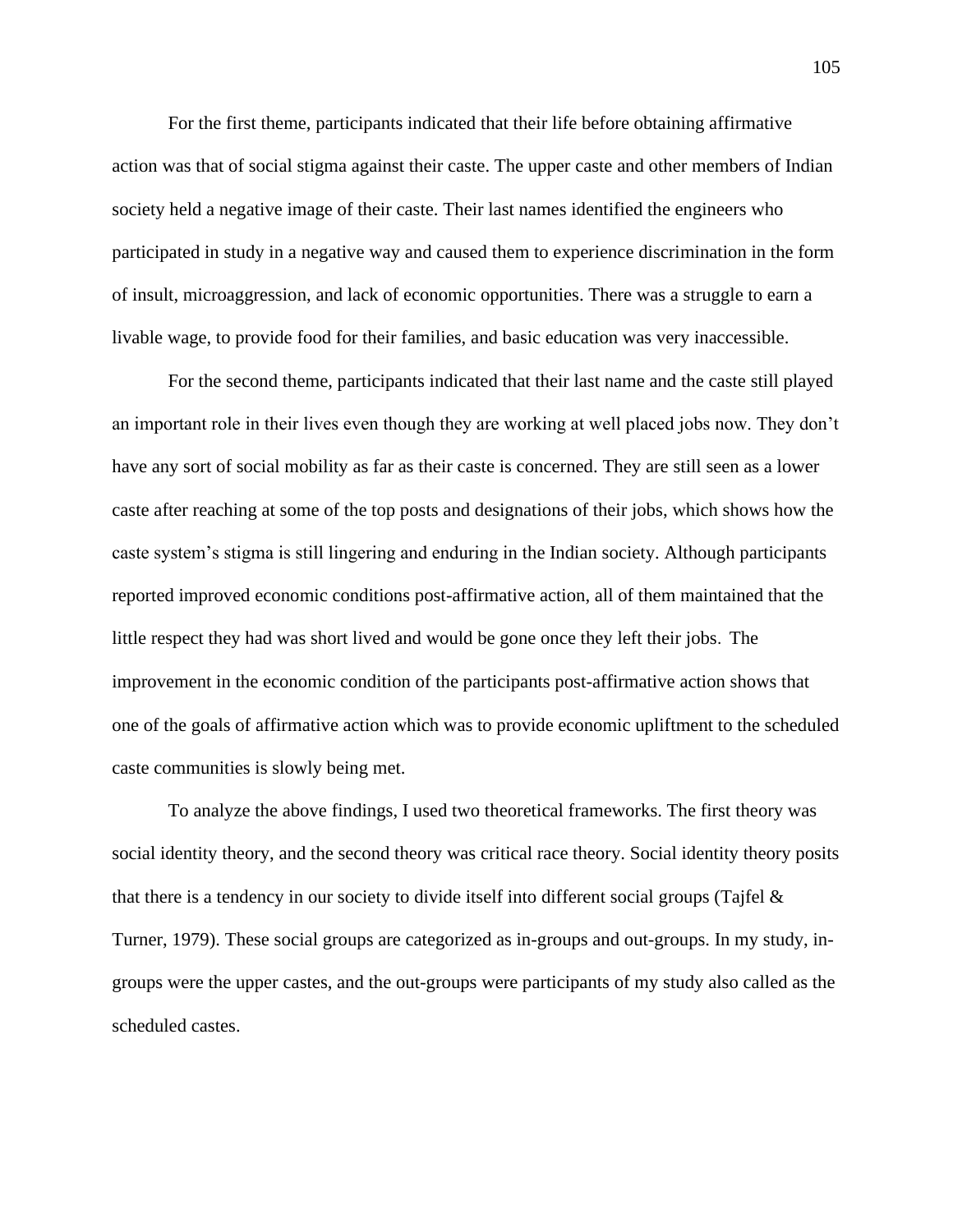The upper castes (in-groups) tend to discriminate against the scheduled castes (outgroups). Examples of discrimination against scheduled caste engineers were numerous, including social stigma, prejudice, microaggressions and other dehumanizing treatments.

Critical race theory, on the other hand, helped to analyze the ordinariness of racism happening with the scheduled caste engineers before and after utilization of affirmative action (Delgado & Stefancic, 2012). Based upon critical race theory, personal stories and lived experiences of the participants once shared could contribute to acknowledging the existence of discrimination and prejudice in Indian society.

Critical race theory also sheds light on the affirmative action and how the majority or the dominant classes feel that somehow, they are the victims. In my study context as per the participants and the documents that I reviewed including blogs and social media discussions, the upper castes feel that the scheduled castes have an unearned advantage, and it is unfair to them. Participants argued that in their interactions with their upper caste colleagues at workplace believed that admissions to colleges and entry to any government engineering jobs should be merit-based, and that affirmative action program should be eliminated from Indian society if it were to make any progress toward equality.

#### **Implications of the Study**

Findings from this study point to several implications. First, the improvement in the economic condition of the participants post-affirmative action implies that one of the goals of affirmative action, which was to provide economic upliftment to the scheduled caste communities, is being met. For example, a participant stated that the Constitution of India has helped scheduled castes in reaching where they are today. On the other hand, the negative experiences related to the social conditions of the participants post-affirmative action imply that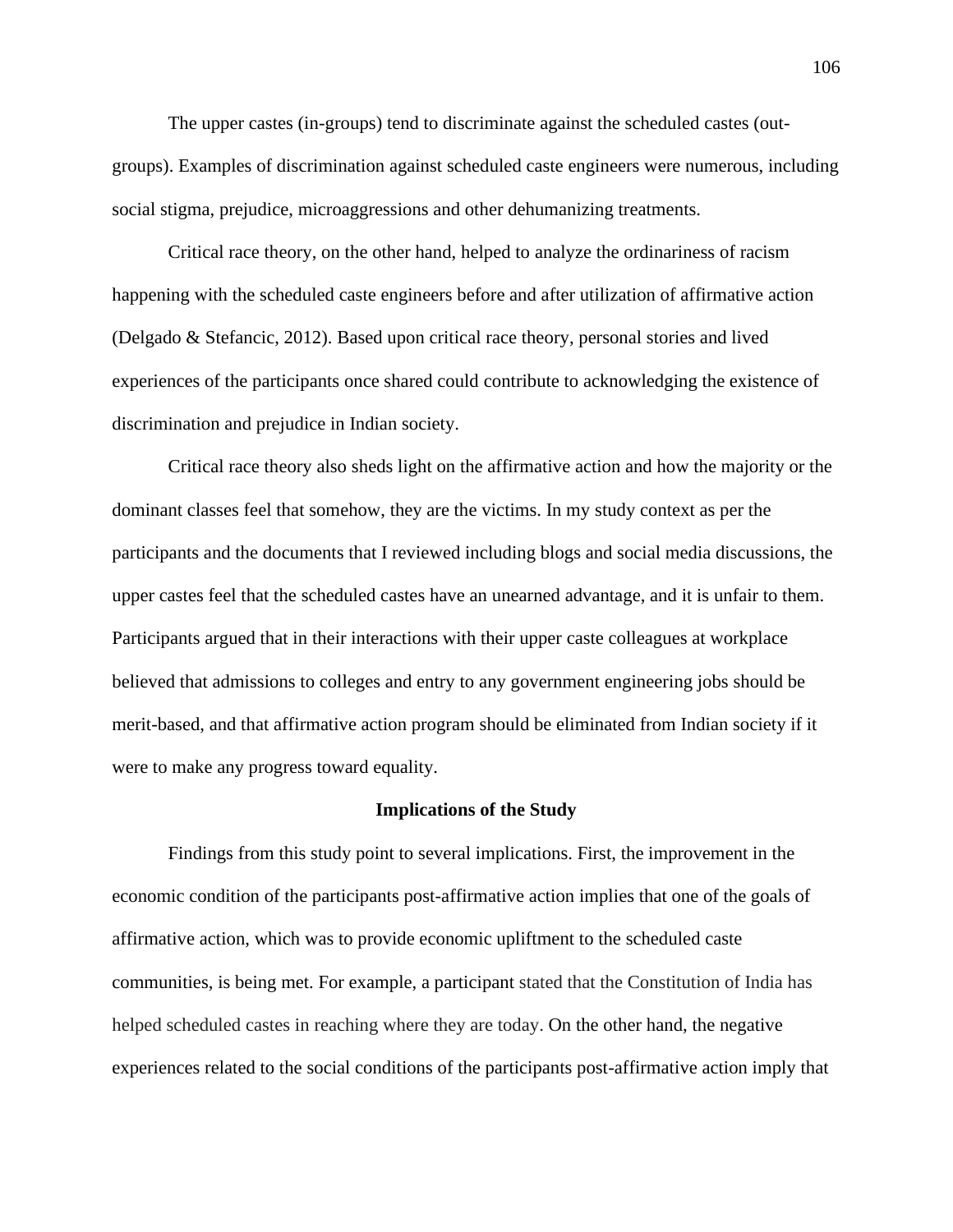improvement in economic conditions and getting a decent job does not translate into social equality. Although scheduled castes engineers are now able to join professions that were once only available to the upper castes because of affirmative action, their social status has remained the same.

Second, this study also implies that caste system is an enduring reality within Indian society no matter one's education, economic, and social status. Despite the economic advancement the scheduled caste engineers experienced after their higher education, they are still considered lowest in the social hierarchy only because of their caste. Personal stories of the participants reveal that it may take centuries for India to become a casteless or a plural society. Indian society has based its caste system upon the occupation of a person for approximately 2500 years (Deshpande, 2008). Even though caste originated based on occupation of a person, participants expressed frustration on why caste is still driven by their birth. Participants said that they have little respect in society due to their jobs and that respect will be gone as soon as they leave their jobs. For example, one of the participants Mrs. Lata said that:

I think that there is an improvement in the behavior of people toward me in society, but I also know that all the respect that I have earned is only because of my job and if my job is lost today, people won't give me any importance

Third, this study also implies the persistence of a myth denying caste-based discrimination in Indian society. Ordinariness of racism is one of the themes explained by critical race theory which alludes to the fact that the dominant classes (upper castes in our case study) does not accept that racism (casteism, in this case) exists as that works to their advantage. Participants acknowledged that upper castes want to maintain the social order and thus the status quo.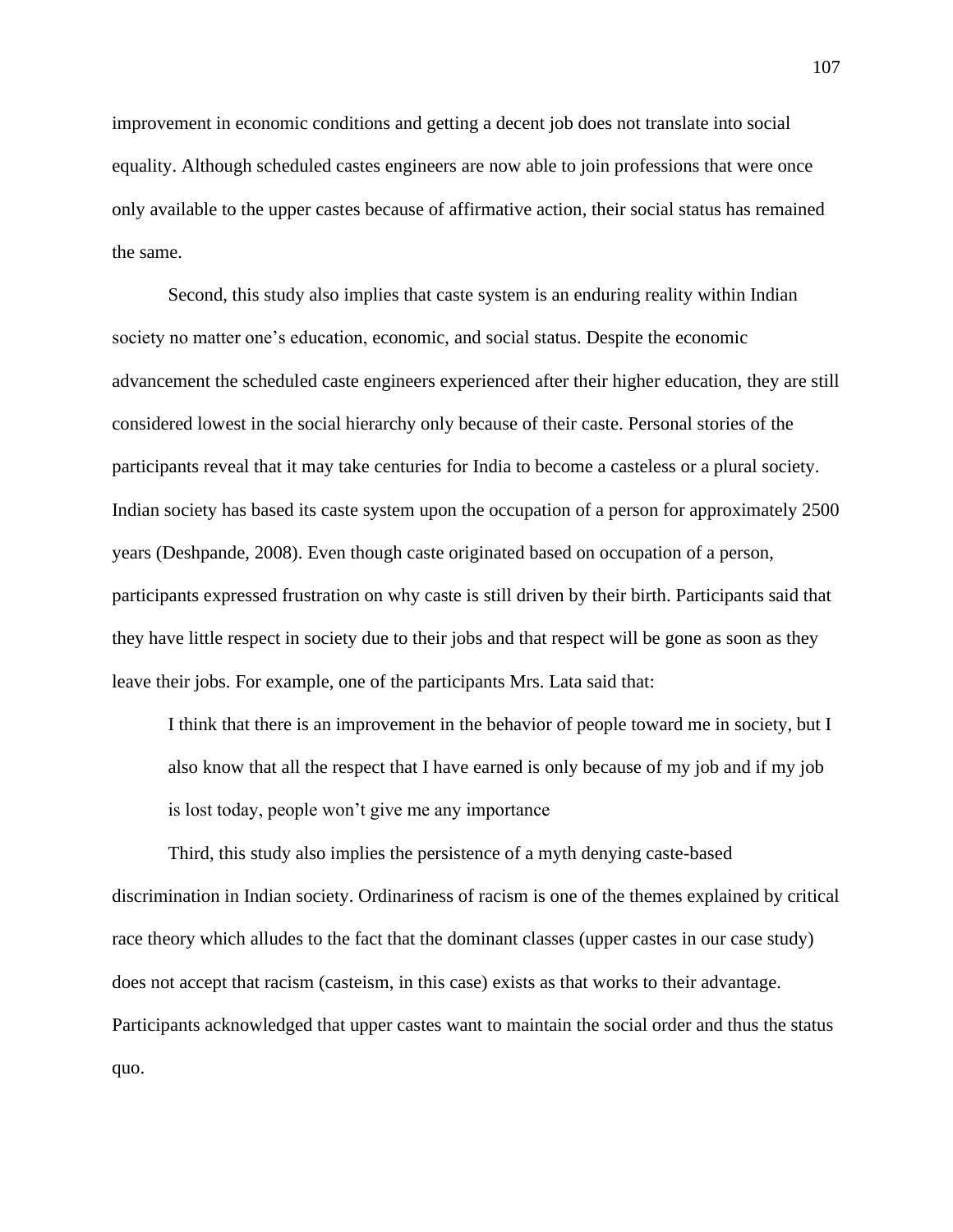In fact, all participants addressed the existence of the discrimination against them. They all discussed this myth that discrimination based on caste has ended in India, adding that some of their upper-caste classmates used to say that they did not see castes at all, but at the same time used their caste names as a slur. Using someone's caste as a slur and then trying to pretend that there is no caste system, or that India has become a plural society shows that the dominant upper castes do not acknowledge that racism exists.

Fourth, another implication is that upper castes perceive affirmative action program as an injustice to them, which should be eliminated and replaced with a merit-based system. Participants argued that their upper castes colleagues tell them directly or talk among themselves that the scheduled caste engineers have an unearned advantage, and they don't deserve these jobs.

One of the participants, Jayant stated that "they say that eliminate the reservation quota but don't think about the discrimination our community people face on day-to-day basis. We still need support." Another participant, Diwakar, shared a social media discussion document with me on the topic of discrimination against the scheduled castes and as per the document, some upper castes started debating on the topic that reservation quota in India should be ended now and how it is not right thing to do. Diwakar shared his frustration that some upper castes do not even understand the real reason on why the affirmative action was provided to scheduled castes Diwakar thinks that people even need to understand basics of affirmative action before commenting in social media on injustice. Diwakar stated that "Reservation or affirmative action program is like poison served in a golden spoon…life is different if one utilizes affirmative action as people now think that we got something that we do not deserve, and discrimination continues."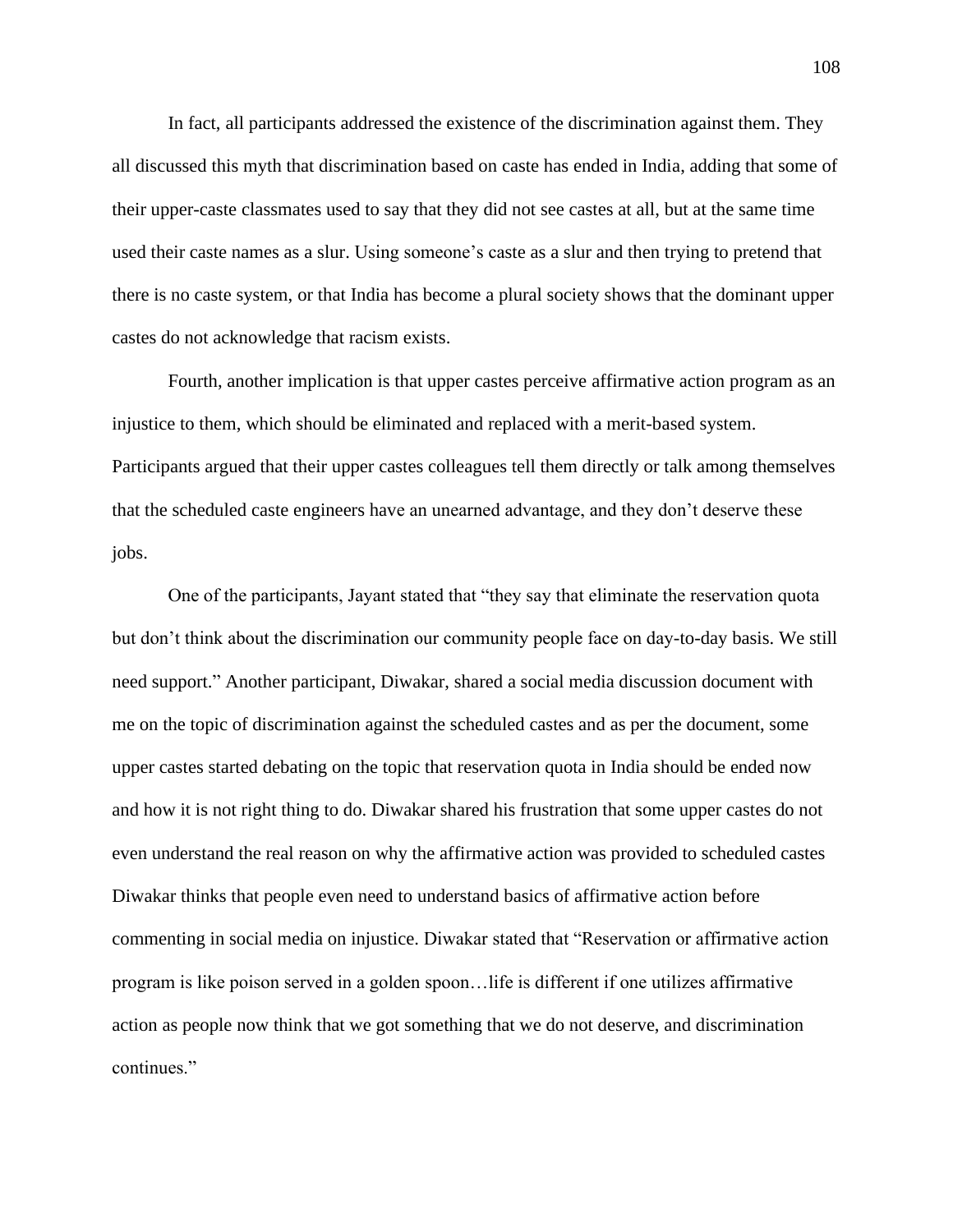In sum, the implications of this study are to the effect that scheduled caste communities' social conditions need to be improved and this can only happen if the other caste communities listen to the stories of the oppression from the scheduled caste members themselves. The Government of India and policymakers need to concentrate more on the social conditions and perform a qualitative analysis of the parameters that influence one's social status and then work on improvement areas. People of India also need to move away from the thinking that racism does not exist, begin to take it seriously, and try to understand the root causes of the current social conditions.

#### **Recommendations**

The implications discussed have a bearing on the recommendations to the concerned groups. These recommendations could be useful in creating a society in India that could generate respect for the scheduled caste community. To help improve the social conditions of the scheduled castes, I suggest several recommendations for the Indian government, for scheduled castes, and for the upper caste. I finally suggest a recommendation for future study.

#### **Recommendations for Indian Government**

The constitution of India has safeguards in place to protect the rights of every individual. As discussed by Pasricha (2011), "Equality before law is a basic Fundamental Right guaranteed under Article 14 of the Constitution" (p. 58). The Government of India could create numerous training programs on the concepts of privilege and bias that teaches dominant or upper castes about the ongoing reality of discrimination so that the dominant castes could come out of their thinking of ordinariness of racism and take this matter seriously. They could use this study to share the personal stories of the scheduled caste engineers to generate awareness on the ongoing discrimination among the upper castes.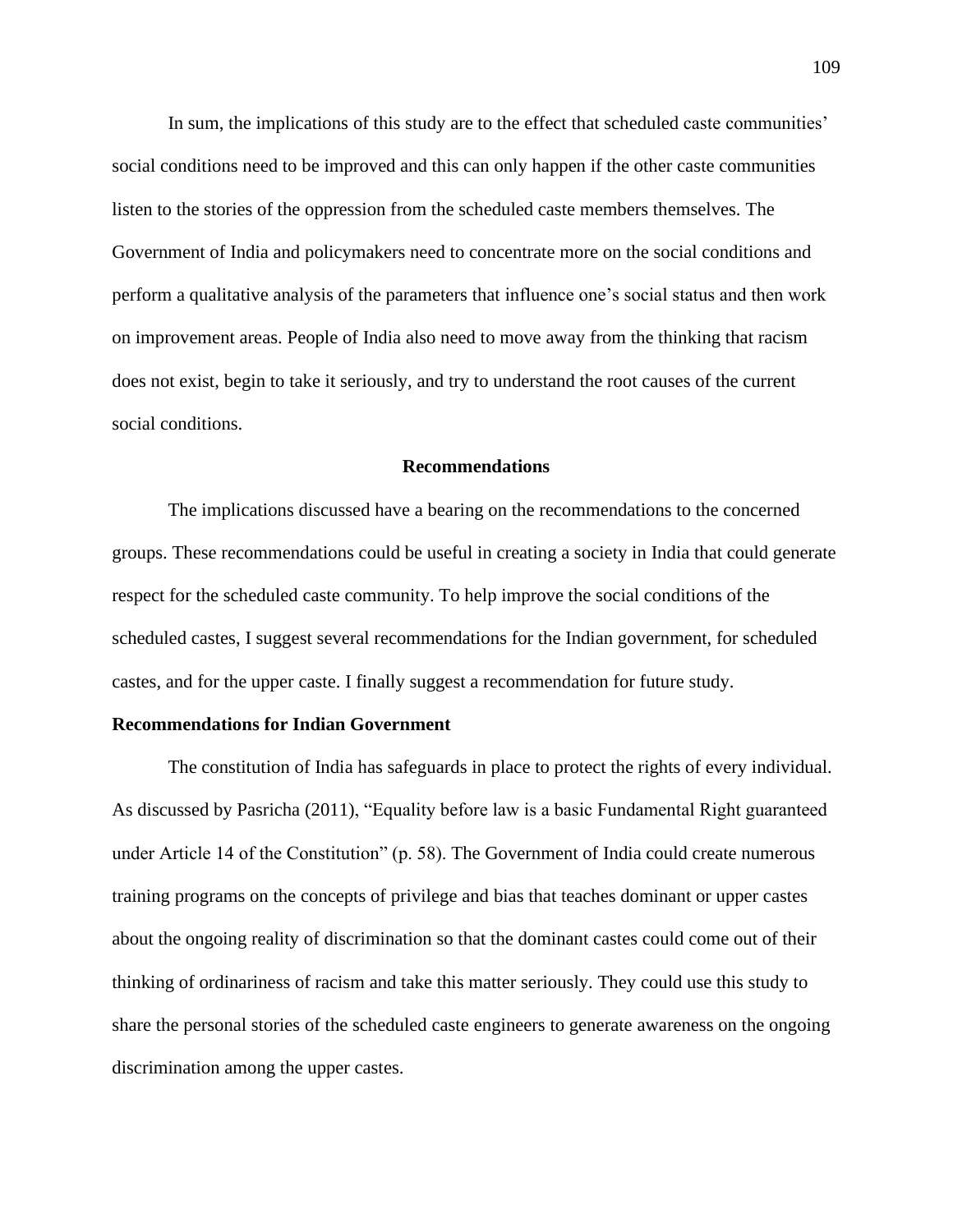The Government of India should continue providing affirmative action even though some sections of society feel that it is an unearned advantage to the lower castes. The argument is that after so many years of implementation of affirmative action, scheduled castes remain underrepresented and discriminated against based on their caste and so they should continue to be provided with equitable opportunities to join mainstream society. The Government's focus should be on the social conditions of the scheduled castes as this study clearly identifies the lives of schedule caste engineers still do not have a social equality and they repeatedly said that their economic growth does not matter to them as society does not treat them well. The affirmative action must not be abolished even though upper castes feel that it is not fair to them as it is important to know overall progress on the front of social and economic conditions of the lower caste population before government of India takes any step in that direction.

Finally, whatever programs, analysis, or campaigning the government of India could implement, it is up to the citizens of India to carry forward the burden of eliminating racism from society and treat scheduled castes with dignity and at par with other groups of society. Next, I discuss recommendations for upper castes and the scheduled castes.

#### **Recommendations for Scheduled Caste Engineers**

As critical race theory has suggested that naming one's own reality matters, highlighting the stories of scheduled caste engineers matter a lot so that collectively we could generate a wealth of awareness in Indian society. Scheduled caste engineers must gather courage to share their stories in social media, newspapers, and spread the message through various social justice platforms. Looking at the internalized viewpoints on racism and experiences of the participants, I recommend that they should remove the fear from their inside and raise their voice against racism via appropriate safe channels as it must not be acceptable by any society. It may not be an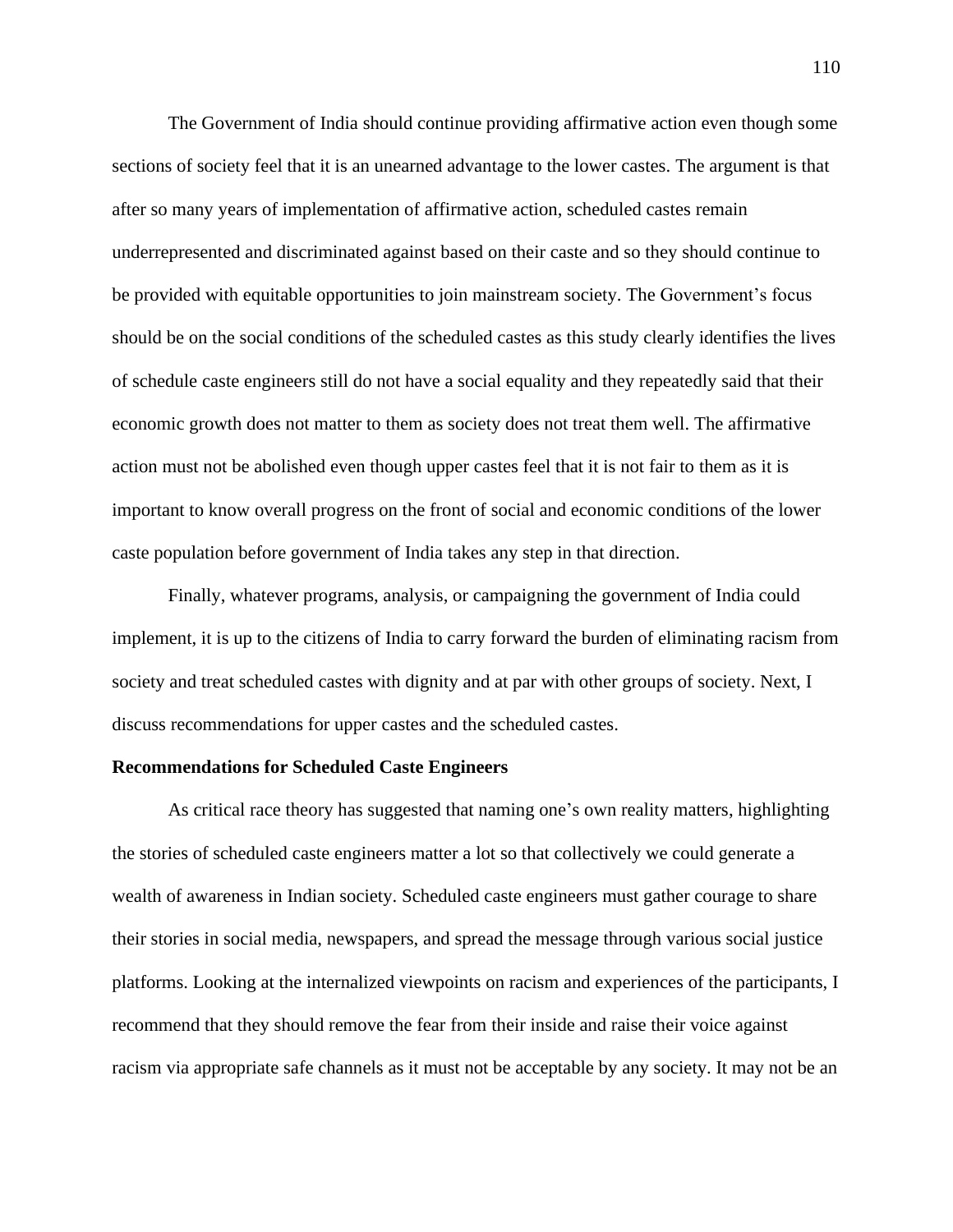easy task, but they have already started doing it by contributing to this study and that is a great start. They must confront the real issues of discrimination and raise their voices to make sure that the status quo on the social order is not maintained forever in India.

Overall, scheduled castes should join hands to raise awareness in their culture sharing groups by sharing their real stories and incidents. Those who are educated and well versed with social media should start social activist movements like Black Lives Matter whose mission according to the Howard University School of Law (n.d.) "is to eradicate white supremacy and build local power to intervene in violence inflicted on Black communities by the state and vigilantes." Likewise, social activist movements could be started in India using social media to spread awareness on the existing laws that protect scheduled castes' rights and inform less educated lower caste populations of the process of lodging complaints so to combat discrimination.

#### **Recommendations for Upper Caste Engineers**

Dominant classes play an important role in curtailing racism in any society. Likewise, in India upper castes have a greater role to play when it comes to progress of society. First, they should acknowledge racism exists in Indian society and apart from various incidents that happen with scheduled castes that they read in social media and newspapers, this study can also provide evidence of the hidden racism in the form of prejudice, micro aggression, and humiliation. This case study can shed light on any myth that upper castes may have in their minds that racism does not exist or that it is a thing of past.

Upper caste engineers should read and tell the personal stories of scheduled caste engineers so that it can trigger a different worldview in their minds, and they are not thinking from their privileged point of view. As discussed, the process of narrating one's own reality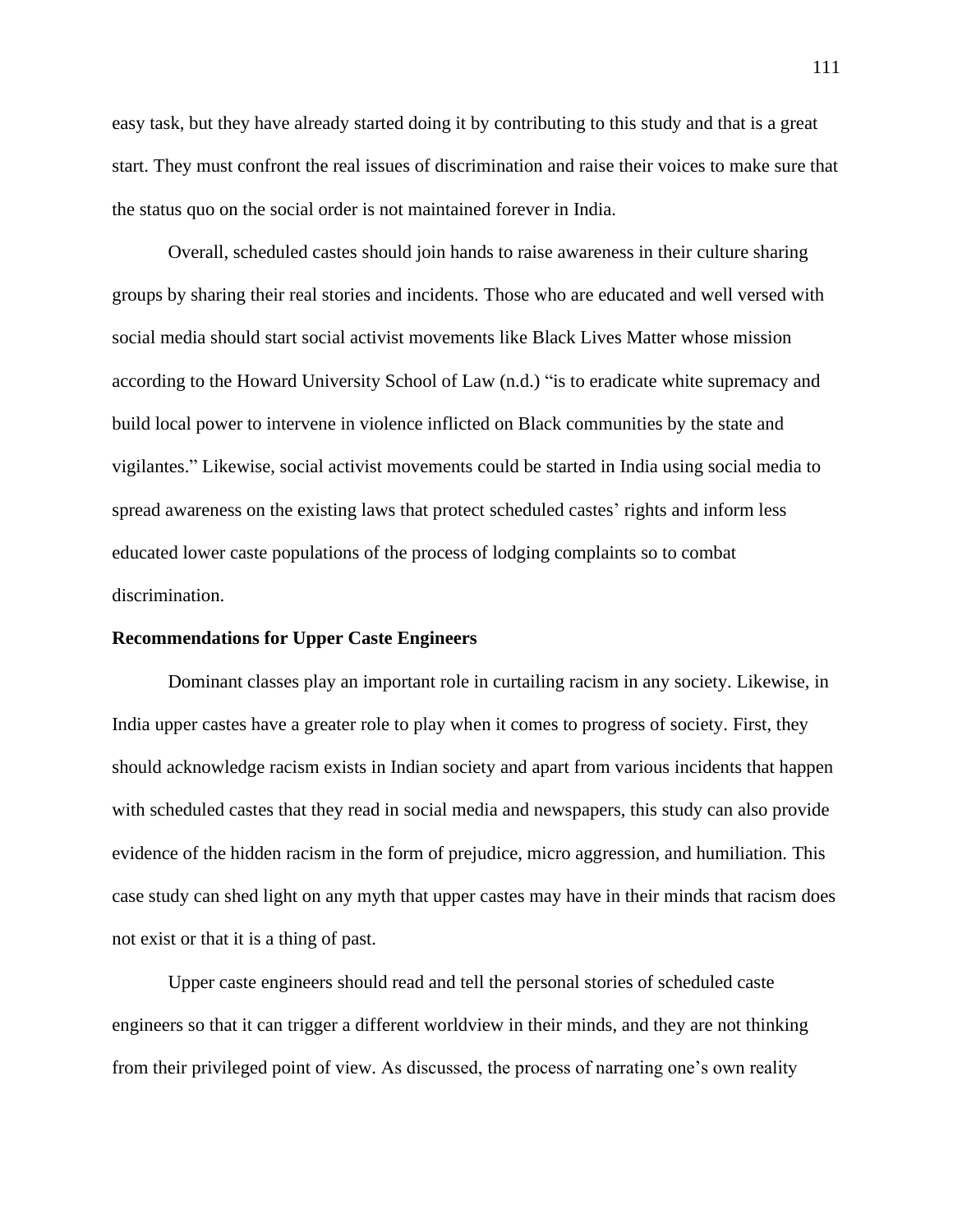through storytelling could make an impact on both the self and the oppressor. Dominant groups live and form their own reality to satisfy their privileged positions in society, requiring some action to bring subconscious racism to their attention.

Participants discussed about barriers in advancement in their workplace as it relates to their annual appraisals and promotions. Upper caste managers and other leaders should be trained on unconscious bias based on the caste that plays out. Once upper caste engineer leaders have awareness of the possibilities of racism, they will be able to name it and then could take an action to combat it.

Participants have also shared concerns that their upper caste colleagues keep discussing about affirmative action as an unearned advantage and thus discriminate them based on caste. I recommend upper caste engineers to embrace the goals of affirmative action and acknowledge their privilege before concluding that the affirmative action must be abolished. This study has suggested that the discrimination has not been eliminated and it is part of the lives of scheduled caste engineers, so it is imperative that upper caste engineers participate in getting the social stigma related to the castes out of their minds. Upper castes should be fair to the scheduled castes and consider them at par with them and help to include them in the mainstream society.

As responsible citizens of India, everyone has an obligation to the Constitution to uphold to the laws against discrimination which is applicable to everyone including upper castes. I recommend that upper castes could help the cause by reporting incidents of racism, micro aggression, and humiliation as they see it happening in front of them so that other upper castes who do not acknowledge it also start thinking it. Also, once upper castes understand the ordinariness of racism, they will be able to go one step further in thinking to be fair to scheduled castes in their interactions as well as providing them opportunities at workplaces.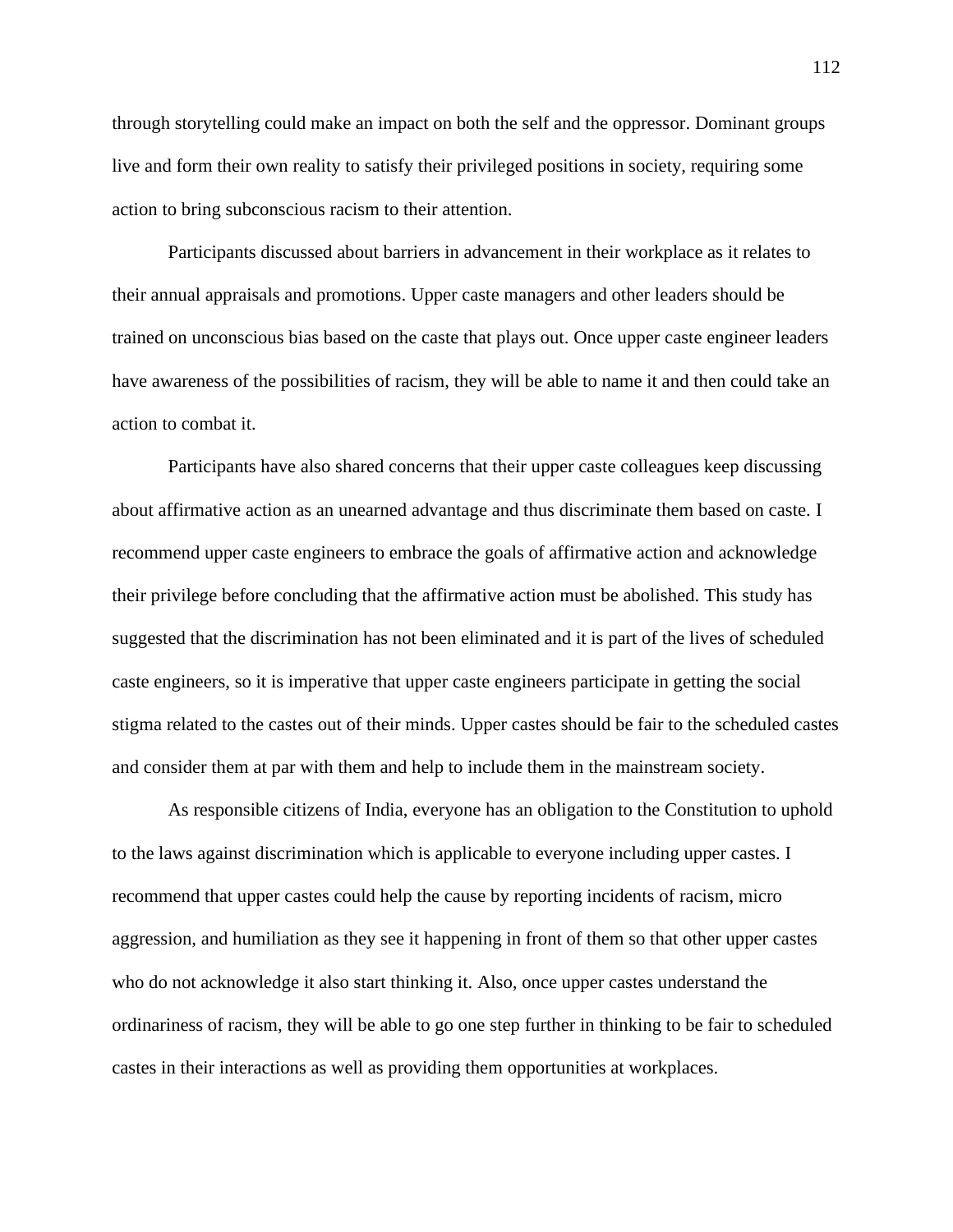#### **Recommendations for Further Study**

My research was limited to scheduled caste engineers, and it could be extended to other professions like doctors and teachers as that would bring a different perspective on the topic. It will be good for government of India to consider multiple perspectives from different professions to strategize and frame policies and training programs to improve social conditions of scheduled castes who utilize affirmative action. Likewise, research can expand to other professions to understand the impacts of affirmative action on the lives of people in those areas.

My research is also limited to qualitative analysis and after looking at an improvement in economic conditions of scheduled caste engineers, I suggest a quantitative study could be done to find out on an average time needed for a family to finally get to a comfortable life with good opportunities and access to education. This type of analysis could help government of India to find out how affirmative action program could be improved to make sure families reach to a good economic level in lesser time for the sake of the country's progress.

#### **Conclusion**

In this case study, I investigated the lived experiences of the scheduled caste engineers before and after utilization of the caste-based reservation system in India. I conducted a series of in-depth interviews where the participants shared their real stories. Participants' stories revealed the level of discrimination faced by the scheduled caste engineers. Seven scheduled caste engineers—five men and two women from different states in India—participated in this study through in-depth series of interview questions. I also collected documents tailored to the situation of scheduled castes in India and compiled personal journals as the study unfolded. Caste based reservation system was put in place by the government of India to make sure that scheduled caste communities could be uplifted socially and economically. Experiences of the participants of the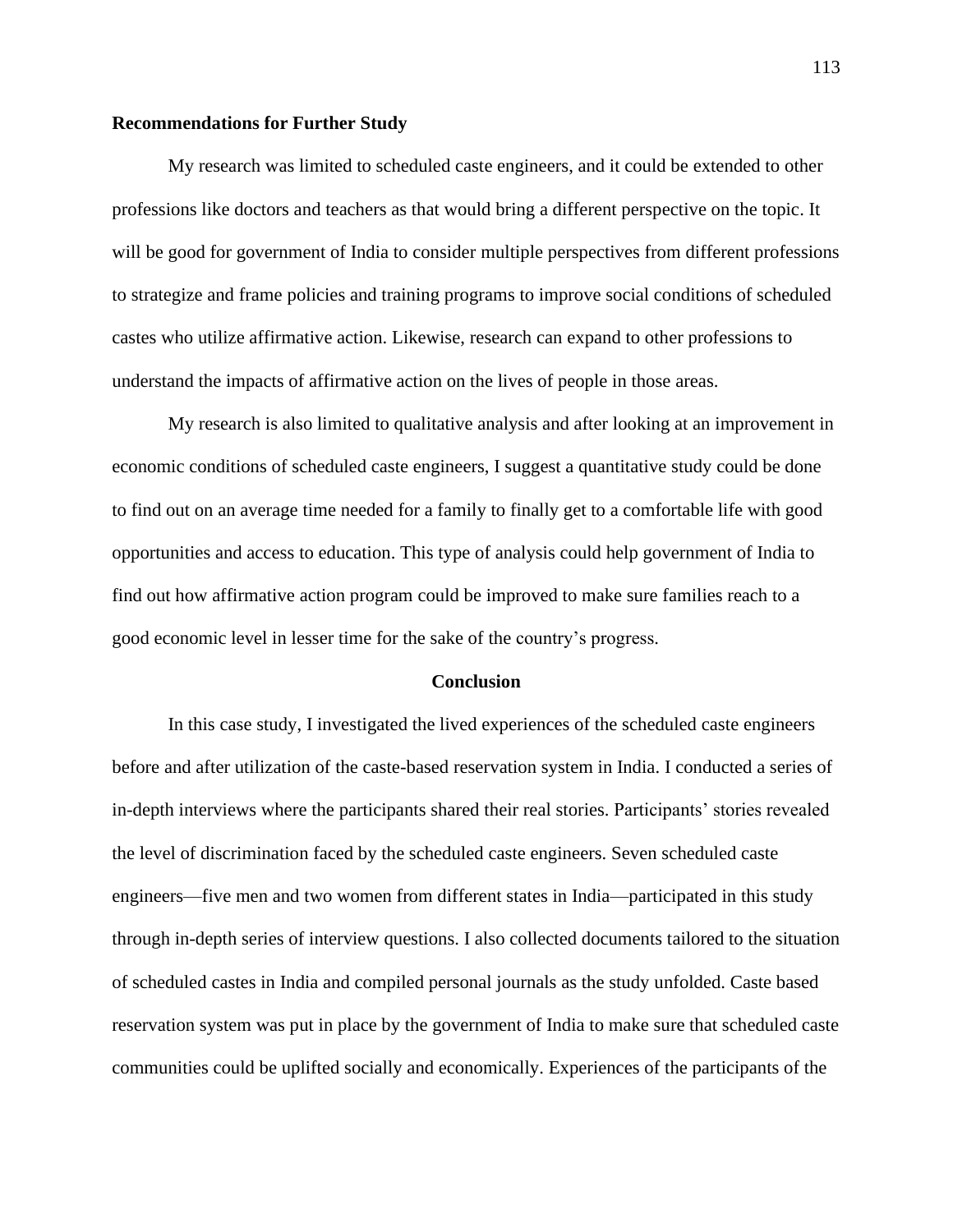study has captured the social and economic conditions before and after the affirmative action utilization.

Indeed, participants indicated that while their economic status is uplifted due to the program, the social status is still not at par with the upper caste. Although all participants shared same experience that they have improved economic conditions, they also maintained that their social life has stayed same or worsened as now people judge them that they have used an unearned benefit like affirmative action. This study has suggested the degrees in which the scheduled caste engineers encountered humiliation, micro aggression, and discrimination before and after they utilized affirmative action.

Scheduled caste engineers, after joining top engineering jobs at par with the upper castes are considered lowest in the social hierarchy and their last name and caste still drives their social treatment. Participants shared what they feel about the caste system in India and how it impacts them. Racism and micro aggressions are part of their daily life even after joining jobs that were never allotted to them as per the caste system social stratification in the past. Upper caste community still has dominance in the society that gives birth to the oppression of the lower caste communities.

Finally, I have come to learn firsthand that caste system has deep roots in Indian culture and participants shared it may take hundreds of years for India to be a casteless or a plural society. They shared a ray of hope and said it is possible but will be a long road ahead of us. The light at the end of tunnel and ray of hope came with lots of emotions from all participants who repeatedly said that all this discrimination is happening today and asked me if I could believe it. I would conclude by sharing one participant's emotional statement that should challenge all upper castes: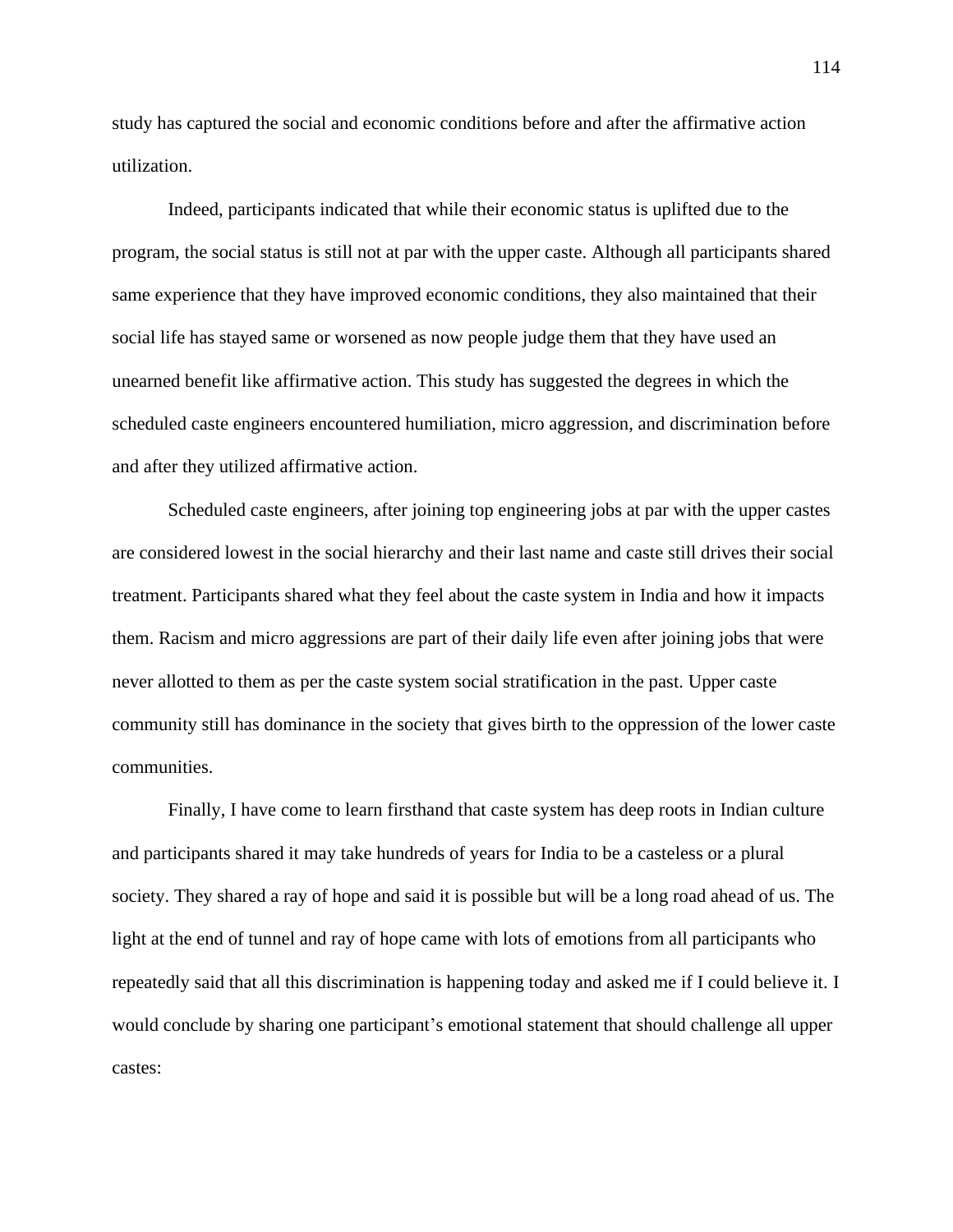I donate my blood every now and then, no one asks me my caste over there and by now my blood might have been given to so many people irrespective of castes. Why do upper castes not talk about caste while getting the blood and why do they ask me my caste wherever I go. Why don't they understand? Just think about it.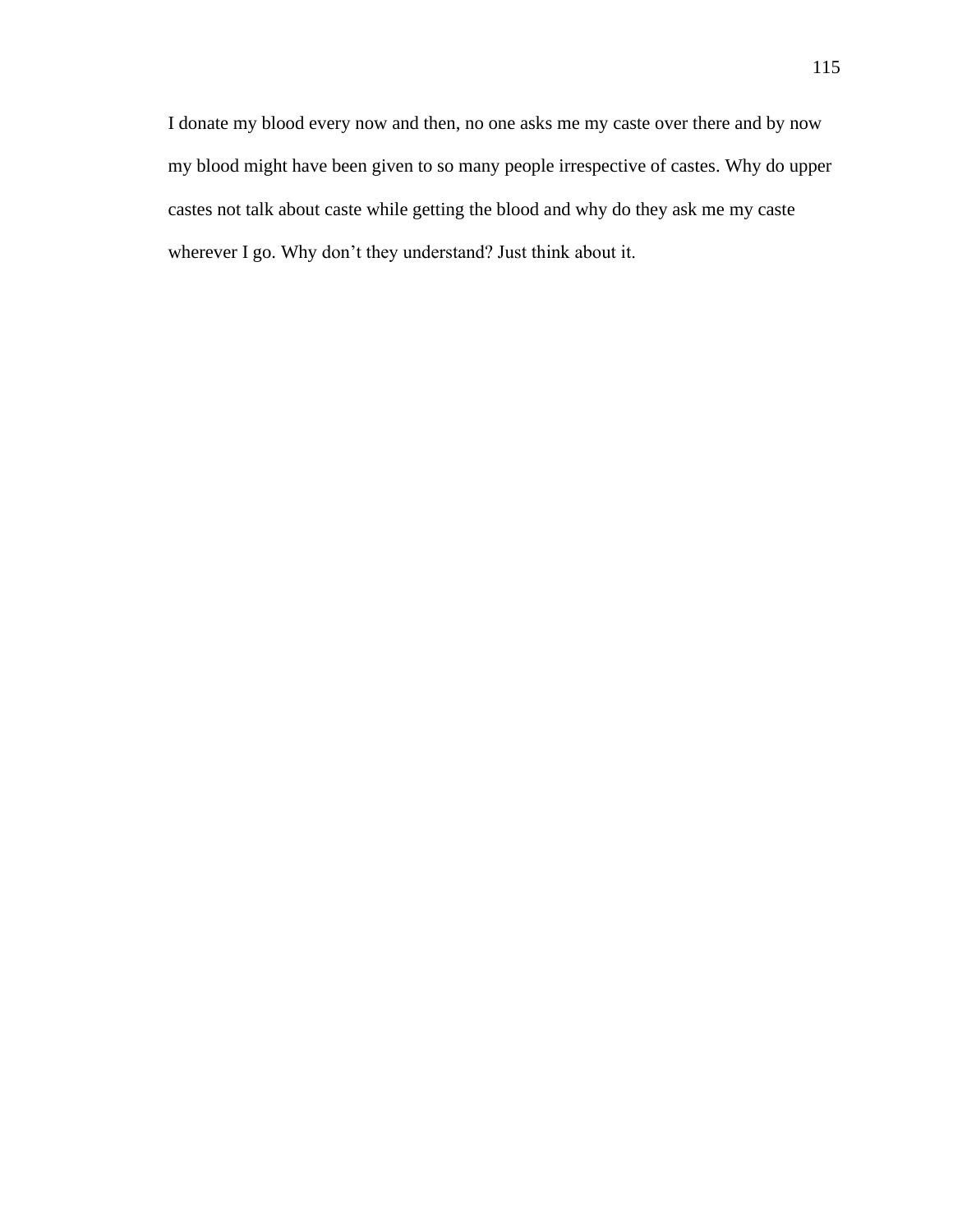#### **REFERENCES**

- Adams, G. (1997). Racism, community, and democracy: The ethics of affirmative action. *Public Productivity & Management Review, 20*(3), 243-257. doi:10.2307/3380975
- Adams, M., Blumenfeld, W., Castaneda, C., Hackman, H., Peters, M., & Zuniga, X. (2010). *Readings in diversity and social justice*. Routledge.
- Affirmative Action. (n.d.). https://mywage.co.za/main/decent-work/fair-treatment/affirmativeaction
- Affirmative Action. (2018). https://www.merriam-webster.com/dictionary/affirmative%20action
- Akerlof, G. (1976). The economics of caste and rat race and other woeful tales*. Quarterly Journal of Economics, 90*(4), 599-617. https://doi.org/10.2307/1885324
- Allport, G. W. (1958). *The nature of prejudice* (abr. ed.). Doubleday. (Original work published in 1954)
- All India Survey of Higher Education. (2015). https://mhrd.gov.in/sites/upload\_files/mhrd/files/statistics-new/AISHE2015-16.pdf
- Al Jazeera. (2018, April 2). Dalits in India hold mass protests to demand rights. *News Al Jazeera.* https://www.aljazeera.com/news/2018/4/2/dalits-in-india-hold-protests-against-dilutionof-sc-st
- Angen, M. J. (2000). Evaluating interpretive inquiry: Reviewing the validity debate and opening the dialogue. *Qualitative Health Research*, *10*, 378-395. https://doi.org/10.1177/104973230001000308
- Arrow, K. J. (1973). *"The Theory of Discrimination" in discrimination in labor markets*. Orley Albert Rees (Ed.). Princeton University Press.

Atkinson, P. A. (2015). *For ethnography.* Sage.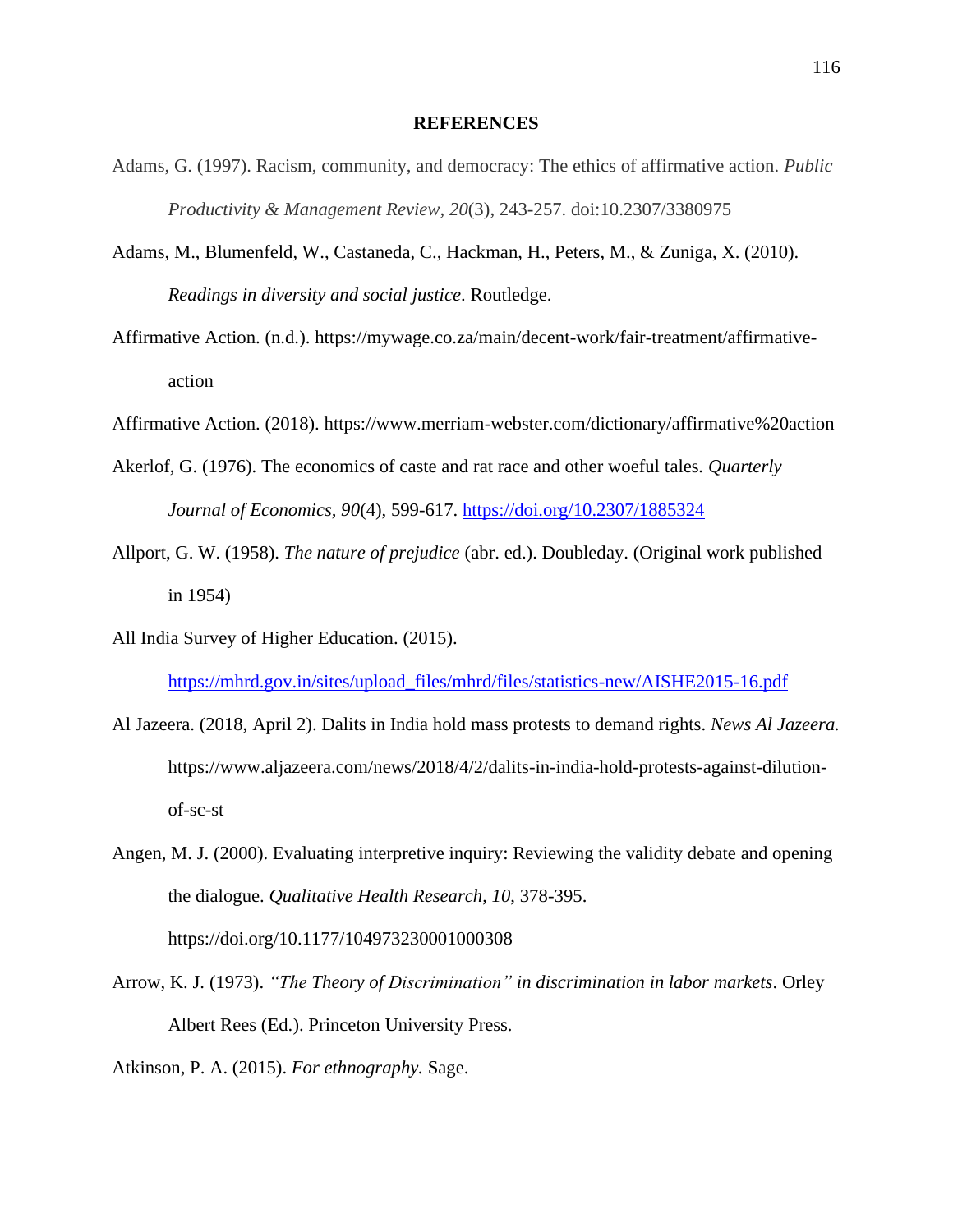- Bagde, S., Epple, D., & Taylor, L. (2016). Does affirmative action work? Caste, gender, college quality, and academic success in India. *American Economic Review, 106*(6), 1495-1521. doi:10.1257/aer.20140783
- Bahri, C. (2017, January 03). *Quota debate: Have reservations helped disadvantaged students in India get a higher education?* https://scroll.in/article/812136/quota-debate-havereservations-helped-disadvantaged-students-in-india-get-a-higher-education
- BBC. (2019, June 19). What is India's caste system? *BBC News.* https://www.bbc.com/news/world-asia-india-35650616
- Butalia, U. (2006, October 2). Caste and quotas. *New Internationalist. https://newint.org/columns/viewfrom/2006/10/01/caste*
- Creswell, J. W., & Poth, C. N. (2018). *Qualitative inquiry and research design: Choosing among five approaches*. SAGE Publications.
- DeGruy, J. (2018). Post traumatic slave syndrome. https://joydegruy.com/resources-2/posttraumatic-slave-syndrome/
- Delgado, R. & Stefancic, J. (2012). *Critical race theory: An introduction* (2nd ed.). New York University Press.
- Denzin, N, K., & Lincoln, Y.S. (2011). *Introduction: The discipline and practice of qualitative research*. The SAGE handbook of qualitative research  $(4<sup>th</sup>$  ed., pp. 1-19).
- Department of Public Enterprises. (n.d.). *Brochure on Reservation Department of Public Enterprises*. Department of Public Enterprises, Ministry of Finance, Government of India. https://dpe.gov.in/publications/publications/brochure-reservation-scssts-and-obc
- Deshpande, A. (2008). Quest for equality: Affirmative action in India. (Invited Article). *Indian Journal of Industrial Relations, 44*(2), 154-163.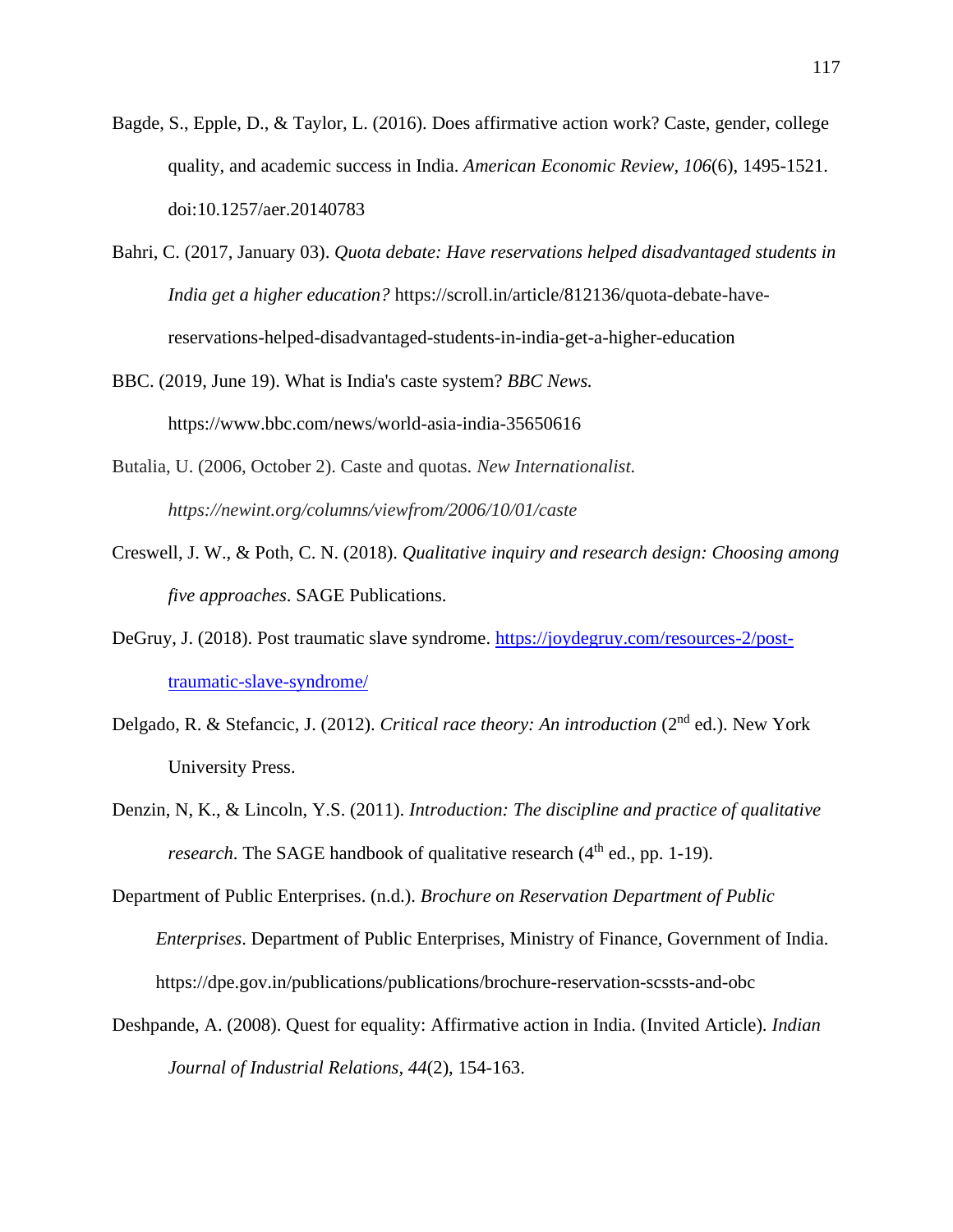Desmond Tutu Quotes (n.d.). https://www.brainyquote.com/quotes/desmond\_tutu\_106145

Discrimination. (n.d.). https://www.merriam-webster.com/dictionary/discrimination

Frisancho, V., & Krishna, K. (2016). Affirmative action in higher education in India: Targeting, catch up, and mismatch. *Higher Education (00181560)*, *71*(5), 611–649. https://doi.org/10.1007/s10734-015-9927-1

Ghurye, G. S. (2016). *Caste and race in India*. Los Angeles: Sage.

- Girard, V. (2018). Don't touch my road. Evidence from India on affirmative action and everyday discrimination. *World Development, 103*, 1-13. https://doi.org/10.1016/j.worlddev.2017.10.008
- Gettleman, J., & Raj, S. (2018). Lower-caste fury shakes India, and hints at fiery election ahead. Retrieved May 14, 2018, from https://www.nytimes.com/2018/04/06/world/asia/indiadalit-protest.html
- Government of India Act. (1935). Retrieved March 30, 2022, from http://www.legislation.gov.uk/ukpga/1935/2/pdfs/ukpga\_19350002\_en.pdf
- Government of India. (2016). Annual Report 2015-16. Retrieved March 30, 2022, from http://ncsc.nic.in/files/Combine\_1.pdf
- Gutmann, A., & Thompson, D. (1990). *Ethics and politics* (2nd ed.). Nelson Hall.
- Howard University School of Law. (n.d.). *The black lives matter movement*. HUSL Library. https://library.law.howard.edu/civilrightshistory/BLM
- Hammersley, M., & Atkinson, P. (1995). *Ethnography: Principles in practice* (2<sup>nd</sup> ed.). Routledge.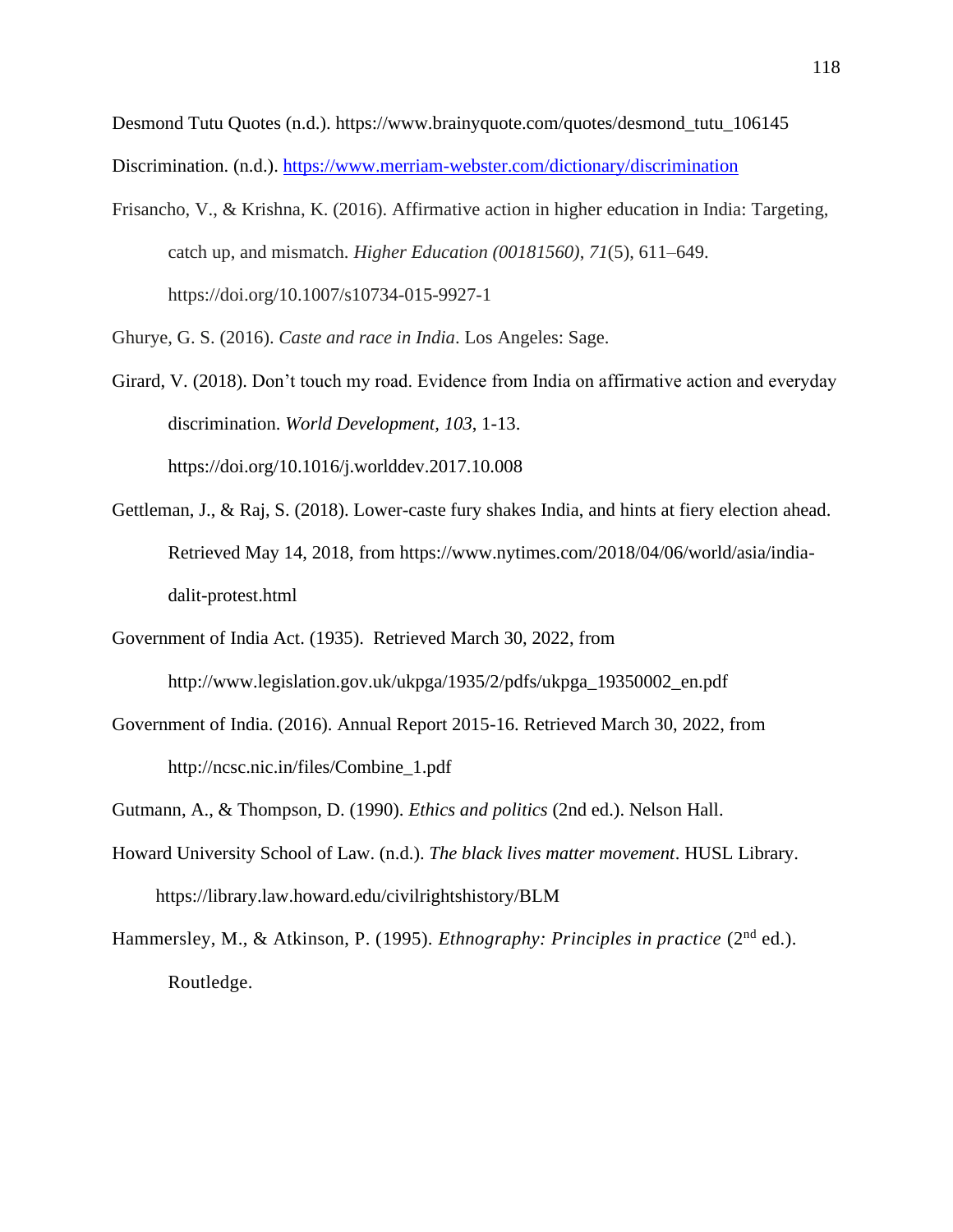How the Other Half Lives. (n.d.). Retrieved March 08, 2022, from

https://web.archive.org/web/20060627065912/http://www.theotherindia.org/caste/whoare-the-obcs.html

Human Development Report. (2016). *Human development for everyone.* Retrieved March 25, 2022, from

http://hdr.undp.org/sites/default/files/2016\_human\_development\_report.pdf

Human Rights Watch. (n.d.). http://pantheon.hrw.org/reports/1999/india/India994-

15.htm#P2394\_516084

Information for Study Participants. (n.d.). Retrieved March 03, 2022, from

https://www.stthomas.edu/irb/forstudyparticipants/

Insights into Editorial. (2017). *Reimagining the OBC quota.*

http://www.insightsonindia.com/2017/09/19/insights-editorial-reimagining-obc-quota/

International Dalit Solidarity Network. (2016, January 13). *IDSN Documentation Database*. https://idsn.org/links/?tag=india

- Jain, H. C., & Ratnam, C. S. V. (1994). Affirmative action in employment for the scheduled castes and the scheduled tribes in India. *International Journal of Manpower, (15)*7, 6-25. https://doi.org/10.1108/01437729410068008
- Joshi, S. (2014). The Constitutional flaws of India's attempt to promote equality and a look at the United States Constitution as a solution. *Wisconsin International Law Journal*, *32*(1), 195-221.
- Journeyman Pictures. (2016). *Breaking India's Unjust Caste System* [Video]. Youtube. https://www.youtube.com/watch?v=lUS2TA7Qna8

Klein, M. (2016). *Democratizing Leadership*. Information Age Publishing Inc.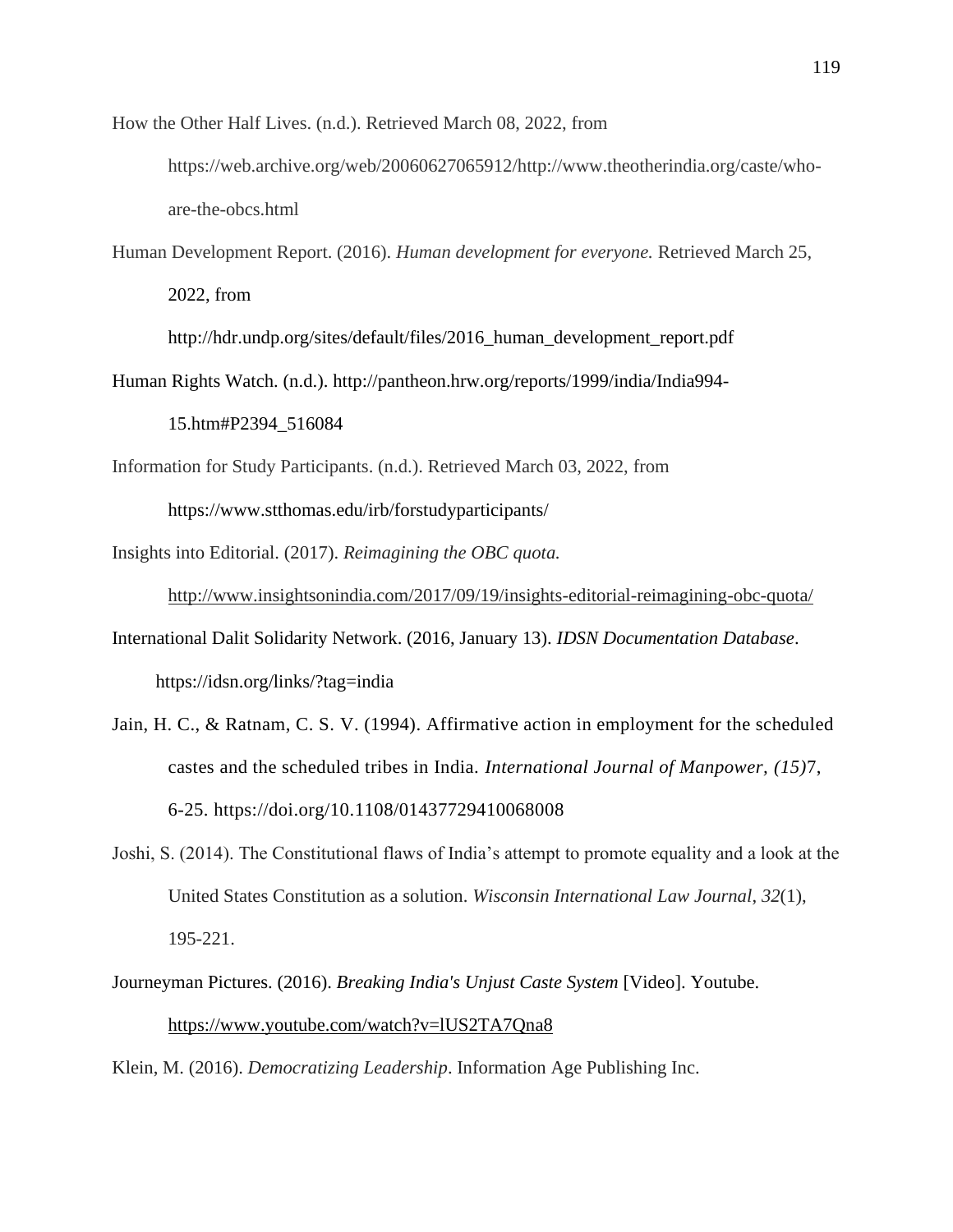- Ladson-Billings, G., & Tate, W. (1995). Toward a critical race theory. *Teacher's College Record, 97*(1), 47-68. https://doi.org/10.1177/016146819509700104
- Laskar, M. H. (2010). Rethinking reservation in higher education in India. *ILI Law Review*, 25- 53.
- List of Scheduled Castes. (2016). http://socialjustice.nic.in/writereaddata/UploadFile/Compendium-2016.pdf Mandal Commission. (n.d.). http://www.maria-

online.com/finance/article.php?lg=en&q=Mandal\_Commission

- McLeod, S. A. (2008). Social identity theory. https://www.simplypsychology.org/social-identitytheory.html
- Merriam, S. (1998). *Qualitative research and case study applications in education*. San Francisco, CA: Jossey-Bass Publishers.
- Merriam, S. B., & Tisdell, E. J. (2015). *Qualitative research: A guide to design and implementation* (4<sup>th</sup> ed.). San Francisco, CA: Jossey-Bass.
- Mittal, A. M. (2016, September 30). *A brief history of the caste system and untouchability in India*. The Logical Indian. Retrieved March 22, 2022, from https://thelogicalindian.com/story-feed/awareness/caste-system-and-untouchability-inindia/
- Mundi. (2018). *Caste Oppression System in India* [Video]. Youtube. https://www.youtube.com/watch?v=P8idvu5zJ8c
- Nambissan, G. B. (2009). *Exclusion and discrimination in schools: Experiences of Dalit children (Children, Social Exclusion and Development No. 1).* Indian Institute of Dalit Studies.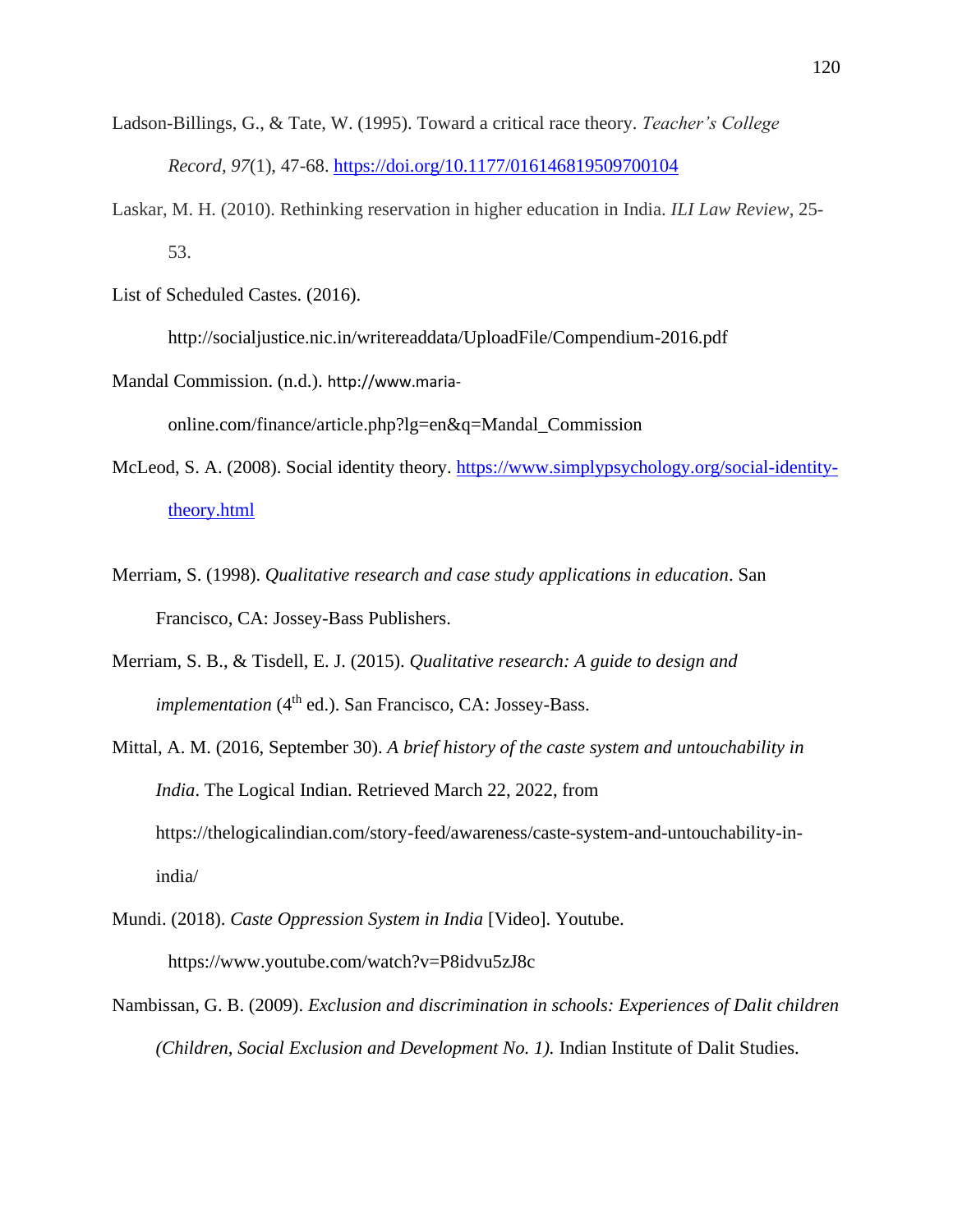Nirula, S. (2008). Equal by law, unequal by caste: The 'untouchable' condition in critical race perspective. Retrieved March 30, 2022, from http://idsn.org/wpcontent/uploads/2015/01/Unequal\_by\_law.pdf

- Office of the Registrar General & Census Commissioner. (2001). Total population, population of scheduled castes and scheduled tribes and their proportions to the total population. Retrieved from http://censusindia.gov.in/Tables\_Published/A-Series/A-Series\_links/t\_00\_005.aspx
- Oppression. (n.d.). https://www.merriam-webster.com/dictionary/oppression

Pasricha, S. (2011). *Caste based reservation in India*. Deep & Deep Publications.

- Patton, M. Q. (2015). *Qualitative research & evaluation methods: Integrating theory and practice: The definitive text of qualitative inquiry frameworks and options*. SAGE Publications, Inc.
- Prakash, N. (2008). *Essays on effects of affirmative action: Evidence from job and political reservation policies in India* (Doctoral dissertation). Available from ProQuest Dissertations & Theses Global. (304604090)
- Public Sector Undertakings in India. (n.d.). Retrieved from https://archive.india.gov.in/spotlight/spotlight\_archive.php?id=78
- Scheduled Castes and Scheduled Tribes. (n.d.). Retrieved March 30, 2022 from http://in.one.un.org/task-teams/scheduled-castes-and-scheduled-tribes/
- Srinivasan, K. (2013). Rise and fall of V P Singh General Elections 1989 Emergence of caste politics in large scale. Retrieved March 25, 2018, from http://www.primepoint.in/2013/10/rise-and-fall-of-v-p-singh-genral.html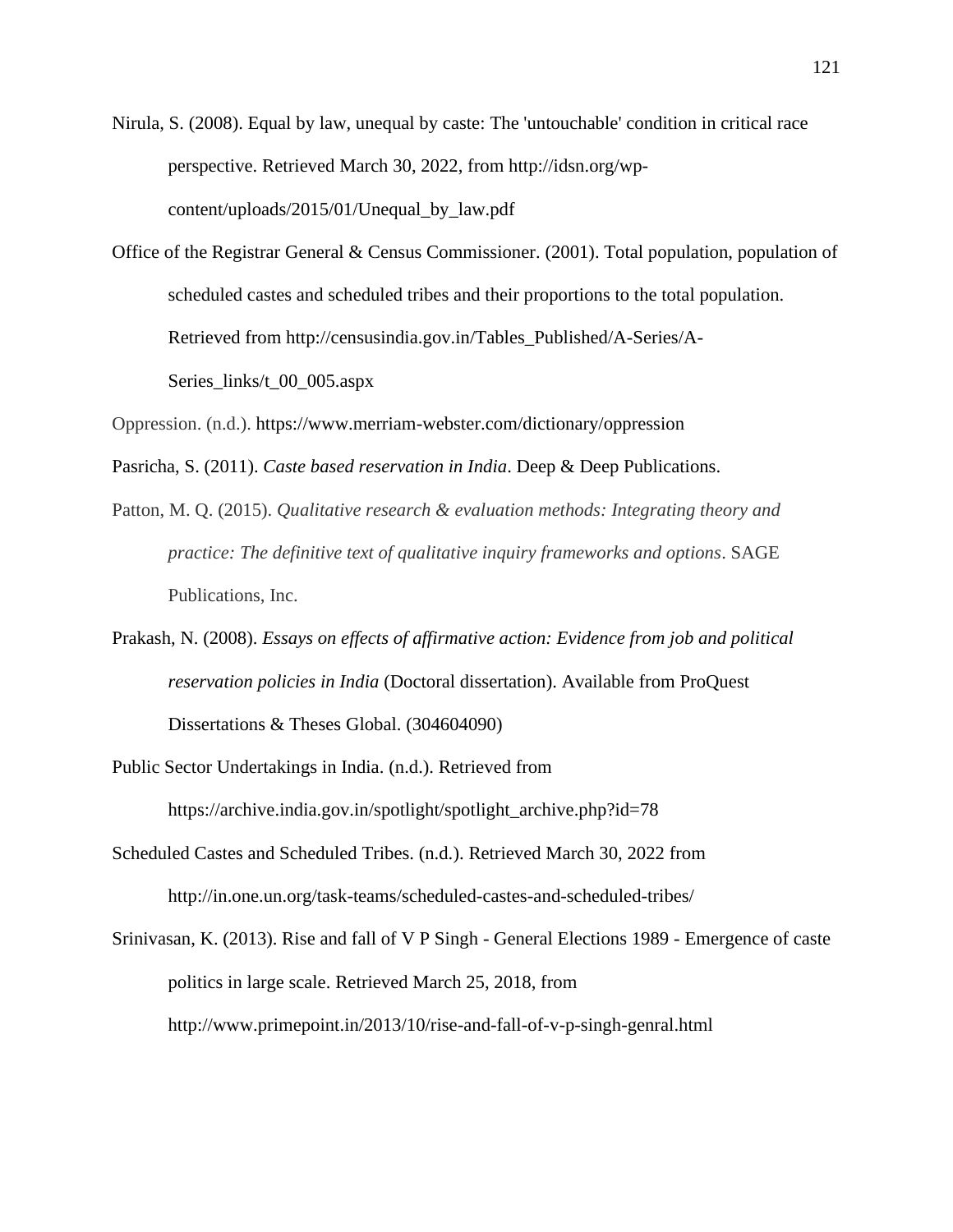- Tajfel, H., & Turner, J. C. (1979). *An integrative theory of intergroup conflict. The social psychology of intergroup relations* (pp. 33-37). Brooks/Cole.
- Tajfel, H. (1981). *Human groups and social categories: Studies in social psychology.* Cambridge University Press.
- The Constitution of India. (1949). Retrieved March 25, 2022, from https://legislative.gov.in/sites/default/files/COI...pdf
- Thorat, S., Tagade, N., & Naik, A. K. (2016). Prejudice against reservation policies. How and why? Retrieved March 25, 2019 from

http://www.dalitstudies.org.in/uploads/publication/1516705006.pdf

- Tribune India. (2004). *Pioneer of anti-Mandal stir Rajiv Goswami dead.* Retrieved March 03, 2022 from https://www.tribuneindia.com/2004/20040225/main6.htm
- Warren, E. & Supreme Court Of The United States. (1953) *U.S. Reports: Brown v. Board of Education, 347 U.S. 483*. [Periodical] Retrieved from the Library of Congress, https://www.loc.gov/item/usrep347483/.
- What is the Institutional Review Board? (n.d.) University of St. Thomas. Retrieved March 30, 2022 from https://www.stthomas.edu/irb/
- Writings and speeches of Babasaheb dr. B.R. Ambedkar. (n.d.).

http://www.drambedkarwritings.gov.in/upload/uploadfiles/files/Volume\_17\_01.pdf

Yin, R. K. (1981). The case study as a serious research strategy. *Knowledge: Creation, Diffusion, and Utilization, 3*(1), 97–114. https://doi.org/10.1177/107554708100300106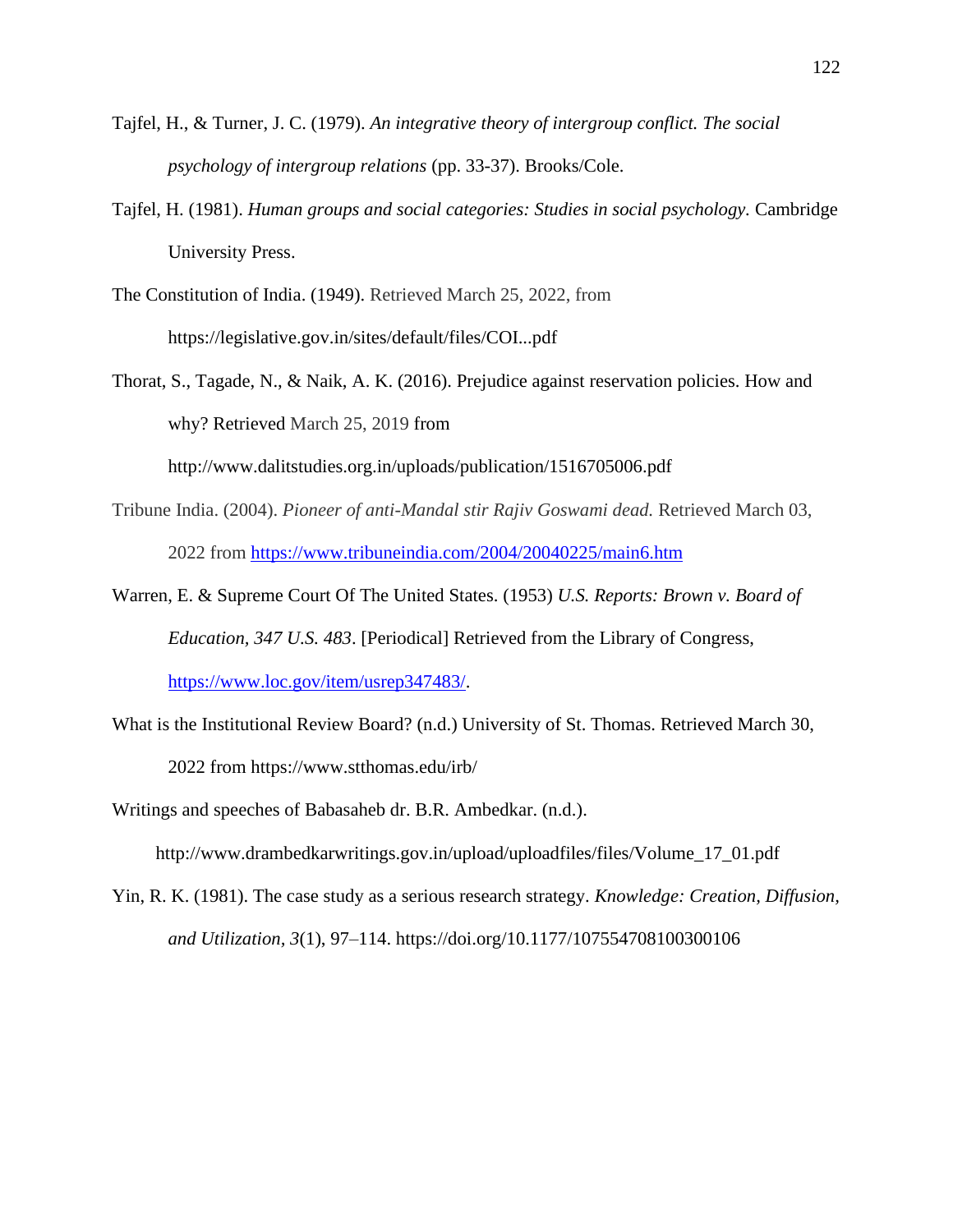## **Appendix A**

Coding Map

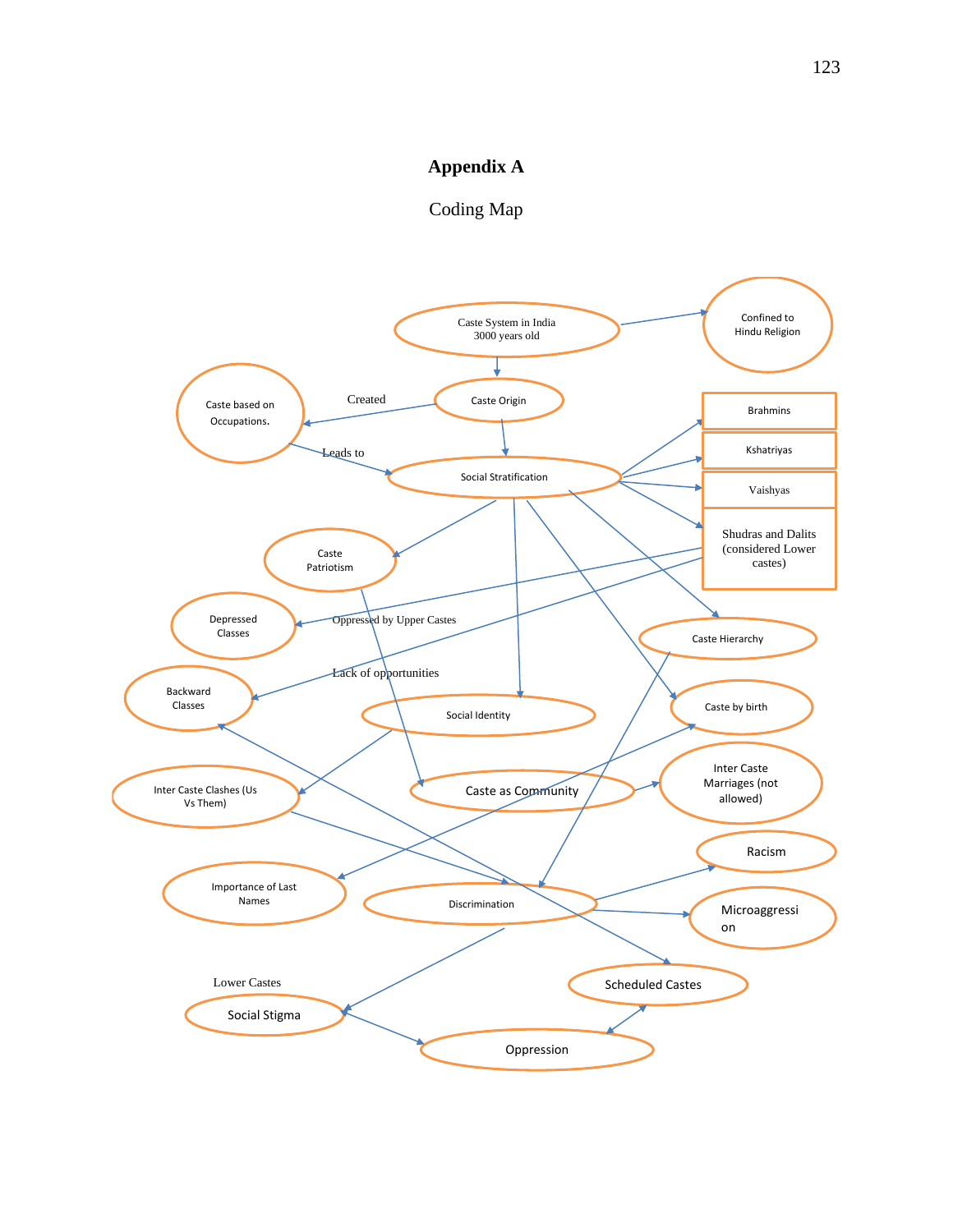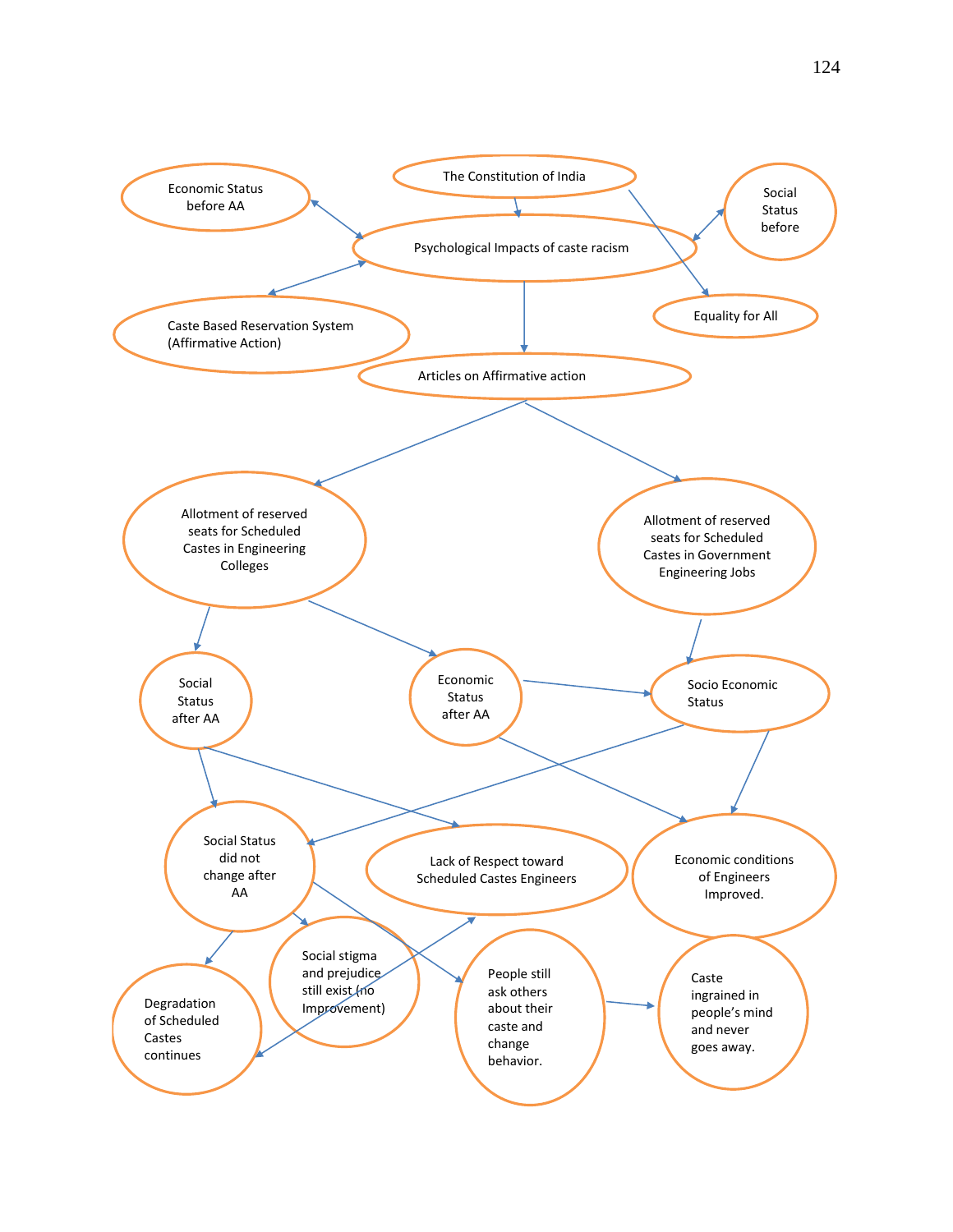### Appendix B

### Interview Questionnaire

Nine general and open-ended interview key guiding questions

- 1. How did your experience of utilizing affirmative action impact your social conditions?
- 2. How did your experience of utilizing affirmative action impact your economic conditions?
- 3. How do you describe the changes you have noticed in social conditions comparing preaffirmative life and post-affirmative utilization?
- 4. How do you describe the changes you have noticed in economic conditions comparing pre-affirmative life and post-affirmative utilization?
- 5. How have you been affected physically and psychologically by caste based racial experiences?
- 6. How have caste system and social stratification based on caste in India impacted your life before affirmative action
- 7. How have caste system and social stratification based on caste impacted your life after affirmative action
- 8. What are some of the aspects that explain the caste-based experiences that you encountered?
- 9. How did your caste-based experiences affect your worldview?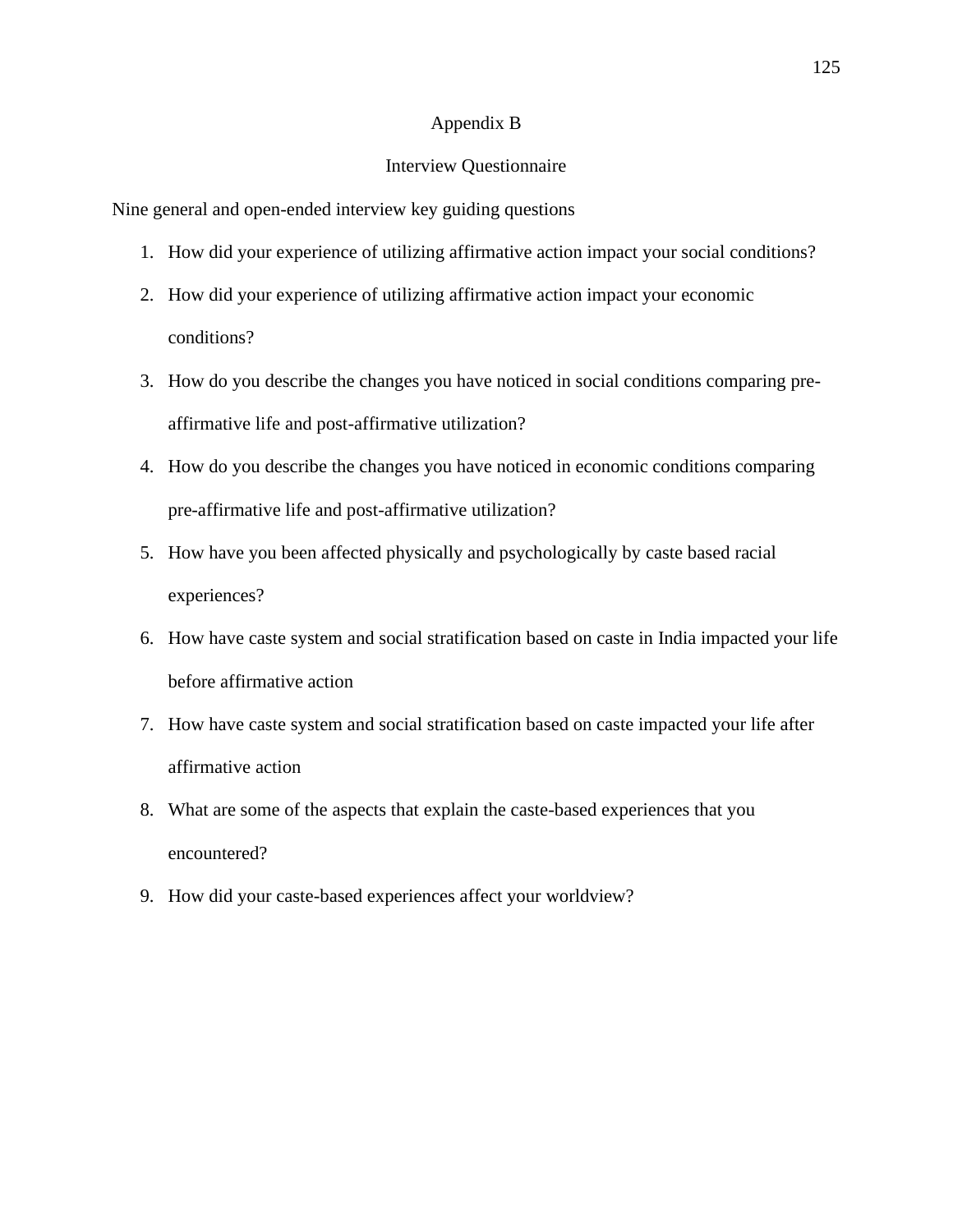# Appendix C

## Interview Protocol

| <b>Participant Response</b> | <b>Reflective Notes</b> |
|-----------------------------|-------------------------|
|                             |                         |
|                             |                         |
|                             |                         |
|                             |                         |
|                             |                         |
|                             |                         |
|                             |                         |
|                             |                         |
|                             |                         |
|                             |                         |
|                             |                         |
|                             |                         |
|                             |                         |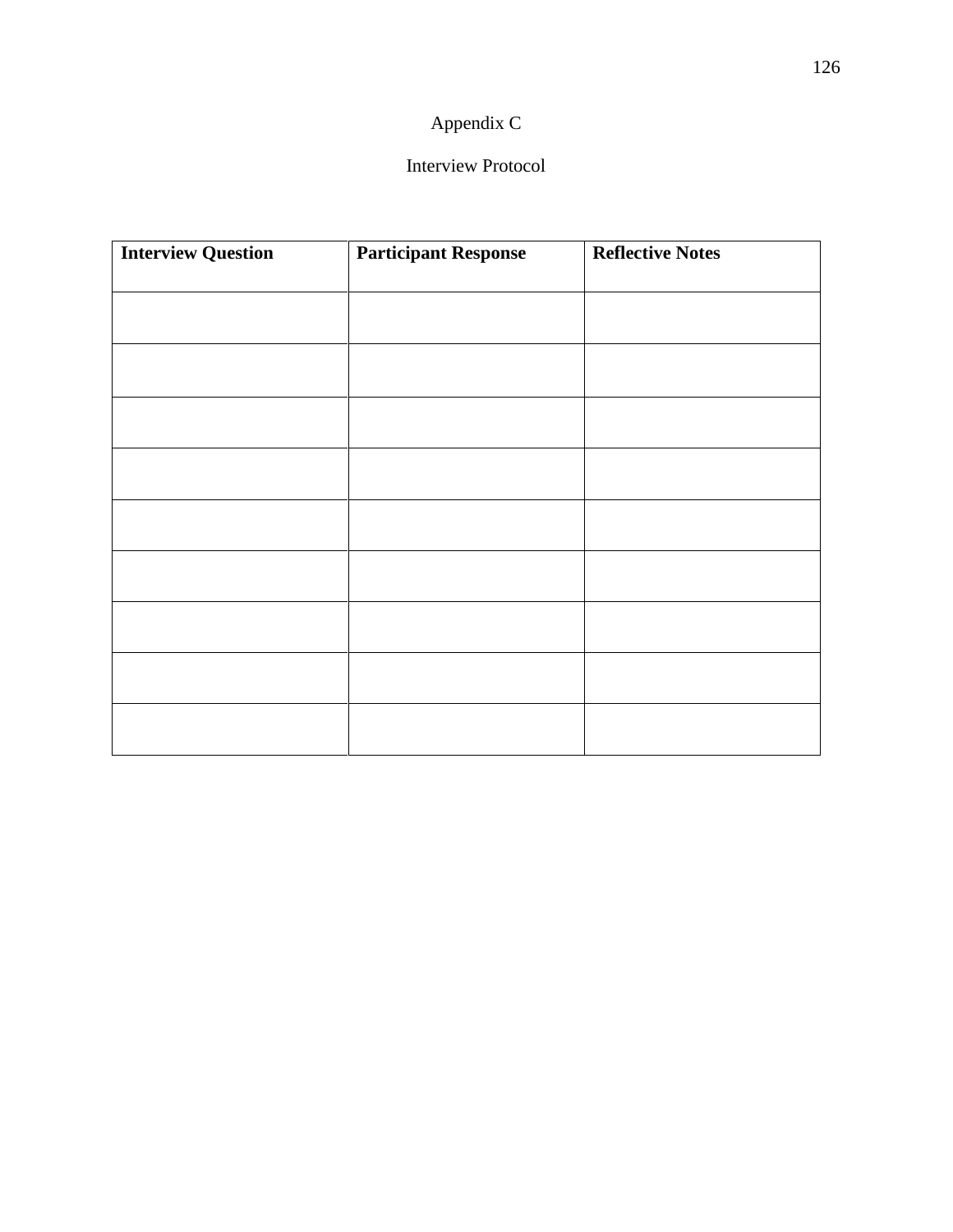## Appendix D

## IRB Letter of Research Approval

**From:** Sarah Muenster-Blakley <no-reply@irbnet.org> **Sent:** Monday, February 22, 2021 10:33 AM **To:** Sharma, Kamal <shar3795@stthomas.edu>; Bongila, Jean P. <jpbongila@stthomas.edu> **Subject:** IRBNet Board Document Published

Please note that University of St. Thomas Institutional Review Board has published the following Board Document on IRBNet:

Project Title: [1677900-2] Impacts of Caste-Based Reservation System on the Lives of Scheduled Caste Engineers in India: An Ethnographic Case Study Principal Investigator: Kamal Sharma

Submission Type: Amendment/Modification Date Submitted: February 21, 2021

Document Type: Decision Letter Document Description: Amendment Approval Publish Date: February 22, 2021

Should you have any questions you may contact Sarah Muenster-Blakley at muen0526@stthomas.edu.

Thank you, The IRBNet Support Team

www.irbnet.org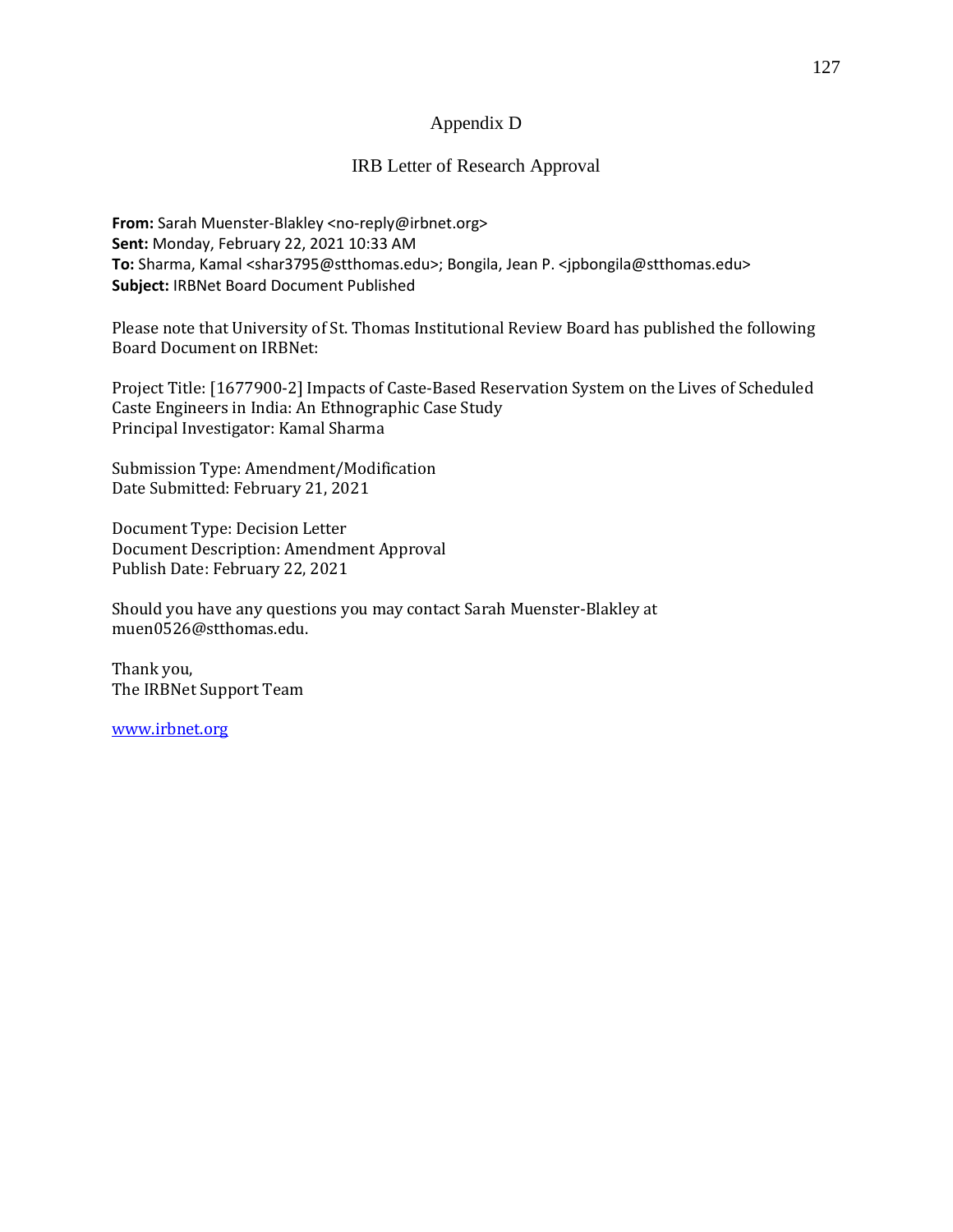# Appendix E

## Informed Consent Questions

## Three questions about participant's understanding of participation in the research (Informed consent)

- 1. What is your role as a participant in my study?
- 2. What do you understand by observation of confidentiality as a participant in my research?
- 3. Could you explain to me the implication of your voluntary participation in my study?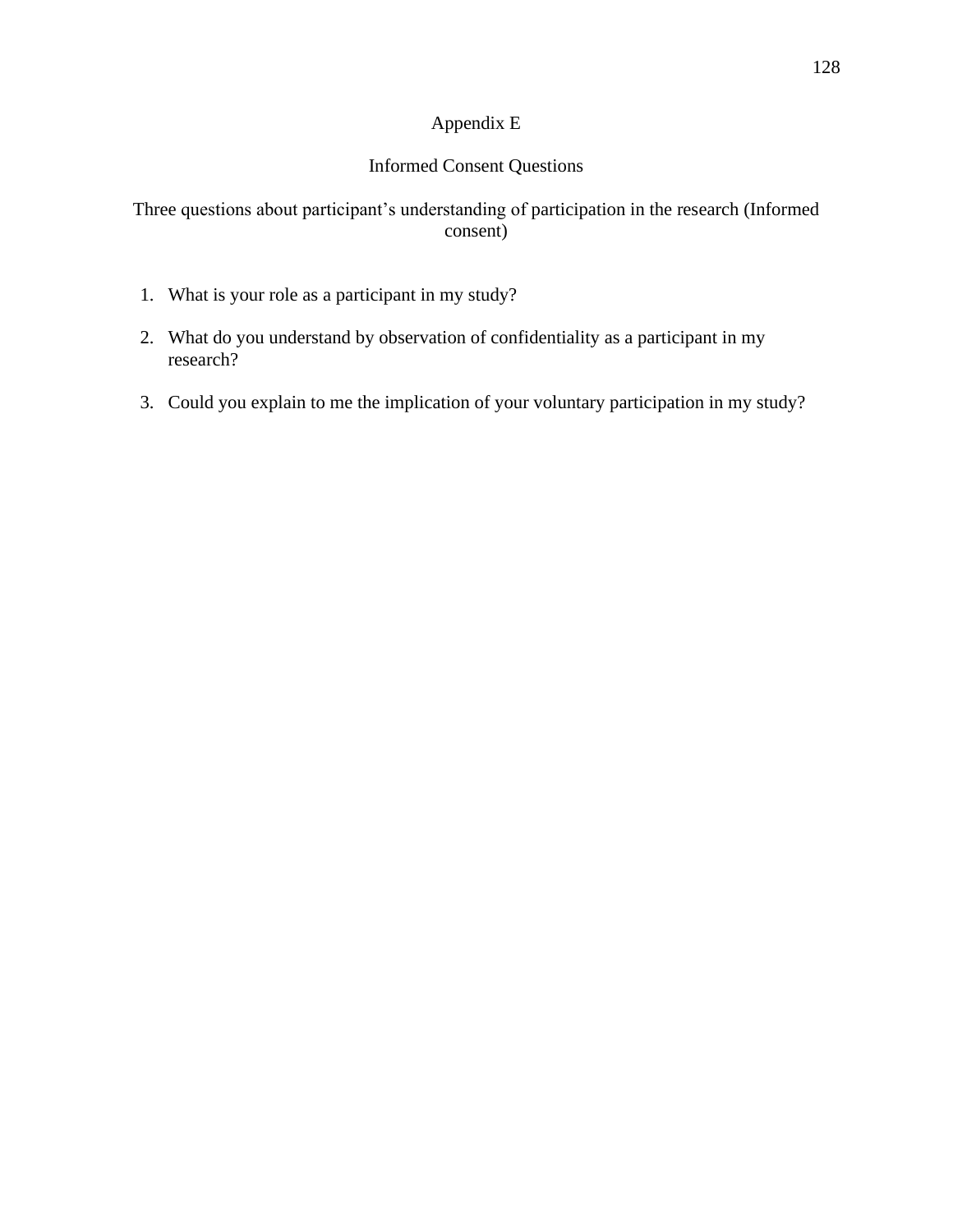Appendix F

Consent Form

# **Research Participation Key Information**

Impacts of Caste-Based Reservation System on the Lives of Scheduled Caste Engineers in India: An Ethnographic Case Study

## **What you will be asked to do:**

**Participating in this study has risks:** 

Participants will be asked to attend interviews.

The time commitment is about 2-3 hours, and the study will take place virtually via Zoom Audio calls or via telephone

## While no risks are associated with this study, the participants may feel occasional discomfort when sharing their personal life stories and experiences that involve oppression, discrimination, or shame

# **Please read this form and ask any questions you may have before agreeing to be in the study.**

You are invited to participate in a research study about Impacts of caste-based reservation system (affirmative action program) on the lives of Scheduled Caste Engineers in India. The title of this study is "Impacts of Caste-Based Reservation System on the Lives of Scheduled Caste Engineers in India: An Ethnographic Case Study". You were selected as a possible participant and are eligible to participate in the study because you have utilized India's affirmative action program to either get admission at a college and/or have secured a job post-college education utilizing the program. The following information is provided to help you make an informed decision whether you would like to participate or not.

# **What will you be asked to do?**

If you agree to participate in this study, I will ask you to do the following things:

- Attend two to three interviews with me (researcher) where you will be asked seven to eight openended questions on impacts of the caste-based reservation system (affirmative action program) on your lives. Interviews may be half an hour long and total time you may have to spend in interviews may vary from 2-3 hours depending upon what you would like to share on the topic. The interviews will be recorded for only audio. You do not have to have to share any video of yours at any point of time during interviews. I will initiate that Zoom phone meeting or Telephone call and provide you with the clear instructions to join the meeting in advance so you could have enough time to prepare for it.
- These interviews as stated above will be conducted via my university's ZOOM meeting audio tool. You will need access to internet to use this tool. If you do not have internet access, you may participate via telephone call or any other online communication tool like WhatsApp (a Facebook online tool for communication from convenience of your phone). I will provide clear instructions about these meetings ahead of time.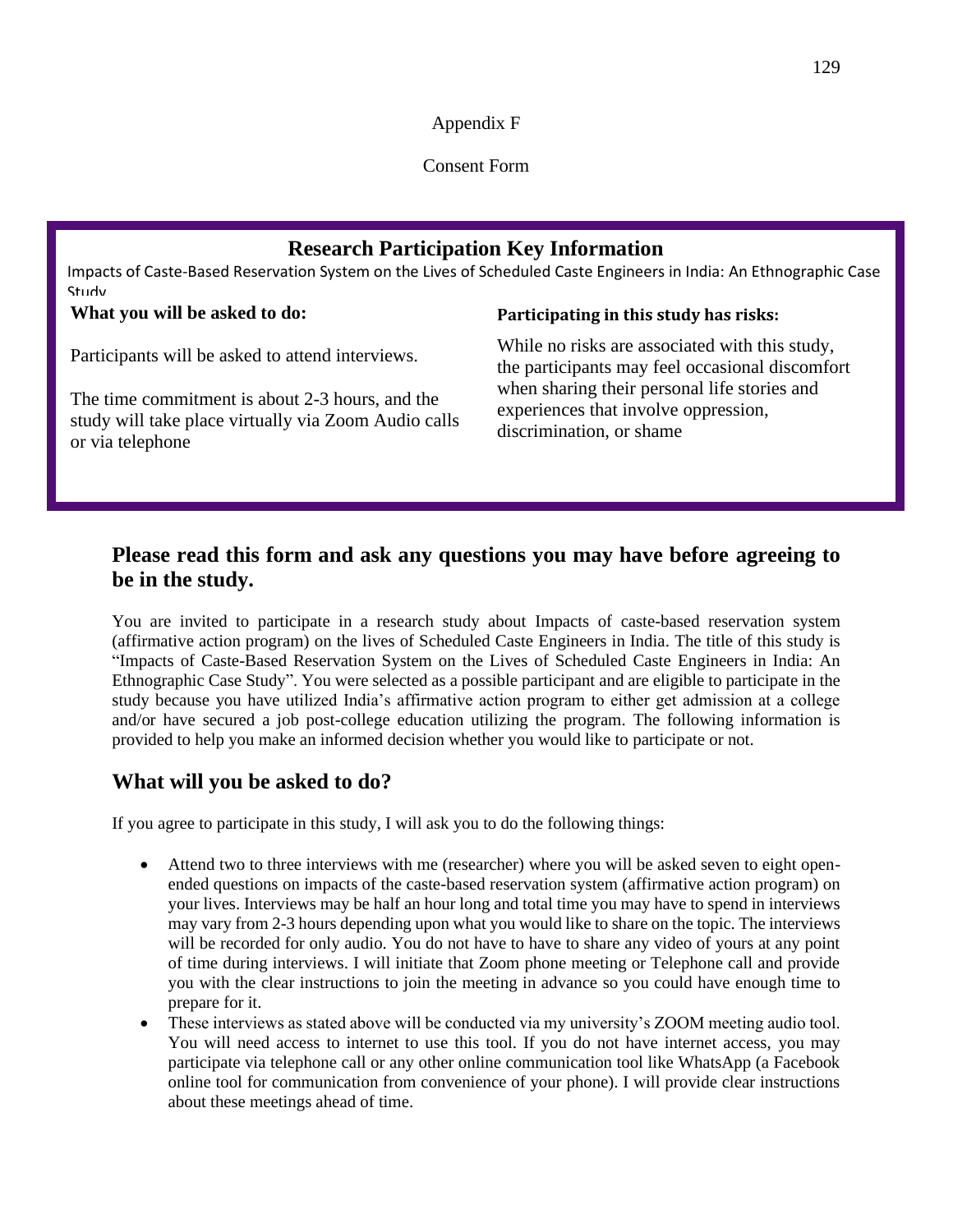• You will also be requested to share any documents that pertain to your experiences that are public in nature and do not have any identifiable personal or confidential information. Example of documents can be your blogs, tweets, or articles from public websites or newspaper publications etc. that you feel are relevant to the topic.

## **What are the risks of being in the study?**

While no risks are associated with this study, the participants may feel occasional discomfort when sharing their personal life stories and experiences that involve oppression, discrimination, or shame.

## **Here is more information about why we are doing this study:**

This study is being conducted by Kamal K Sharma - a doctoral student at University of Saint Thomas, Minneapolis, USA. This study was reviewed for risks and approved by the Institutional Review Board at the University of St. Thomas.

The purpose of this study is to investigate the impacts of the Indian caste-based reservation programs (in other words, affirmative action) on the personal and social life of the Scheduled caste engineers who benefitted from it. It also intends to examine the level of discrimination those engineers have faced prior to and after the award of the reservation programs. Similarly, the study aims to capture the changes the participants have experienced in their personal, professional, and social status due to their access to the affirmative program in India. More specifically, I plan to learn from the recipients of affirmative action how this policy program impacted their occupational status, and their working conditions, the changes it led in their families and in the caste system as a whole. My goals involve learning about the experiences of engineers and how they interpret their caste status after the change in their education and profession. Following is the research question that guides my case study: How do Scheduled caste engineers in India who participated in an affirmative action program describe the impacts of this program on their professional and personal lives?

The following are sub questions that support my study:

- What level of discrimination did participants face prior to joining the reservation system or affirmative action program?
- How do participants construct the meaning of their caste today?
- What changes have participants experienced in their social status as people of the Scheduled caste?

The goal of my case study is to generate awareness about the impacts of the caste-based reservation system on the lives of Scheduled Caste engineers and discuss how these programs changed their social interactions over a period of a generation. I plan to analyze the program's original goals and compare them with the actual reality as described by the Scheduled Caste engineers who participated in affirmative action. Data for the case study will be collected from you in the form of audio interviews (1-3) sessions depending on how much you wish to share with me on the topic.

Do not hesitate to ask any questions about the study either before participating or during the time that you are participating. I would be happy to share my findings with you after the research is completed. However, your name will not be associated with the research findings in any way, and only I as a researcher or my guide of the study will know your identity as a participant.

There are no direct benefits for participating in this study.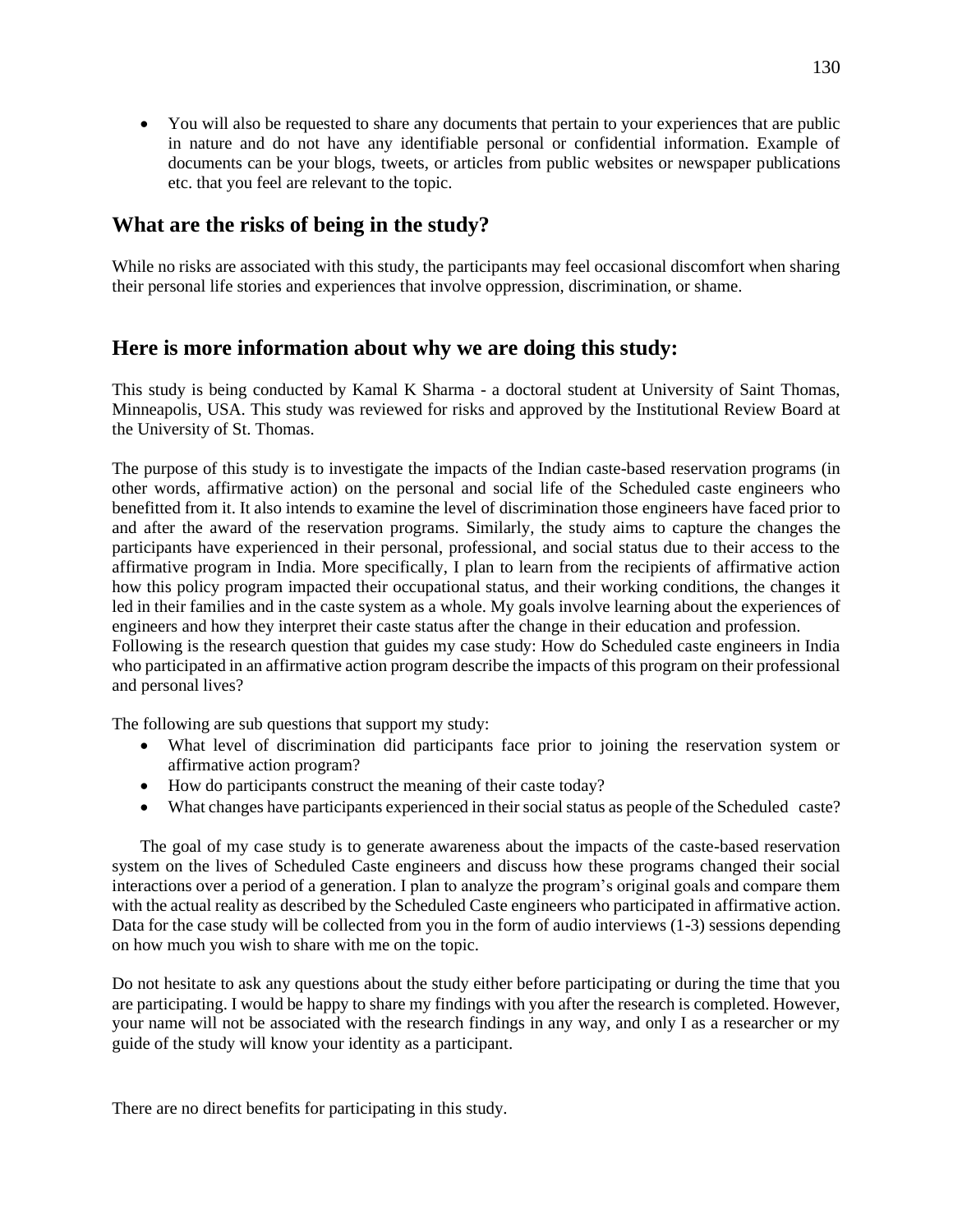# **We believe your privacy and confidentiality is important. Here is how we will protect your personal information:**

Your privacy will be protected while you participate in this study. You will be able to choose what you share and when you share it. I will store the Zoom audio recordings of the interviews in a secured server provided by University of Saint Thomas. I will **not** keep any personal copy of the audio recordings in my personal laptop. I will only keep the identifiers of these audio recordings with me in a personal diary. These identifiers will be random numbers that will not be understood by anyone except me. Identifier information will be destroyed after research is over.

The records of this study will be kept as confidential as possible. In any reports I publish, I will not include information that will make it possible to identify you. The types of records I will create include:

• Audio recordings, transcripts, master lists of information, and computer records – The information as stated above will be stored only in University's secured server where only I can login using a username and password.

All signed consent forms will be kept for a minimum of three years once the study is completed. Institutional Review Board officials at the University of St. Thomas have the right to inspect all research records for researcher compliance purposes.

# **This study is voluntary, and you have the right to withdraw from the research with no penalties of any kind.**

Your participation in this study is entirely voluntary. Your decision whether to participate or not will not affect your current or future relations with me (researcher) or the University of St. Thomas. There are no penalties or consequences if you choose not to participate. If you decide to participate, you are free to withdraw at any time without penalty. Should you decide to withdraw, data collected about you will be destroyed unless it is already de-identified or published and I can no longer delete your data. You can withdraw by sending me an e-mail at shar3795@stthomas.edu or call me at my cell phone number  $\omega$ +1(605) 728 9541. You are also free to skip any questions I may ask.

# **Who you should contact if you have a question:**

My name is Kamal K Sharma. You may ask any questions you have now and at any time during or after the research procedures. If you have questions before or after we meet, you may contact me at shar3795@stthomas.edu or call me at my cell phone number @+1(605) 728 9541. My advisor's name is Dr. Bongila, Jean P and his phone number is +1 651-962-4799. Information about study participant rights is available online at https://www.stthomas.edu/irb/policiesandprocedures/forstudyparticipants/. You may also contact Sarah Muenster-Blakley with the University of St. Thomas Institutional Review Board at 651- 962-6035 or muen0526@stthomas.edu with any questions or concerns (reference project number 1677900- 1)

## **STATEMENT OF CONSENT:**